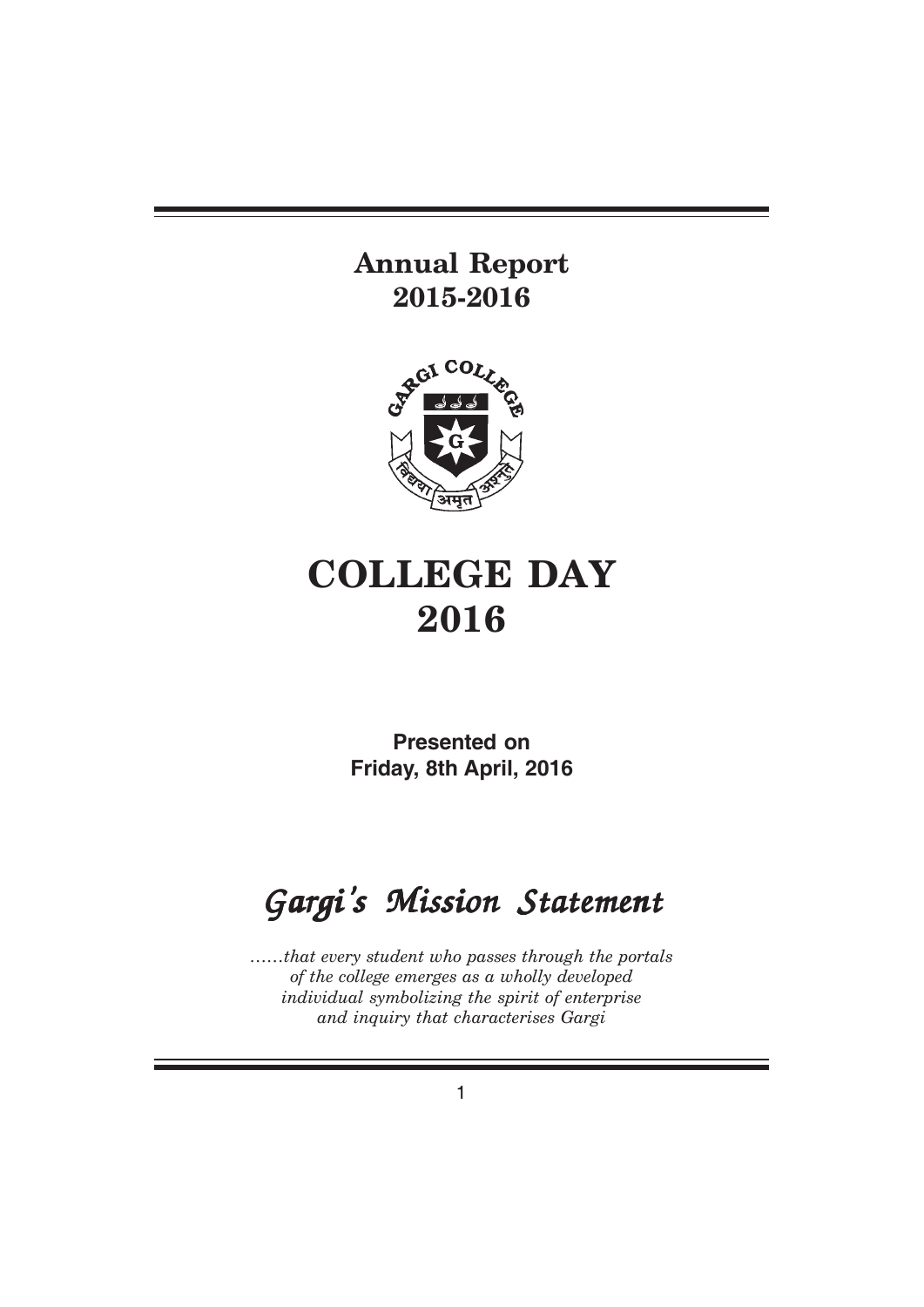# **CONTENTS**

| a)           | <b>NAAC Report</b>                                      |  |  |
|--------------|---------------------------------------------------------|--|--|
| b)           | <b>Science Setu</b>                                     |  |  |
| C)           | Academic Collaboration and Exchange (ACE) Committee     |  |  |
| d)           | Activities under Bioinformatics Infrastructure Facility |  |  |
| e)           | Enactus Gargi                                           |  |  |
| f            | Gargi Pathfinder Award                                  |  |  |
| g)           | <b>Highlights of Star College Scheme</b>                |  |  |
| h)           | <b>Innovation Projects</b>                              |  |  |
| i)           | Scintillations-2016                                     |  |  |
| j)           | The Marketing Society                                   |  |  |
| $\mathsf{k}$ | <b>ICC Report</b>                                       |  |  |
| $\vert$      | <b>Departmental Activities</b>                          |  |  |
|              |                                                         |  |  |
|              |                                                         |  |  |
|              |                                                         |  |  |
|              |                                                         |  |  |
|              |                                                         |  |  |
|              |                                                         |  |  |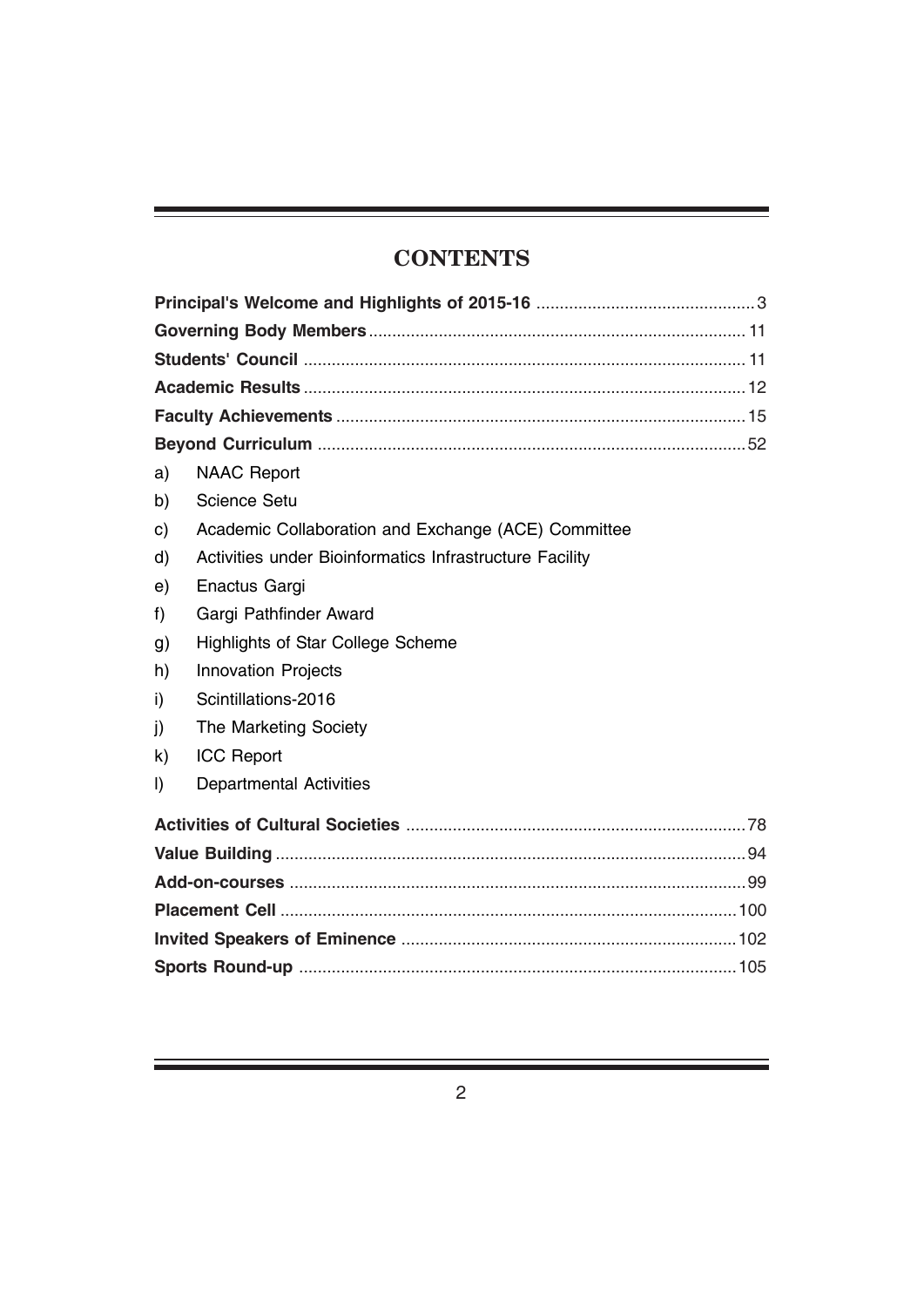# **PRINCIPAL'S WELCOME AND HIGHLIGHTS OF 2015-16**

Our Honourable Guests, Dr. Bindeshwar Pathak, Dr. J.M. Hans and Mr. Amod Kanth; Chairperson of the College Governing Body Mr. Atul Kotra, members of Governing Body and other respected guests, on behalf of Principal, Faculty, staff and students of Gargi college, I extend a very warm welcome to you all.

- We are indeed fortunate to have with us as Chief Guest, Dr. Bindeshwar Pathak. He is a genius who has made path breaking contributions to society without the power of money and post. He has turned India's long history of untouchability, social discrimination and mass practice of open defecation. He is the leader of an international crusade for restoration of human rights and dignity to millions of people who are cleaners and carriers of human excreta on their heads, and for providing safe and hygenic human waste disposal system. With his efforts untouchables are allowed by the society to live with them, have food with them and pray in the temples with them. He established Sulabh International Social Service Organization which works to promote human rights, environment sanitation, non-conventional source of energy, waste management and social reforms. His invention of low cost toilet technology called Sulabh Shauchalaya system has been declared as a Global best practice by United Nations HABITAT and United Nations Centre for Human Settlements (UNCHS). For his outstanding work he has been awarded Padma Bhusan by Government of India, the Legend of Planet Award from French Govt. and Stockholm Water Prize just to name a few. Sir, your presence here is a great source of inspiration to Gargi family in embarking on a path of service to humanity.
- Our Guest of Honour Prof. Dr. J. M. Hans is a well-known surgeon. He is the Director of Hans Centre of ENT, Hearing Care and Vertigo at New Delhi. He pioneered the VERIA Technique in Cochlear implant Surgery in India and has operated more than 1500 cochlear implants. He is the first ENT surgeon in India to have started the auditory brain stem implant in children and mentored many surgeons in India and SAARC countries. He was head ENT at Ram Manohar Lohia hospital. He is a member of Central Coordination Committee for Prevention of Deafness, Govt. of India and National Institute of Speech & Hearing, Mysore to name a few. He has been awarded Padma Shri by the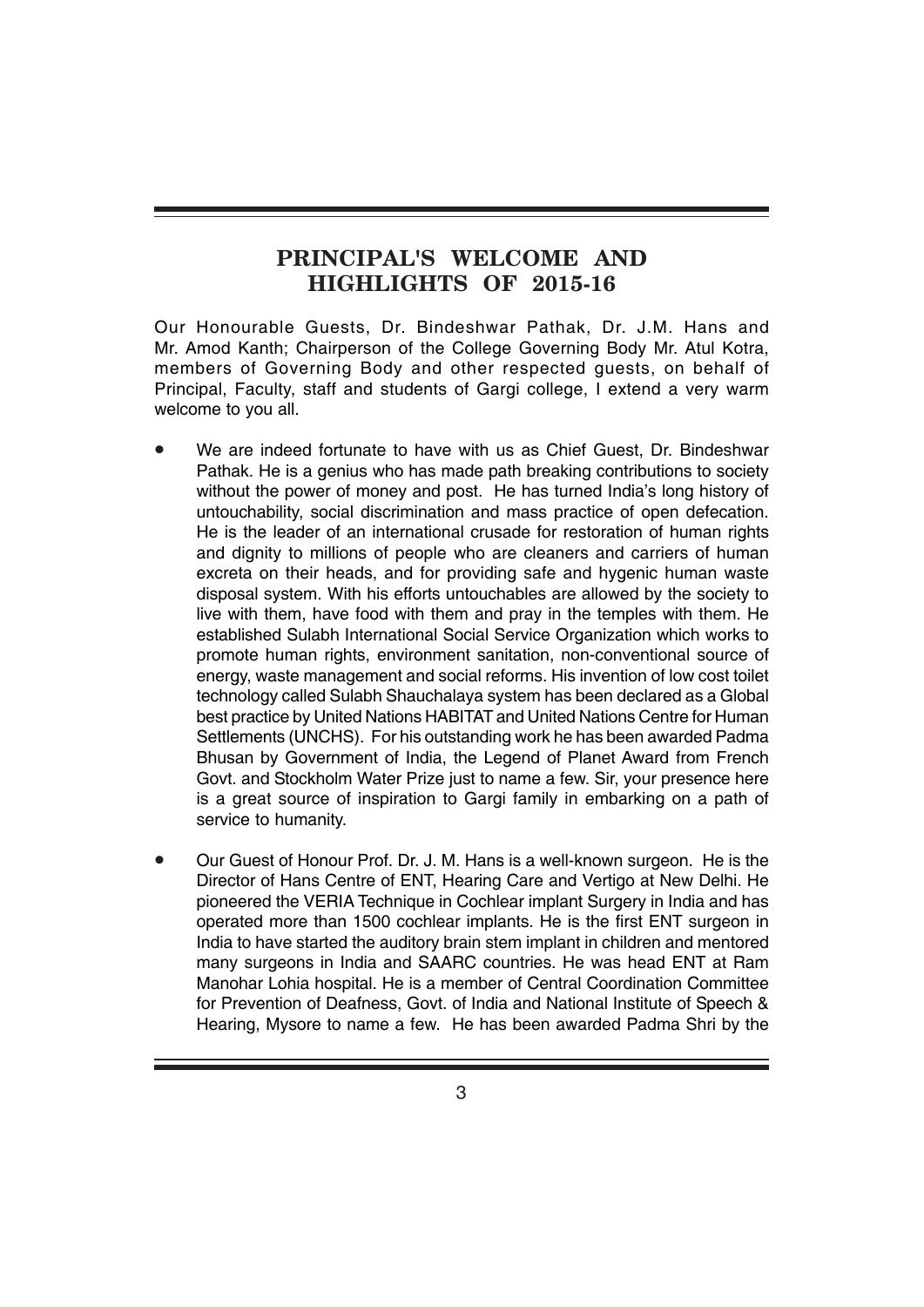Government for his contributions. Sir, we are honoured to have you with us in Gargi College.

- We are privileged to have Mr Amod Kanth as our Guest of Honour. He is an alumnus of Delhi University. He served as Joint Commissioner of Police, Delhi, Director General of Police of Goa and Arunachal Pradesh. He was the Chairman of Delhi Commission for Protection of Child Rights. He has received President's Police medals and Gallantry awards for saving thousands of riot victims in Delhi. He was also involved into the investigations of Rajiv Gandhi assassination, Uphaar tragedy, and Sikh riots 1984. He formed *Prayas*, an organization that deals with the welfare, education and protection of children and weaker sections of society. He is the supporter of Right to Education Act of the Government. Sir, your youth related and other initiatives will definitely inspire our young minds.
- We are lucky to have, Chairman of our Governing Body, Mr. Atul Kotra. He is an entrepreneur and social worker. He is associated with a charitable Dialysis unit in Agra and a school for underprivileged in Noida. Sir, we look forward to be guided by you.

Gargi College was established by Delhi Government in the year 1967 and since then it has taken long strides and has emerged as one of the top academic institutions of the country. The college will be celebrating its golden jubilee year in the next few months and it gives me great pleasure to revisit our glorious past achievements. We take pride in our long history of producing women of substance who have made a difference to the society. The talented and dedicated students and faculty at Gargi have always played a vital role in making Gargi an institution par excellence. We have been honored with STAR COLLEGE STATUS by DBT. It gives me great pleasure to announce that Gargi College had its first cycle of assessment by NAAC and the college scored an A grade with CGPA 3.30. The NAAC peer team was highly appreciative of the research undertaken, the curricular and extra-curricular activities of the college. I am happy to announce that the University has approved the introduction of B.Sc (H) Mathematics and hopefully we will be starting it from the next academic year.

The college has maintained its academic standards with almost 100% pass percentage in most of the courses. I am proud to announce that Shilpa Mohanty, Microbiology (H) was awarded Gold Medal for securing first position in Delhi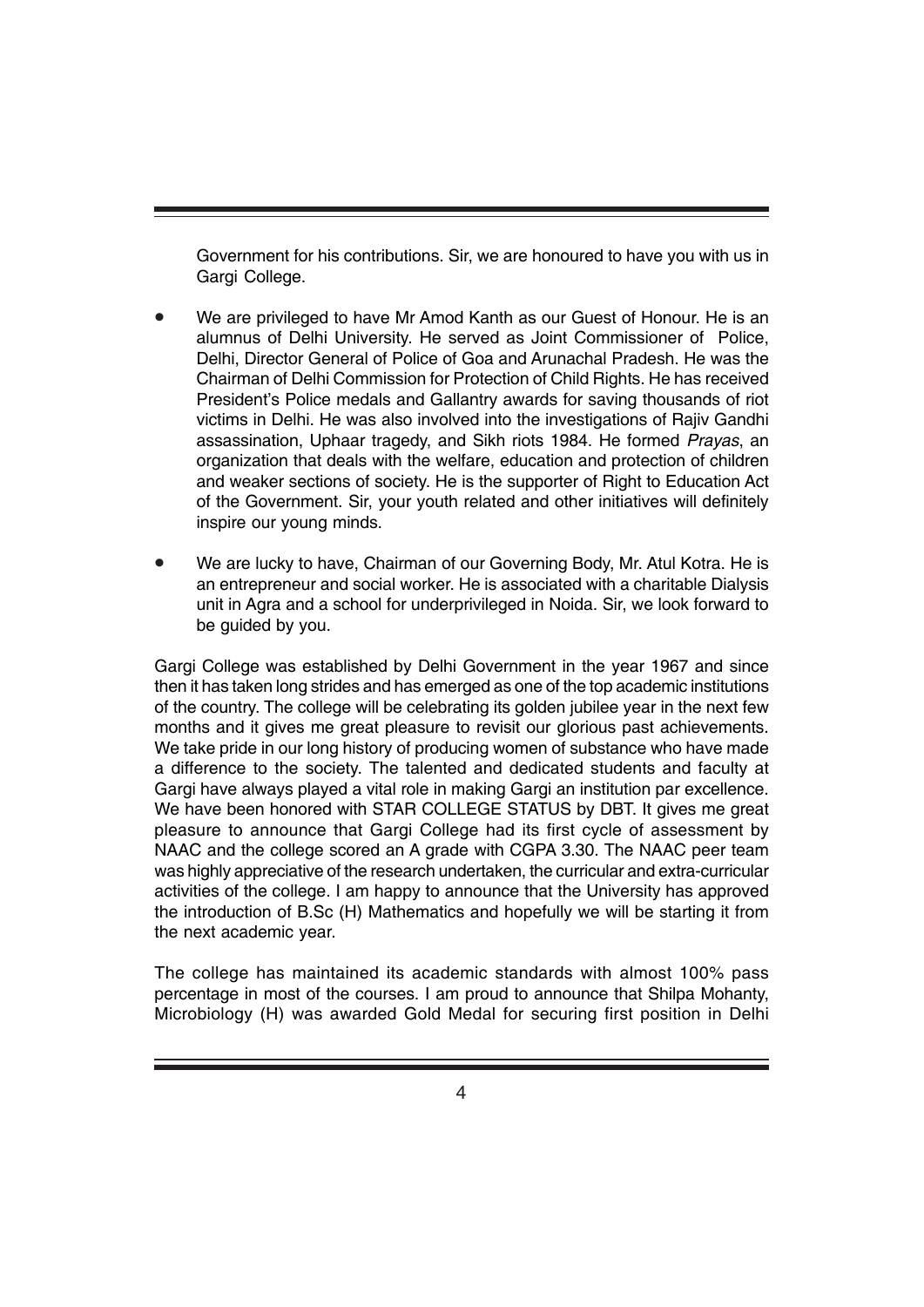University. Also, there are many more position holders in South Campus of DU. Students have been awarded the Science Meritorious Award by University of Delhi. Our students are also the recipients of prestigious DST INSPIRE fellowship, CSSS Fellowship and other State and Central Government Fellowships. We constantly encourage students to work on minor research projects along with their regular curriculum. More than 200 students are currently involved in research projects on Green chemistry, Environment, Chemical stress, Bioinformatics, Solid waste management, Enhancing teaching learning experience, Sustainable development and others. Findings of some of these projects have been published as research articles. This year many students have also presented their work at National and International conferences. Our students Abhilasha Mathur and Dashleen Kaur have presented their research work on HIV AIDS, at Brisbane, Australia. Many of them have bagged the Best Poster Awards. Our students get selected for internships at various industries and institutions. After graduating, most of our students go for higher studies and get admission in prestigious Universities in India and Abroad.

Faculty members of Gargi College have worked tirelessly to enhance their academic credentials. This year our six faculty members, Dr. Vandana Luthra, Dr. Geeta Mehta, Dr. Indu Dutt, Dr. Indu Tucker Sidhwani, Dr. Sushmita Chowdhury and Dr. Veena Tucker received "Teaching Excellence Award for Innovation" by University of Delhi.

Anushka Singh (Department of Political Science), Shatarupa Sinha (Department of English), Nidhi Tewathia (Department of Economics) and Vanita Chopra (Department of Elementary Education) were awarded PhD degree. Neha Arora, Department of Psychology was awarded M.Phil degree. Most of our teachers are active researchers and have published in National and International journals and have also presented papers and posters in national and international conferences. Aakriti Chaudhry and Tanjot Singh received the Best Paper award at the  $3<sup>rd</sup>$  International Conference on "Booming Service Sector from Achievements to Growth Prospects". Our faculty have written and edited books and contributed chapters in books published during the year. I am privileged to announce that this year our faculty members have published more than 70 research papers and book chapters. Our faculty members are also routinely invited as resource persons at various seminars and workshops.

For the benefit of our students and faculty we routinely organize workshops, seminars, talks by eminent speakers and industrial and institutional visits. These have helped the students and faculty to keep up with the recent advances and have given an opportunity to interact with the expert guests.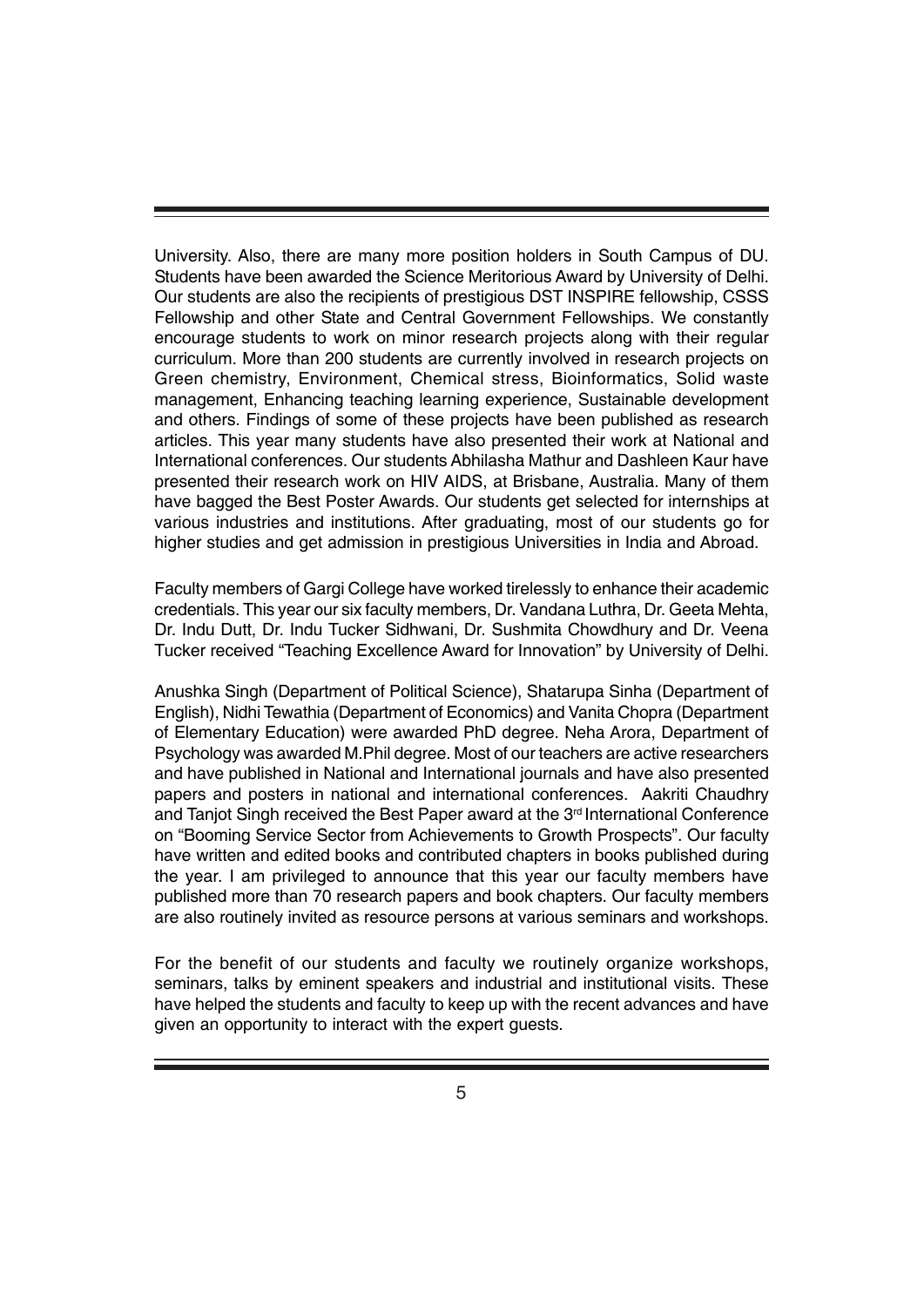Under the International Exchange Programme, a project was undertaken under UGC-UKIERI (United Kingdom and India Education and Research Initiative) in collaboration with University College London, UK on development of gas sensing materials. This facilitated an exchange of students and faculty members from Gargi College and UCL, and Queens Mary College UK. Dr. Vandana Luthra from Gargi College and her two PhD students visited UCL. Faculty from University College London (Prof. G. Sankar, FRS) and PhD students from Prof. Ivan Parkin's group visited the College. Three Indo-UK conferences were organized at Gargi College and UCL, UK. This year Gargi hosted more than 100 students from UK. The major focus of activities planned for foreign delegates were Basic Education system in India, Indian culture, traditions and festivals, Vedic Maths, Classical Indian Philosophy, Science in Indian undergraduate laboratories and Green chemistry.

Under the Star College Scheme, Science Departments of Gargi College in association with DBT, organized an Interactive Session on "Foldscope" by Dr. Manu Prakash, Stanford University. The session was attended by students and faculty of ten colleges of Delhi University. Gargi College is only Women's college in University of Delhi to have Bioinformatics Infrastructure facility. The lab is now focusing on virtual screening of flavonic and non-flavonic compounds for treating Diabetic nephropathy.

This year the college was awarded six innovation projects under the University of Delhi Innovation Projects Scheme on, "Integrated Test, Measure & Analysis Station", "Green and Sustainable Chemistry Laboratory", "Eco biotechnological approaches for Bio waste utilization", "SWATCH BHARAT ABHIYAN" "DNA barcoding for grasses" and "Research Collaboration Network among Delhi University Teachers". These projects have enhanced interdisciplinary collaborations between departments.

The Career Counselling and Placement cell has been proactive this year. The number of students recruited to Corporate Houses from Gargi has almost doubled in comparison to last year. The highest package has gone up substantially this year. For the first time Placement Cell in association with Study Overseas Global organized a Global Education Fair at Gargi. The fair provided a wonderful opportunity to our students to interact with representatives from 17 Universities across UK, Australia and Ireland.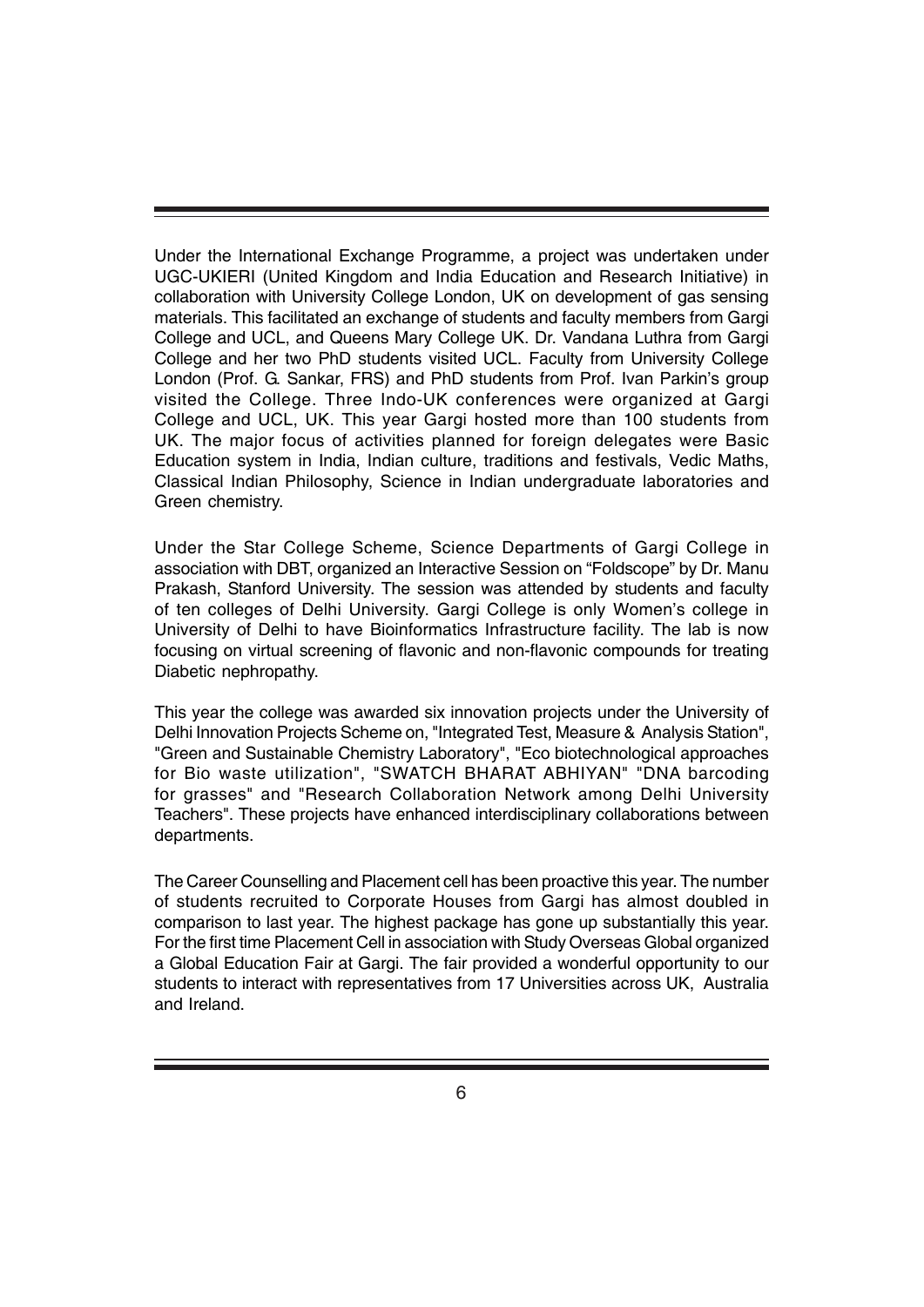Gargi not only stresses on academics but also focuses on the holistic development of students and for this we have several outreach programmes.

- The goal of **NSS** is to give back to society though selfless community service. NSS aims at inculcating a sense of social and civic responsibility among students. This year, NSS organized sessions with several NGOs including MAD, 3HS, BloodConnect, Youth for Seva, Save the Quest, Stree, Sathya Sai Seva Organization, Pinkathon and Teach for India. Apart from this, Annual flagship events like Blood Donation Camp, NGO Diwali Mela, Friendship Day and Children's Day were organised. The Blood Donation camp broke all the previous year's records. NSS participated in National Volunteer Week conducted by Youth for Seva and organised a panel discussion by *Pravah* in collaboration with UNDP. This year students of Psychology have taken an initiative to spread Mental Health awareness among the masses and to fight the stigma attached to mental illness.
- The **NCC** aims at developing character, discipline and ideals of selfless service. Cadets were selected for Chief Minister's Rally-2015 and Wreath Laying Ceremony at Amar Jawan Jyoti. Our cadets received Limca Book of Record Certificate for International Yoga Day. Cadets also took active part in the nationwide campaign of cleanliness and tree plantation drive. JUO Monu was selected for the march-past of NCC Contingent at Rajpath, India Gate in Republic Day Parade. They were also involved in Yoga and mass PT in Prime Minister's Rally and went for National Integration Camp at Udaipur. Besides this, they have won several prizes in Inter-College Competitions held across Delhi University. More than 500 cadets from several institutions actively participated in the Annual NCC Festival where the *Sectional attack* event was highly appreciated.
- **Equal Opportunity Cell** sensitizes students regarding the challenges faced by the differently abled groups of society. A course on Positive Discrimination was organised which covered topics ranging from preferential equality, constitutional ideals, affirmative action, integration of the marginalised sections of society, state policy and its implementation regarding social justice and promoting constitutional values. Eminent speakers were invited to address the students on these issues.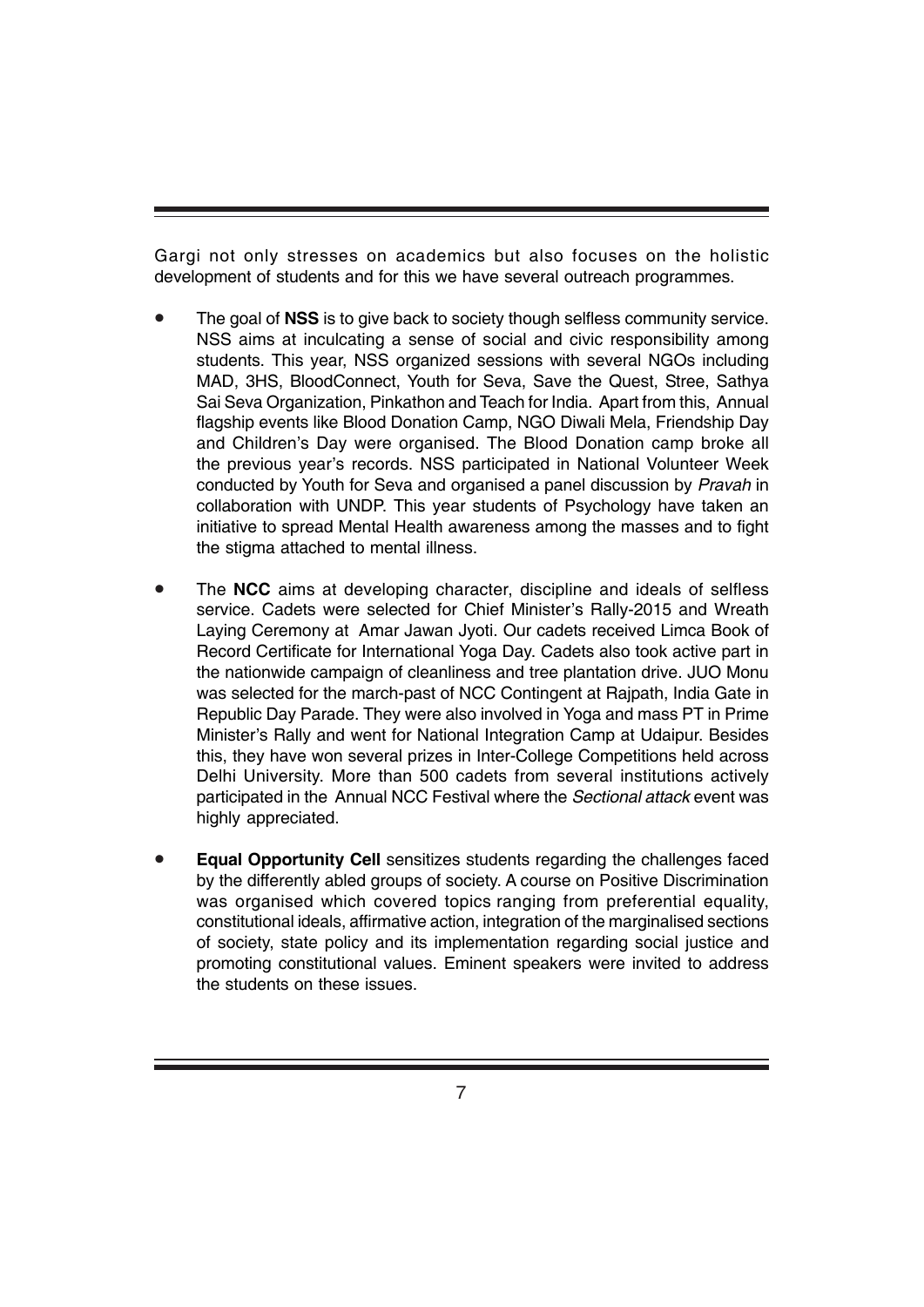- **The Women's Development Centre**, addresses gender-based discrimination and seeks to eliminate gender based violence. Competitive activities like debate during Delhi Police Safety Week, and a creative arts and writing competition on Women's Day were organised.This year the Annual Festival themed around "Breaking the Culture of Silence". Blues and Jazz singer Maya Azucena from the USA was invited who performed songs on domestic violence under the aegis of the international campaign 'One Billion Rising', in association with eminent Indian feminist Kamla Bhasin.
- **Gandhi Study Circle** organised activities to revisit, review and debate Gandhian ideas in order to inculcate Gandhian values among students. Lecture and debate on "*Gandhiwadi Aastha Aur Vartman Bhartiya Paridrishya*" and on "*Mahatma Gandhi and Indian Nationalism*" were organised. Intercollege competitions like Debate, Poster Making and Slogan Writing competition on Gandhian values were undertaken.
- The **ECOClub** has been established to provide the values of environmental consciousness and to develop environmental ethics among the students through various innovative methods. Staff and students work in greening and maintaining a healthy natural environment. They took eco-friendly initiatives through workshops, plantation drives, distribution of free saplings, changing students and teachers attitude by adopting positive environmental practises such as avoiding use of plastic, minimising waste, own-a-mug, proper disposal of e-waste, installation of LED lights, rain water harvesting, biogas plant, and composting. The college campus is looking green and clean through collaborative efforts of NSS and ECOClub through the initiative of our students.
- Community welfare has been an integral part of our work culture. The society, **Enactus Gargi**, provides this link between the Community and the College. This year under Project Rachna, Enactus has ventured into the production of utility items like mobile pouches and coasters made of jute crafted by slum dwellers. In order to market these products stalls were set up during the Annual Festival Reverie and various other Departmental Festivals.

# **GLIMPSES OF CULTURAL ACTIVITIES**

Gargi College has a vibrant culture which is showcased by its societies.The cultural societies of our college have earned many laurels this year in inter-College and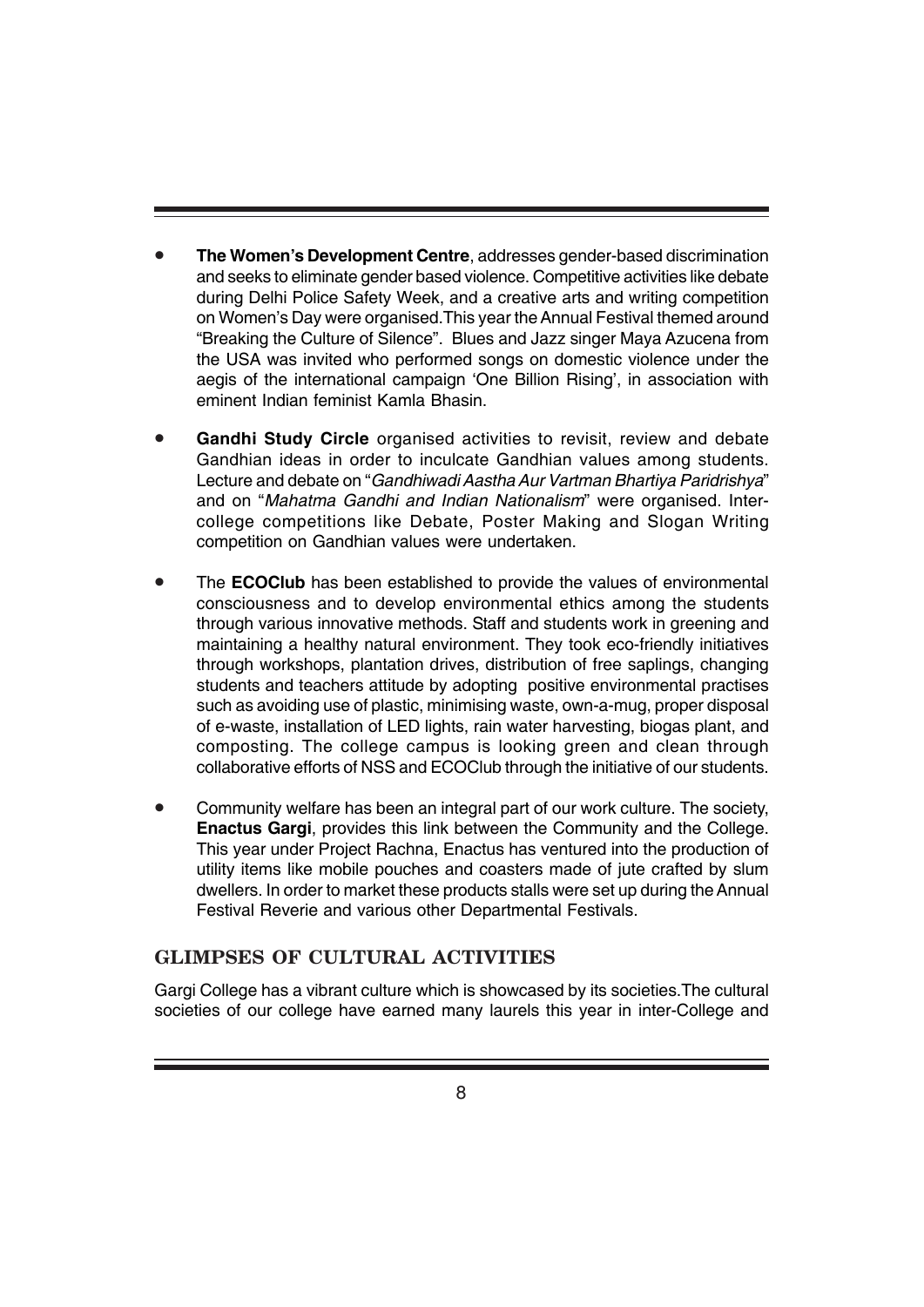inter-University competitions. **Nazaakat**-the Indian dance society won many prizes in and outside Delhi University for its Annual production. **Enliven-**The western dance society has made its mark in the Delhi University Dance circuit. Its annual production won First Position at IIT Kanpur, St. Stephens, PGDAV and IGDTU. The choreography society-**Sparx** was placed second at the Danceworx. **KSHITIJ**-The Street Play Society, continued to win several prizes proving once again that it the among the top five street theatre societies of Delhi University. **Upstage-**The dramatic society performed two plays "*Anugaman*", a self-scripted Hindi play and an adaptation of an English play "Watching over me". Both these plays were well received and won several prizes. The Indian music society-**Samranjani** and Western music society-**Euphony**, won many prizes for their melodious singing. Samranjani was invited to perform on an international platform. The Debating and the creative writing societies too won many prizes for their oratory and literary skills. Film Making Society-**Glass Eye** bagged three National Awards and a Trophy. The Photography Society-**Iris** came first at IIT Kanpur. The Fine Arts Society-**Hues** put up an incredible show this year and were at their best displaying their creative talents throughout the year in different functions organized by the college.

Gargi College hosted its annual cultural fest, Reverie'16 in February. Besides seeing a remarkable footfall of more than 10,000 students, the festival was a vibrant cultural extravaganza with numerous events in theatre, dance and music. On EDM night performance by Lost stories was highly enjoyed. The festival concluded on a high note with a Star night performance by MJ5 Dance group and singer Keerthi Sagathia.

# **SPORTS**

The year began with the active participation of the students in their respective coaching programs under professional coaches. Throughout the year, the students have brought laurels to the college by winning medals in various National, All India/North Zone Inter University and Intercollege tournaments in 11 different sports.

- In **cricket**, we obtained the **1st position in intercollege competition**.
- Chess and Judo team secured **3rd position in intercollege competition**.
- Tennis and Ball Badminton teams finished with  $4<sup>th</sup>$  position in intercollege competition.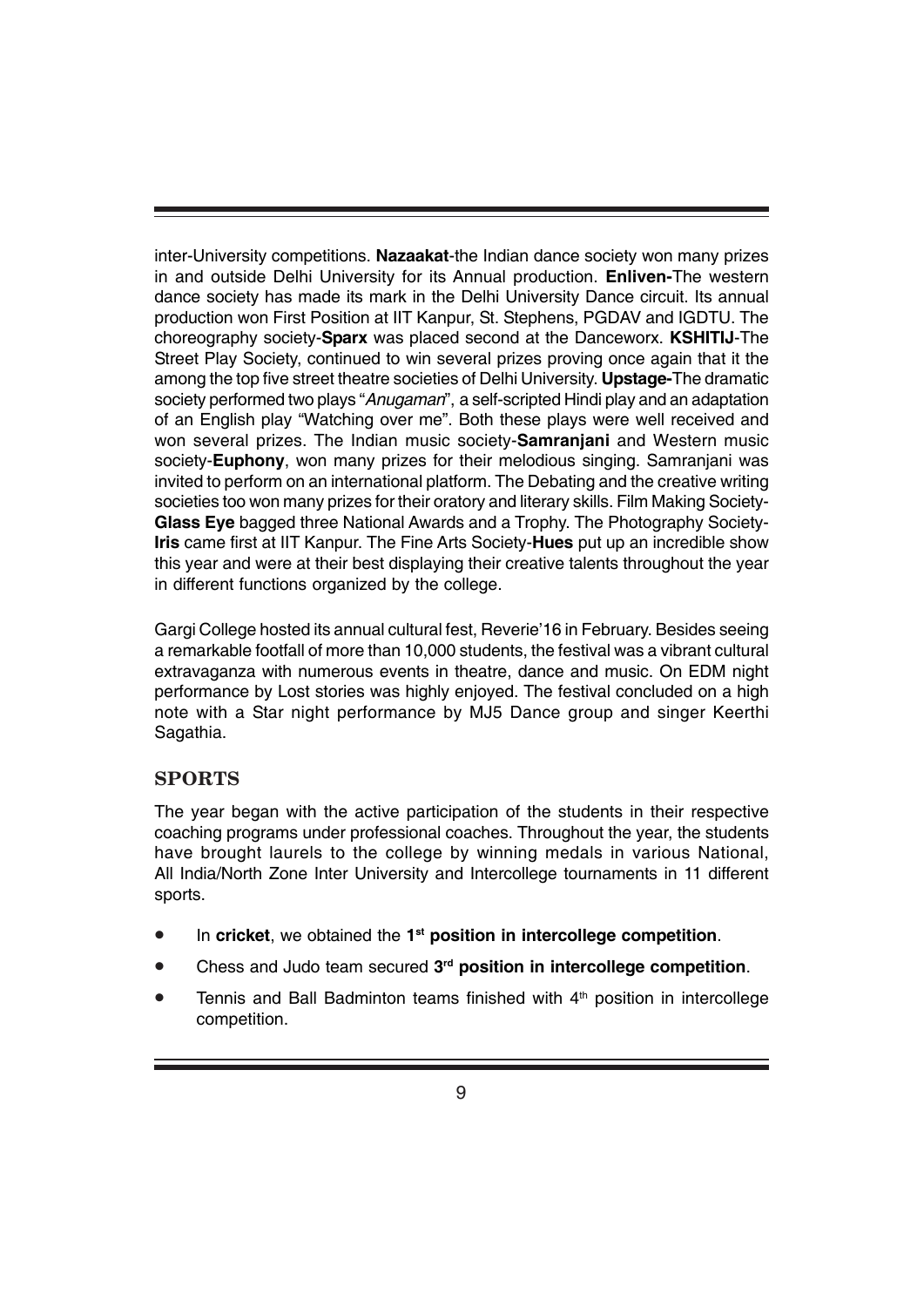- In athletics, we obtained 6 medals (Gold-2, Silver-2, and Bronze-2) among 39 women colleges of Delhi University.
- **Ms. Shubh Gulati** student of Applied Psychology represented India in Soft Tennis World Championship, Delhi 2015.
- Ms. Dolly Sharma student of Hindi (H) attended India Camp for SAF Games 2016.
- Richa Nakoti and Dolly Sharma have represented the Delhi State in Junior National and Senior National Judo Competition respectively.

Gargi College is proud of the sports persons who have bought sporting glory to the College, to name a few: Neha Bisht, Dolly Sharma, Laxmi Kumari, Priyanka, Manya, Laxmi Gurjar, Dipti Rana; Sadhvi Bhadauria, Neha Dubran, Nazma, Neha Rajawat, Aarti Dhama, Anjali Sharma, Sakshi Yadav, Monika, Kritika Sharma.

At the end, I thank the top leadership of the University and all members of the college Governing Body for their guidance and support. I place my appreciation for the constant cooperation from the academic and non-academic staff and students for making Gargi an institution par excellence. I extend best wishes to my students for forthcoming examinations and in future endeavours.

**Dr. Shashi Tyagi**

*Principal (Offg.)*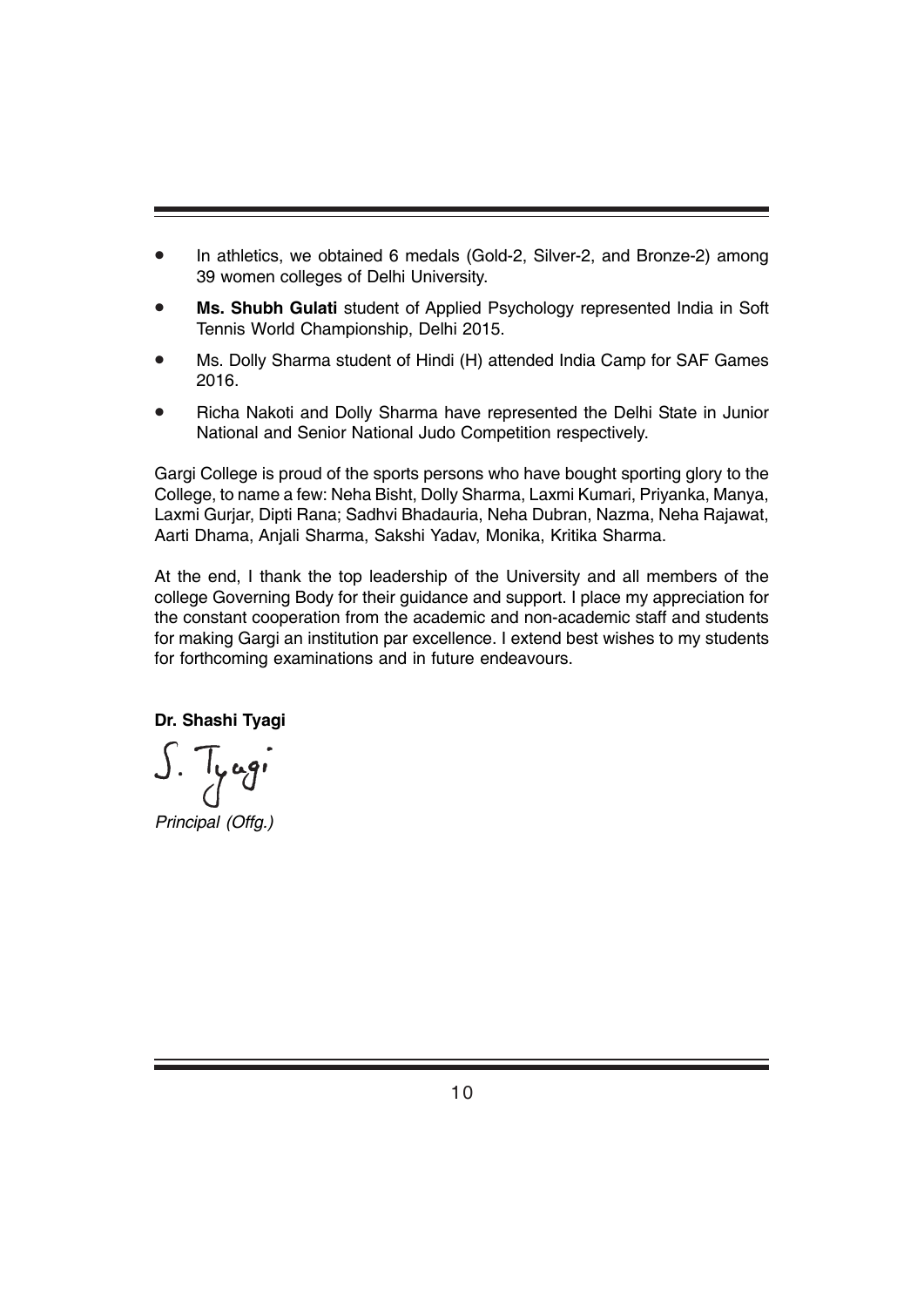# **GOVERNING BODY MEMBERS**

Chairman Mr. Atul Kotra Principal, Secretary **Dr. Shashi Tyagi** 

University representative Prof. J.S. Virdi Teacher representative Ms. Rajkumari Teacher representative Ms. Shatarupa Sinha

Treasurer Mr. Abhishek Saxena Members Mr. Suraj Prakash, Ms. Nupur Hasija Mr. J.P. Shukla, Mr. Rajinder Nishal Prof. A.B. Sharma University representative Prof. M.M. Chaturvedi (upto 26-2-2016) University representative Prof. Pradeep K. Burma (from 29-2-2016) Non-Teaching representative Mr. D.R. Thapa (upto 27-10-2015) Non-Teaching representative Mr. V.S. Khan (from 28-10-2015)

# **STUDENTS' COUNCIL**

| President                       | Juhi Chadha                                                  |
|---------------------------------|--------------------------------------------------------------|
| Vice President (Arts)           | Onam Bhatia                                                  |
| Vice President (Commerce)       | Shradha Nuhwal                                               |
| Vice President (Science)        | T. Ramya                                                     |
| <b>General Secretary</b>        | Shreya Singh                                                 |
| <b>Cultural Secretary</b>       | Arushi Pandey                                                |
| <b>Public Relations Officer</b> | Vatsala Bhutani                                              |
| Treasurer                       | Vinita Negi                                                  |
| <b>Sports President</b>         | Tanushree Khandelwal                                         |
| Sports Captain (Arts)           | Komal Singh                                                  |
| Sports Captain (Commerce)       | Stuti Uppal                                                  |
| Sports Captain (Science)        | <b>Sneh Kunwar</b>                                           |
| Proctor (Arts)                  | Ayushi Mongia                                                |
| Proctor (Commerce)              | Sugandha Agarwal                                             |
| Proctor (Science)               | Jayatee Kanwar                                               |
| Advisors                        | Dr. Promila Kumar, Ms. Sheela Dubey<br>Dr. Sangeeta Jerath   |
| Proctors                        | Dr. Geeta Siddharth, Dr. B. Vaijayanthi<br>Ms. Mudita Mohile |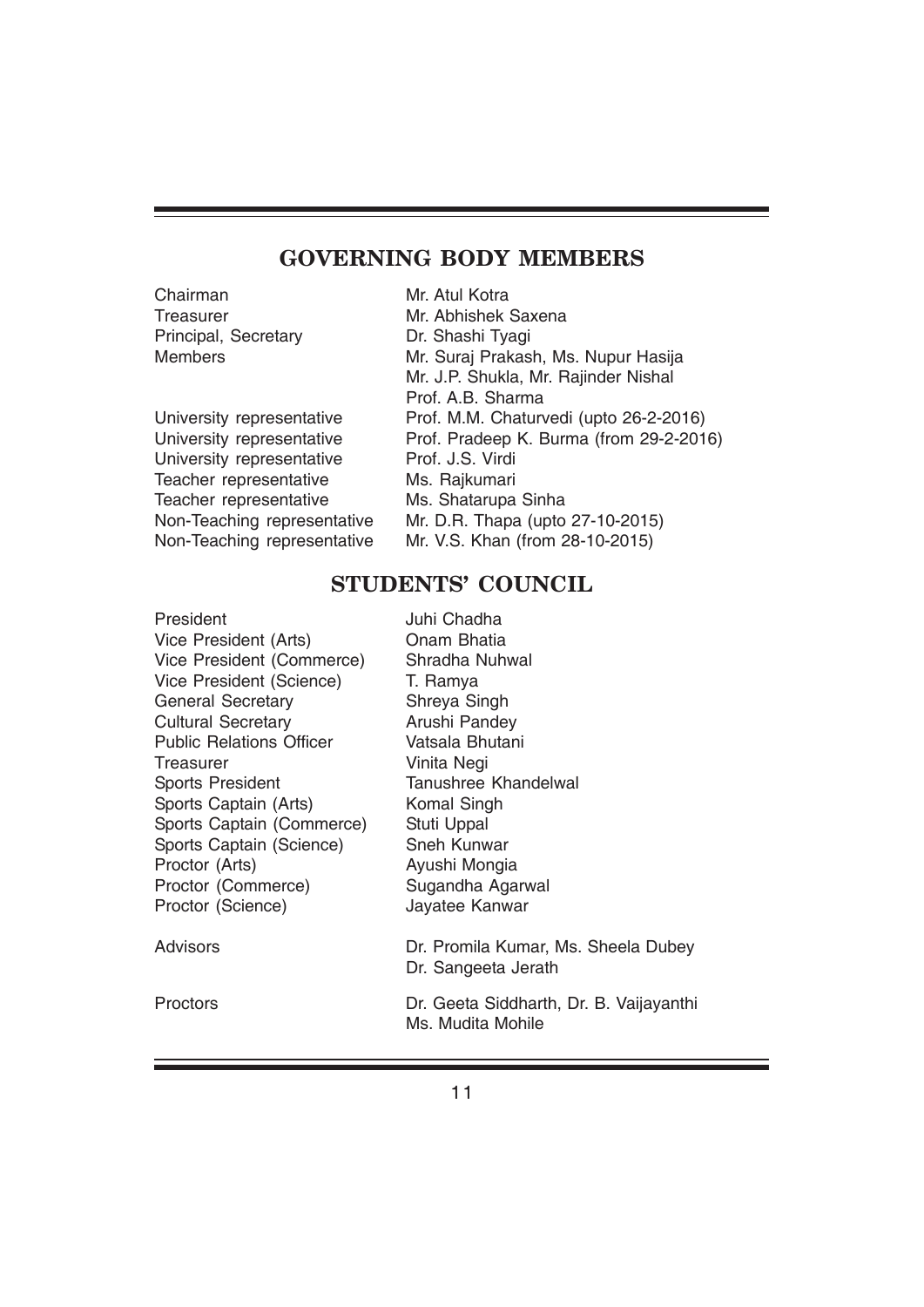# **ACADEMIC RESULTS**

### **GOLD MEDALIST**

Shilpa Mohanty, B.Sc.(H) Microbiology 3rd Yr

# **SCIENCE MERITORIOUS AWARD**

Following students have been awarded the Science Meritorious Award by University of Delhi.

| S.No.            | <b>Course</b>                         | <b>Name</b>            |
|------------------|---------------------------------------|------------------------|
| 1.               | B.Sc. (H) Botany 1 <sup>st</sup> yr   | <b>MONIKA MAURYA</b>   |
| 2.               | B.Sc. (H) Botany 3rd yr               | <b>SHREYA TRIPATHI</b> |
| 3.               | B.Sc. (H) Botany 3rd yr               | <b>NEHA KUKRETI</b>    |
| $\overline{4}$ . | B.Sc (H) Chemistry 2 <sup>nd</sup> yr | <b>GUNJAN</b>          |
| 5.               | B.Sc (H) Chemistry 3rd yr             | DIVYA TEWATHIA         |
| 6.               | B.Sc (H) Chemistry 3rd yr             | <b>NEELAM MITTAL</b>   |

# **COLLEGE TOPPERS OF SEMESTER/ANNUAL EXAMINATION (2014-15)**

| <b>Candidate</b>     | <b>Special Awards</b>                  |
|----------------------|----------------------------------------|
|                      |                                        |
|                      |                                        |
| Nidhi Gupta          | Smt. Pratibha Mukherjee Memorial Award |
| Gayatri Tripathi     |                                        |
| Deepika Dikshit      |                                        |
|                      |                                        |
| Chahat Chhabra       |                                        |
| Utkansha Sachdeva    |                                        |
| Aparna Krishnamurthy | Mr. Ravi Khullar Memorial Award        |
|                      |                                        |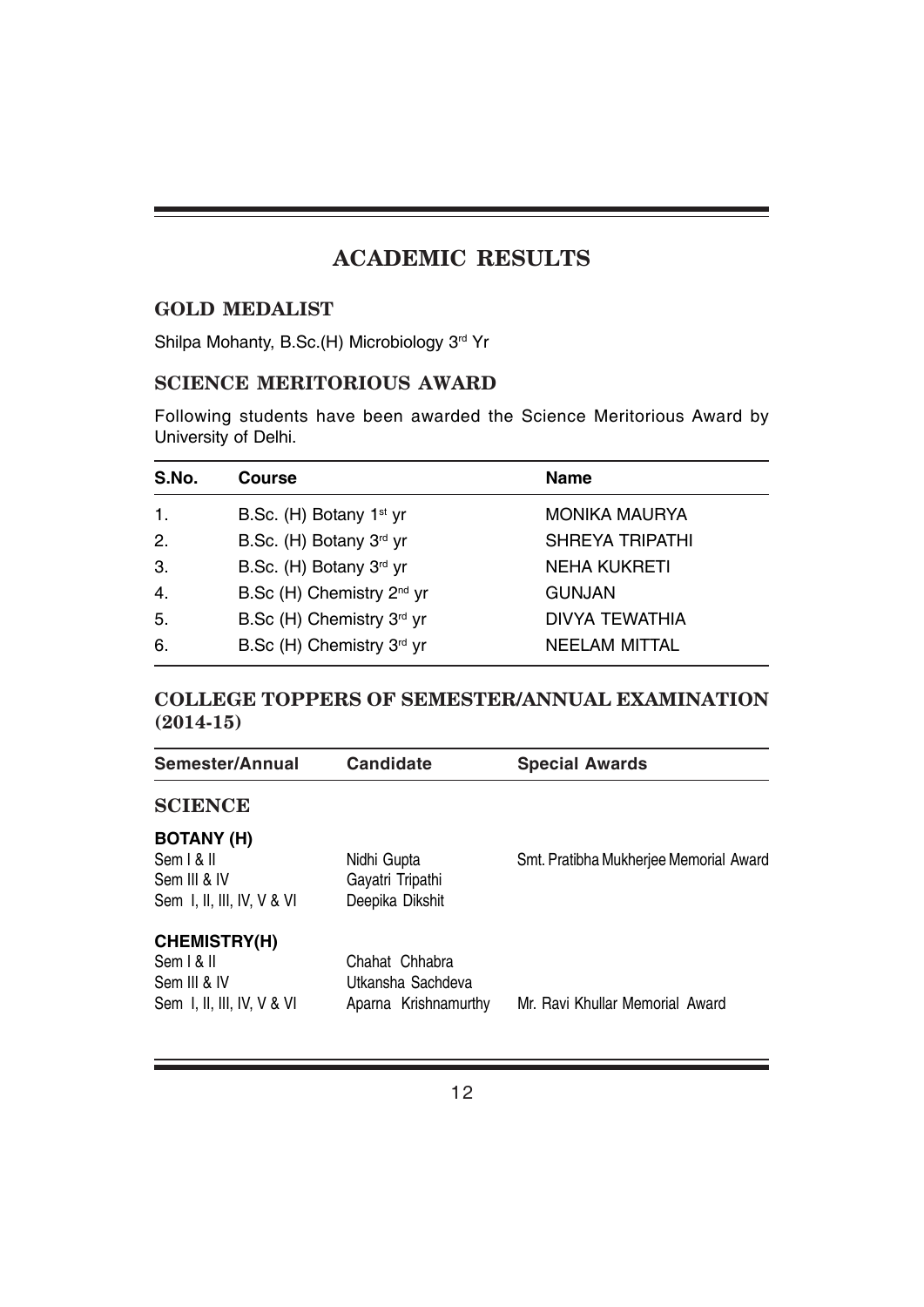|                                                  | <b>Special Awards</b>                                                                                       |
|--------------------------------------------------|-------------------------------------------------------------------------------------------------------------|
| Puspangana Singh<br>Vani Pande<br>Shilpa Mohanty | A.K. Shrivastava Memorial Award                                                                             |
| Simmie Jaglan<br>Sukriti Hans<br>Jyoti Sardana   | Smt. Laxmi Trivedi Memorial Award<br>Smt. Laxmi Trivedi Memorial Award<br>Smt. Laxmi Trivedi Memorial Award |
| Meenu Yadav<br>Geetika<br>Aishwarya              |                                                                                                             |
| Kirti Sharma<br>Sneha Aggarwal                   | Smt. Shanti Mukherjee Memorial Award                                                                        |
| Ayesha Ali<br>Vinita                             | Smt. Shanti Mukherjee Memorial Award                                                                        |
| Karuna Arora                                     |                                                                                                             |
|                                                  |                                                                                                             |
| Suhasini Raina<br>Sneha Kaul<br>Anna Slathia     |                                                                                                             |
| Vasundhara                                       |                                                                                                             |
|                                                  | <b>Candidate</b><br><b>APPLIED PSYCHOLOGY (H)</b>                                                           |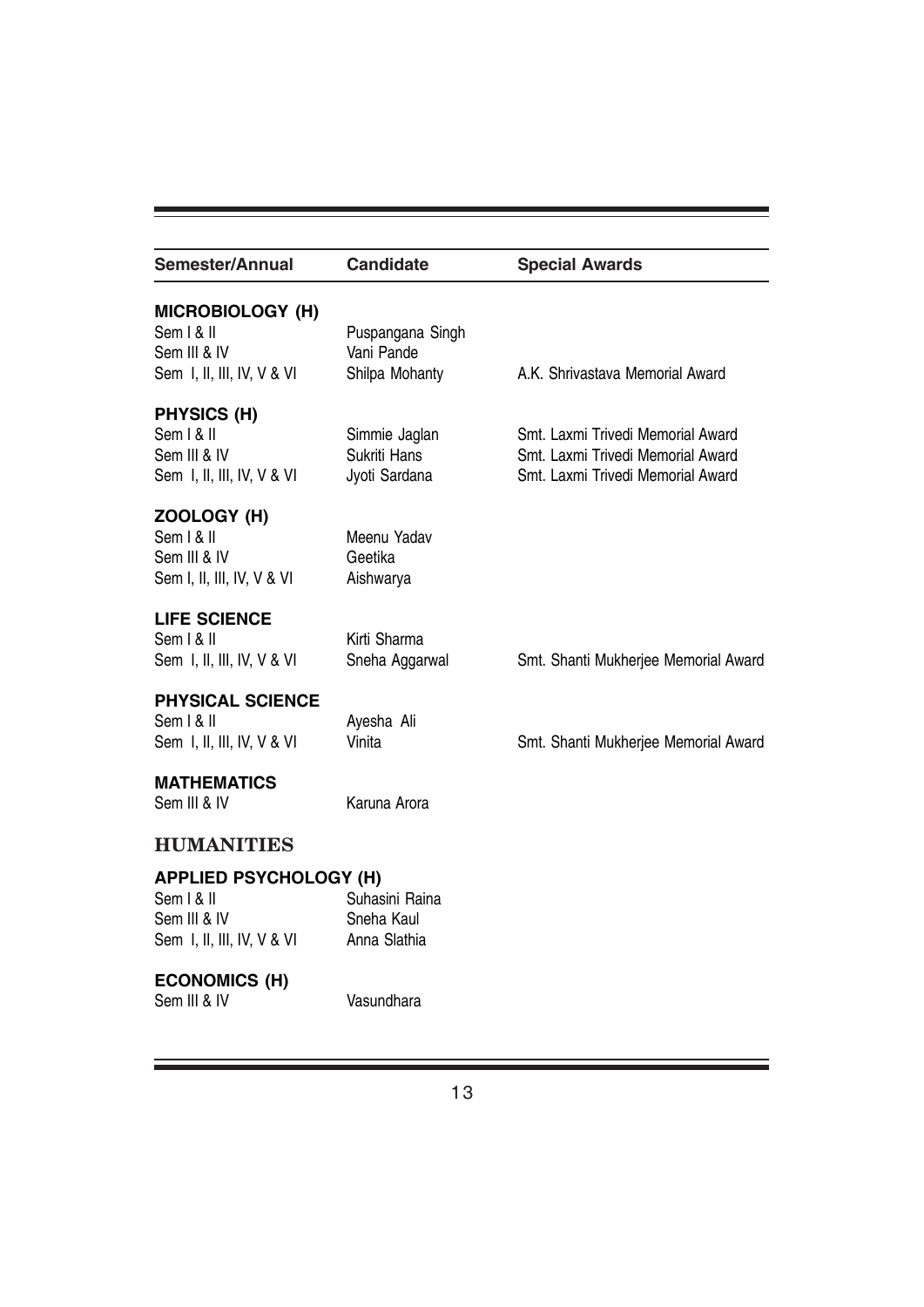| Semester/Annual                                                                 | <b>Candidate</b>                                          | <b>Special Awards</b>                                                 |
|---------------------------------------------------------------------------------|-----------------------------------------------------------|-----------------------------------------------------------------------|
| <b>ENGLISH (H)</b><br>Sem   &   <br>Sem III & IV                                | Saumya Gairola<br>Aayushi Sangharshee                     | Mrs. Gyan Khosla Memorial Award                                       |
| Sem I, II, III, IV, V & VI                                                      | Garima Kathuria                                           | Preeti Soni Memorial Medal                                            |
| HINDI (H)<br>Sem   &   <br>Sem III & IV<br>Sem I, II, III, IV, V & VI           | Kanchan<br>Divya<br>Rajani Shrivastav                     | Dr. Manju Dhawan Memorial Award<br>Smt. Kanti Tripathi Memorial Award |
| <b>HISTORY(H)</b><br>Sem   &   <br>Sem III & IV<br>Sem I, II, III, IV, V & VI   | Deepanshi Sharma<br>Priya Bhardwaj<br>Shweta Singh        |                                                                       |
| PHILOSOPHY (H)<br>Sem   &   <br>Sem III & IV<br>Sem I, II, III, IV, V & VI      | Nivedita Choudhary<br>N. Chitrangada Devi<br>Swadha Sinha | Smt. Urmila Arora Memorial Award                                      |
| POL. SCIENCE (H)<br>Sem   &   <br>Sem III & IV<br>Sem I, II, III, IV, V & VI    | Anwesha Borkotoky<br>Naina Sharma<br>Swati Arora          |                                                                       |
| <b>SANSKRIT (H)</b><br>Sem   &   <br>Sem III & IV<br>Sem I, II, III, IV, V & VI | Sonam<br>Sonali Saini<br>Bhawna Singhal                   | Dr. B.M. Chintamani Memorial Award                                    |
| <b>BUSINESS ECONOMICS</b><br>Sem   &   <br>Sem I, II, III, IV, V & VI           | Pallavi Kumar and Shruti Jha<br>Surbhi Vijay              |                                                                       |
| <b>B.A. (PROGRAMME)</b>                                                         |                                                           |                                                                       |
| Sem   &   <br>Sem I, II, III, IV, V, VI                                         | Priyal Neekhra<br>Tabassum Md. Ayyub khan                 |                                                                       |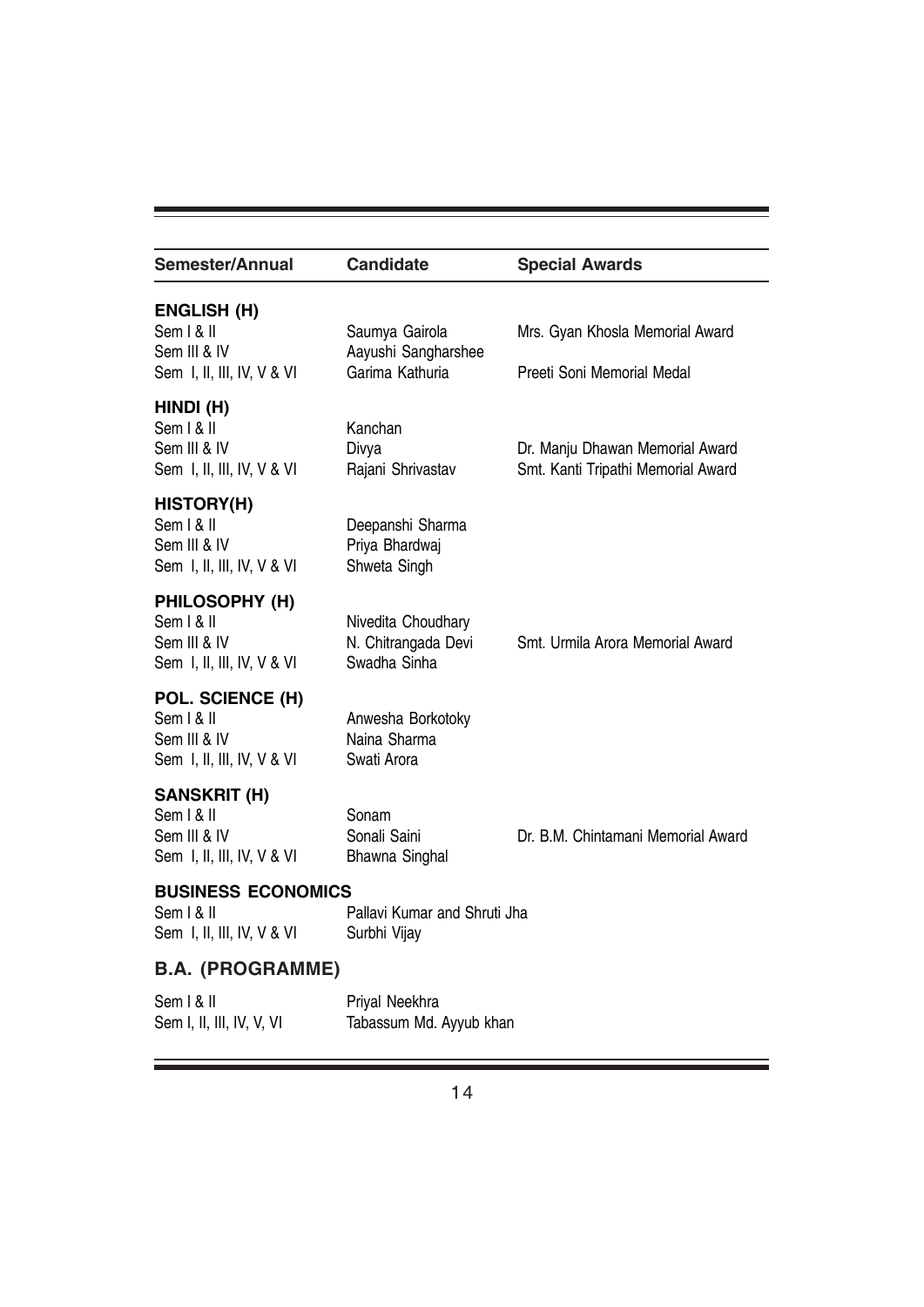| Semester/Annual            | <b>Candidate</b> | <b>Special Awards</b>                                                            |
|----------------------------|------------------|----------------------------------------------------------------------------------|
| <b>COMMERCE</b>            |                  |                                                                                  |
| <b>B. COM</b>              |                  |                                                                                  |
| Sem   &II                  | Juhi Chaudhary   |                                                                                  |
| Sem I, II, III, IV, V & VI | Amita Yadav      |                                                                                  |
| <b>B. COM (H)</b>          |                  |                                                                                  |
| Sem   & II                 | Ishita Agarwal   | Dr Usha Aggarwal Tejaswita Scholarship<br>Shri Sultan Chand Memorial Scholarship |
| Sem III & IV               | Tannavi Sharma   | Shri Sultan Chand Memorial Scholarship                                           |
| Sem I, II, III, IV, V & VI | Ruchi Agarwal    | Shri Sultan Chand Memorial Scholarship                                           |
| B EL ED                    |                  |                                                                                  |
| Part I (ANNUAL)            | Aditi Mor        |                                                                                  |
| Part II (ANNUAL)           | Aastha           |                                                                                  |
| Part III (ANNUAL)          | Shivani Bali     | Dolly Sehgal Memorial Award                                                      |
| Part IV (ANNUAL)           | Monica Dhahiya   |                                                                                  |

# **FACULTY ACHIEVEMENTS**

# **TEACHING EXCELLENCEAWARD FOR INNOVATION**

**Dr. Vandana Luthra** (Department of Physics), **Dr. Geeta Mehta** (Department of Botany), and **Dr. Indu Dutt** (Department of Physics) received "Teaching Excellence Award for Innovation" for the project "Enabling technologies for Pine needles from disastrous waste (forest fire) to multitude of applications: energy, capacity building, employment & environmental benefits for Himalayan region".

**Dr. Indu Tucker Sidhwani** (Department of Chemistry)**, Dr. Sushmita Chowdhury** (Department of Chemistry) and **Dr. Veena Tucker** (Department of Psychology)**,** received "Teaching Excellence Award for Innovation" for the project "A Green Chemistry approach to combat stress in the undergraduate chemistry Laboratory".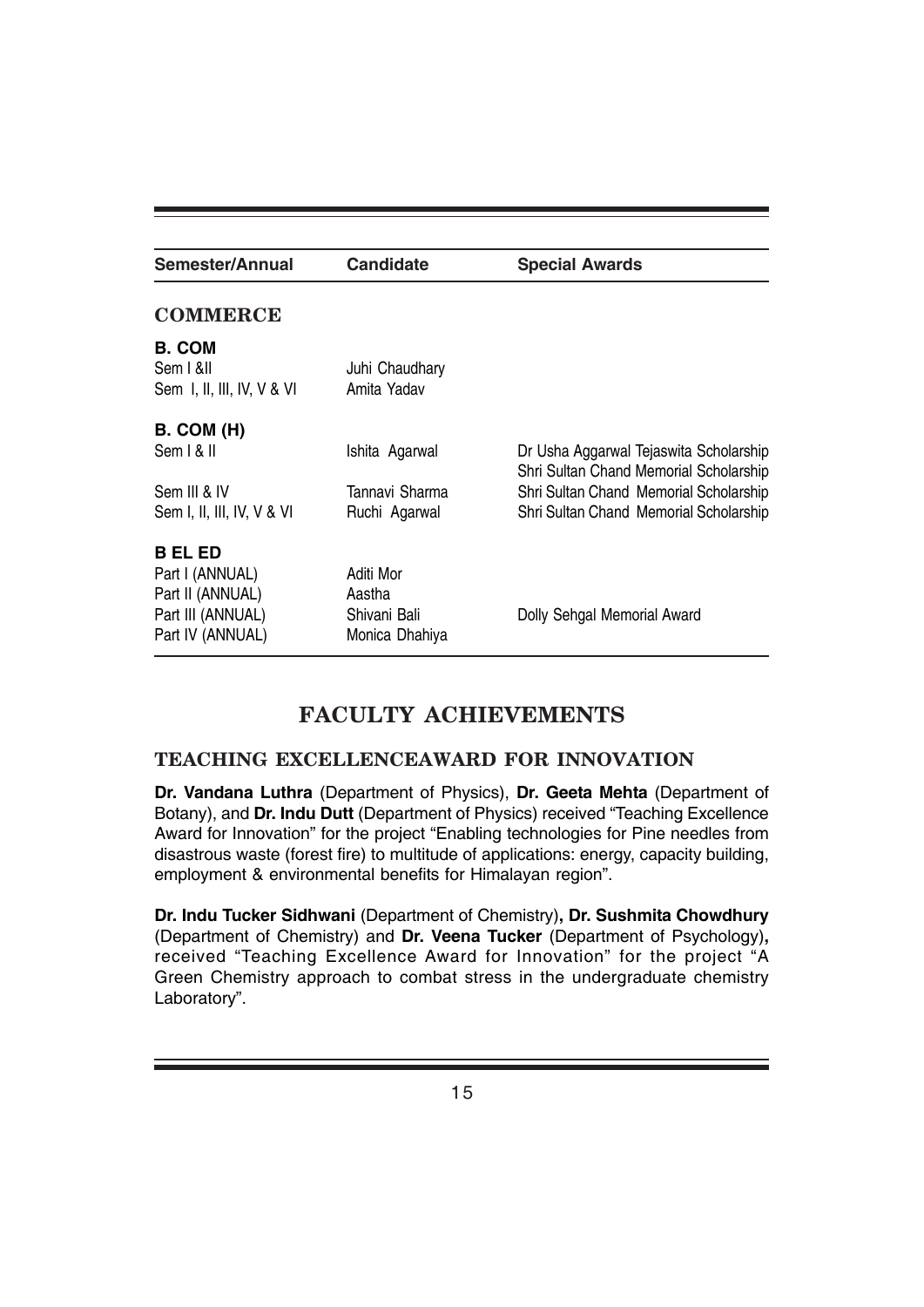# **AWARD OF PHD DEGREE**

**Anushka Singh,** Department of Political Science was awarded Ph.D on the thesis 'Sedition and Democracy, a Comparative Study of Liberal Democracies'.

**Shatarupa Sinha**, Department of English was awarded Ph.D by Jamia Millia Islamia, New Delhi, for thesis titled "Indian English Literature: A Critical Inquiry into Reading Strategies and Pedagogy".

**Nidhi Tewathia,**Department of Economics was awarded Ph.D for the thesis titled "Household Energy Consumption in Delhi: Pattern and Implications" from Discipline of Economics, School of Social Sciences, IGNOU.

**Vanita Chopra,** Department of Elementary Education, was awarded Ph.D from Guru Gobind Singh Indraprastha University, Dwarka on "A study of the awareness interest and practices of teachers' towards continuous and comprehensive evaluation".

### **AWARDS AT CONFERENCES**

**Aakriti Chaudhry,** Department of Commerce, received Best paper award at the 3rd International Conference held at Sri Guru Gobind Singh College of Commerce on 4th-5th February, 2016 for the paper titled "Role of Social Media on Consumer's Purchase Decision Making Process".

**Tanjot Singh,** Department of Economics, awarded the Best Paper at the '3rd International Conference: Booming Service Sector from Achievements to Growth Prospects' organized by Sri Guru Gobind Singh College of Commerce, 4<sup>th</sup>-5<sup>th</sup> February 2016, New Delhi.

#### **DEPARTMENT OF BOTANY**

#### **Anjana Rustagi**

Chaudhary B and Rustagi A "Anther" In: Sisodia R. ed. 'Reproductive Biology of Angiosperms' (2016) Institute of Life long Learning, University of Delhi ISBN 978-93-85611-91-9.

#### **Aparajita Mohanty**

Sarin B, Martin JP, Chrungu B, Mohanty A (2015) Chloroplast DNA variation in wild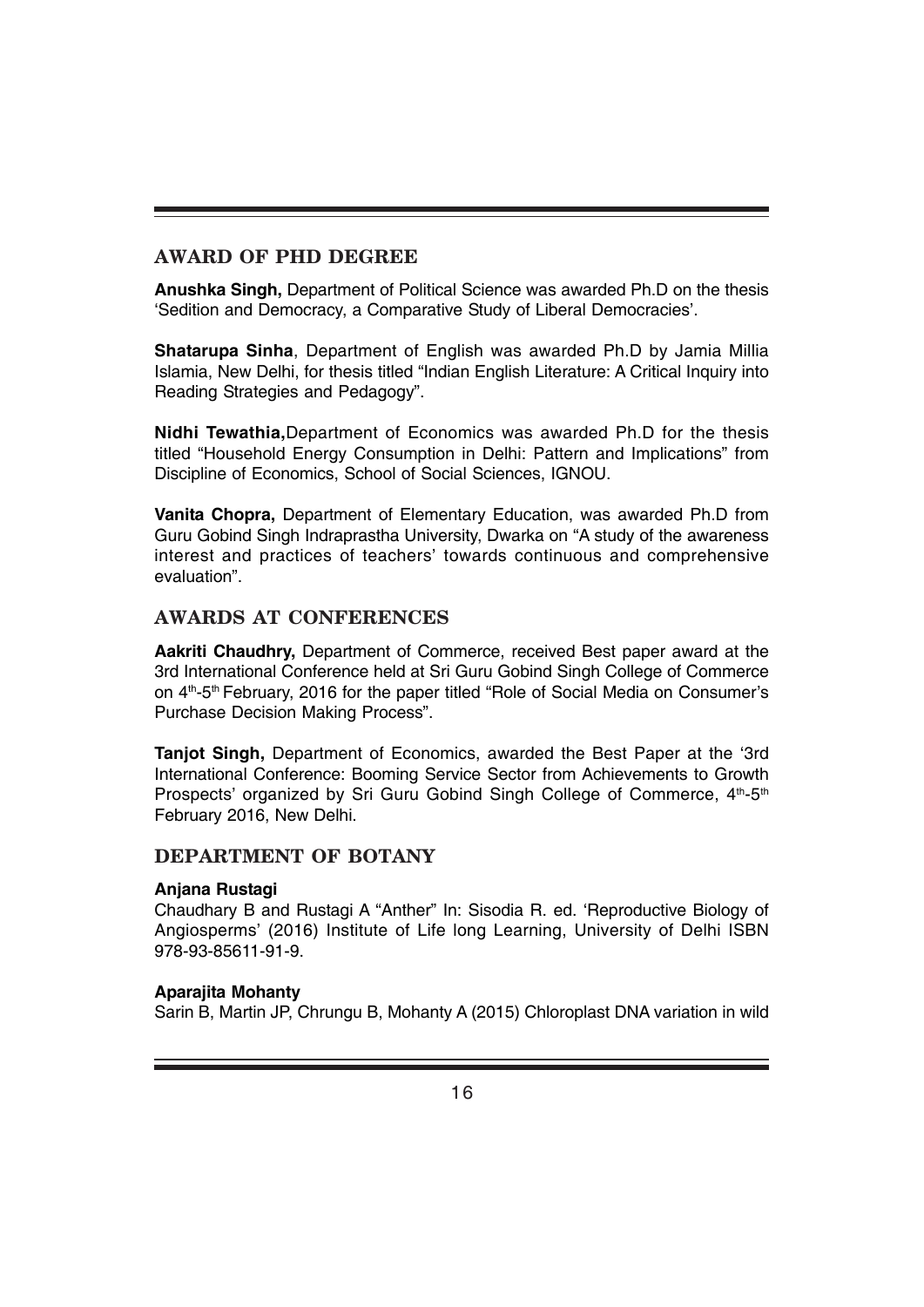Brassicas and their implication in breeding and population genetics studies. Scientifica. doi.org/10.1155/2015/952395.

Rajitha T, Ramya T, Mohanty A, Abat JK (2015) Sequencing and bioinformatics analysis of an intergenic region of chloroplast genome: A step towards development of potential DNA barcodes for angiosperms. In: National Conference on Recent Trends in Biomedical Engineering, Cancer Biology, Bioinformatics and Applied Biotechnology; pp 16-20, ISBN: 978-9385822-08-7.

Singh S, Mohanty A (2015) Analytical techniques used for isolation and identification of phytoconstituents in Phyllanthus urinaria: A review. In: National Conference on Recent Trends in Biomedical Engineering, Cancer Biology, Bioinformatics and Applied Biotechnology; pp 9-12, ISBN: 978-9385822-08-7.

#### **Garima Malik**

Dr. Renu Mundhara, Dr. Garima Malik and Dr. Geeta Mehta "Favorite Plants of Lord Shiva": A newspaper article in *The Sunday Free press Journal*-Mumbai Edition, 06 March 2016.

Participated in the "Intellectual Property Rights" (IPR) Workshop held on 15<sup>th</sup> January 2016 at Miranda House, University of Delhi.

Participated in the "DNA Fingerprinting" Workshop held on 22<sup>nd</sup> January 2016 at Hindu College, University of Delhi.

#### **Geeta Mehta**

Received "Teaching Excellence Award for Innovation" for the project "Enabling technologies for Pine needles from disastrous waste (forest fire) to multitude of applications: energy, capacity building, employment & environmental benefits for Himalayan region".

Participated in the "Global Biotechnology Summit" organized by DBT on February 5-6, 2016 at Vigyan Bhawan, New Delhi.

#### **Geeta**

Attended workshop on 'DNA Fingerprinting' under Science Setu Program held on 22 January 2016, at Hindu college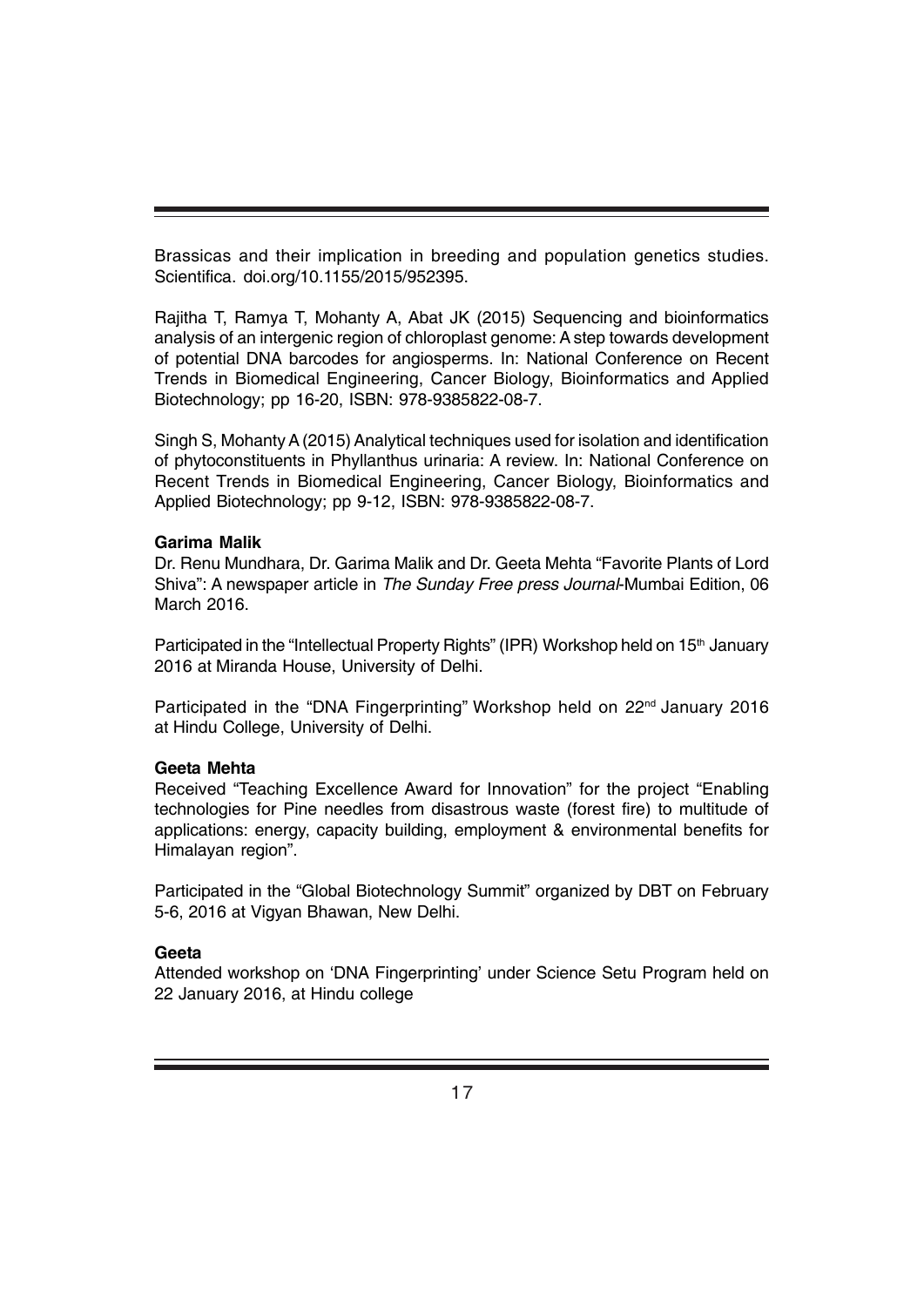Attended lecture on Women in Science by Dr. (Mrs.) Manju Sharma and Dr. B.P. Pal Memorial Lecture on "A molecular framework of light control of plant development" by Prof Jitendra P. Khurana at DDU on 17<sup>th</sup> Feb 2016.

#### **Jasmeet Kaur Abat**

Rajitha T, Ramya T, Aparajita Mohanty, Jasmeet K. Abat (2015) Sequencing and bioinformatics analysis of an intergenic region of chloroplast genome: A step towards development of potential DNA barcodes for angiosperms. In: National Conference on Recent Trends in Biomedical Engineering, Cancer Biology, Bioinformatics and Applied Biotechnology; pp 16-20, ISBN: 978-9385822-08-7.

Jasmeet Kaur Abat, Ankita Sehrawat, Prakriti Kashyap, Shruti Sharma *et al*., 2015. Laboratory Manual for the 2<sup>nd</sup> Plant Proteomics workshop/Training program held at Department of Botany, University of Delhi from 21<sup>st</sup> -26<sup>th</sup> December, 2015.

Participated as Technical Support in the 2<sup>nd</sup> Plant Proteomics workshop/Training program held at Department of Botany, University of Delhi from 21<sup>st</sup> -26<sup>th</sup> December, 2015, organised by Department of Botany, University of Delhi.

#### **Kiran Prabha**

Participated in Workshop on Stem Cell Science and Applications: Hype and Reality, Organized under Science Setu Programme in collaboration with NII at Zakir Husain College on 29th September, 2015.

Attended Global Biotechnology Summit, 2016 "Celebrating Biotechnology: Destination India", organized by Department of Biotechnology at Vigyan Bhavan, New Delhi on 5<sup>th</sup>-6<sup>th</sup> February, 2016.

#### **Reema Mishra**

Attended workshop on 'DNA Fingerprinting' under Science Setu Program held on 22<sup>nd</sup> Jan 2016, at Hindu college.

Attended lecture on Women in Science by Dr. (Mrs.) Manju Sharma and Dr. B.P. Pal Memorial Lecture on "A molecular framework of light control of plant development" by Prof Jitendra P. Khurana at DDU on 17<sup>th</sup> Feb 2016.

#### **Renu Mundhara**

Attended Workshop on Training the Trainers: IPR workshop held on 15<sup>th</sup> Mar,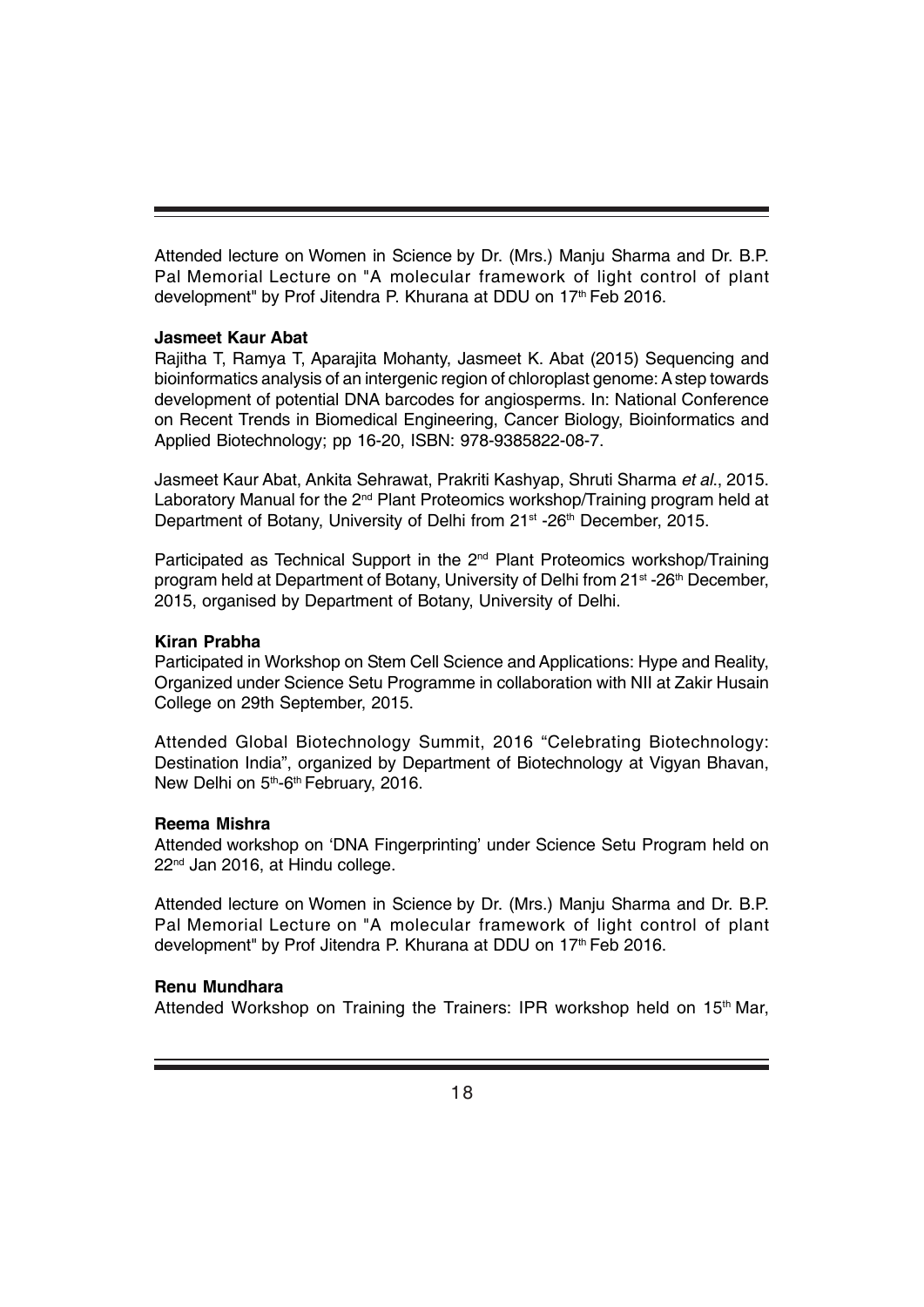2016 organized by Miranda House College in collaboration with MHRD IPR Chair, University of Delhi.

Attended National Seminar on Innovative, Advance Research in Bio-Medical and Environmental Dynamics held on  $9\textrm{-}10^{th}$  Oct, 2015 organized by ILLL, UDSC and Department of Botany, Dyal Singh College, University of Delhi. Also presented poster on *Calotropis procera*: A magical wild plant with blessings in Human Biological system.

#### **Samira Chugh**

Gladys Muivah, Vera Kapai, Samira Chugh. 2015. "Totipotency and Organogenesis" Lesson Prepared Under MHRD project "National Mission on Education Through ICT". ISSN 2349 154X

Samira Chugh, Monika Jaggi& I. Usha Rao. 2015. In Vitro Rapid Plantlets Regeneration of Orchid Hybrid Cattleya Summer Song. Phytomorphology, 65 (3&4), 95-108. (ISSN: 0031-9449)

#### **Shachi Agrawal**

Shachi Agrawal and R. Narayan. 2015. Changes in plant species composition, biomass structure and allocation pattern in a peri-urban region in tropical India. In: Tripathi, S. K. (Ed.) *Biodiversity in Tropical Ecosystems*, Today and Tomorrow's Printers and Publishers, New Delhi, pp. 117-149 (ISBN: 81-7019 (India), 1-55528 (USA)).

R. Narayan and Shachi Agrawal. 2015. Changes in plant diversity along disturbance gradient in a dry tropical region, India. In: Tripathi, S. K. (Ed.) *Biodiversity in Tropical Ecosystems*, Today and Tomorrow's Printers and Publishers, New Delhi, pp. 81-100 (ISBN: 81-7019 (India), 1-55528 (USA)).

#### **Vera Y Kapai**

Muivah, G., Kapai, V.Y. & Chugh, S. 2015. Totipotency and organogenesis. Prepared for Plant Biotechnology, MHRD Project "National Mission on Education Through ICT".

Attended Workshop on Training the Trainers: IPR workshop held on 15<sup>th</sup> Mar, 2016 organized by Miranda House College in collaboration with MHRD IPR Chair, University of Delhi.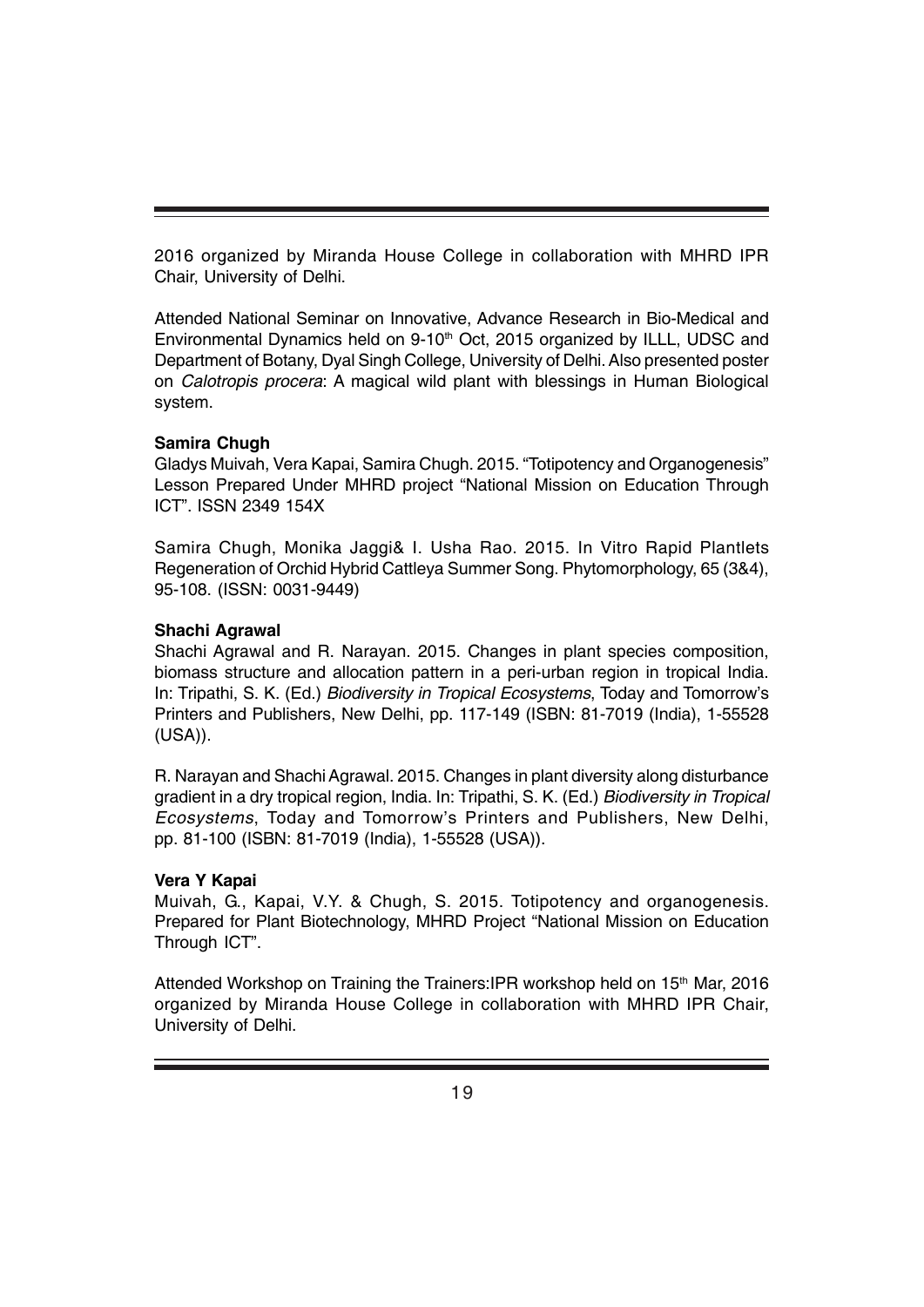# **DEPARTMENT OF BUSINESS ECONOMICS**

#### **Jyotika Bahl**

Presented a Paper titled "Impact of Employee Compensation on Firm's Performance" in National Seminar on Emerging HR practices for Organizational Excellence organized by ARSD College, University of Delhi, 24<sup>th</sup>–25<sup>th</sup> March 2015.

Participant in National Conference on Emerging Trends and Contemporary Issues in Finance and Marketing organized by Ramanujan College on 8th April 2015.

Participant in National Workshop on Business Research Methods organized by Faculty of Management Studies, University of Delhi from 9th to 15th May 2015.

Presented a Paper titled "Strategic Corporate Social Responsibility and Creation of shared values" in 4<sup>th</sup> Annual International Commerce Convention on Corporate Governance and CSR: Retrospect and Prospects held on 18-19 December 2015 organized by Department of Commerce, Delhi School of Economics, University of Delhi.

Published a Paper Titled "Debating Corporate Governance" in a Book titled Contemporary issues in Corporate Governance, Blue Rose Publication, Feb 2016, ISBN 978-93-5254-702-2.

# **DEPARTMENT OF CHEMISTRY**

#### **Beena Negi**

Deepak Kumar, Beena Negi, Diwan S. Rawat. The anti-tuberculosis agents under development and the challenges ahead.*Fut. Med. Chem*. ISSN: 1756-8919 (2015) 7, 1981-2003.

Deepak Kumar, Garima Khare, Beena Negi, Saqib Kidwai, Anil K. Tyagi, Ramandeep Singh, DS Rawat. Novel isoniazid-amidoether derivatives: Synthesis, characterization and antimycobacterial activity evaluation. *Med. Chem. Commun.* ISSN 2040-2503; (2015) 6, 131-137.

Chemistry of Heterocyclic compounds by Rakesh Kumar Parashar and Beena Negi, Ane Books Pvt. Ltd. and CRC Press Taylor and Francis Group; (2015) ISBN: 978-146-6517-13-4.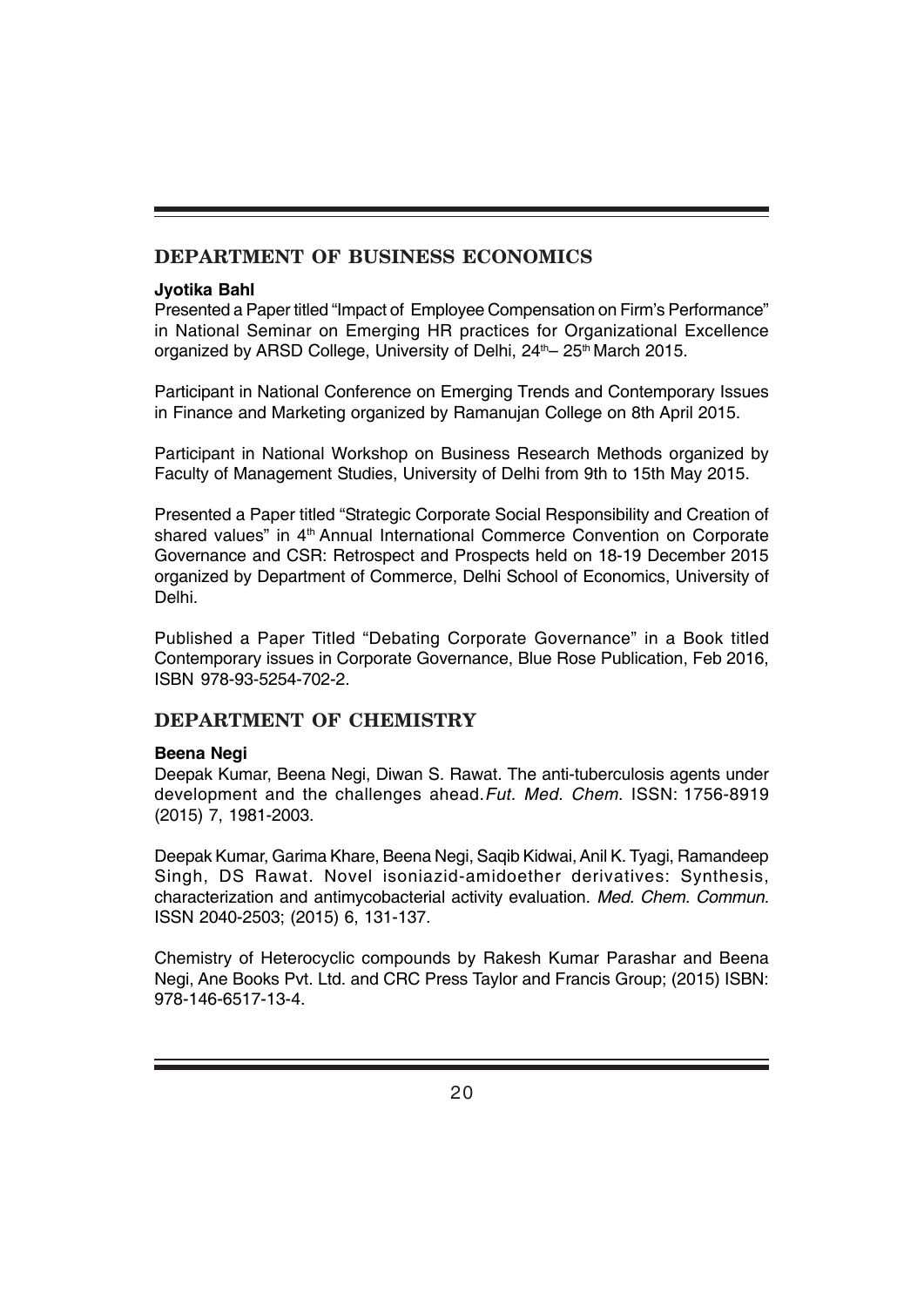Content Writer for e-PG Pathshala by NMEICT and UGC, Modules of Paper 5: Organic chemistry-2 (Reaction Mechanisms) and Paper 12: Organic spectroscopy.

Attended DU-JAIST Indo-Japan Symposium on Chemistry of Functional Molecules/ Materials, 26-27 February, 2016, University of Delhi.

Attended RSC workshop on "Chemistry for Tomorrow's World" organized by Green chemistry network centre, Delhi University on 2-3 December, 2015 at New Delhi.

Attended Saksham-IT champion training program conducted by Microsoft from 24-09-2015 to 30-09-2015.

#### **Geeta Saini**

Participated in National workshop on Electron Microscopy and Allied Techniques NWEMAT-2015 organized by Electron Microscope of India, North chapter and University of Delhi during 21-23 December 2015 held at Department of Physics and Astrophysics, University of Delhi.

Paper presentation in the International conference on Material Science and Technology ICMT-2016 held from 1<sup>st</sup>- 4<sup>th</sup> Match 2016 at conference centre, University of Delhi

#### **Manju K Saroj**

Attended RSC workshop on "Chemistry for Tomorrow's World" organized by Green chemistry network centre, Delhi University on 2-3 December, 2015 at New Delhi.

#### **Renu Aggarwal**

Attended the International conference "DU-Jaist Indo-Japan Symposium on Chemistry of Functional Molecules/Materials" organized by Department of Chemistry, University of Delhi from February 26 to 27,2016.

#### **Rita Bhatla**

Participated in two days symposium: DU-JAIST Indo-Japan symposium on chemistry of functional Molecules/Materials held at Department of Chemistry, University of Delhi.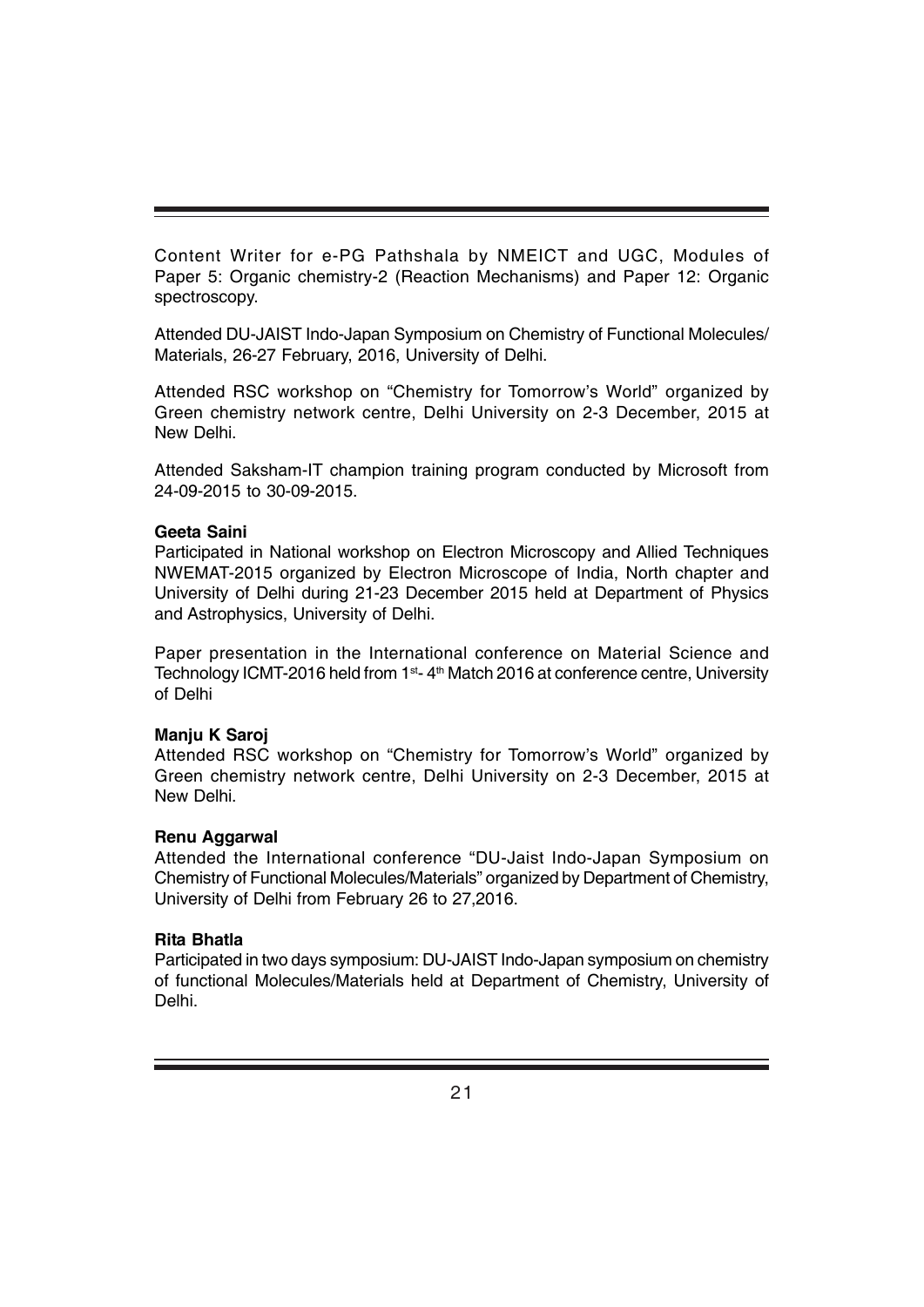# **DEPARTMENT OF COMMERCE**

#### **Aakriti Chaudhry**

Best paper award at the 3rd International Conference held at Sri Guru Gobind Singh College of Commerce on 4<sup>th</sup> -5<sup>th</sup> February, 2016 for the paper titled "Role of Social Media on Consumer's Purchase Decision Making Process".

#### **Geeta Kichlu**

Attended a national Business Convention sponsored by UGC on Online Retailing - A paradigm shift in India's Retailing scenario on 17<sup>th</sup> March2016.

#### **Manju Khosla**

Participated in the "Workshop on ICT Usages in Teaching" from Sep. 1<sup>st</sup>-8<sup>th</sup>, 2015.

Presented paper on "E- Marketing in India Challenges & Opportunities" in the 68th AICC -2015 organised by University Department of Commerce & Business Management, Vinoba Bhave University, Hazaribag from Nov.  $6<sup>th</sup>$ - 8<sup>th</sup>, 2015.

Participated in one day workshop on "Gender Sensitization & Implementation on Sexual Harassment of women at workplace (Prevention, Prohibition & Redressal) Act, 2013, organized by Women's Studies & Development Centre (WSDC) in collaboration with Internal Complaints Committee (ICC), University of Delhi on 27th November 2015.

Participated in UGC Sponsored "National Business Convention on Online Retailing: A Paradigm Shift in India's Retailing Scenario", organized by Department of Commerce, Jesus and Marry College, University of Delhi, on 17th-18th March 2016.

#### **Manju Sahai**

Coordinator and Head BBE Department, organized seminar on "Strategies for Startup: Marketing & Finance" and "Creative Executions in Indian Advertising".

#### **Pritika Dua**

Multilateral Agreements on Investment: Lessons from the Past and the Road Ahead in FOCUS: Journal of International Business, Volume 2, Issue 2.

FDP on TALLY at Deen Dyal Upadhyaya College on 7<sup>th</sup> Aug, 2015.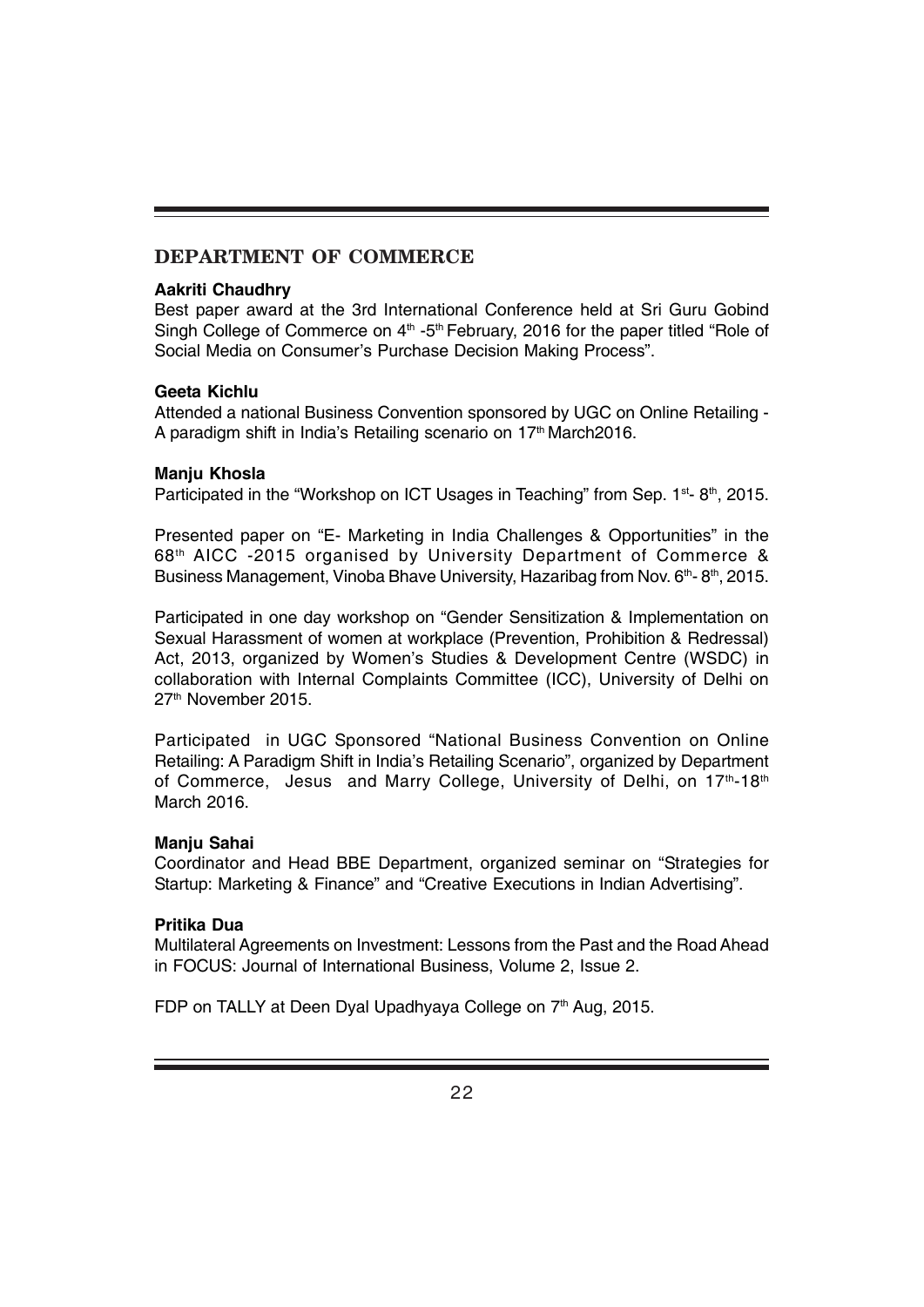FDP on Data analysis for Social Sciences at Sri Aurbindo College on 17<sup>th</sup> Oct, 2015.

#### **Shikha Mahajan**

Completed M.Phil (finance) from Department of commerce, University of Delhi in 2015.

## **DEPARTMENT OF ECONOMICS**

#### **Ganesh Manjhi**

"Dynamics of Political Budget Cycle" (with Meeta KeswaniMehra), published at NIPFP Working Paper, 16/163.

"Can India Learn from Inflation Targeting and Monetary Transmission Mechanism?" (with Vithika Alda), Chapter in a forthcoming in a book "Evolving Indo-Korea Relations" by Prof. Sushila Narsimhan *et.al*.(2016).

#### **Nidhi Tewathia**

"Stock of Household Electrical Appliances in Delhi: A regression Analysis" is published in the Bulletin of Energy Economics, Vol.4, No.1, 2016, pp 44-53.

Awarded Ph.D. Title "Household Energy Consumption in Delhi: Pattern and Implications", Discipline of Economics, School of Social Sciences, IGNOU.

#### **Tanjot Singh**

Review of the Book, "The Return of Depression Economics and the Financial Crisis of 2008 by Paul Krugman (1998, 2008), Penguin Books, pp. 199, Rs. 399, ISBN: 978-1-1846-14239-0", Peripex - Indian Journal of Research, Vol 4, Issue 11, November 2015, ISSN - 2250-1991.

Awarded the Best Paper at the '3rd International Conference: Booming Service Sector from Achievements to Growth Prospects' organized by Sri Guru Gobind Singh College of Commerce, 4th-5th February' 2016, New Delhi.

Attended the Delhi Economics Conclave 2015, "Realising India's JAM (Jan Dhan-Adhaar-Mobile) Vision organised by Ministry of Finance, Department of Economic Affairs, 6<sup>th</sup> November 2015, New Delhi.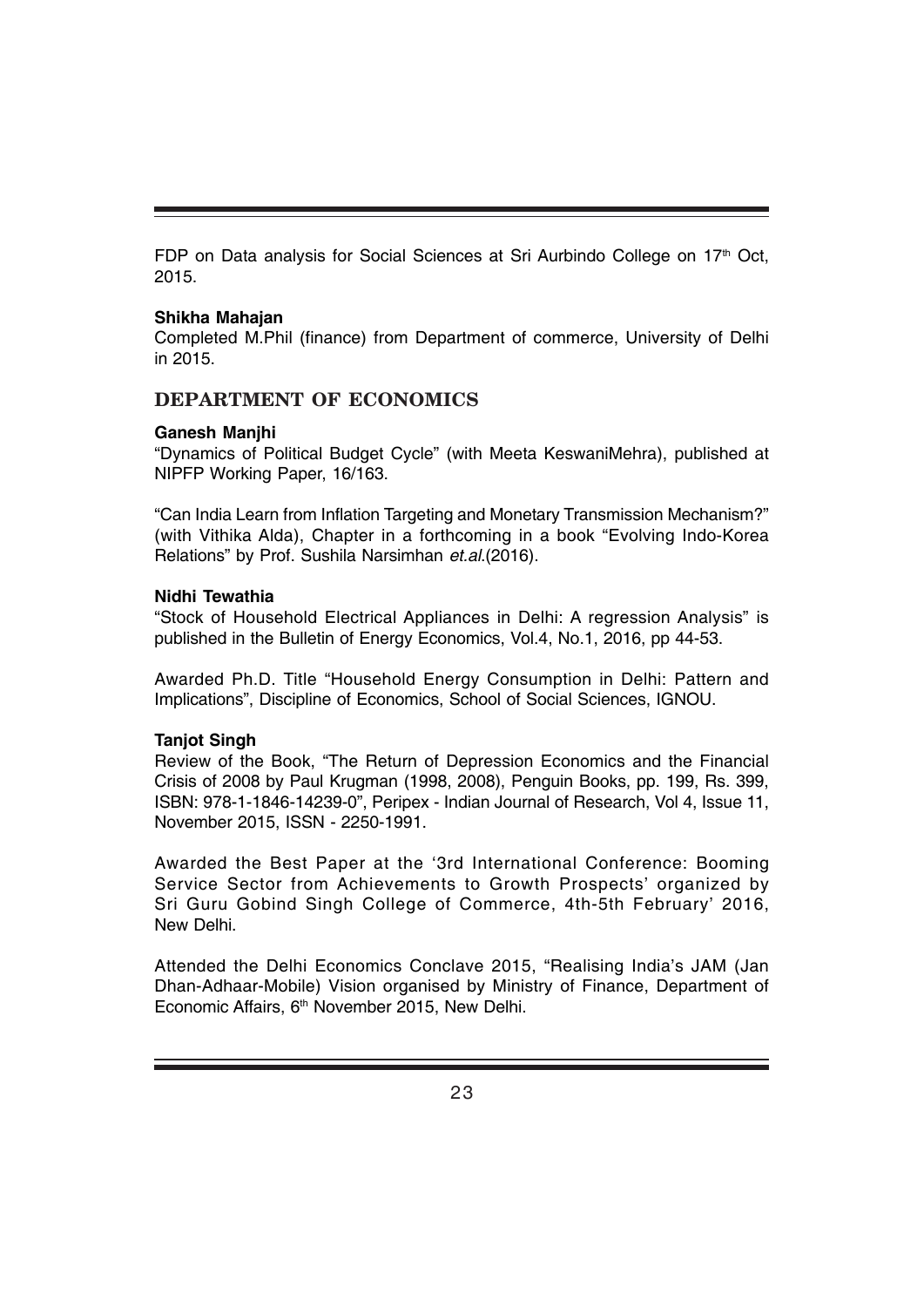Presented a paper on 'Home Healthcare in India: Prospects and Challenges' at the '3rd International Conference: Booming Service Sector from Achievements to Growth Prospects' organized by Sri Guru Gobind Singh College of Commerce, 4th-5th February' 2016, New Delhi.

# **DEPARTMENT OF ELEMENTARY EDUCATION**

#### **Aparna Joshi**

Attended a week long workshop for Rajasthan science textbook development class VI to VIII in Udaipur from 29th June to 3rd July, 2015.

Led a Discussion of approaches to teaching-learning in Science according to NCF 2005 on  $29<sup>th</sup>$  June, 2015. (2.30 pm to 5 pm)

Presented Rajasthan Science Curriculum draft to the curriculum committee on 3rd July, 2015.

Presented paper Gupta. M, M Sailaja and Joshi.A.(2015) "Emancipation through Ecological Living: A Journey from Philosophy to Praxis" at CESI 2015 on 14<sup>th</sup> Dec, 2015.

Attended national seminar on 'Pedagogical Discourse in Teacher Education: Using Films as a Pedagogic Tool' held on September 7, 2015 at Lady Shri Ram College, University of Delhi.

Attended national ETSME conference organised by Department of Education on 18th& 19th Feb, 2016.

Delivered a talk on NCERT EVS textbook at the Department of education, Jamia Millia Islamia University on 26th Feb. 2016

#### **Chhaya Sawhney**

Edited 'A comprehensive book of English Grammar' by Wordcraft, Centre for Education Research and Practice.

#### **Jyoti Raina**

"Educating teachers: consciousness as the basis of personal growth and social change*"* Published in *The New Leam* Magazine. Volume 1 No.4 Monsoon 2015.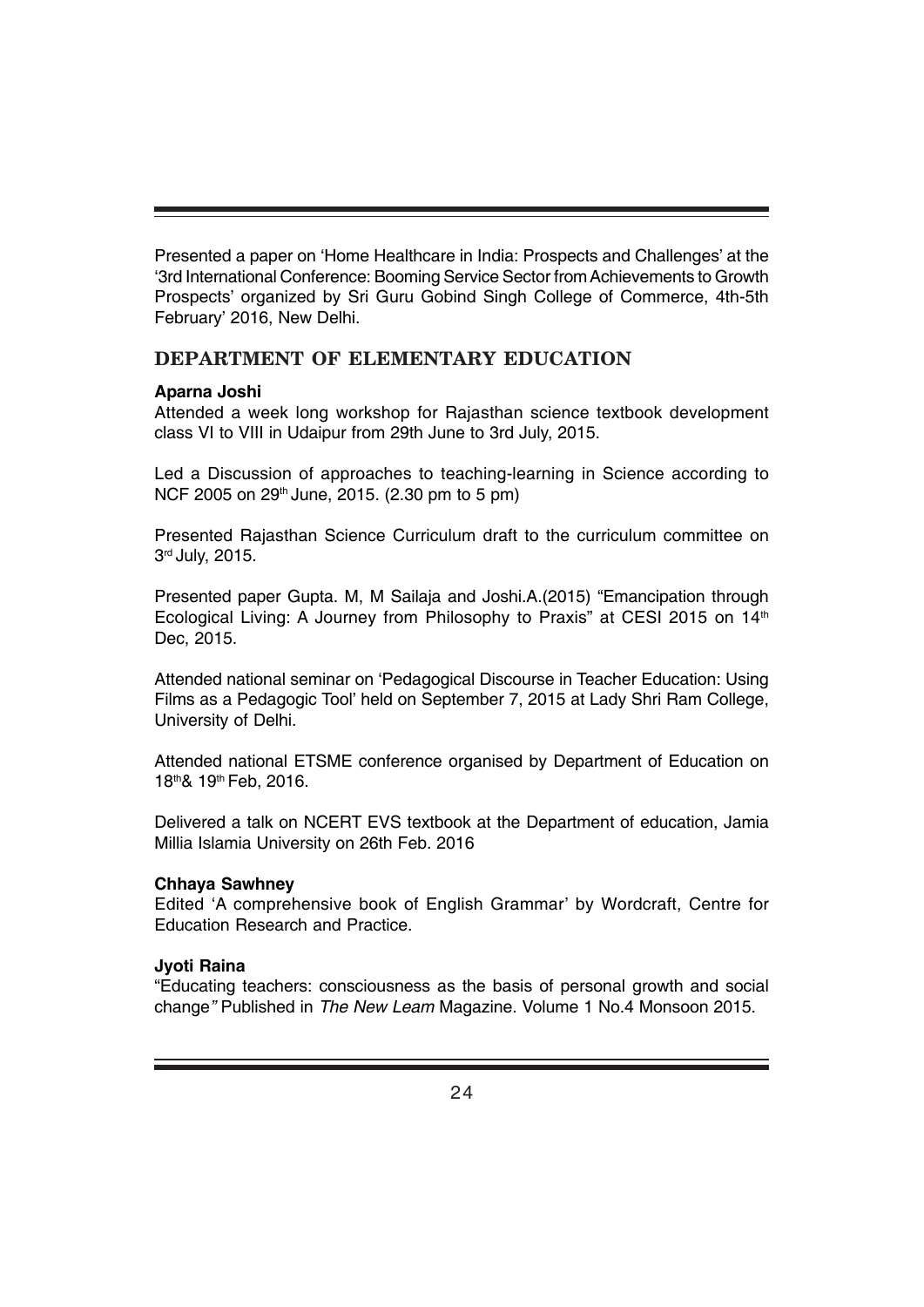Delivered a lecture on "The Scope and Need for a creative pedagogy despite structural constraints" at National University of Educational Planning and Administration (NUEPA), New Delhi on 7<sup>th</sup> Jan, 2016.

#### **Parul**

Developed a practicum on Internship for B Ed Programme of Tata Institute of Social Sciences, Mumbai.

Contribution for reviewing School Planning and Management course of B El Ed.

#### **Priyanka Varshney**

"Educational Aspirations of the Children of Construction Workers: Rethinking Teacher Education Programmes" in the book "Pedagogic Trajectories" by Synergy Books India. (ISBN No. 978-93-82059-30-1)

Presented a research paper in a 'National Conference on Learning' by Lady Irwin College, University of Delhi on 13<sup>th</sup> March, 2015.

Presented a research paper in an MHRD funded National Conference 'Inclusive Education-Socio-political Perspectives' organised by CIE, University of Delhi on 8<sup>th</sup>-9<sup>th</sup> February, 2016.

#### **Shailly**

Post Graduate Diploma in Women and Gender Studies from IGNOU.

Participated in the National seminar on "Pedagogical Discourse in Teacher Education: Using Films as a Pedagogical Tool" organized by LSR, Department of Elementary Education on 7<sup>th</sup> September, 2015.

#### **Sunanda**

Participated in the National seminar on 'Pedagogical Discourse in Teacher Education: Using Films as a Pedagogical Tool' organized by LSR, Department of Elementary Education on 7th September, 2015.

#### **Vanita Chopra**

Awarded Ph.D from Guru Gobind Singh Indraprastha University, Dwarka on "A study of the awareness interest and practices of teachers' towards continuous and comprehensive evaluation".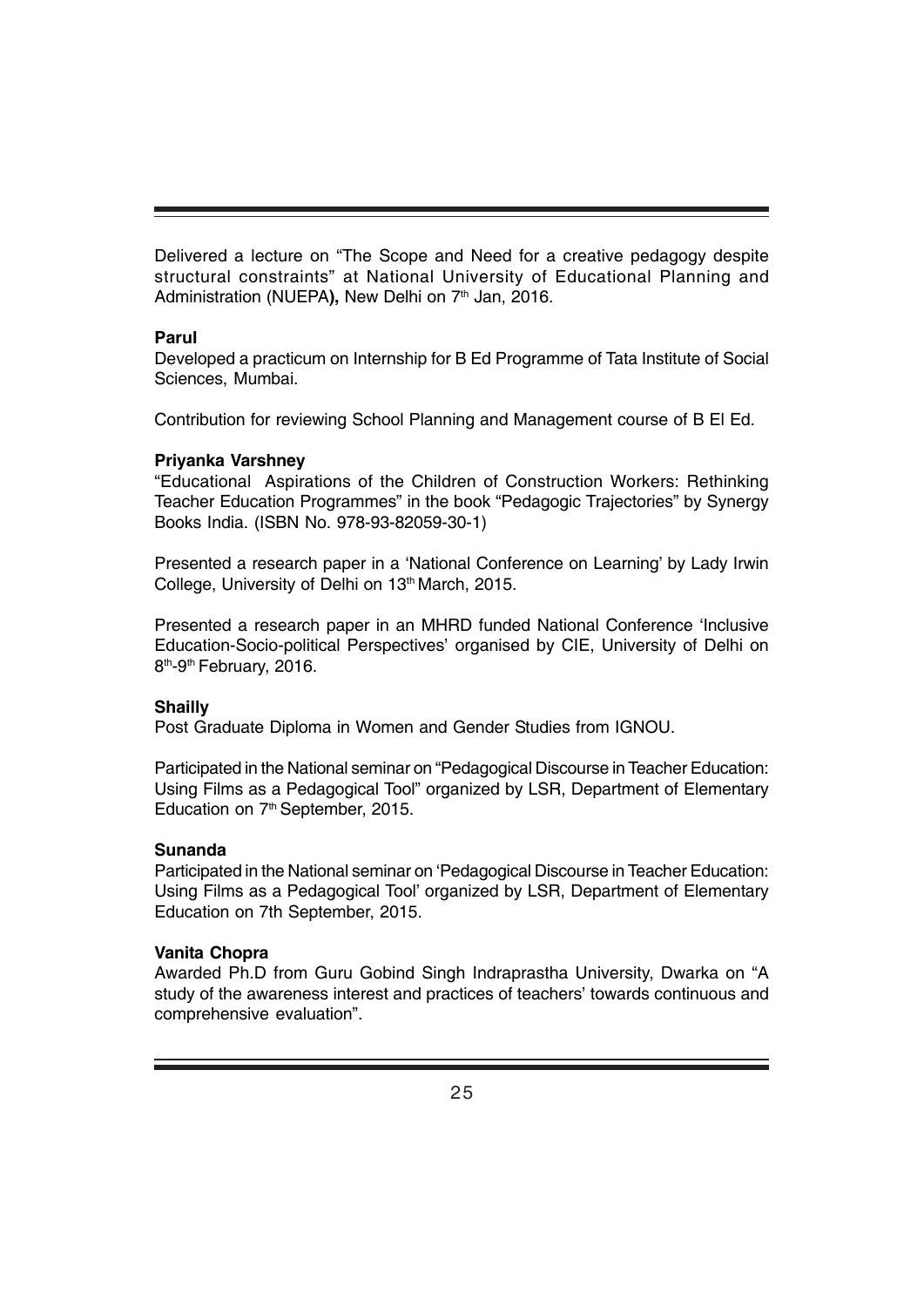"Curriculum of teacher education programme: What do teacher educators say?" in MIER journal of Educational Studies Trends and Practices, vol. no. 5, November 2015.

"Enhancing spoken skills" in the International journal 'Langlit' on vol.2(1), 2015.

Paper published in the Journal of Educational and Psychological Research on "Attitude towards NCTE: A teacher-educator's perspective".

'Enhancing communication skills through ELT practices' on 'Free writing '- An innovative practice to enhance writing skills of students, 2015

"Teacher Educator's Expertise: Opinion of novice teachers" in Teacher education in India, 2015, pp 180-190.

Invited as a member of Editing committee for the Modern trends and resources for foreign language teachers journal by American Councils.

Participated in the National seminar on 'Pedagogical Discourse in Teacher Education: Using Films as a Pedagogical Tool' organized by LSR, Department of Elementary Education on 7th September, 2015.

Participated in a one day workshop on Reading vocabulary and action research at the American Centre on 10th December, 2015.

Participated in a one day at the American Centre on 'Teaching the skill of Listening' on 11th July, 2011;

Participated in workshop at the American centre on 'Motivated Literacy 'from  $1^{st}$ -3<sup>rd</sup> June, 2015.

Participated in workshop at the American Centre on 'Active Literacy from 21<sup>st</sup>-23<sup>rd</sup> May, 2015.

Participated in workshop at the American Centre on Teaching thinking and teaching writing skills on 29<sup>th</sup> April, 2015.

Participated in workshop at the American Centre on How to develop strong writers on 11th April, 2015.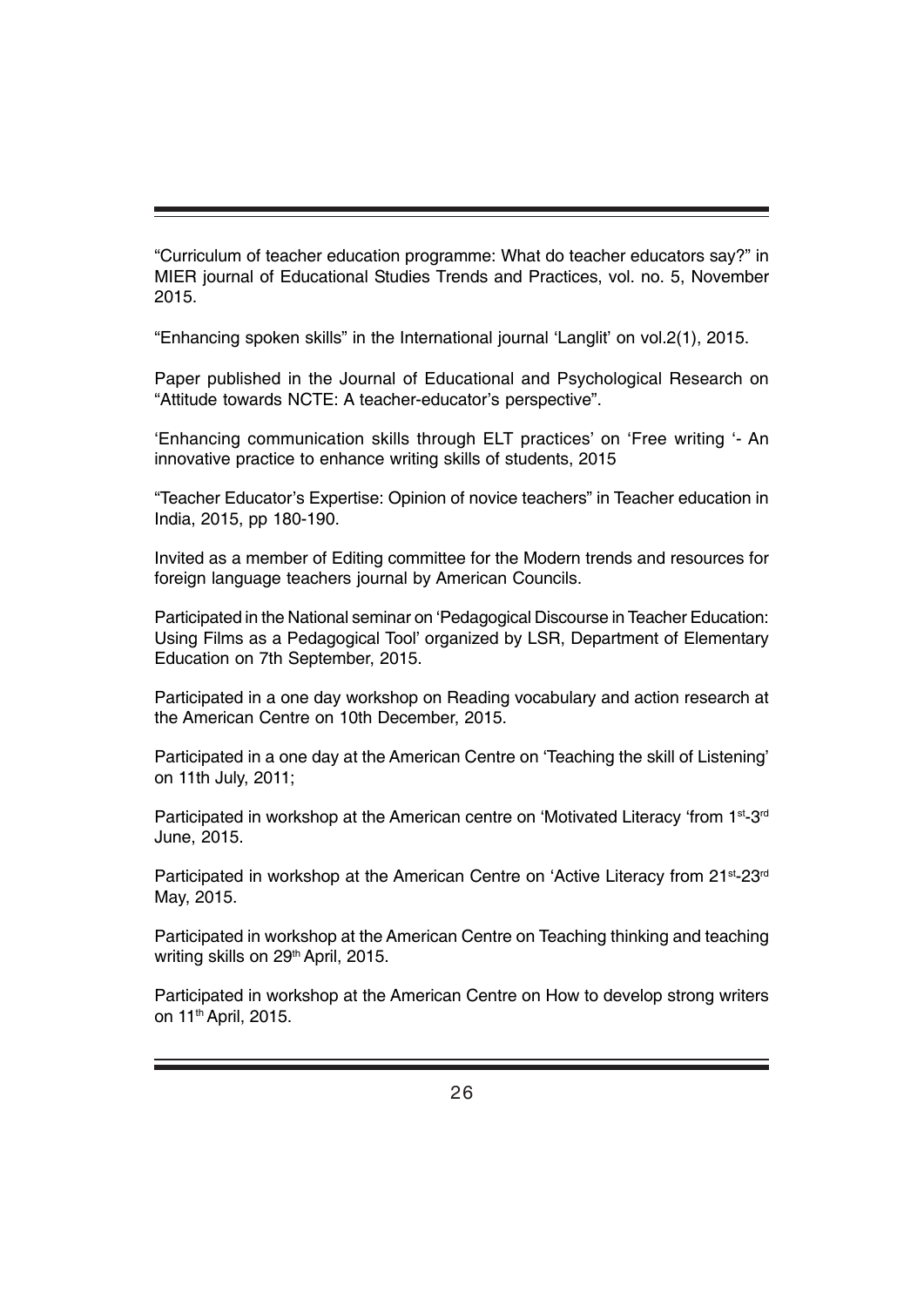Invited as a resource person for PGT teachers (English) by DIET on "Teaching speaking skill" Jan, 2016.

Completed a 10 week online program from University of Oregon, USA on 'Critical thinking in English Language Teaching' from November, 2015- 24th February, 2016.

Participated and presented a paper on 'Formative assessment practices – An exploratory study' at International ELT conference at Amity University, Lucknow from  $5<sup>th</sup>$ -6<sup>th</sup> March, 2016.

#### **DEPARTMENT OF ENGLISH**

#### **Aneeta Rajendran**

Awarded UGC Major Research Project grant of three years, beginning July 2014 for work on: "Narrative, Public Cultures and Visuality in Indian Comic Strips and Graphic Novels (1947 to the present)".

Authored Book "(Un)familiar Femininities: Studies in Contemporary Lesbian Indian" Texts. Delhi: Oxford University Press, 2015.

Attended workshop on "Gender Sensitization & Implementation on Sexual Harassment of Women at Workplace (Prevention, Prohibition & Redressal) Act, 2013", Women's Studies Development Centre, Delhi University, November 3, 2015.

Attended Refresher course on"Language, Literature, Culture" Refresher Program in English studies, conducted by the CPDHE, Delhi University, March 2-22<sup>nd</sup>, 2016.

#### **Anjana Neira Dev**

*"*The Trees in a Single Orange – Memories of Home in the Poetry of A. K. Ramanujan" in Critical Essays on Indian English Poets edited by Joseph Dorairaj and Hema Raghavan. New Delhi: WordsWorth India, 2015. ISBN: 978-93-82955-04-7. Pages 27-40.

"Nissim Ezekiel – The Unfinished Man?" in Critical Essays on Indian English Poets edited by Joseph Dorairaj and Hema Raghavan. New Delhi: WordsWorth India, 2015. ISBN: 978-93-82955-04-7. Pages 71 – 94.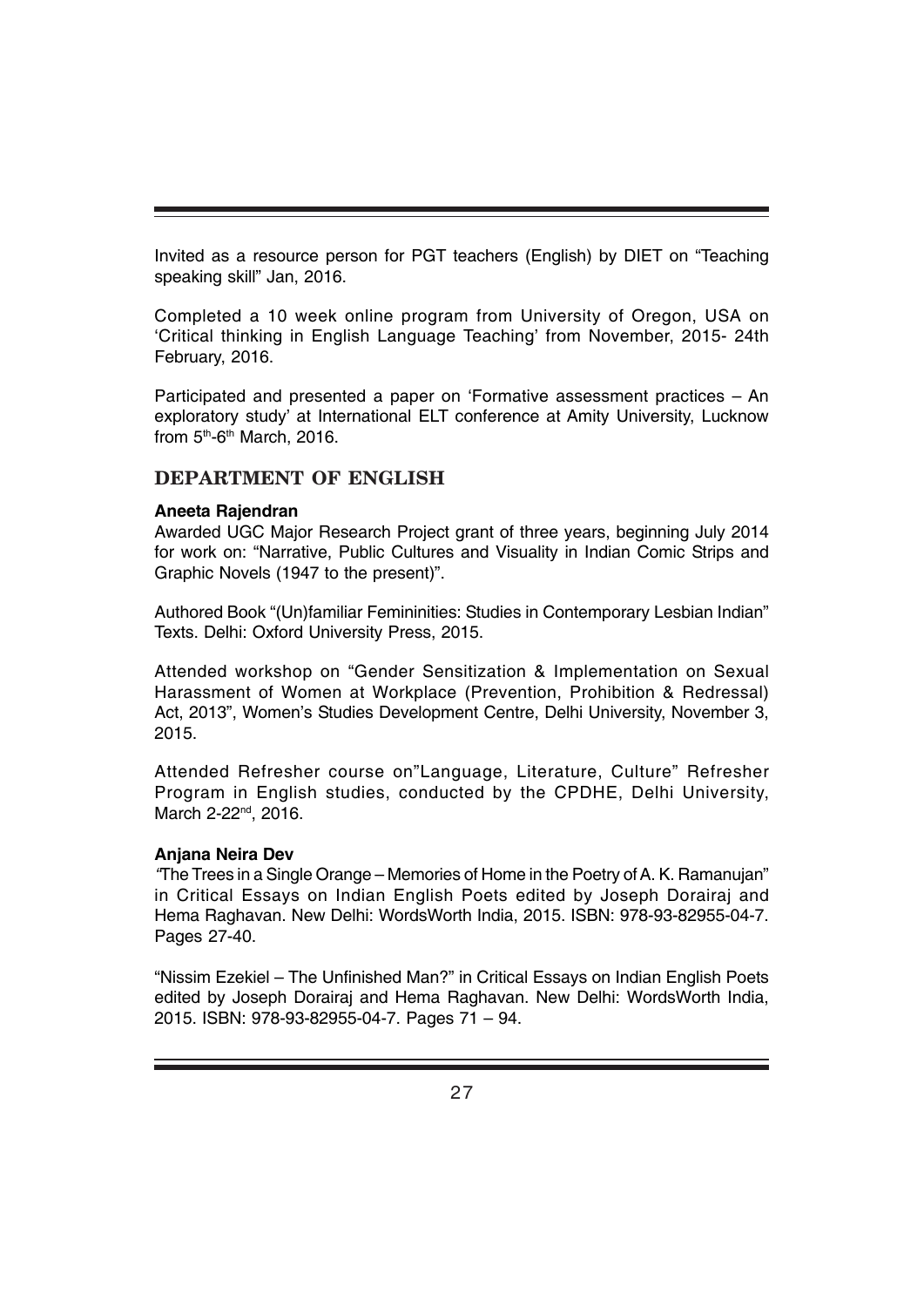Chaired the session on 'Migration and the Subaltern' in the UGC Sponsored National Seminar on "Migration and Identity: The Urban Subject" organized by Daulat Ram College, University of Delhi from 25<sup>th</sup>-26<sup>th</sup>January 2016.

Attended a talk on "The Witness of Poetry" by Professor Suvir Kaul at The Centre for Studies in Violence, Memory and Trauma, Department of English, University of Delhi; on 3<sup>rd</sup> February 2016.

Member of the Organising Committee and Editor of the Brochure for the 1st Delhi Gymkhana Club Literature & Ideas Festival 2016, held from  $12<sup>th</sup>$  to  $14<sup>th</sup>$  February.

Moderated the Panel Discussion on "Into the Darkness: Relooking at the Overlooked" at Litluminious, the Literary Festival of Kamala Nehru College, University of Delhi, on 25<sup>th</sup>February 2016.

#### **Nzanmongi Patton**

Chaired the Book Launch organised by The Naga Scholars Association for Dr. Veio Pou's *'LITERARY CULTURES OF INDIA'S NORTHEAST: NAGA WRITINGS IN ENGLISH*' on the 21st of January 2016 at School of international Studies, Jawaharlal Nehru University.

Chaired the Literary Festival 2016 organised by the Department of English on the theme '(*RE)IMAGINING THE LITERARY: THE AESTHETICS AND POLITICS OF FOLKTALES*' held on 16<sup>th</sup> March 2016 at Gargi College.

#### **Neha Khurana**

Presented a paper at a conference titled 'Rhetoric Humanisms' organized by Department of Rhetoric at University of California, Berkeley (California, USA) in October. 2015. The paper was titled "Celebrity Sting Operations in India: an Analysis of Surveillance in 'Public Interest'".

Published a paper titled "A Hell of a Puzzle": Language as a Site of Nation-Building and Comedy in G.V. Desani's All About H Hatterr' in New Man International Journal of Multidisciplinary Studies - Issue 6, Vol. 2 (ISSN: 2348-1390)

#### **Pragya Gupta**

"Rudali: From Mahasweta Devi to Kalpana Lajmi." Bollywoodising Literature Forging Cinema: Adaptation and Hindi Cinema. Ed. Simran Chadha. Delhi: Research India Press, 2015.( ISBN: 978-93-5171-005-9) pg-46-61.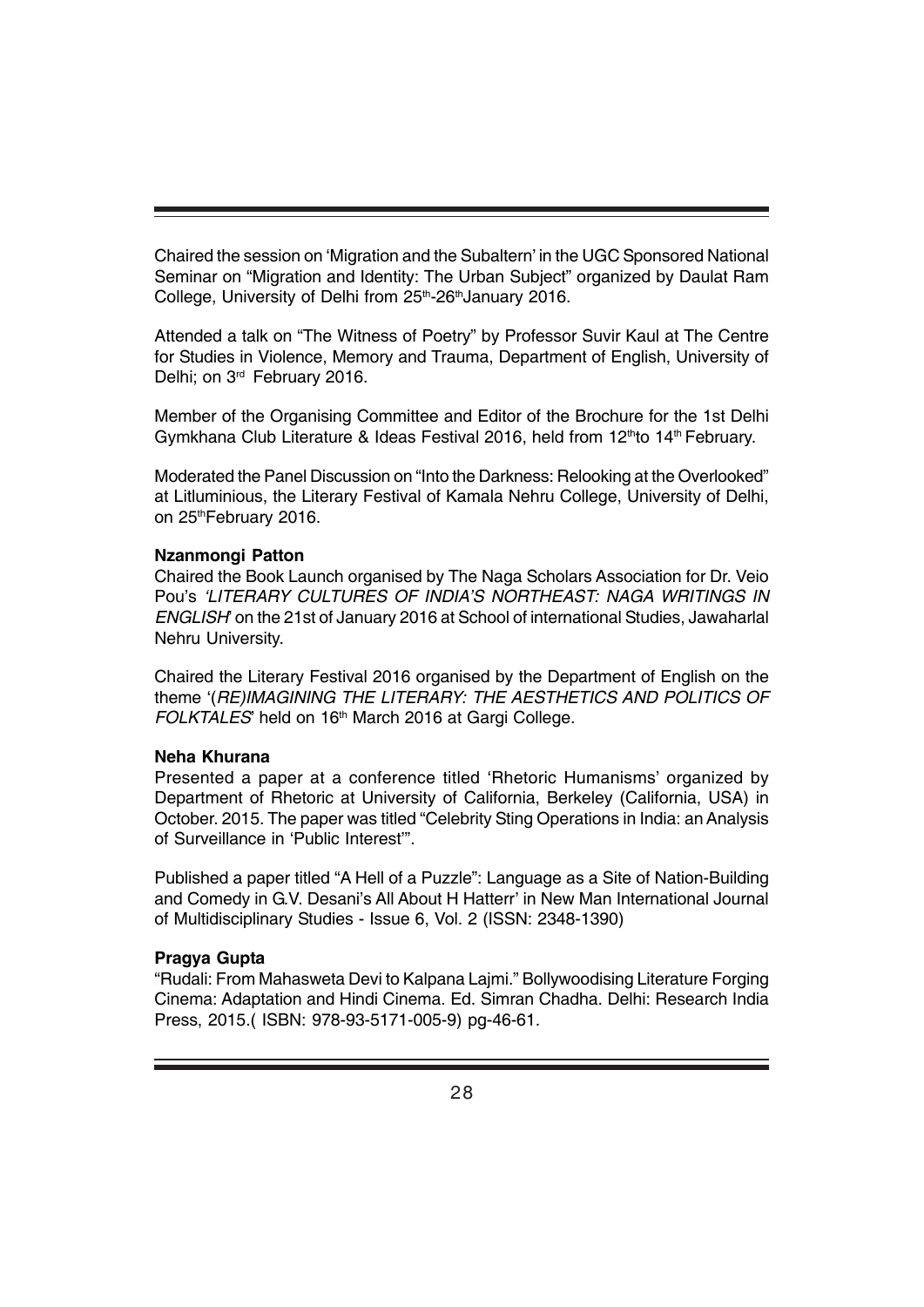"Twelfth Night and the Containment of Desire."Journal of Drama Studies. Ed. Bhim S Dahiya. Vol.9. Haryana: JDS, 2015. (ISSN :0975-1696) pg-44-52.

#### **Rajkumari Smejita Devi**

"Desire, Disgrace and colonialism: A reading of Bor Saheb Ongbi Sanatombi" in Noni Arambam and Kangujam Sanatomba ed. Colonialism and Resistance: Society and state in Manipur, New Delhi: Routledge, 2016, pp104-114.

Participated in the UGC sponsored four week Refresher Course in Global Studies (Interdisciplinary) conducted by Human Resource Development Centre, Jawaharlal Nehru University from 16-11-2015 to 11-12- 2015 at JNU.

#### **Shatarupa Sinha**

Awarded PhD by Jamia Millia Islamia, New Delhi, for thesis titled "Indian English Literature: A Critical Inquiry into Reading Strategies and Pedagogy" in January 2016.

"Understanding Literature: Reading Texts vis-à-vis Different Worldviews" in Writing Today: International Journal of Studies in English No. III, 2015.109-120. ISSN No 2230-8466.

#### **Sutapa Dutta**

"An early nineteenth century Vade Mecum for India" in Desire and Deceit: India in the Europeans' Gaze. Edited by Maria-Ann Tupan.Themed Issue of Rupkatha Journal, India, Vol. VII, No.2, 2015.ISSN 0975-2935.

Received Early Career Eighteenth Century Scholars Grant by The International Society for Eighteenth Century Studies (ISECS) and Manchester University, U.K. for an International Seminar, September 2014.

Received Travel Grant from the British Society for Eighteenth Century Studies (BSECS), UK for paper presentation and panel discussion at their Annual Conference in St. Hugh's College, Oxford University,  $6<sup>th</sup>$ - $8<sup>th</sup>$  January 2016.

Attended Refresher Course in Global Studies (Interdisciplinary Course) organized by UGC-HRDC, Jawaharlal Nehru University, New Delhi. 16<sup>th</sup> Nov-11<sup>th</sup> Dec 2015.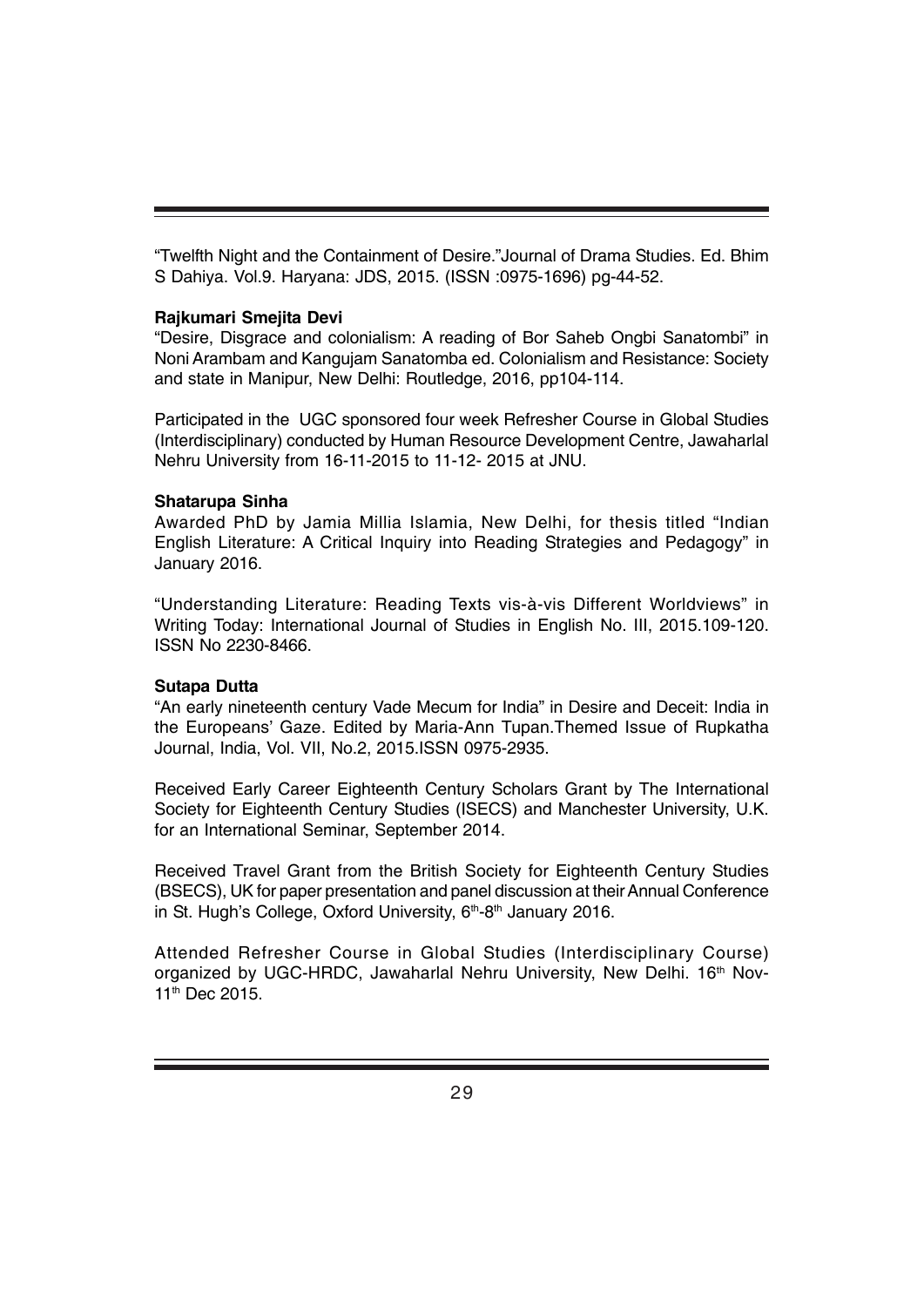Presented paper entitled 'The Art of Dialoguing with the Natives: The Socio-Cultural Implications of the 'Dialogues' of Carey and Gilchrist' at The John Rylands Library, Manchester, September 2014.

Presented Paper 'Colonization and Early Vernacular Dialogue Books', CLAI International Conference at Jaipur, 1-4 March 2015.

Presented Paper entitled 'Enabling Pedagogies' at Shiv Nadar University, Delhi, 26-27 March, 2015.

Presented Paper 'White Woman's Burden: Challenges for Early English Women Missionaries to Bengal' at the Annual Conference of British Society for Eighteenth Century Studies (BSECS), Oxford University, UK, 6-8 January 2016.

### **DEPARTMENT OF HINDI**

#### **Asha Meena**

Paper Presented in National Seminar: Madhyakaalin Sahitya Me Stree 'Navunnyan Society 'University of Delhi, 17 March, 2016.

Paper Presented in International Seminar: "Samkaalin Mahilao Ki Kahaniyo Me Stree" in P.G.D.A.V College, University of Delhi, 18-19 March, 2016.

Paper Presented in International Seminar: "Media, Sanskrti or Upbhoktavaad" in khalsa College, University of Delhi, 25-26 Feb, 2016.

Paper Presented in National Seminar: "Madhyakalinbodh or Aadhunukbodh" in kaliandi College, University of Delhi, 10-11 March, 2016.

Paper Presented in National Seminar: "Dalit Sahitya: Asmitavaadi Sahitya" in Aaryabhatt College, University of Delhi, 14-15 March, 2016.

Paper Presented in National Seminar: "Asmitamulak Sahitya: Dalit Stree Sahitya" in Delhi of Arts and Commerce College, University of Delhi, 15-16 March, 2016.

# श्रीनिवास त्यागी

राष्टीय तकनीकी शिक्षक प्रशिक्षण एवं अनसन्धान संस्थान, चंडीगढ द्वारा आयोजित 'राष्टभाषा हिंदी में तकनीकी एवं व्यावसायिक शिक्षा-चुनौतियाँ तथा समाधान' नामक दो दिवसीय राष्ट्रीय सम्मेलन में  $^{\prime}$ मीडिया विकास तथा प्रचार $^{\prime}$  विषय पर शोध–पत्र प्रस्तुत किया।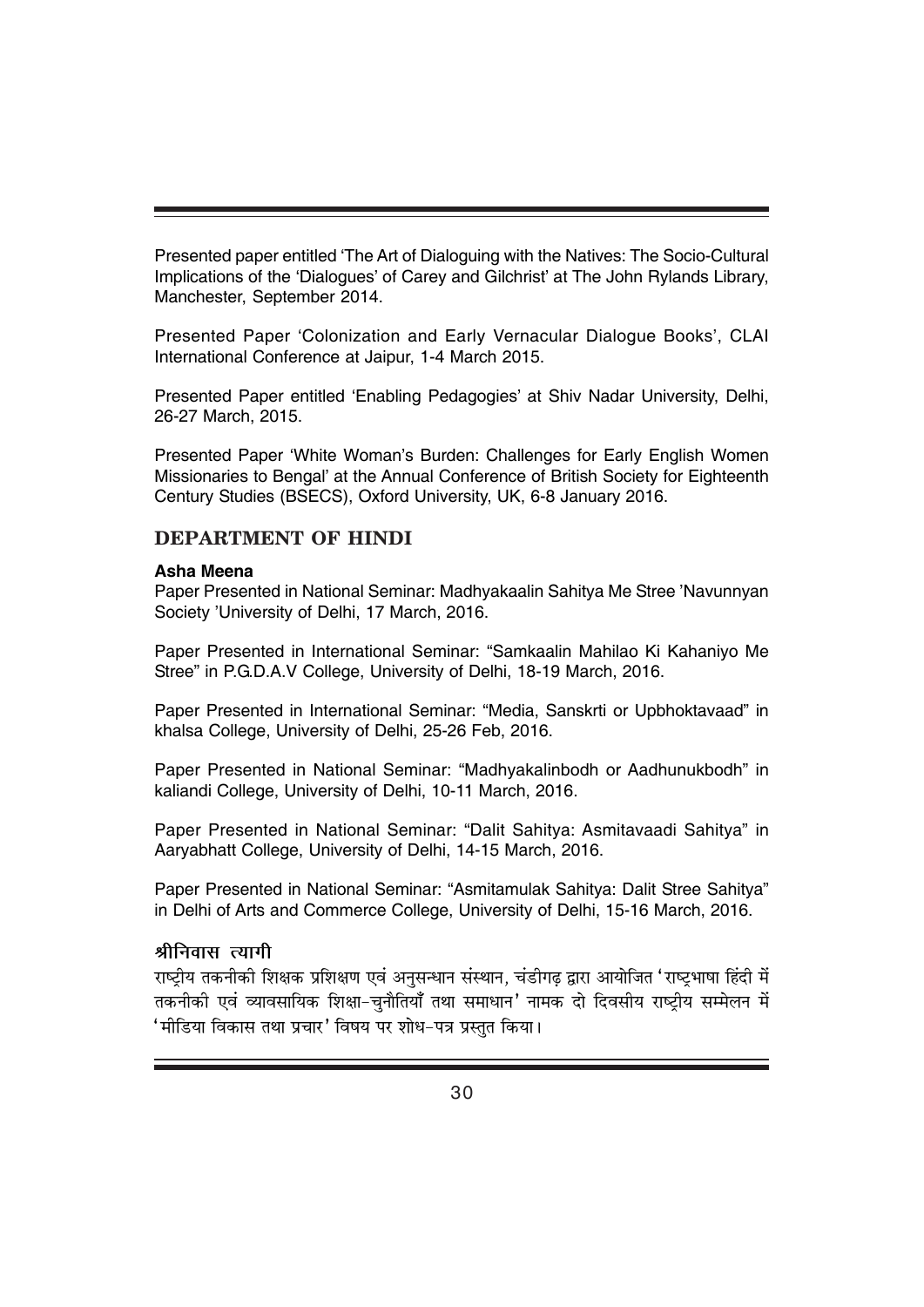श्री अरविन्द महाविद्यालय द्वारा आयोजित 'वैश्वीकरण और भक्ति काव्य*'* नामक दो दिवसीय राष्ट्रीय संगोष्ठी में 'धर्मसत्ता और भक्ति कविता' विषय पर शोध-पत्र प्रस्तत किया।

कमला नेहरु कोलेज द्वारा आयोजित 'भारतीय साहित्य में दलित स्त्री का चित्रण और चिंताएँ' नामक दो दिवसीय राष्ट्रीय संगोष्ठी में 'कविताओं में दलित स्त्री का चित्रण और सामाजिक परिवेश' विषय पर शोध-पत्र प्रस्तत किया।

पी.जी.डी.ए.वी. कोलेज (सांध्य) द्वारा आयोजित 'हिन्दी नाटक और रंगमंच : प्रासंगिकता और चनौतियाँ' नामक दो दिवसीय राष्टीय संगोष्ठी में 'भीष्म साहनी के नाटकों की प्रासंगिकता' विषय पर शोध-पत्र प्रस्तत किया।

पी.जी.डी.ए.वी. कोलेज (सांध्य) द्वारा आयोजित 'स्वातंत्र्योतर हिन्दी कहानी : रचनात्मक सरोकारों की नई पडताल' नामक दो दिवसीय अंकतर्राष्टीय संगोष्ठी में 'विभाजन की त्रासदी और हिन्दी कहानी' विषय पर शोध-पत्र प्रस्तत किया।

म.गां.अं.हिं. विश्वविद्यालय वर्धा द्वारा 'मध्यकालीन हिन्दी साहित्य का वर्तमान' विषय पर आयोजित पुनश्चर्या कार्यक्रम में 16 फरवरी 2016 से 29 फरवरी 2016 तक प्रतिभागी के रूप में भाग लेकर 'ए' ग्रेड पाप्त किया।

# **Krishna Meena**

Paper on Sant Sunderdas aur Sant Rajjab Ali ke sahitya ke shikshan ki chunotiyaan has been accepted in UGC-sponsored National symposium on Madhyakalin sahitya ke shikshan ki chunotiyaan organized by Department of Hindi, Kalindi College, University of Delhi at Kalindi College, University of Delhi (March10-11, 2016).

Attended a UGC-sponsored National symposium on Madhyakalin sahitya ke shikshan ki chunotiyaan organized by Department of Hindi, Kalindi College, University of Delhi at Kalindi College, University of Delhi (March10-11, 2016).

Paper on Rajasthan ki Madhyakalin Alp-parichit kavyitriyaan aur unka Hindi Sahitya main Yogdaan has been accepted in UGC-sponsored National symposium on Madhyakaalin Hindi Sahitya ka Samajik Sandarbh organized by Department of Hindi, Hansraj College, University of Delhi at Hansraj College, University of Delhi (February 2-3, 2016).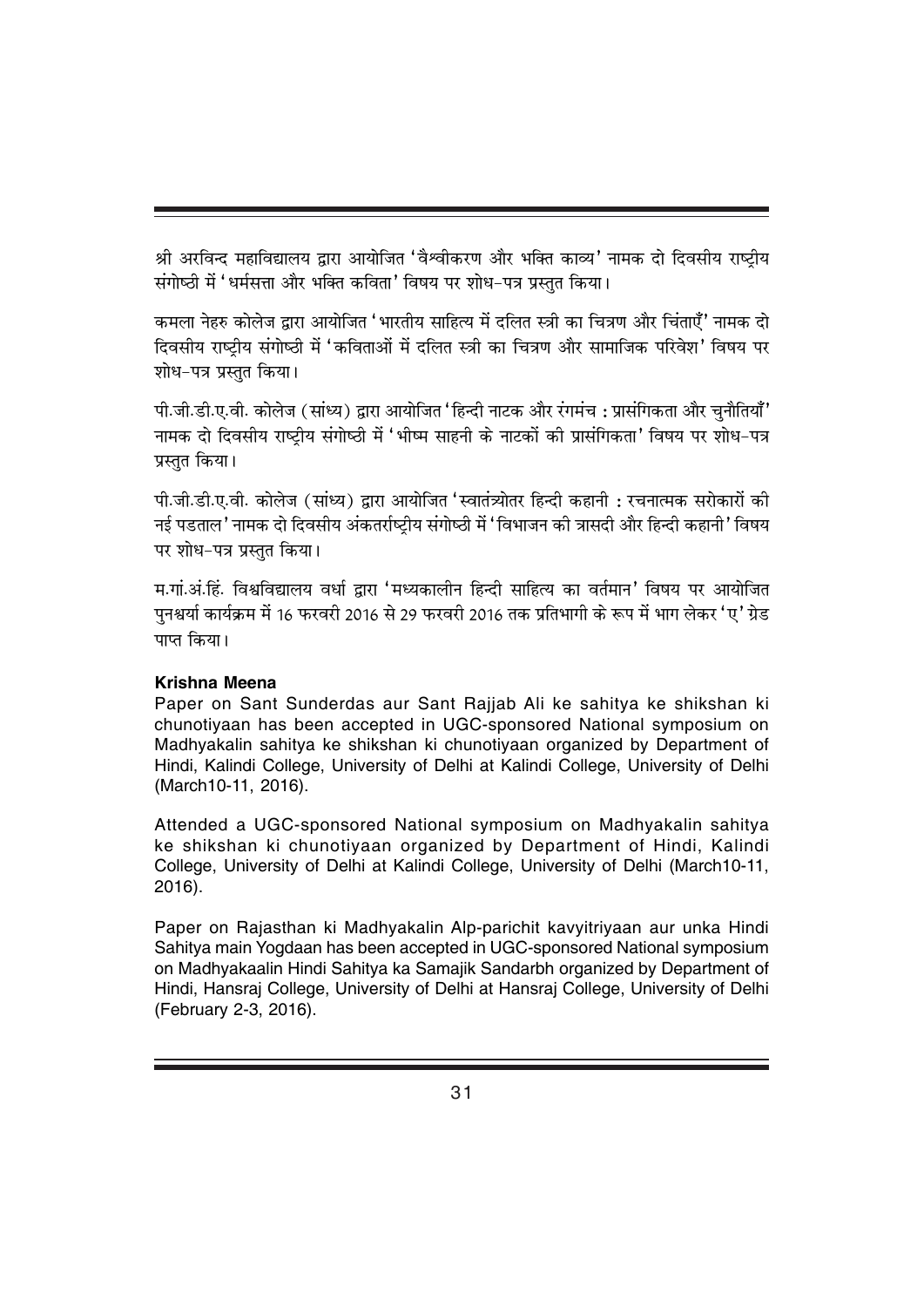Attended a two-day UGC-sponsored National symposium on Madhyakaalin Hindi Sahitya ka Samajik Sandarbh organized by Department of Hindi, Hansraj College, University of Delhi at Hansraj College, University of Delhi (February 2-3, 2016).

#### **DEPARTMENT OF HISTORY**

#### **Deeksha Bhardwaj**

Member, Syllabi Revising Committee, Department of History, University of Delhi.

Revised and updated two chapters in the Self Study Mode for the School of Open Learning Reading Material on the Course titled 'History of India up to Eighth century AD'. Chapters contributed - Lesson Four - Advent of Food Production, and Lesson Five - The Harappan Civilisation.

Conducted a Workshop at the Department of History, University of Delhi on the paper titled 'Issues in Twentieth Century World' on 12<sup>th</sup> October 2015.

#### **Manjushree Singh**

An article based on my resarch project and presented in an international conference organised by Delhi University has been accepted for publication in a book on MODERN transformations and challenge of Inequalities in India

Participated in a conference organised by Urban Arts Commission, titled Sanghath in Delhi, Nov 6 2015

Attended a conference organised by the Center for Policy Research on Urban Transformations in India in Delhi, August 2015

Partcipated in a national conference on Pathways to Devlopment held at Parul University, Vadodra, August 2015

#### **Meenakshi Jain**

Sati-Evangelicals, Baptist Missionaries, and the changing Colonial Discourse, Aryan Books International, 2016. (ISBN : 978-81-7305-5522-2)

Presented a paper entitled "An examination of Some Issues in the Reconstruction of India's Past" at an International Seminar at Leiden on Perspectives on Contemporary India (April 2015).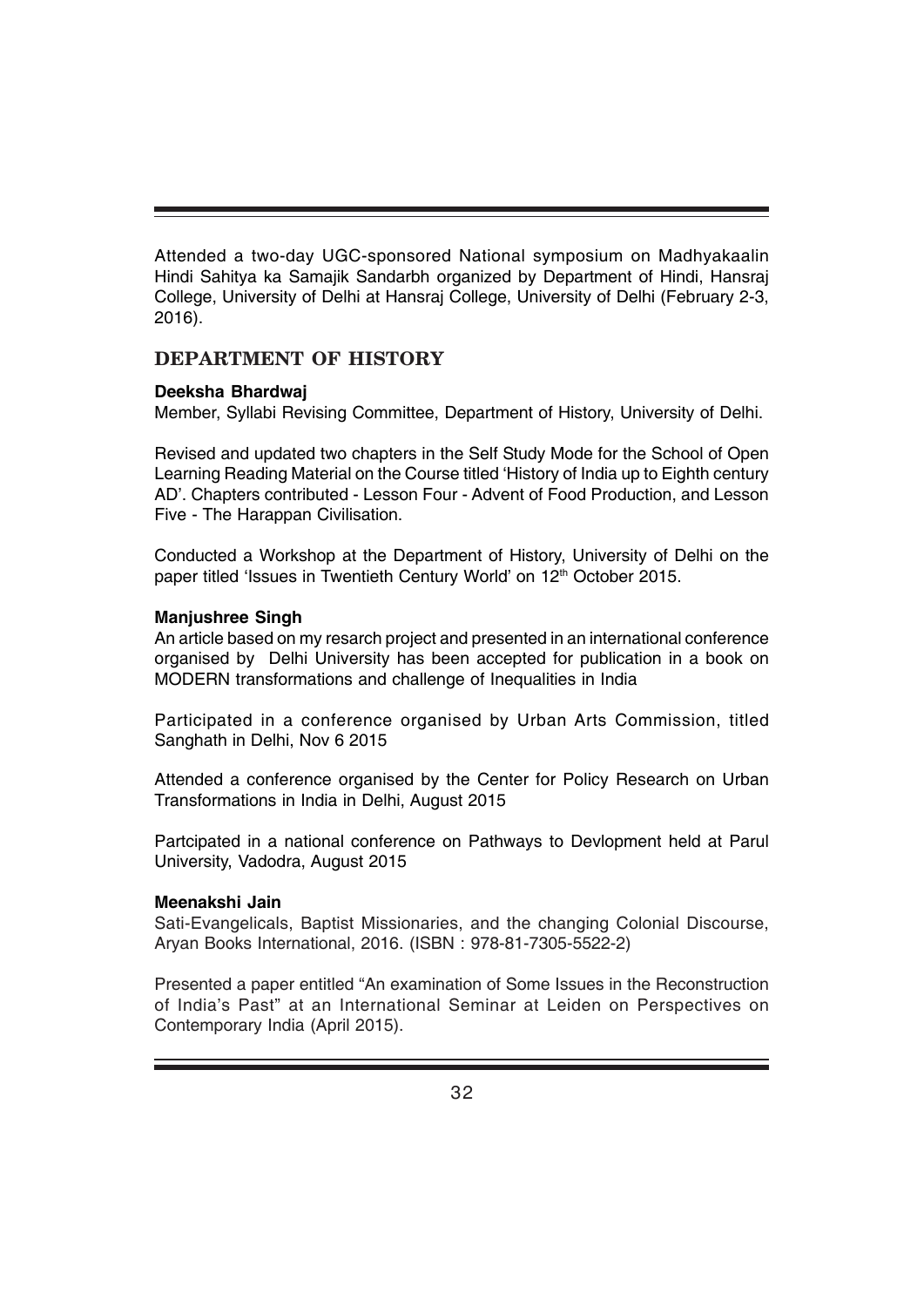Presented a paper at an International Seminar on "Acculturation- Religion, Society, Language" at Shivaji College on 18 February 2016.

#### **Mridul Megha**

Presented a paper titled "Body Politic: Sexuality, Health and Hygiene in Colonial India (1860-1940)" at the National Young Researchers' Conference 2016 on "The Return of the Body: Revisiting Cultures of the Body" held at the Committee Room, School of Language, Literature and Cultural Studies, JNU, New Delhi, India on the  $4<sup>th</sup>$  - 5<sup>th</sup> February, 2016.

## **DEPARTMENT OF MATHEMATICS**

#### **Arshmeet Kaur**

Attended International Conference RAOTA (Recent Advances in Optimization Theory and Applications) in Delhi on Jan 30-31, 2016.

Participated in one day workshop on"Computational Optimization" in Venketashwar College, Delhi University on Feb 5, 2016.

Attended Mathematics Seminar in Kamla Nehru College, Delhi University on March 4, 2016.

#### **Bhawna Kapoor**

Attended International Conference RAOTA (Recent Advances in Optimization Theory and Applications) Jan 30-31, 2016

Attended Mathematics Seminar in Kamla Nehru College on Mar 4, 2016.

#### **Narender Kumar**

Participated in State level Seminar on "Mathematics and Its applications" organized by Kamala Nehru College, University of Delhi held on 4<sup>th</sup> March 2016.

Poster Presentation in "National conference on Interdisciplinary Approachesin Chemical Sciences" organized by Center for Interdisciplinary Research in Basic Sciences, Jamia Millia Islamia, New Delhi, held on 16<sup>th</sup> December 2015.

Participated in Seminar on "Technical Terminology and Science Teaching" organized by Deen Dayal Upadhyaya College, University of Delhi during the period 18th-19th September 2015.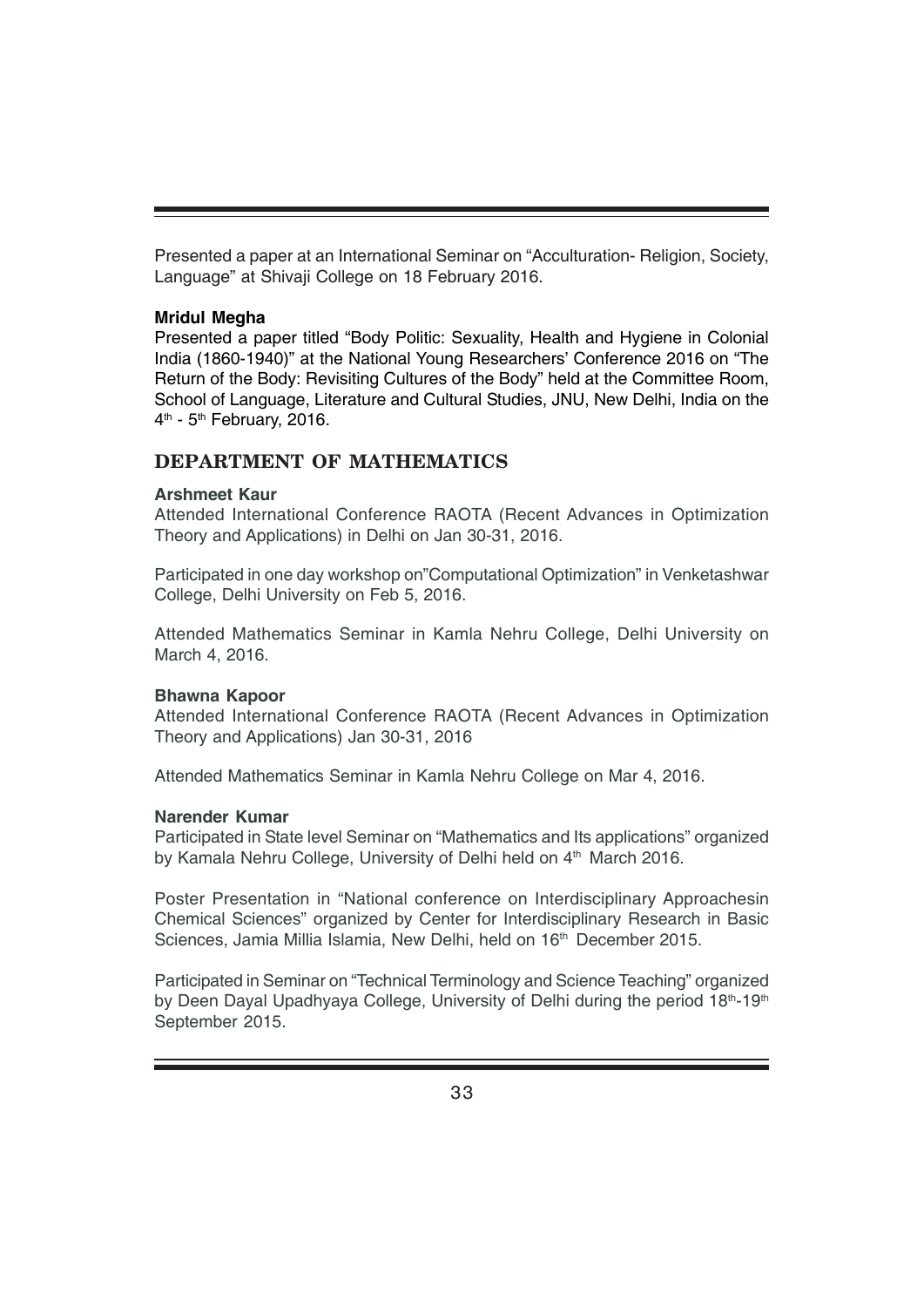#### **Promila Kumar**

"Generalized Invexity of Higher Order and Its Applications in Variational Problbems" published in "Applied Mathematics", 2015, 6, 1638-1648.

"Necessary Optimality Conditions for Multi-bjective Semi-Infinite Variational Problem" published in "American Journal of Operations Research", 2016, 6, 36-43.

"Weak Efficiency of Higher Order for Multi-bjective Fractional Variational Problem" is published in "OPSEARCH", 2016.

Attended an International Conference on Recent Advances on Optimization Theory and Applications (RAOTA – 2016) on  $30<sup>th</sup>$ -31<sup>st</sup> January, 2016 and chaired a technical session.

Attended a workshop on Computational Optimization organized by Department of Mathematics, Sri Venkateshwar College, University of Delhi on February 5, 2016.

#### **Sapna Malhotra**

Developed E-lessons for ILLL entitledEulerian and Hamiltonian graphs. (ISSN 2349-154X)

Developed E-lessons for ILLL entitled Introduction to graph theory. (ISSN 2349-154X)

# **DEPARTMENT OF MICROBIOLOGY**

#### **Ashok Saini**

Shukla P, Singh B, Saini A, Jyotsna, Haldar S and Singh J (2016) "Efficient PCRbased epitope gene tagging in *Schizosaccharomyces pombe*" Current science, VOL. 110, NO. 2, pp 146-148.

#### **Digvijay Verma**

Attended Hands-on Nextgen Sequencing and Bioinformatics workshop held at Center for Cellular and Molecular Biology, CCMB, Hyderabad during 24<sup>th</sup>-30<sup>th</sup> September, 2015.

Verma, D. and Satynarayana, T. 2016. Retrieval of Xylanase Genes from Environmental Metagenomes by Metagenomic Approaches. In Biotechnology progress and application (Ed. Saif Hameed and Zeshaan Fatima) pp: 19-34.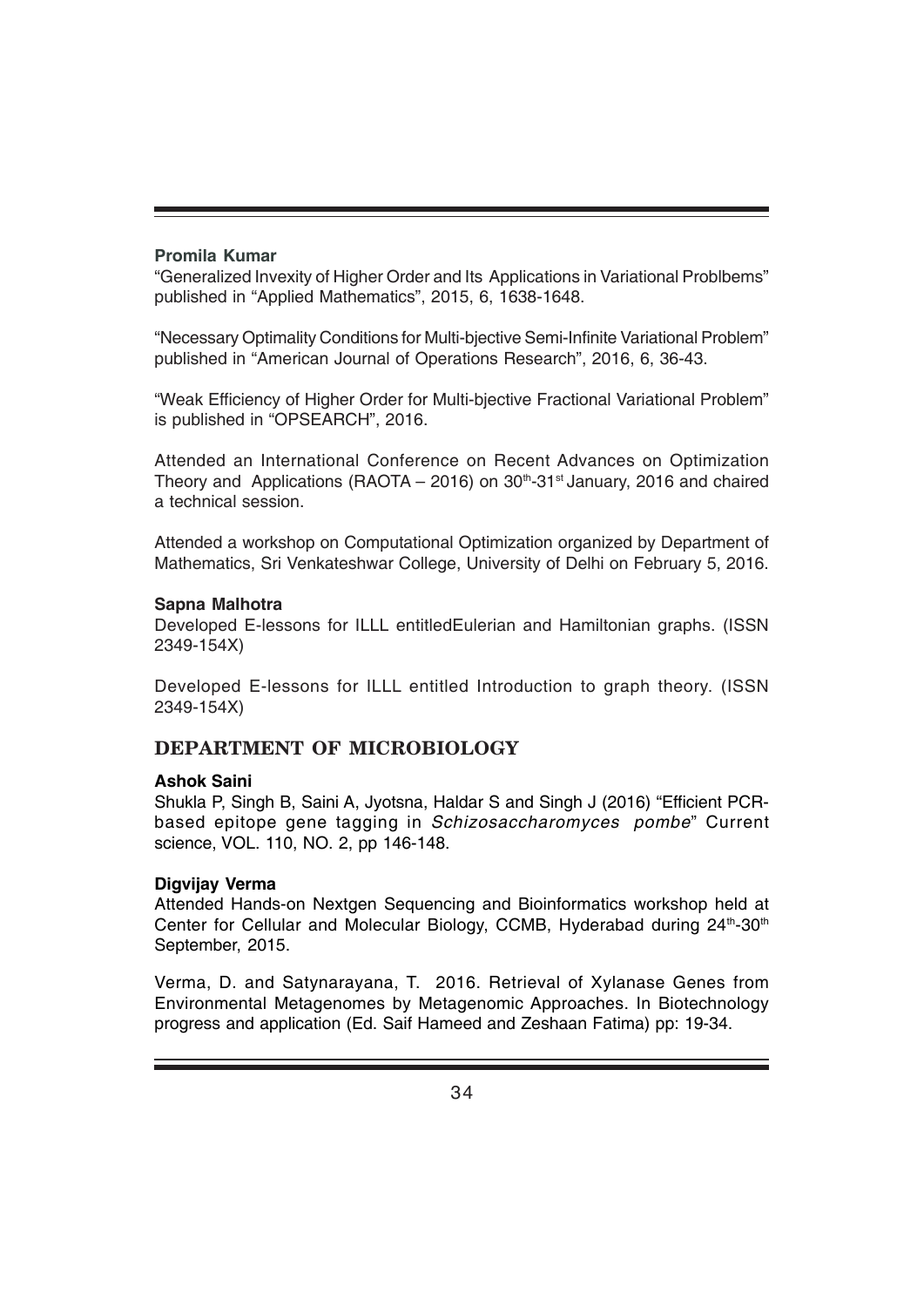#### **Manpreet Kaur Rawal**

Shah AH, Rawal MK, Dhamgaye S, Komath SS, Saxena AK, Prasad R. (2015) Mutational Analysis of Intracellular Loops Characterizes Cross Talk between Nucleotide Binding Domains and Intracellular Loops of Yeast ABC Transporter Cdr1p. SCI REP. 5:11211.

Shah AH, Banerjee A, Rawal MK, Saxena AK, Mondal AK, Prasad R. (2015) ABC transporter Cdr1p harbors charged residues in the intracellular loop and nucleotidebinding domain critical for protein trafficking and drug resistance. FEMS YEAST RES. 2015 Jun 5. pii: fov036. [Epub ahead of print]

Prasad R, Rawal MK, Shah AH.(2016) Candida Efflux ATPases and Antiporters in Clinical Drug Resistance. Adv Exp Med Biol.; 892:351-76.

Prasad R, Shah AH, Rawal MK. (2016) Antifungals: Mechanism of Action and Drug Resistance. Adv Exp Med Biol.; 892:327-49.

Abstract entitled "Newly identified substrates of ABC multidrug transporter Cdr1 of Candida albicans show interaction with transmembrane helix 12 of the protein" was published in 13<sup>th</sup> Annual Research Festival, Biosparks, 2015, JNU, New Delhi, March 27-28, 2015.

Abstract entitled "Newly identified substrates of ABC multidrug transporter Cdr1 of Candida albicans show interaction with transmembrane helix 12 of the protein" has been published in 6th FEBS Advanced Lecture Course Human Fungal Pathogens (HFP 2015), France, May 16-22, 2015.

Attended seminar on "Metagenomics" at Microfest organized by Department of Microbiology, RamLal Anand College, UDSC on 17<sup>th</sup> Feb 2016.

# **DEPARTMENT OF PHILOSOPHY**

#### **Deepika Chatterjee**

Presented a paper titled "Deep ecology and consciousness: ecological perspective of Indian Philosophy" in a UGC sponsored National Conference on Consciousness organised by Indraprastha College For Women, University Of Delhi on 8th March 2016.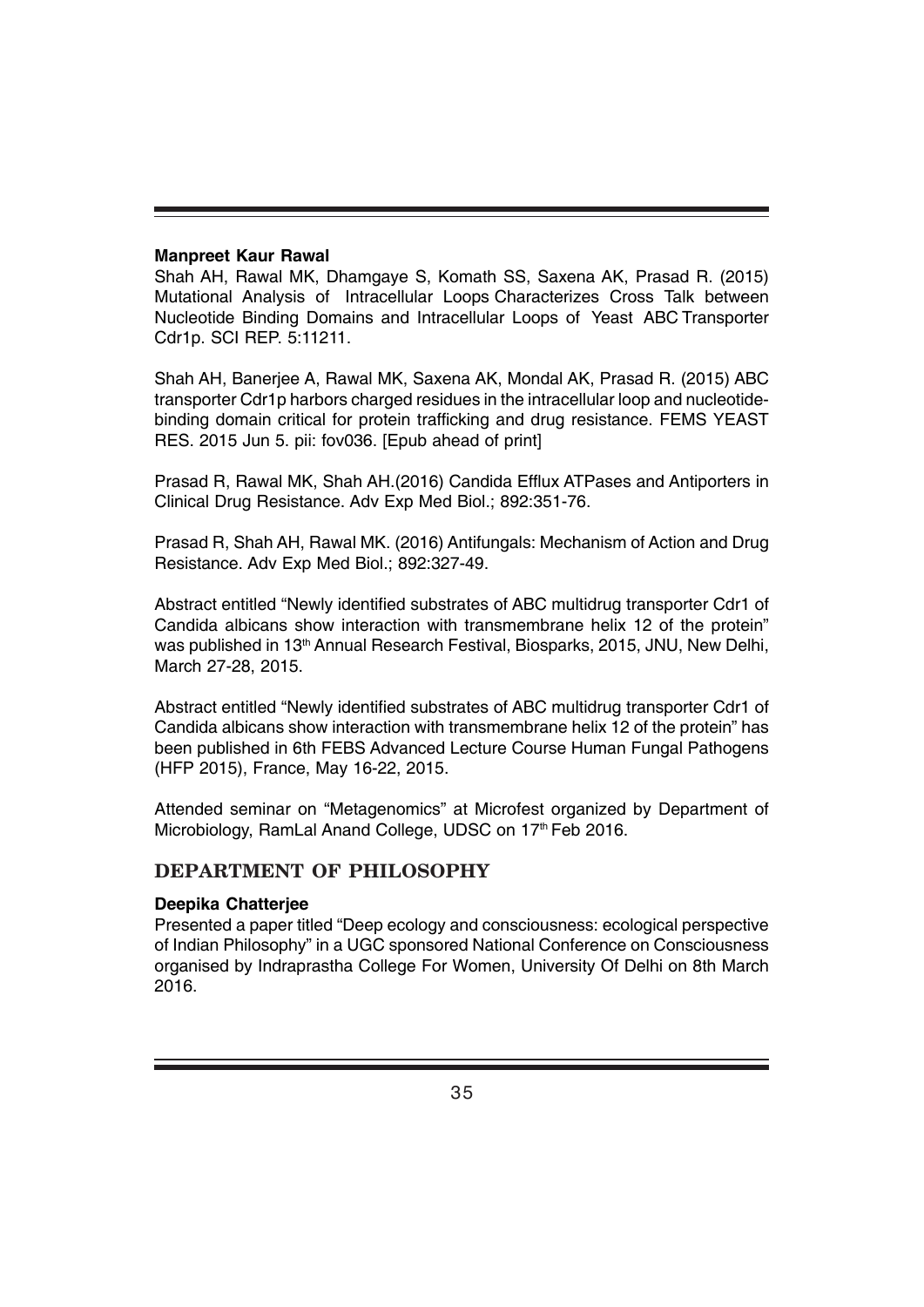#### **Rekha Navneet**

Presented a paper on 'Art, Emotion and Aesthetic Experience' at a National Conference held by ICPR (Indian Council for Philosophical Research) at IIC, Delhi between  $8<sup>th</sup>$  and  $10<sup>th</sup>$  April, 2015.

Presented a paper on 'Gender, Love and Erotic' at a global conference on Gender and Love held at Oxford University, U.K. between  $20<sup>th</sup>$  and  $22<sup>nd</sup>$  September, 2016.

A chapter on 'The Erotic Passion and Moral Ethos in Classical Indian Tradition' has been included in a book, Desire, Love and Identity to be published by Oxford University Press: Canada on 3rd October, 2016.

Penalist at LSR for a seminar on Climatic Change and Ethical Policy held by their Department of Philosophy on 11<sup>th</sup> Feb, 16

Discussant at ICPR conducted National Seminar hosted by Philosophy Department, D.U. on Contemporary Indian Philosophy on 14<sup>th</sup> Feb. 16.

### **DEPARTMENT OF PHYSICS**

#### **Alka Garg**

Supervised a dissertation submitted by Ritu Chaudhari and Nitu Kumari to Banasthali University in partial fulfillment of the requirement for the M.Sc (Physics).

Attended and Presented a Poster "Research Based Learning- A boon or a bane-Discover?" at STEM Teacher Training Workshop to Develop Research Pedagogical Tools" from 10-12 March, 2016 at Indian Institute of Science Education and Research (IISER) Pune.

Convenor of Fine Arts Society "HUEZ" and organized two workshops on "Costume Designing" and "Canvas Manifestation"

#### **Anita**

Vandna Luthra, Anita Singh, David C.Pugh and Ivan Parkin (2015) "Ehanol sensing characteristics of  $Zn_{0.99}$  M<sub>0.01</sub>O (M=Al/Ni) nanopowders" in Physica Status Solidi A Volume 213, Issue 1, pages 203-209.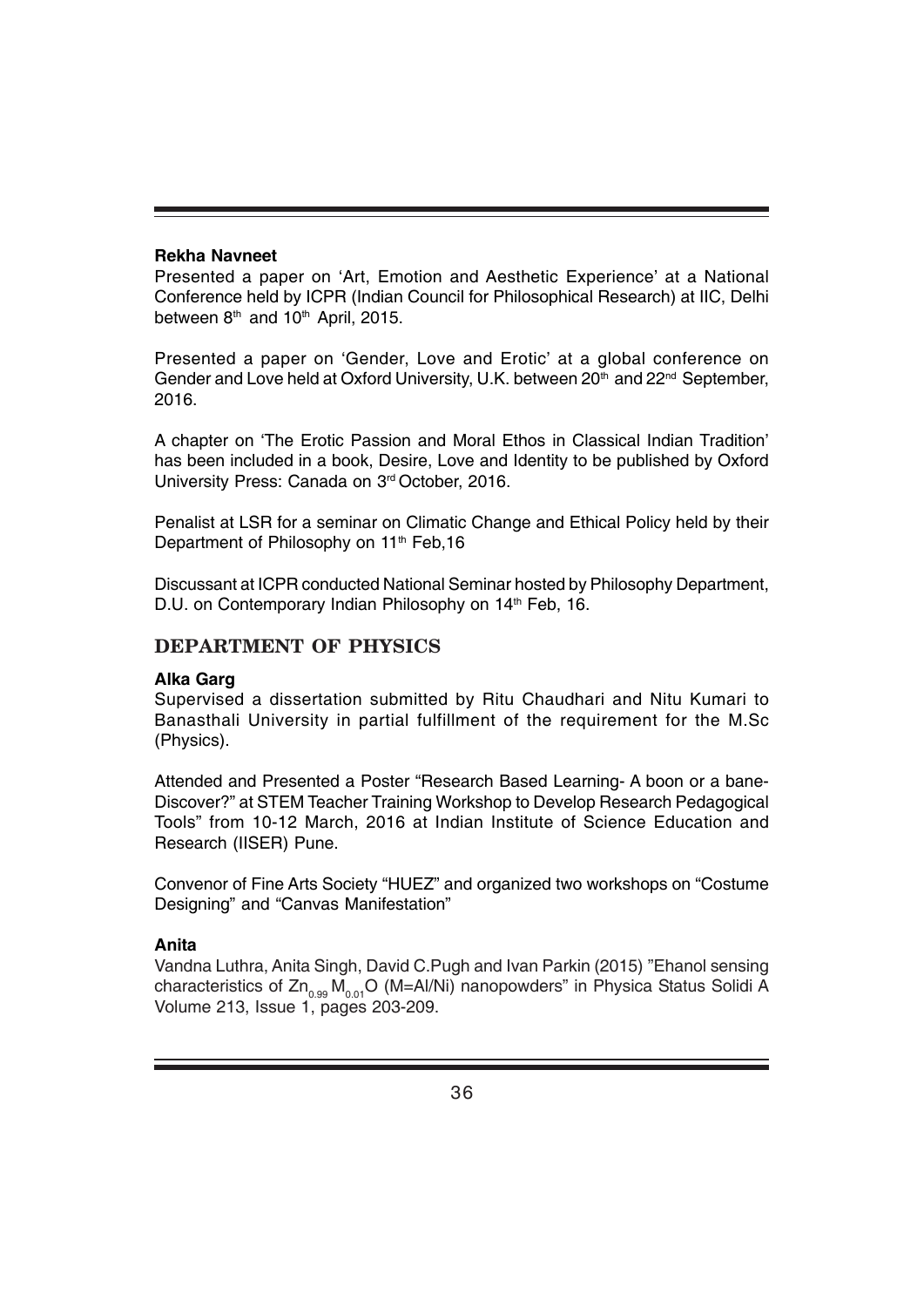David Pugh, Vandna Luthra, Anita Singh, and Ivan Parkin (2015) "Enhanced gas sensing performance of Indium doped Zinc Oxide nanopowders" in "RSC Advances", Volume 5, Issue 104 pages 85767 -74.

Worked as the organizing committee member in 3<sup>rd</sup> Indo-UK conference on "Recent" advances in chemical sensors" held in Gargi College on 25-26<sup>th</sup> August 2015.

Presented a Poster titled "Variation in Ethanol Gas sensing response with doping and Co-doping of ZnO" in 3rd Indo-UK conference on 'Recent advances in chemical sensors" held in Gargi College on 25-26<sup>th</sup> August 2015.

#### **Deepti Lehri**

Worked as the organizing committee member in 3rd Indo-UK conference on "Recent advances in chemical sensors" held in Gargi College on 25-26th August 2015.

Attended Foldscope Workshop organised by Prakash Labs, Stanford Univ., USA and Sri Venkateshwar College held at Sri Venkateshwar College, Univ. of Delhi on 15th Dec. 2015.

#### **Indu Dutt**

Awarded 'Teaching Excellence Award for Innovation' by the University of Delhi on the occasion if its 93rd Foundation Day, for the Innovation Project titled "Enabling Technologies for Pine Needles from Disastrous Waste(Forest Fire) to Multitude of Application: Energy Capacity Building, Employment and Environmental Benefits for Himalayan Region".

#### **Supreeti Das**

"Nanofluids for Heat Transfer: An Analysis of Thermo-Physical Properties" published in IOSR journal of Applied Physics, vol: 7 issue: 5,34-40 (Sept-Oct) 2015 e-ISSN: 2278-4861.

"Simulating flow of Nanofluids for Heat Transfer" published in J of Basic and Applied Engineering Research vol 2, issue: (22 Oct-Dec) 2015, 1916-18.e-ISSN: 2350-0255.

Jury member for DST- INSPIRE at IIT Delhi, Dec-2015.

Attended a workshop on "Astrophysics, Cosmology and Computation" organized by Shivaji College, Delhi University, Feb 2016.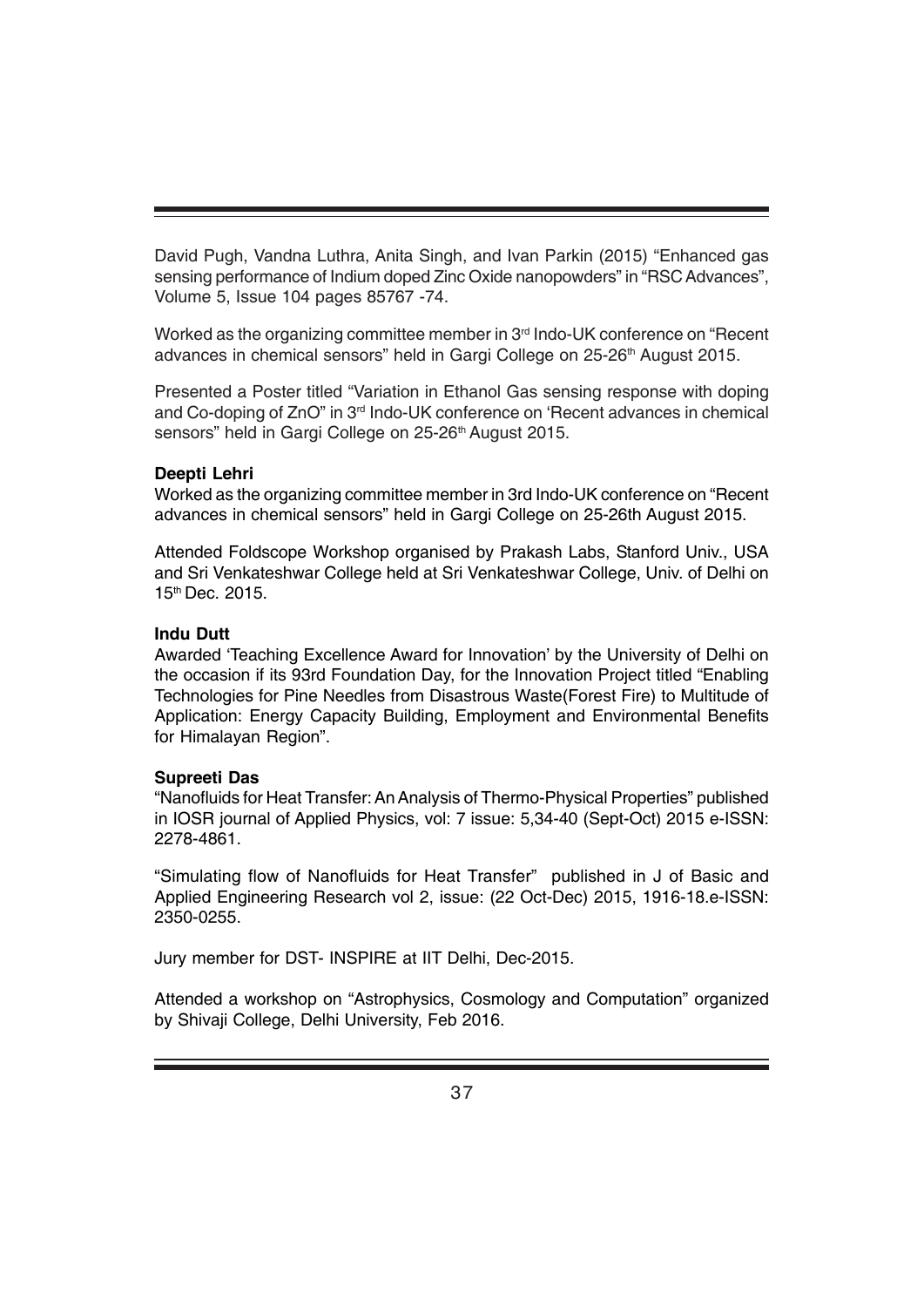#### **Vandana Luthra**

Awarded 'Teaching Excellence Award for Innovation' by the University of Delhi on the occasion if its 93rd Foundation Day, for the Innovation Project titled "Enabling Technologies for Pine Needles from Disastrous Waste (Forest Fire) to Multitude of Application: Energy Capacity Building, Employment and Environmental Benefits for Himalayan Region".

Visiting Faculty: Dept. of Chemistry, University College London, UK.Visited Department of Chemistry, University College London during August 2015 for 15 days as a part of UGC-UKIERI Thematic Partnership Award (2013-15). One Ph.D student also carried out research at UCL, UK.

Vandna Luthra, Anita Singh, David C.Pugh and Ivan Parkin (2015) "Ehanol sensing characteristics of  $Zn_{0.99} M_{0.01}$ O (M=Al/Ni) nanopowders" in Physica Status Solidi A Volume 213, Issue 1, pages 203-209.

David Pugh, Vandna Luthra, Anita Singh, and Ivan Parkin (2015) "Enhanced gas sensing performance of Indium doped Zinc Oxide nanopowders" in "RSC Advances", Volume 5, Issue 104 pages 85767 -74.

Rajveer Singh, Vandna Luthra, R. S. Rawat and R. P. Tandon (2014) "Structural, dielectric and piezoelectric properties of SrBi2Nb2O9 and Sr0.8Bi2.2Nb2O9 ceramics", Ceramic International 40, 9027.

Convenor of 3rd Indo-UK Seminar held at Gargi College on 25-26th Aug 2015. Edited the proceedings of the conference. Delivered a talk Factor Influencing gas sensing response of metal oxide based gas sensors.

Delivered an invited talk on Free resources for Science and Mathematics education held at DB College, New Delhi for INSPIRE students camp held on 17th Dec 2015.

Acted as resource person for the conference on Interfacing of Physics experiments held at Inter University Accelerator Center from 21-26th September 2015.

Delivered an Invited talk on Chemical Sensors at 2nd Indo-UK symposium under auspice of UGC-UKIERI Thematic Partnership 2013-15 held at Department of Chemistry, University College, London, UK.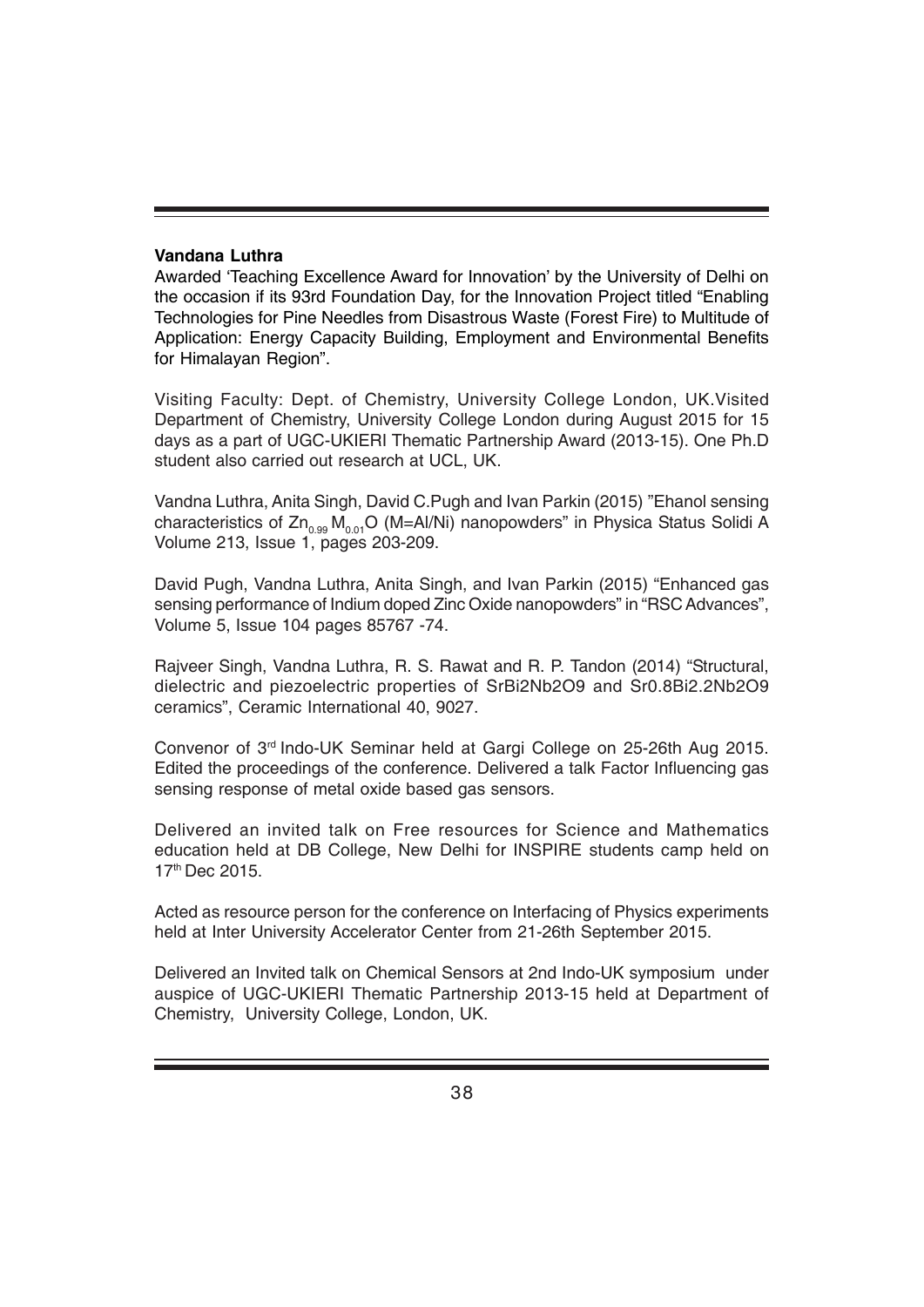Attended Global Biotechnology Summit on 5-6th February held at Vigyan Bhawan.

Vandna Luthra, Anita Singh, David Pugh, Ajay K. Arora and Ivan Parkin "Variation in Ethanol Gas sensing response with doping and Co-doping of ZnO" at 3rd Indo UK Conference on Recent Advances in Chemical Sensors at Gargi College (25-26th Aug 2016).

Neha Sarin, Sachin Kumar, Ajay. K. Arora, Ivan P. Parkin and Vandna Luthra "Ethanol sensing characteristics of Strontium Titanate" at 3rd Indo-Uk Conference on Recent Advances in Chemical sensors.

Attended a workshop on Research Based Pedagogical Tools for Teachers of Undergraduate Colleges funded by Newton Prog of British Council, Ministry of Human Resource Development, Govt. of India, Department of Biotechnology, IISER Pune. The workshop was conducted by a team of five experts from Sheffield Hallam University, UK.

Presented a poster on Pedagogical tools, A boon or bane, Discover by Alka Garg and Vandna Luthra at IISER Pune on 10-12th March 2016.

Participated in Pedagogical workshop held at IISER Pune sponsored by British Council, IISER Pune, DBT and MHRD on 10-12th March 2016.

# **DEPARTMENT OF POLITICAL SCIENCE**

#### **Anamika Asthana**

"Nation State - Historical Evolution in Western Europe and postcolonial context", in the course 'Political Institutions and Processes in Comparative Perspective' for the Political Science Course Material compiled by Institute of Life Long Learning, Delhi University.

"Interaction of Caste with class and Gender", in teh Course 'Political processes in India' for the Political Science Course Material compiled by Institute of Life Long Learning, Delhi University.

"Economic Development and Women" in the course 'Human rights, Gender and Environment' for the Political Science Course Material compiled by Institute of Life Long Learning, Delhi University.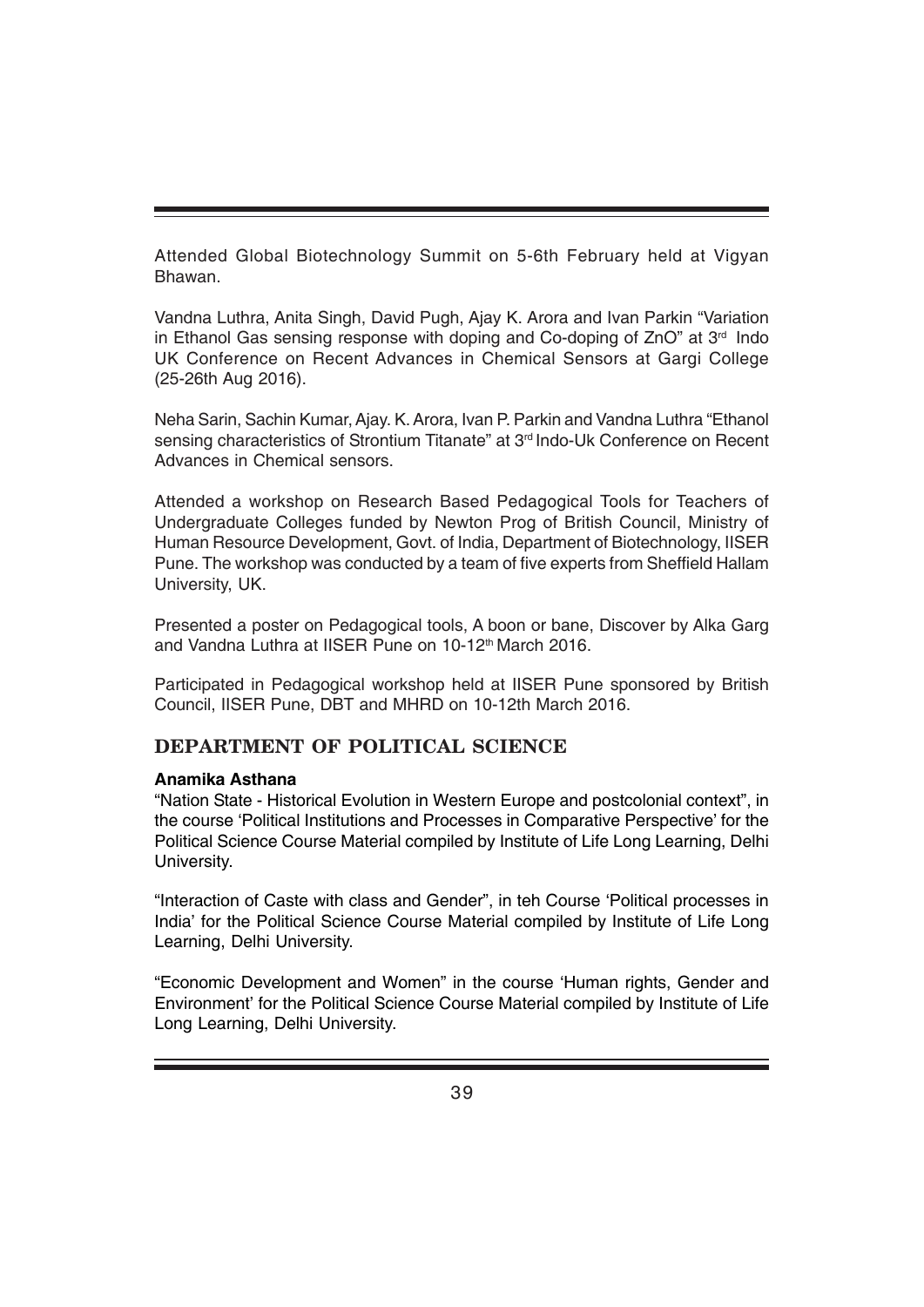#### **Anushka Singh**

PhD awarded in 2016 on the thesis 'Sedition and Democracy, a Comparative Study of Liberal Democracies'.

Delivered a lecture as the resource person at NUEPA, Delhi on 'How to use law for Qualitative Research' on 31st July 2015, Delhi.

#### **Bipasha Rosy Lakra**

National University of Study and Research in Law, Ranchi; in Collaboration with UNICEF, Jharkhand; ICSSR, New Delhi-Paper Presentation-"Addressing the Context and Complexities of Tribal Education in Jharkhand" (September, 2015)

Department of Anthropology, University of Assam, Diphu, KarbiAnglong, India-Presentation topic: "Reflecting on the Constitutional Dynamics of Real versus Virtual Affirmative Action: Scheduling the Adivasis in Assam". National Seminar on-INDIGENOUS ETHNOGRAPHY, EMIC PERSPECTIVE AND NATIONAL CULTURAL HERITAGE: FOCUSING NORTH EAST INDIA - 6th and 7th January, 2016. Publication due by March 30, 2016.

World Focus: Indo- Centric Foreign Affairs Journal, New Delhi- "India's North East: Geopolitics in the age of reigning Terrorism"- February 2016 Issue. Publication-ISSN number- 2230-8458.

World Focus Journal- Publication- World Focus-Journal Publication: March 2016 Issue. Subject- "ASEAN in Modi's Foreign Policy: Present and Future Tenses in the 'Look East Policy" ISSN Number: 2230-8458. U.S Library of Congress Number-80910345.

Legal Bloc Journal- "Quest for Ethnic Identity: Reflecting the Constitutional Dynamics of Real Versus Virtual Affirmative Action". ISSN: 2395-0277. Vol 2, Issue 4-January 2016.

Attended workshop at Columbia University, New York. (Indigenous Studies Summer Program organised by Centre for Ethnicity and Race (CSER), Columbia University) May 26- June 6, 2015.

Department of Anthropology, University of Delhi-A workshop on Ethnographic studies. Duration-11th-13th May, 2015.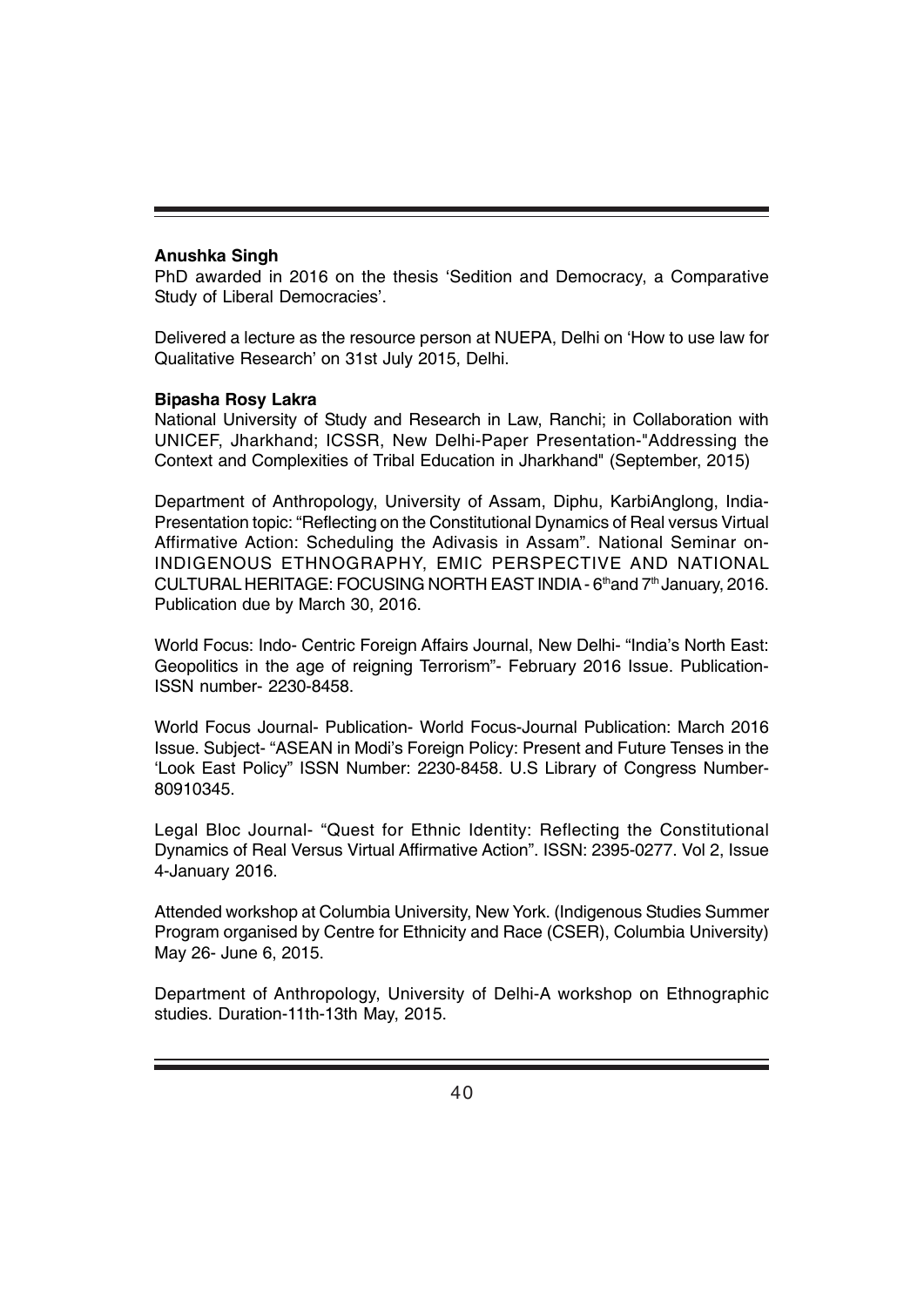Attended workshop at United Nations Headquarters, New York, U.S.A- A day long workshop on 3rd June, 2015.

#### **Maneesha Roy**

Contributed a chapter entitled, 'Saffron Deluge Inundates Masters of Mandal Politics in Bihar' in Paul Wallace Ed. India's 2014 Elections: A Modi –led BJP Sweep, Sage Publications, New Delhi 2016.

Presented a paper entitled,' India's Global Reach: Leveraging Soft Power Potential' at a on National Conference on India's Changing Role in the New World Order organized by Department of Political Science, Maharaja Agrasen College, University of Delhi held on 14-15th March, 2016.

Presented a paper entitled,' Ambedkar as Seedbed of Dalit-Bahujan Assertion: The Mayawati Phenomenon' at a National Seminar organized by Society for Social Empowerment, New Delhi held on 28-30 March 2016 at Nehru Memorial Museum and Library.

#### **Renu Sethi**

Participated in International conference on "THE BRICS and Emerging Economies Universities Summit - why emerging economies need world class universities", organized by O.P. Jindal Global University and Times Higher Education from  $2^{nd}$ -4<sup>th</sup> Dec, 2015. It was inaugurated by President of India Dr. Pranab Mukerjee at Rashtrapati Bhavan.

#### **Seema Sharma**

Presented a paper in national seminar on Dr. Ambedkar's vision for modern India on 8th Feb 2016 in Satyawati College. Title of the paper was views of Ambedkar on Indian Economy.

#### **Shweta Mishra**

Invited as "Resource Person" to chair a Seminar Presentation Session in the 4th Three week Special Winter School, organised by the UGC-HRDC, Jamia Millia Islamia, New Delhi on 28th December, 2015.

Invited as "Resource Person" to conduct M.Phil viva on 2nd February, 2016 on the topic "Controlling Corruption: A Study of Lokpal and Lokayuktas" by Jamia Hamdard, New Delhi.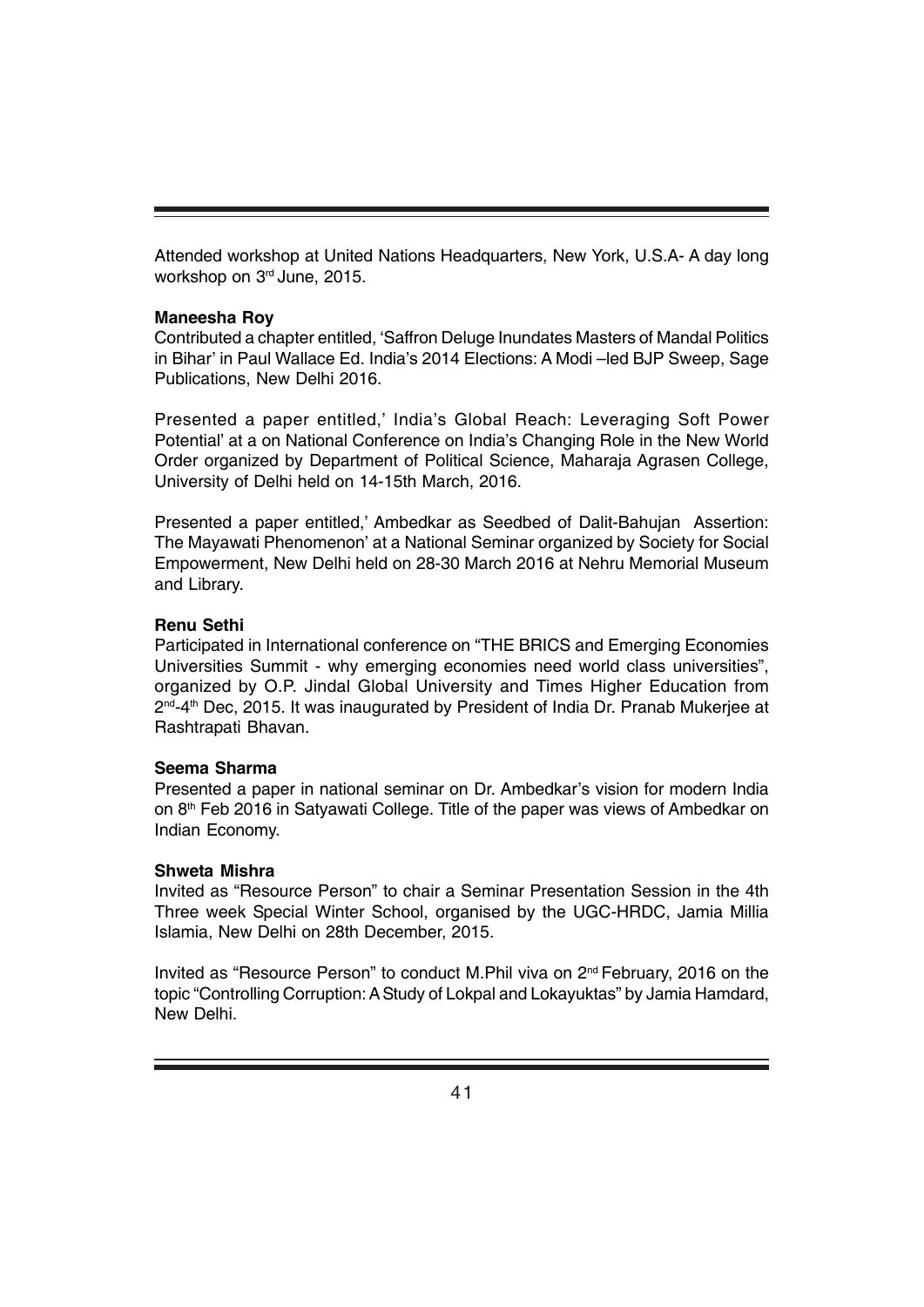# **DEPARTMENT OF PSYCHOLOGY**

#### **Neera Pant**

Megha, M., Zafar, M. & Pant, N. (2016, March). Health Seeking Behaviours: Trends and Contributing Factors-A Review. Paper presented at the International Conference on Psychosocial Perspectives on Health & Wellbeing, Jamia Millia Islamia, Delhi, DL.

Thomas, T. & Pant, N (2016, March). Polycystic Ovary Syndrome (PCOS): A Review of empirical studies with suggested interventions. Paper presented at the International Conference on Psychosocial Perspectives on Health & Wellbeing, Jamia Millia Islamia, Delhi, DL.

Pant, N. (2016) Talk given on 15th January entitled "Psychology : An Indian Explanation" to University of Wisconsin, USA students as a part of Indo-US Collaborative Exchange Programme 2016 at Sri Ram College of Commerce, University of Delhi

Pant, N. (2015) Paper presented entitled "Strategies on positive ageing focusing on emotional health" at the 3<sup>rd</sup> International Congress on Gerontology and Geriatric Medicine (ICGGM 2015), 27<sup>th</sup> - 29<sup>th</sup> November, 2015, organised by All India Institute of Medical Sciences (AIIMS) & University College of Medical Sciences (UCMS), NEW DELHI

Pant, N. (2015) Fourth Annual Stanford Psychology One Conference held on July 16th and 17th, 2015 at Stanford University, California, USA a session on "Incorporating Cultural Diversity in the Teaching of Introductory Psychology."

#### **Neha Arora**

Awarded M. Phil degree entitled "Is entity theory of intelligence always maladaptive? Academic Self Concept, Well Being and Psychological Disengagement in relation to Entity theory among senior secondary school students in Delhi".

Arora, N. (2015). Intelligence based meritocracy: Perspectives from social identity theory and self categorization theory. GDGoenka Journal of Applied Psychology, Vol 1 (1), 3-8. ISSN no. 2395-1036

Participated in a National Counsellors Symposium "Broadening the Educational Horizons:Exploring the Potentials" conducted by International Centre for Advancement of Education" on 29<sup>th</sup> February, 2016.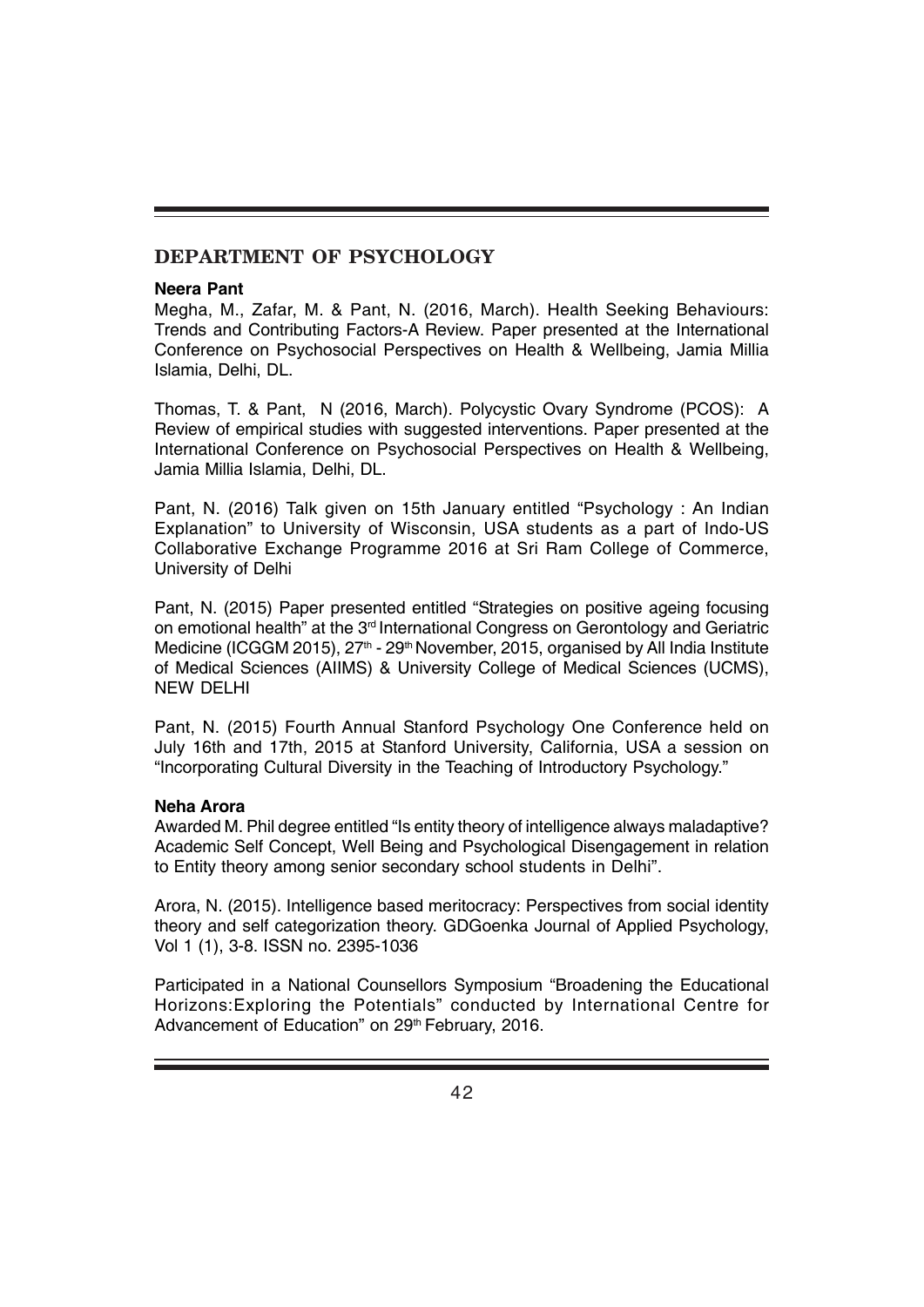Attended a workshop on 'Importance of Sleep' conducted by Department of Psychology at Gargi College on 5<sup>th</sup> March, 2016.

#### **Poonam Phogat**

Content writing for E-PG Pathshala - Ministry of HRD's post –graduate programme. 5 chapters in Psychology and Inner growth, 6 chapters in Counseling Psychology; 2 in Clinical Psychology and 2 in Cross-cultural Psychology.

Article published in newspaper - The Pioneer.

#### **Preeti Pant**

Ongoing ICSSR funded project entitled "Understanding Spirituality in Higher Education and Enhancing Spiritual Well-Being in College Campuses"

Taking weekly classes on value education for street children at the Haus khas traffic signal

Organised workshop for teachers on 'Life Management Skills' and 'Love and Beauty in Relationships'.

#### **Sangeeta Bhatia**

Coordinator of paper and author of 23 chapters on subject of Clinical Psychology for E-PG Pathshala- Ministry of HRD's post –graduate programme.

Participated in a training workshop on Assessment and development Centre, organized by Work Psychology and Human Resources Forum.

Presented paper at international conference on 'Psychosocial perspective on Health and Well Being' held at Jamia Milia Islamia on the topic 'Social Support: An Indicator of Well Being'.

Paper published in the book 'Positive Vistas on Health and Well Being' on the topic 'Social Support: An Indicator of Well Being'.

Paper got selected for presentation at international conference of Asia Pacific Career Development association to be held in Taipei, Taiwan from 18th-22nd May, 2016.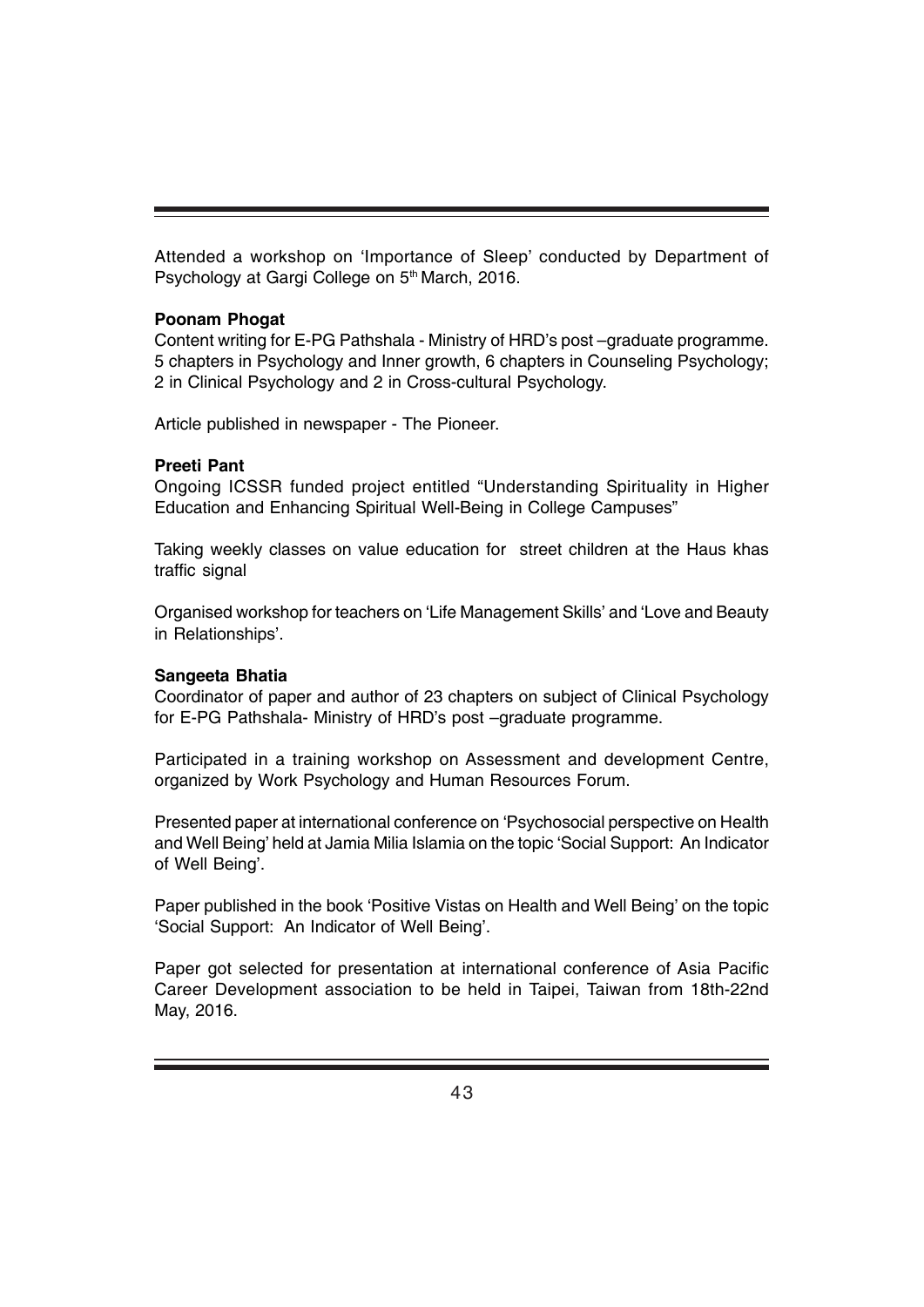### **DEPARTMENT OF ZOOLOGY**

#### **Chaitali Ghosh**

Conducted workshop on "PCR and it's applications" for the undergraduate students in Gargi College, University of Delhi, on 11<sup>th</sup> June, 2015.

Attended workshop on "Animal Behavior" in Department of Zoology, DU from 19-25<sup>th</sup> Aug, 2015.

Abstract accepted "Functional and transcriptional analysis of novel Xn-relB and Xn-relE toxin-antitoxin modules from *Xenorhabdus nematophila*" Authors : Mohit Yadav, Chaitali Ghosh, Jitendra Singh Rathore, Association of Microbiologists of India, 56<sup>th</sup> Annual Conference, 7-10<sup>th</sup> Dec, 2015, JNU, Delhi, India.

Attended workshop on "DNA Fingerprinting" held at Hindu College, DU, on 22nd Jan, 2016.

#### **Jasvinder Kaur**

Participated in workshop on "Applications of Flow Cytometry", organized by Department of Zoology and D.S. Kothari Centre for Research and Innovation in Science Education, Miranda House, University of Delhi on 20<sup>th</sup>March, 2015.

Authored E-content for post-graduate pathshala, UGC under NME-ICT (Project Sponsored by MHRD Government of India) for Molecular Genetics (Zoology).

#### **Kuntal**

Attended Interactive Session on Foldscope Explore: Exploring the Microscomes, Sri Venketeshwara College, Delhi University, New Delhi on Dec. 16, 2015.

Attended Faculty Development Programme on "Emerging Technologies-Catalyst for Professional Education Reforms, Quality Assurance, Teaching Learning Process, Assessment and Delivery" held at MRIU with IEEE Computer Society Delhi Section on 26 August, 2015.

Attended FDP on "Administrative systems of India", Feb. 14<sup>th</sup> 2015, MRIU sponsored by IQAC.

#### **M. Divya Gnaneswari**

Worked as a resource person in workshop "PCR & Agarose gel electrophoresis"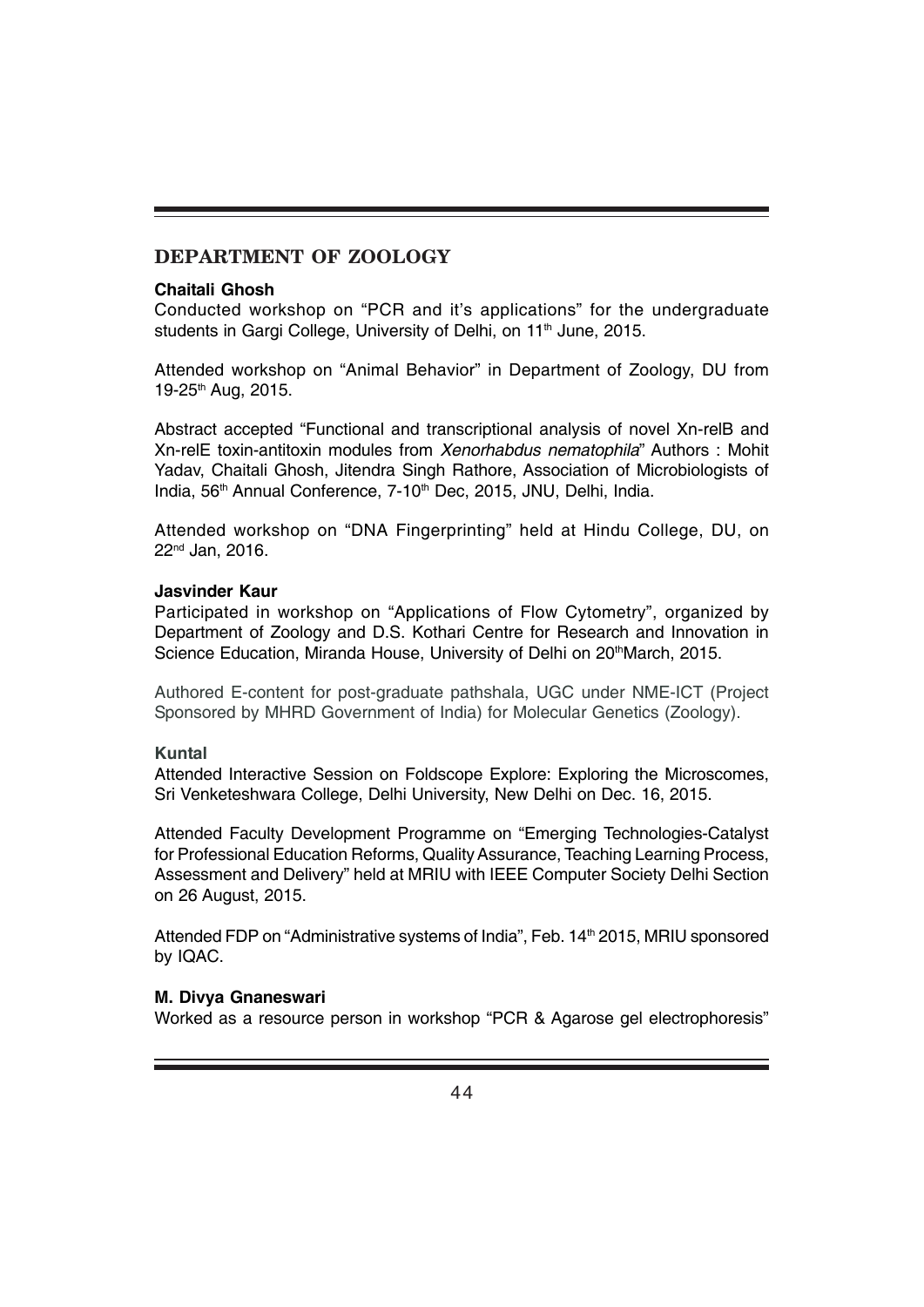for undergraduate students on 11<sup>th</sup> June, 2015 held at Gargi College under star college scheme.

Worked as a resource person in workshop "Electrophoretic separation and analysis of serum proteins" for undergraduate students on 2<sup>nd</sup> June, 2015 held at Gargi College under star college scheme.

Dr. M. Divya Gnaneswari, Dr. Neelam Sachdeva, Dr. Smriti Sharma and Dr. R. Dinakaran Michael "*In vivo* and in silico studies on immunostimulatory activity of *Solanum trilobatum*", poster presented in 10th symposium on Frontiers in Biomedical Research, Comprehending Genes@work: From structural biology to Drug Discovery, organized by Dr. B.R. Ambedkar Centre for Biomedical Research, University of Delhi from 29<sup>th</sup>– 31<sup>st</sup> October, 2015.

Dr. Smriti Sharma, Dr. Neelam Sachdeva, Dr. M. Divya Gnaneswari and Dr. Ashok Kumar Singh "Molecular Docking of triterpenoids present in neem leaf extract with ecdysone receptor of *Plutella xylostella* (L.) (Lepidoptera: Plutellidae)", poster presented in 10th symposium on Frontiers in Biomedical Research, Comprehending Genes@work: From structural biology to Drug Discovery, organized by Dr. B.R. Ambedkar Centre for Biomedical Research, University of Delhi from 29th–31st October, 2015.

#### **Madhu Yashpal**

Sumeet Kumar, Samar Layek, Madhu Yashpal, Animesh K. Ojha (2015). Roomtemperature ferromagnetism in undoped and Mn doped CdO nanostructures. Journal of Magnetism and Magnetic Materials, 393(2015):555–561. (ISSN: 0304- 8853).

Sumeet Kumar, Manish Srivastava, Jay Singh, Samar Layek, Madhu Yashpal, Arnulf Materny, Animesh K. Ojha (2015). Controlled synthesis and magnetic properties of monodispersed ceria nanoparticles. AIP Advances, 5(2):027109 (ISSN: 2158-3226).

Madhu Yashpal, Brigesh Shahare, Gajendra Singh and Bechan Lal.Toxic Effect of Silver Nanoparticles on Testis Morphology of Mice. National Symposium on Comparative Endocrinology and Reproductive Biology (CERB-2015), Department of Zoology, Visva- Bharati, Shantiniketan, West Bengal (October 1-3, 2015).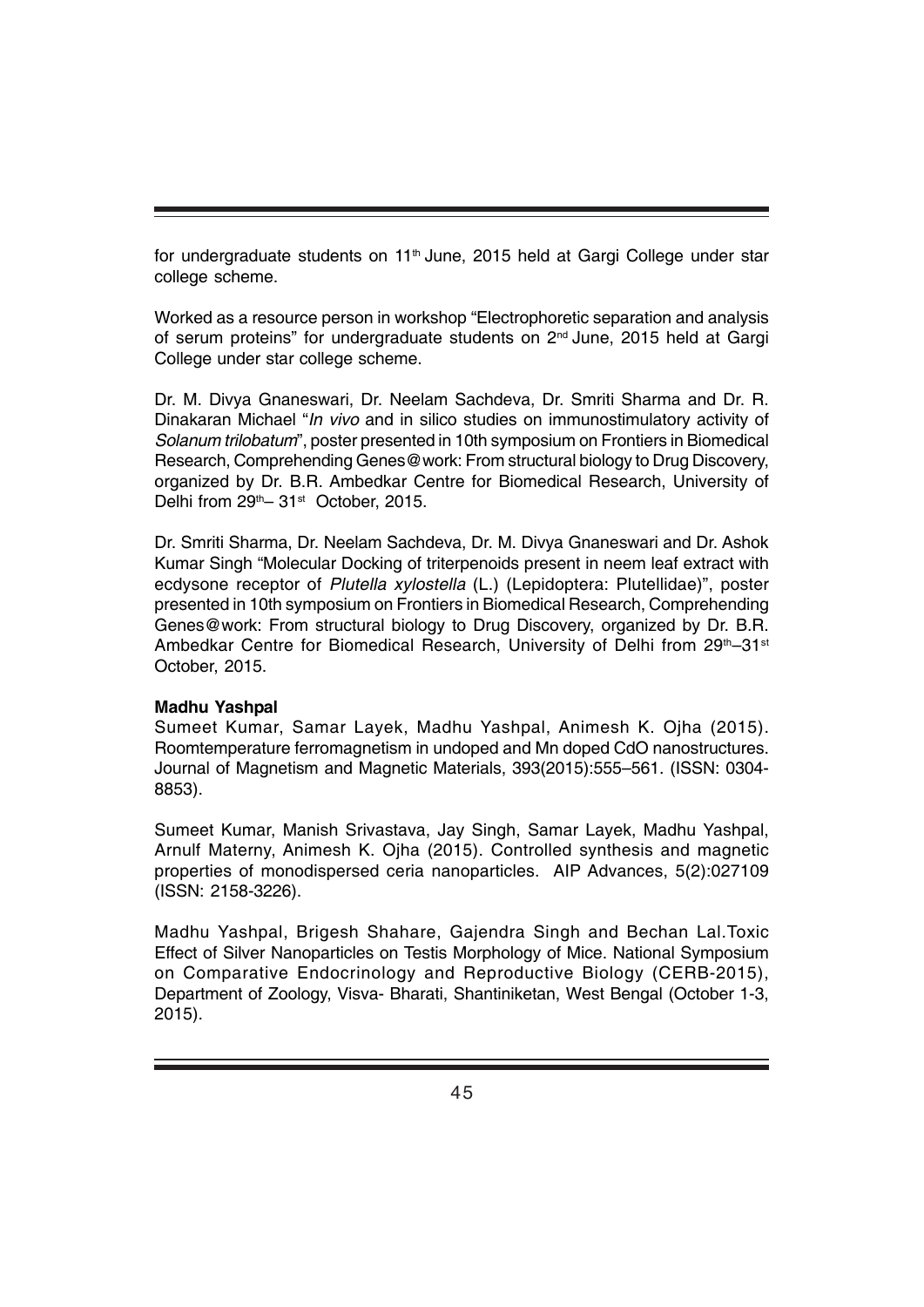Madhu Yashpal, Pankaj Kumar, Bechan Lal. National Eligibility Test for Junior Research Fellowship and Doctoral Research: The DILEMMA. International Conference on Issues and Challenges in Doctoral Research (ICICDR-2015), Banaras Hindu University Under the Aegis of Global Network of Doctorates (August 25, 2015).

Madhu Yashpal, Pankaj Kumar, Bechan Lal. Research, Governing Bodies and Ethics: Is there a Conflict!!! XXV National Symposium on Chronobiology: Time in Biology & Medicine, Pt. Ravishankar Shukla University, Raipur, Chhattisgarh. Indian Society of Chronobiology. (March 27-29, 2015).

Madhu Yashpal. Transmission Electron Microscopy in Biomedical Research: Concepts, Methodologies and Applications. Refresher Course in Modern Medicine, Academic Staff College, Banaras Hindu University, Varanasi, Uttar Pradesh, INDIA. March 12, 2015.

UGC Post Doctoral Fellowship for Women (Designate) (Final Selection List of 'Post Doctoral Fellowship for Women' (2016-17).

Attended National Symposium on Comparative Endocrinology and Reproductive Biology (CERB-2015), Department of Zoology, Visva-Bharati, Shantiniketan, West Bengal (October 1-3, 2015).

Attended International Conference on Issues and Challenges in Doctoral Research (ICICDR-2015), Banaras Hindu University under the Aegis of Global Network of Doctorates(August 25, 2015).

Attended XXV National Symposium on Chronobiology: Time in Biology & Medicine, Pt.Ravishankar Shukla University, Raipur, Chhattisgarh. Indian Society of Chronobiology.(March 27-29, 2015).

Delivered Invited Lecture on "Transmission Electron Microscopy in Biomedical Research: Concepts, Methodologiesand Applications"in Refresher Course in Modern Medicine, Academic Staff College,Banaras Hindu University, Varanasi, Uttar Pradesh, INDIA

Editorial Board Member, Research Journal of Health Sciences, Osun State University,Osogbo, Nigeria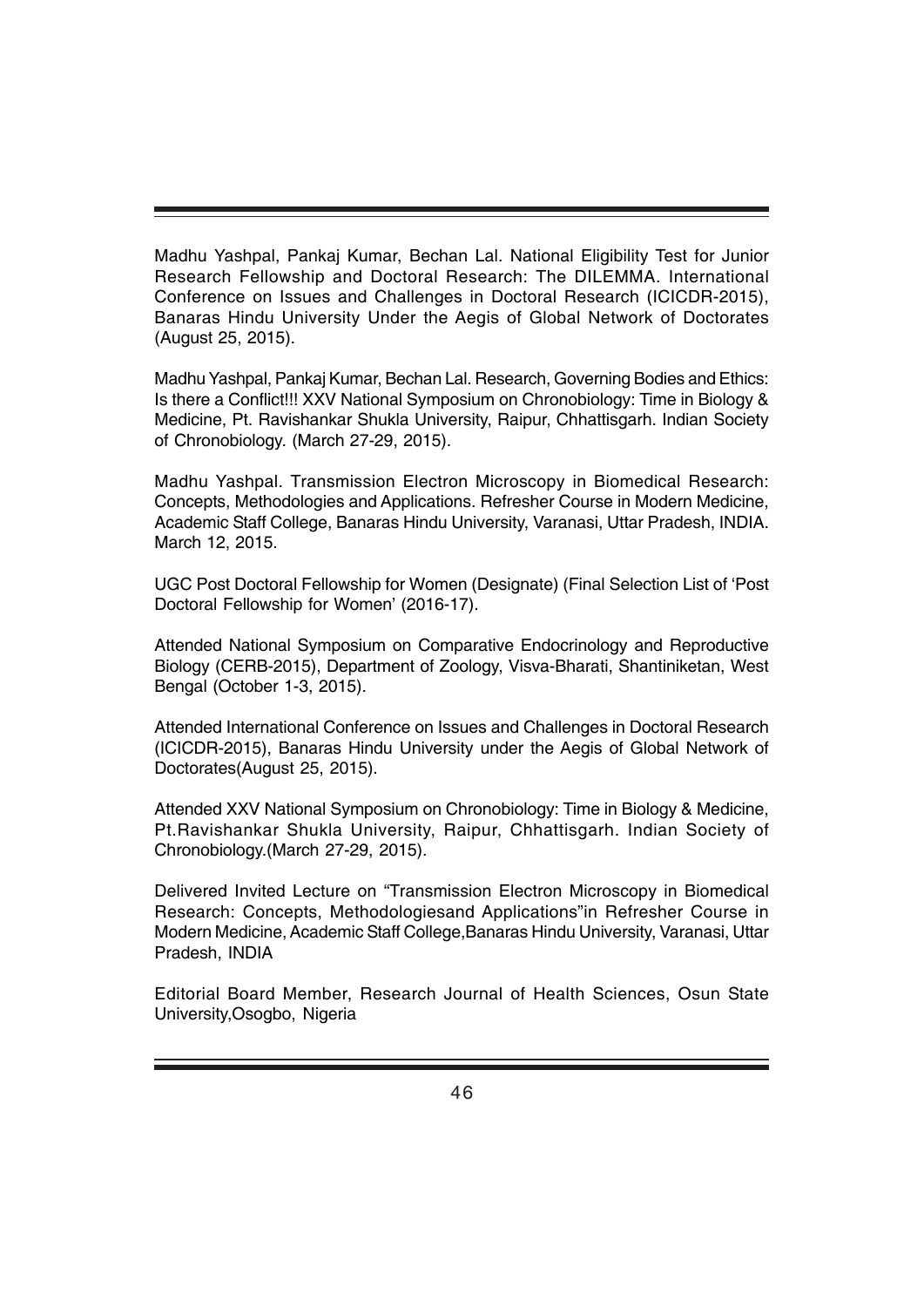Resource Person at Refresher Course in Modern Medicine, Academic Staff College, Banaras Hindu University, Varanasi, Uttar Pradesh, INDIA March 10-30, 2015

#### **Mamtesh Singh**

Singh Mamtesh, Kumar P, Ray S, Kalia VC. (2015). Challenges and Opportunities for Customizing Polyhydroxyalkanoates.Ind. J. Microbiol. 55: 235-249. ISSN: 0973-7715

Patel SKS, Kumar P, Singh Mamtesh, Lee JK, Kalia VC.(2015). Integrative approach to produce hydrogen and polyhydroxybutyrate from biowaste using defined bacterial cultures.Bioresour. Technol. 176: 136-141. ISSN: 0960-8524

Patel SKS, Kumar P, Singh Mamtesh, Lee JK, and Kalia VC.(2015). Integrative approach for biohydrogen and polyhydroxyalkanoate production.Microbial Factories. Springer India. 1: 73-86. ISBN 978-81-322-2597-3.

Attended 6th Workshop on Bioinformatics and Molecular Modeling in Drug Design, January 21-23, 2016, Dr. B. R. Ambedkar Center for Biomedical Research (ACBR), University of Delhi, India.

Damini Jha, Dashleen Kaur, Aanchal Pruthi, Nancy Kaushik, Shivani Verma, Varsha Sharma, Kanika Gaur, Mamtesh Singh, Shivani Tyagi. "Biowaste hydrolysis: An ecofriendly approach for biowaste management and its utilization" Poster presentation in Indo-US workshop on Cell Factories, IIT Bombay, Mumbai, India on March 18-20, 2016.

Aanchal Pruthi, Dashleen Kaur, Damini Jha, Nancy Kaushik, Shivani Verma, Varsha Sharma, Shivani Tyagi, Mamtesh Singh. "Exploiting biowaste (sweet lime) hydrolysis and its effect on biopolymer production" Poster presentation in Indo-US workshop on Cell Factories, IIT Bombay, Mumbai, India on March 18-20, 2016.

Shweta Sinha, Sivranjani Garg, Surbhi, Sonam, Mamtesh. "Exploring microbial diversity for biosurfactant production" Poster Presentation in Symposium on 'Recent trends in Biology' held on 25<sup>th</sup> February 2015 at Maitreyi College, University of Delhi.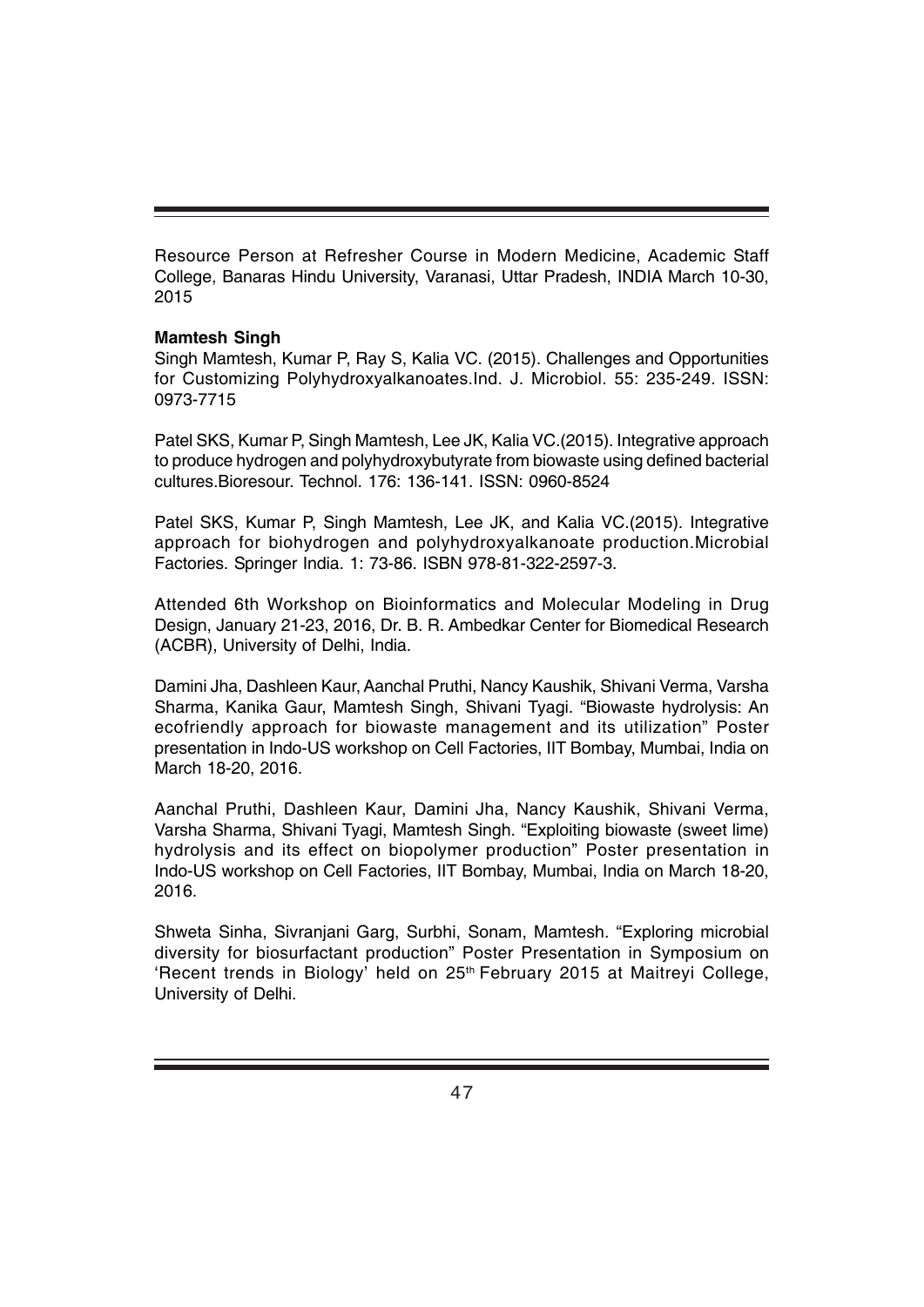#### **Neelam Sachdeva**

Abhilasha Mathur, Geetika Narang, Namrata Sachdeva, Dashleen Kaur, Neelam Sachdeva, Supriya Singh: Characterizing Clade-Specific Virus-Host Interactions in HIV infected clinically asymptomatic and AIDS presenting subjects World STI & HIV 2015 Congress, 13 – 16 September, 2015, Brisbane, Australia.

Co-receptor Usage and Sequence Heterogeneity in HIV-1 Envelope Gene (V3 loop) in Rapid Progressors and Long Term Non-Progressors: Dashleen Kaur, Geetika Narang, Namrata Sachdeva, Abhilasha Mathur, Neelam Sachdeva, Supriya Singh Australasian HIV and AIDS conference 2015, 16-18 September 2015, Brisbane, Australia.

"*In vivo* and *In silico* studies on immunostimulatory activity of *Solanum trilobatum*", Dr. M. Divya Gnaneswari, Dr. Neelam Sachdeva, Dr. Smriti Sharma and Dr. R. Dinakaran Michael, poster presented in 10<sup>th</sup> symposium on Frontiers in Biomedical Research, Comprehending Genes@work: From structural biology to Drug Discovery, organized by Dr. B.R. Ambedkar Centre for Biomedical Research, University of Delhi from 29th - 31st October, 2015.

Molecular Docking of triterpenoids present in neem leaf extract with ecdysone receptor of *Plutella xylostella* (L.) (Lepidoptera: Plutellidae): Smriti Sharma, Neelam Sachdeva, M. Divya Gnaneswari and Dr. Ashok Kumar Singh, poster presented in 10th symposium on Frontiers in Biomedical Research, Comprehending Genes@work: From structural biology to Drug Discovery, organized by Dr. B.R. Ambedkar Centre for Biomedical Research, University of Delhi from 29th - 31st October, 2015.

Attended Global Biotechnology Summit held on 05-06 Feb 2016 at Vigyan Bhavan, New Delhi

Convened Fold-Scope workshop held on 16-12-15 at Gargi College.

#### **Poonam Sharma**

Sonakshi Rustagi, Shreya Majumdar and Poonam Sharma. *In Silico* Analysis of Gene Expression Profile in Human Breast Cancer Cells. 2016. International Journal of Biotechnology and Biomedical Sciences Volume 2, pp. 9-13.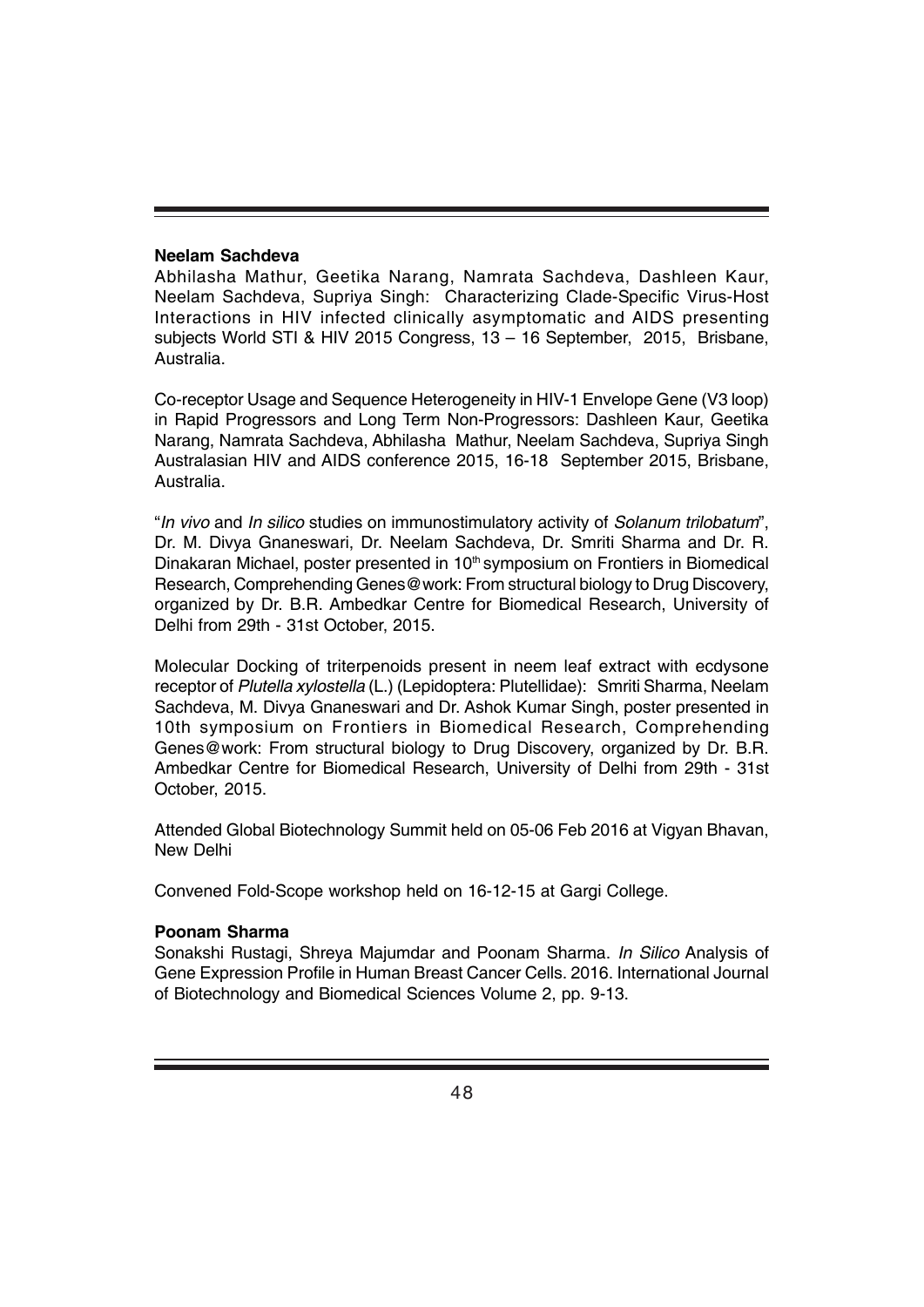Shreya Majumdar, Sonakshi Rustagi and Poonam Sharma. Ebola Virus: To Ascertain Drug's Aim and Hitting the Target. 2015. International Journal of Basic and Applied Biology. Volume 4, pp. 274-278.

Participated in Refresher Course in "1st Refresher Course in Life Science & Biotechnology" from 20<sup>th</sup> July to 14<sup>th</sup> August 2015 conducted at the Academic Staff College, Jawaharlal Nehru University, Delhi.

Participated in the four week Refresher Course in "1<sup>st</sup> Interdisciplinary course in Contemporary Studies" from  $8<sup>th</sup>$  February to  $4<sup>th</sup>$  March 2016 conducted at the Academic Staff College, Jawaharlal Nehru University, Delhi.

Content writer for UGC e-PG Pathshala, Post Graduate level under NMEICT Project (Sponsored MHRD Government of India) for Molecular Genetics Module, Zoology.

#### **Rashmi Saini**

Rashmi Saini and Shilpy Shakya (In press).Herbs and Botanical Ingredients with Beneficial Effects on Blood Sugar Levels in Pre-diabetes. Book: Herbal medicine, Insight Medical Publishing Journals.

Rashmi Saini and Sachin L. Badole (2015).Bioactive Compounds Increase Incretins with Beneficial Effects on Diabetes. Book: Glucose Intake and Utilization in Pre-Diabetes and Diabetes: Implications for Cardiovascular Disease. Chapter 28, 349-353.

Organized National Conference on Evolving Trends in Biotechnology (NCEBT), March 28-30, 2015 at Sagar (The Indian Science Congress Association-Sagar Chapter).

Patent Granted "Flexible Mice Restainer For Hind Limb Tumor Radiation Exposure". Patent File No. 255713, IPR-2014.

#### **Shivani Tyagi**

Poster presentation in Indo-US workshop on Cell Factories, IIT Bombay, Mumbai, India on March 18-20, 2016. Damini Jha, Dashleen Kaur, Aanchal Pruthi, Nancy Kaushik, Shivani Verma, Varsha Sharma, Kanika Gaur, Mamtesh Singh, Shivani Tyagi. "Biowaste hydrolysis: An ecofriendly approach for biowaste management and its utilization"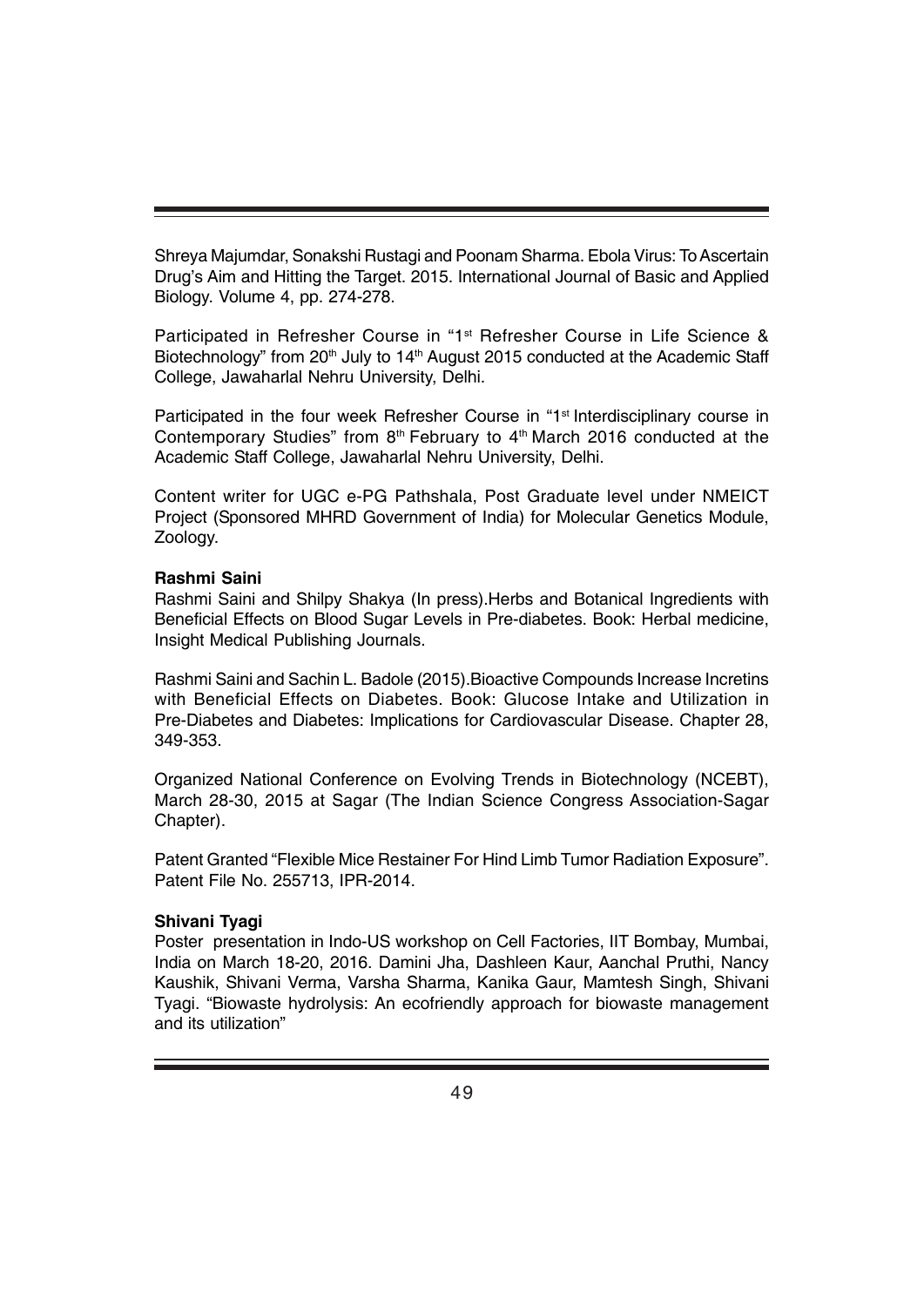Poster presentation in Indo-US workshop on Cell Factories, IIT Bombay, Mumbai, India on March 18-20, 2016. Aanchal Pruthi, Dashleen Kaur, Damini Jha, Nancy Kaushik, Shivani Verma, Varsha Sharma, Shivani Tyagi, Mamtesh Singh. "Exploiting biowaste (sweet lime) hydrolysis and its effect on biopolymer production".

#### **Smriti Sharma**

J. Singh, A. K. Singh, A. Senrung, T. N. Bhutia, S. Sharma (2016). Influence of different temperatures on the survival and development of cowper aphid, *Aphis craccivora* (Hemiptera: Aphididae). Indian Journal of Entomology, volume 78. (ISSN 0367-8288).

Participated and presented posters at 10<sup>th</sup> Annual Symposium: Frontiers in Biomedical Research (FBR-2015) "Comprehending Genes@work: From Structural Biology to drug Discovery" organized by Dr. B.R. Ambedkar Centre for Biomedical Research, Univ. of Delhi (29-31 October, 2015).

Resource person for the workshop on 'Electrophoretic separation and analysis of serum proteins', 2<sup>nd</sup> June 2015. Organized by Gargi College under DBT Star College Scheme.

#### **Supriya Singh**

Co-Author in abstract presented at STI and HIV World Congress, during September, 2015 in Brisbane, Australia. Abstract was published in the official conference journal. Abhilasha Mathur, Geetika Narang, Namrata Sachdeva, Dashleen Kaur, Neelam Sachdeva, Supriya Singh. Characterising Clade-Specific Virus-Host Interactions in HIV Infected Clinically Asymptomatic and AIDS Presenting Subjects. STI and HIV World Congress 2015. 2015; 91 (Suppl 2):A63.

Co-Author in poster presented at the Australasian HIV & AIDS Conference held during September, 2015 in Brisbane, Australia. Dashleen Kaur, Geetika Narang, Namrata Sachdeva, Abhilasha Mathur, Neelam Sachdeva, Supriya Singh. Co-Receptor Usage and Sequence Heterogeneity IN HIV-1 Envelope Gene (V3 Loop) In Rapid Progressors and Long Term Non-Progressors.

#### **Thoudam Regina Devi**

Attended workshop on DNA Fingerprinting, 22 January 2016, Hindu College Auditorium. University of Delhi.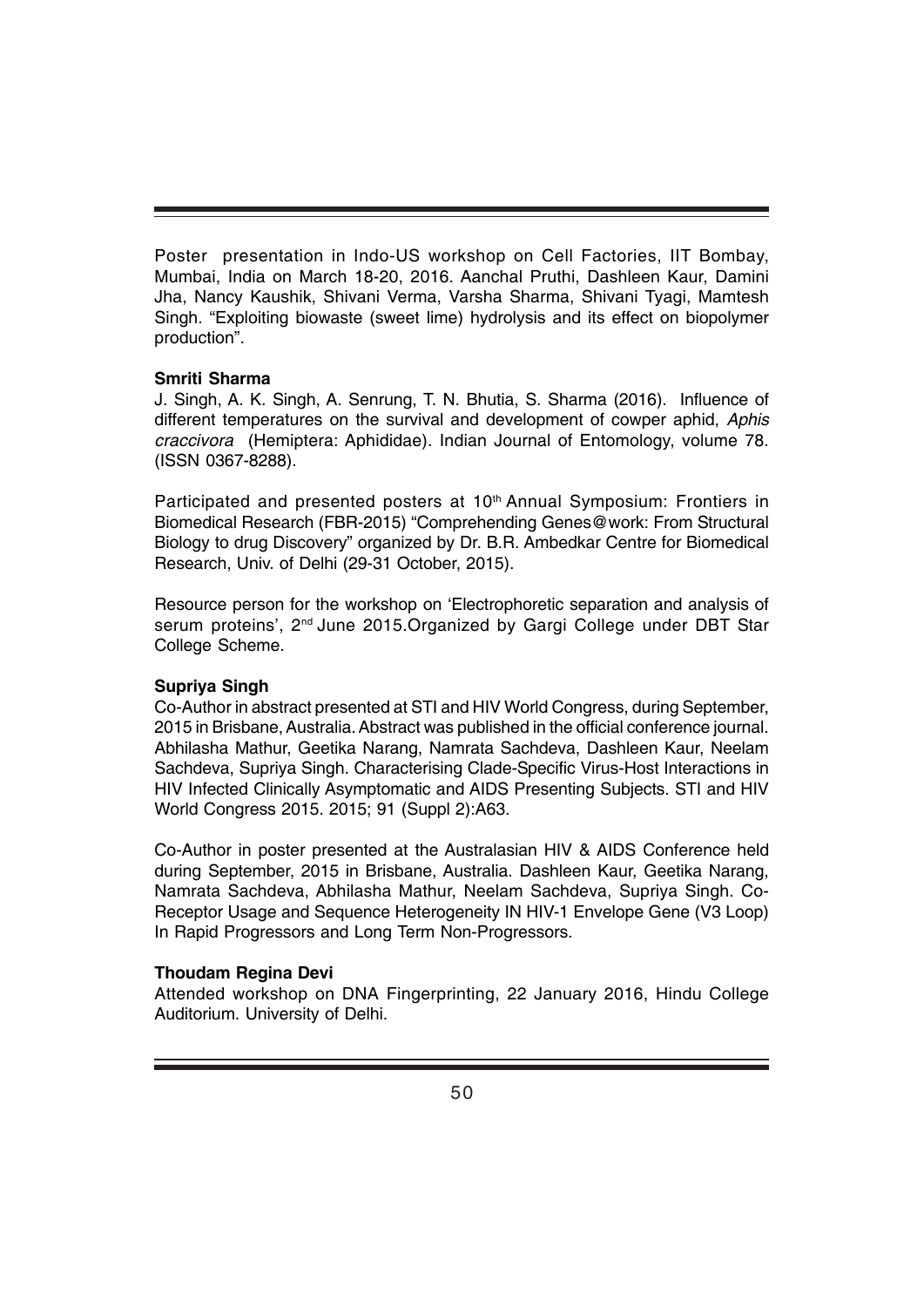Jury member for "2015, 5th National level exhibition and project competition, INSPIRE. 6-7 December 2015 at IIT Delhi, Organised by Government of India, Ministry of Science and Technology, Department of Science and Technology.

# **LIBRARY**

# **Babita Gaur**

Participated in 4th International Symposium on Emerging Trends and Technologies in Libraries and Information Services during 6/1/15—8/1/15, jointly organized by Jaypee Institute of Information Technology Noida & Jaypee University Anoopshahr, India and worked as Member newsletter committee for the same.

Participated and presented paper in Tecnia SRFLIS India Summit 2015, Grey to Green from 11-12 April, 2015, New Delhi, India on "Mobile Phone for Library Management Enhancement with Reference to Academic Libraries", published in the conference proceedings ISBN: 978-1-63415-230-3 and also worked as member organizing committee for the same.

Attended Open Data workshop by World Bank hands on training on 24/7/15

Participated in National Seminar on "Inculcating Reading Habits in Digital Era: A challenge to Libraries conducted by Indian Library Association at Pragati Maidan, New Delhi on 30th August 2015.

 Article published in University News 2015, December on "Information Literacy and effective use of Academic Library, Vol. 53 No. 47. ISSN-0566-2257.

Participated in National Consultation on "Open Educational Resources: OER for inclusive development: Identifying challenges, addressing opportunities" held during 1-2 Dec, 2015 at JNU, New Delhi.

Presented paper during one day Seminar on "Mobile application in libraries "jointly organized by Asia Pacific Institute of Management & Asia Library Association From P to E: Managing the Transformation" on 19th December 2015, New Delhi.

Co- authored chapter in an edited book "Libraries and librarianship in 21st Century", Book Age Publications ISBN 9789383281930, 2016, "Use of mobile technology in libraries" pg-12-23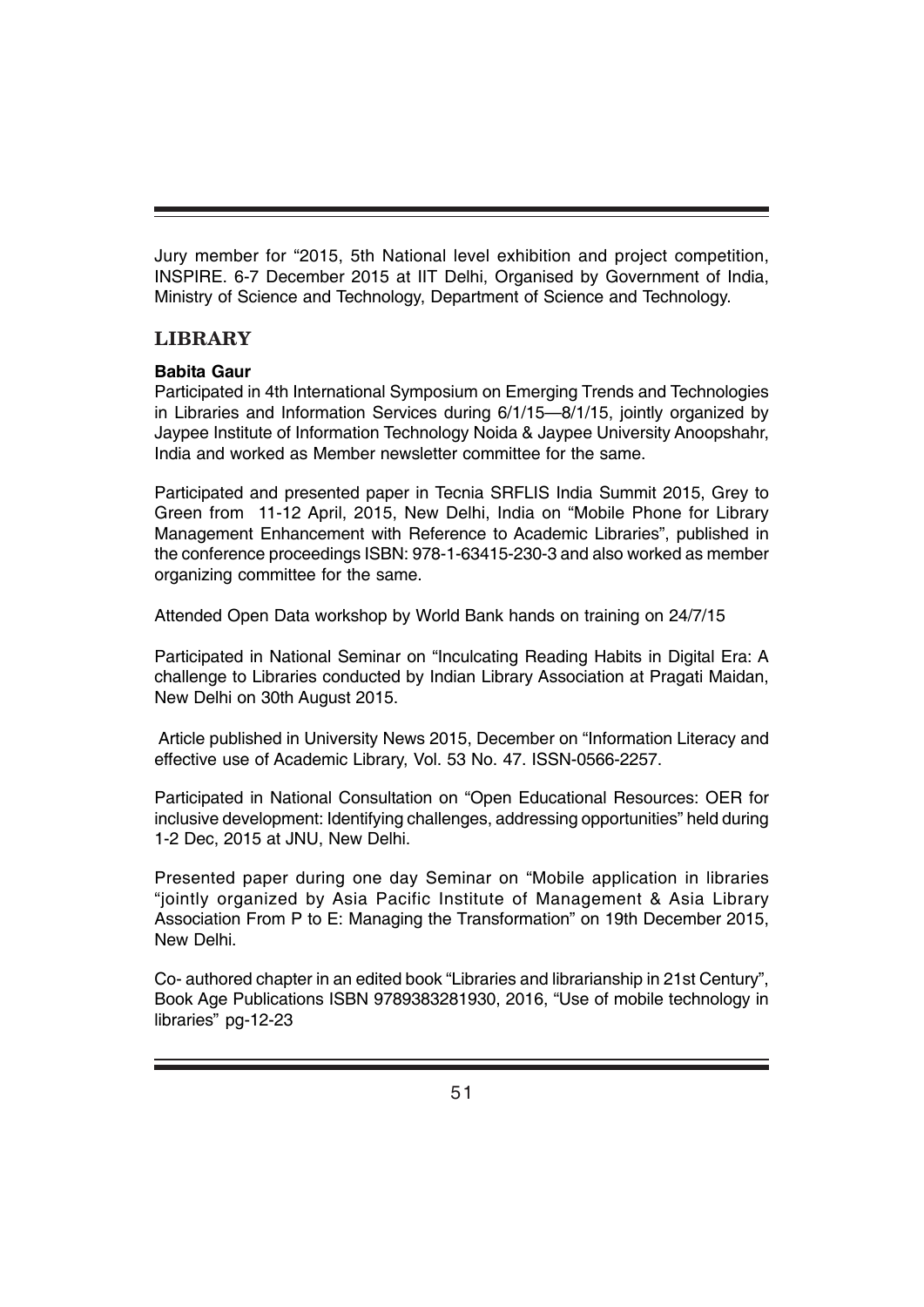# **BEYOND CURRICULUM**

# **NAAC REPORT**

Gargi College had its first cycle of assessment by NAAC (national assessment and accreditation council). The college scored an A grade with a 3.30 score, topping among all non professional undergraduate colleges across India and Delhi University, enlisted in February 19<sup>th</sup> assessment. Since, it was the first cycle for assessment, the entire exercise took a year's time. The core committee for NAAC comprised of Dr Shashi Tyagi (Principal) along with Dr Veena Tucker, Dr Rekha Navneet, Dr Sheela K.S., Dr. Vaijyanti B, Dr. Renu Aggarwal, Ms. Sheela Dubey and Ms. Sailaja Modem. Besides the core team, all teacher-in-charges and all teaching faculty, non teaching staff and students cooperated with the team as members and stake holders, and brought the whole enterprise to fruition. The NAAC peer team was highly impressed with the research undertaken, the curricular and extra curricular activities done and by the teaching methodology of the institute.

# **SCIENCE SETU**

# **Nodal officers: Dr Neelam Sachdev, Dr Aparajita Mohanty**

The science setu program is a scientific collaboration between Gargi College and National Institute of Immunology (NII) with the main objective of motivating more bright young minds to take up a career in science. The program involves interaction of scientists of the Institute with the students and faculty members. This year eleven students from Departments of Botany, Microbiology and Zoology did summer training in laboratories of NII. Gargi college was one of the co-organisers of the workshop on Stem cell Research: Hype or Reality, held at Zakir Husain College. A lecture on innate immunity by Dr Anna George, was organised for students at Gargi college. Students of Botany (H), Rajitha and Ramya won the second prize in Poster competition (organized under science setu program) amongst 40 participants from various colleges of University of Delhi.

# **ACADEMIC COLLABORATION AND EXCHANGE (ACE) COMMITTEE**

ACE committee which was formed in the year 2012 facilitates academic collaborations and exchange between Gargi College and Educational Institutes of foreign countries.The major collaborations facilitated by the ACE committee is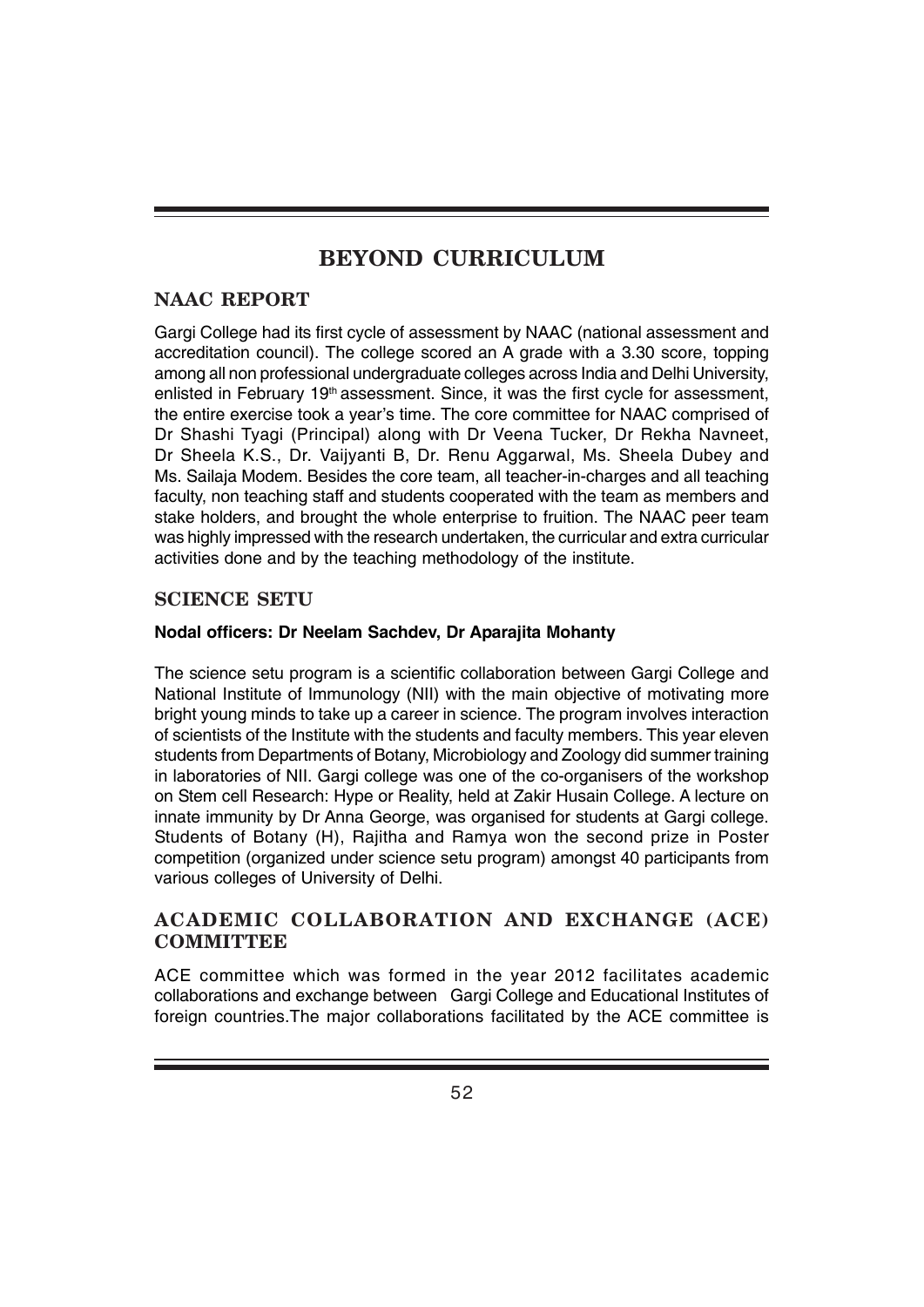UKIERI : The United Kingdom and India Education and Research Initiative. Gargi College is one of the five participating colleges of University of Delhi under the UKIERI initiative. This year 60 students in July 2015 and 50 students in September 2015 from UK visited Gargi college under the UKIERI program. The major focus of activities planned for foreign delegates were : Historical perspective of India vs contemporary India, Basic Education system in India, Western and Indian Conceptualization of Psychology, Indian culture, traditions and festivals, Vedic Maths, Classical Indian Philosophy,100 years of Indian cinema, Science in Indian undergraduate laboratories and Green chemistry in Gargi College laboratories. The UK students played a cricket match fondly named as UK eleven vs Gargi eleven.

#### **Report on International Collaboration : Dr. Vandna Luthra UGC-UKIERI Thematic partnership Award.**

Under the auspice of this project, a bilateral program was implemented from 2013-15. The grant of this project was funded by University Grants Commission and British Council under UGC-UKIERI scheme. Prof. Ivan P. Parkin headed the program from UK side and Dr. Vandna Luthra was the lead researcher from Indian side. It supported nine visits of faculty and Ph.D students to and from UK. Dr. Vandna Luthra and two Ph.D students visited Department of Chemistry, University College London, UK. Faculty from University College London (Prof. G. Sankar, FRS) and Ph.D students from Prof. Ivan Parkin's group visited the Department of Physics, Gargi College. Three Indo-UK conferences/Symposium were organized at Gargi College and UCL, UK. Two proceedings were published. It provided unique opportunity for researchers to collaborate on the development of gas sensing materials. Three papers have been published in International Journals and Ph.D students got training in the field of nanotechnology and gas sensing.

# **BIOINFORMATICS INFRASTRUCTURE FACILITY (BIF)**

Gargi College is one of the two colleges and the only Women's college in University of Delhi to have BIF (funded by DBT). This year an abstract mentioning progress made at BIF, Gargi College appeared in the Proceedings of XXVII Annual Coordinators Meeting of BTISNET organized by Kumaon University at Bhimtaal. The lab is now focussing on virtual screening of flavonic and non-flavonic compounds to target PPAR-gamma as a therapeutic target for treating Diabetic nephropathy. Also, molecular dynamics simulation study is being carried out for the lead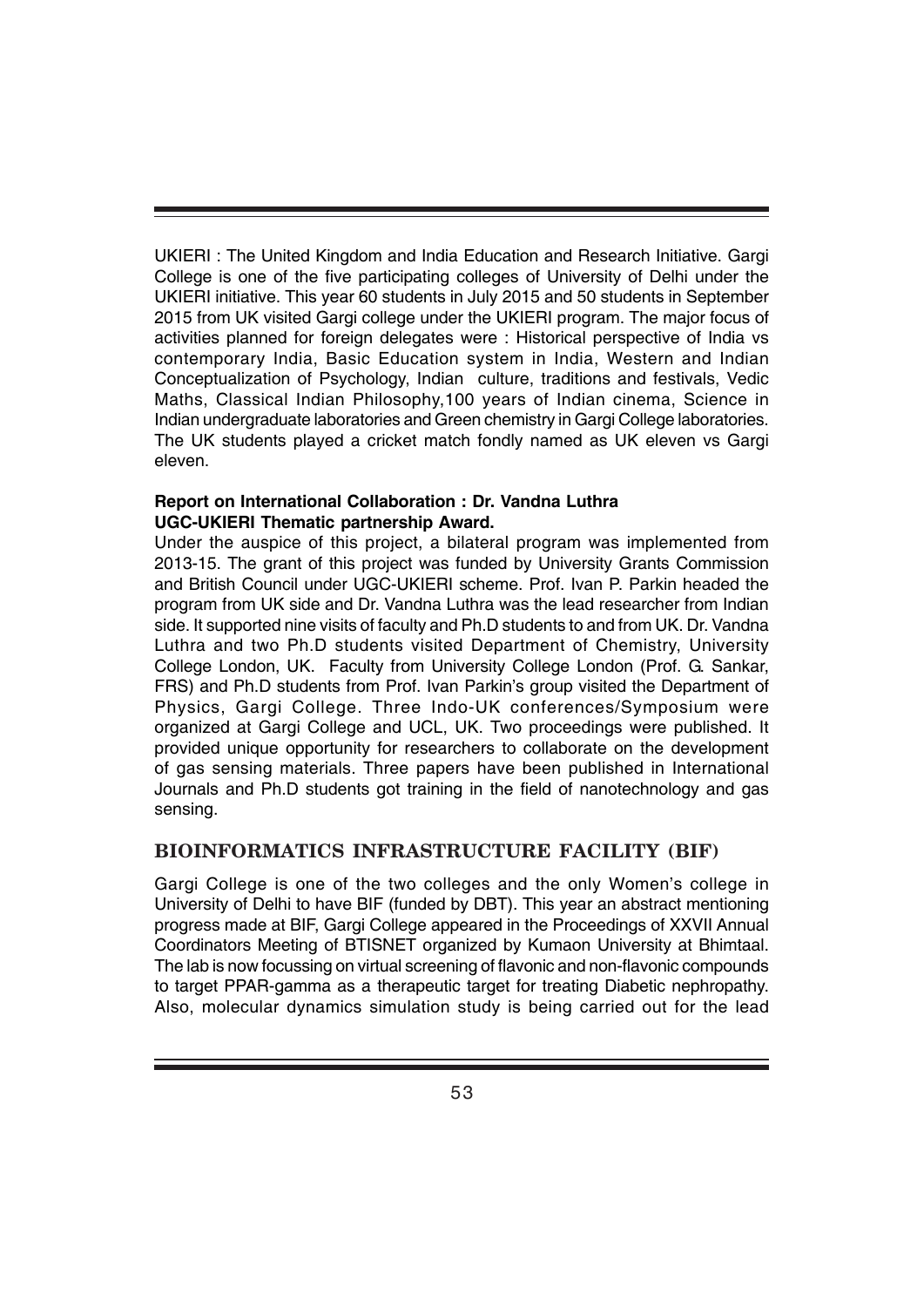compounds against PPAR-gamma. A student of M.Sc. Biotechnology (Sem IV) submitted and defended her dissertation on the topic of DNA barcoding in higher plants. Undergraduate Students of B.Sc. (H) Botany implemented projects where they complemented their experimental work with bioinformatics analyses. The two such projects are: i) Sequencing and Bioinformatics analysis of an intergenic region of chloroplast genome: A step towards development of new potential DNA barcode for angiosperms; ii) Bioinformatics analyses of chloroplast regions in grasses which is being carried out by a team of three undergraduate students of B.Sc. (H) Physics.

# **ENACTUS GARGI**

Enactus Gargi, under Project Rachna, ventured into the production of utility products made out of jute. Different coloured variations of mobile pouches and coasters were produced. The members visited the slum on a daily basis to supervise the work being done, maintain the finances and allocate the raw materials.

For the purpose of marketing these products, the members visited a large number of local markets in Delhi and NCR, such as Dilli Haat, Khan Market and Lajpat Nagar to name a few. They even visited state emporiums in Connaught Place as well as private emporiums. The society set up stalls at various fests that have taken place in the college such as Alohomora (by the marketing society), Econovation (by Ecomantra), Cascade (by the Commerce Association), Zistatva (The Diwali Mela) and Reverie- the Annual College Fest. A stall was also set up at Ambrosia- The Cultural fest of the Delhi College of Arts and Commerce.

The members attended a mentoring session at KPMG with Ms. Donita Dickson (KPMG Coordinator) and Ms. Urvashi Aggarwal (Mentor). The project was discussed with them in detail and they gave feedback and made various suggestions to help improve the project.

We ended the year on a high note with The Social Entrepreneurship Summit, 2016, organized in association with YES- The Youth entrepreneurship society of Gargi College. Our sponsors for the event were Sell your Time, Times Pro and ISBF. The event was divided into two parts- The Speaker Session (Formal Event) and The Social B- Plan Competition (Informal Event). The Chief Guest for the event was Mr. Manav Sethi, CMO and Digital Head (AskMe) the Guest of Honour was Mr. Anurag Batra, Chairman (Business World). The speakers for the event were Ms. Prerna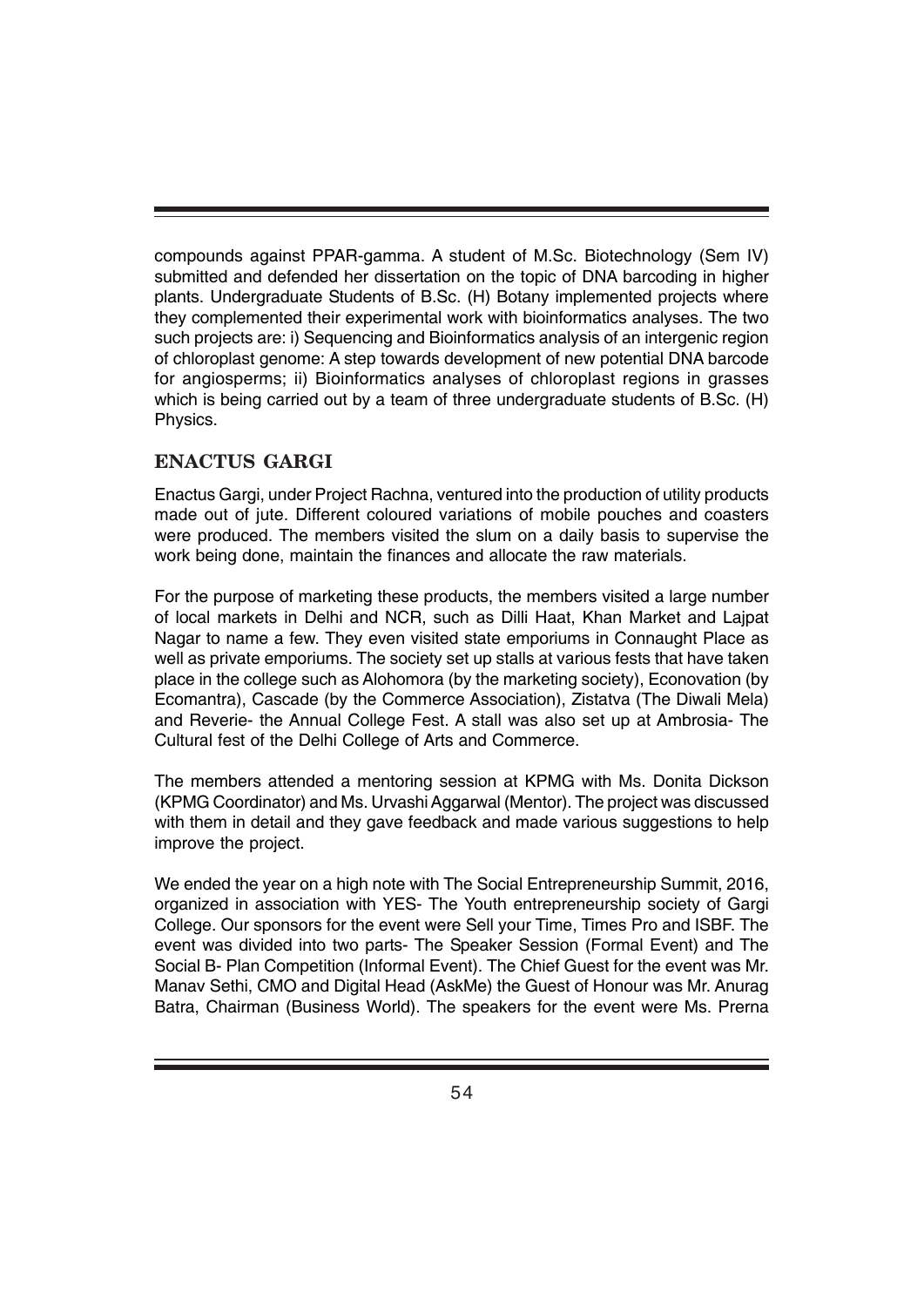Mukharya, Outline India and Mr. Ajay Chaturvedi, HarVa. The competition witnessed the participation of 14 teams from various colleges. Four successful entrepreneurs were invited to judge the event. The teams competed to win cash prizes worth Rs.17,000. In the end SSCBS, IIT Delhi and SGGSCC emerged victorious.

# **GARGI PATHFINDER AWARD**

#### **Humanities**

| Winners | : Kartika Sharma, Tanisha Shokeen, Aastha Dureja                                                        |
|---------|---------------------------------------------------------------------------------------------------------|
|         | Project Title: To study the socio-emotional and pedagogical needs of HIV<br>positive children in Delhi. |
| Mentor  | : Ms. Shailly                                                                                           |

### **Commerce**

| Winners | : KanikaSachdeva, SimranVarshney (B. Com. (H) III yr),<br>Vishnupriya Gupta (B. Com. (H) II yr) |
|---------|-------------------------------------------------------------------------------------------------|
|         | Project Title: "Penetrating into Solar Energy Market: Enhancing<br>Sustainable Development "    |
| Mentor  | : Dr. Geeta Sidharth                                                                            |

#### **Science**

| Winners | : Sonia, Sandhya Yadav, Anshu Chitkara - BSc (H) Botany III                                                                   |
|---------|-------------------------------------------------------------------------------------------------------------------------------|
|         | Project Title: "Screening of secondary metabolites in some selected plants<br>and evaluation of their anti-oxidant potential" |
| Mentor  | : Dr Kiran Prabha                                                                                                             |
| Winners | : Anushka Mishra, Anupam-BSc (H) Chemistry III                                                                                |
|         | Project Title : "Walking the road - from sugarcane waste to benign<br>bio-plastics"                                           |
|         | Mentor : Dr Tripti Kumari                                                                                                     |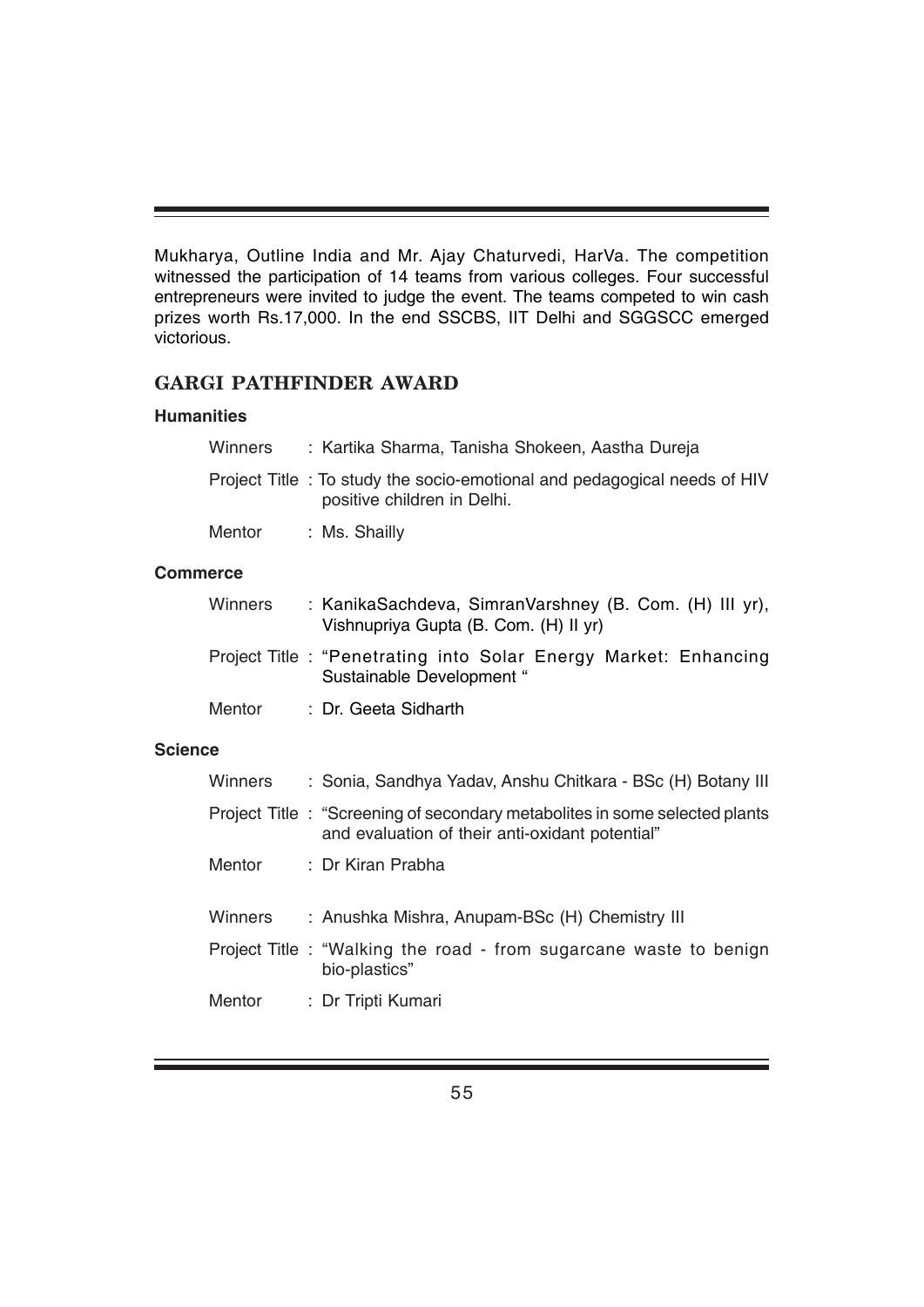# **HIGHLIGHTS OF STAR COLLEGE SCHEME**

Under the Star College scheme for the year 2015-16 the science departments organized various workshops. Department of Botany organized a summer workshop on 'Plant Tissue Culture: Techniques and Applications' on 16<sup>th</sup> June 2015. Students from various science departments participated and had hands on experience in techniques of plant tissue culture such as media preparation, establishment and maintenance of aseptic cultures and encapsulation of artificial seeds. Department of Microbiology organized an 'Interdisciplinary Science Summer Workshop' on 4<sup>th</sup> and  $5<sup>th</sup>$  June 2015, which was attended by 30 students from various science streams. The students of microbiology also visited the 'Technology Based Incubation (TBI)' facility at the UDSC in October and got acquainted with the working of a fermenter and various steps carried out during downstream processing. Dr. Sarita Ahlawat a BIRAC BIG Fellow working at TBI delivered a lecture on 'Gut Epithelium and its Surrounding Microbiota: Two important Players in health and diseases' on 27<sup>th</sup> October 2015.

Gargi being a STAR COLLEGE had the privildge to host an interactive session on 'Foldscope' by Dr. Manu Prakash (inventor of foldscope) on 16<sup>th</sup> December 2015. Students and teachers from the science departments of all the Colleges of DU having STAR COLLEGE SCHEME attended the session. Dr. Manu Prakash and Dr. Vijayraghavan, secretary DBT addressed and interacted with the students.

Physics Department organized the summer school on usage of softwares for mathematical modelling for various applications. Papers were published in International Journals with the help of the grant.Students and faculty members participated in the Global Technology Summit held at Vigyan Bhawan under the auspice of DBT. Faculty members participated in the pedagogical workshop held at IISER Pune which was supported by DBT, IISER Pune, British Council and MHRD.

Apart from these, the various science departments are carrying out research projects funded by Star College Scheme. The students and faculty are actively engaged in carrying research in projects in Botany, Microbiology, Physics, Chemistry and Zoology.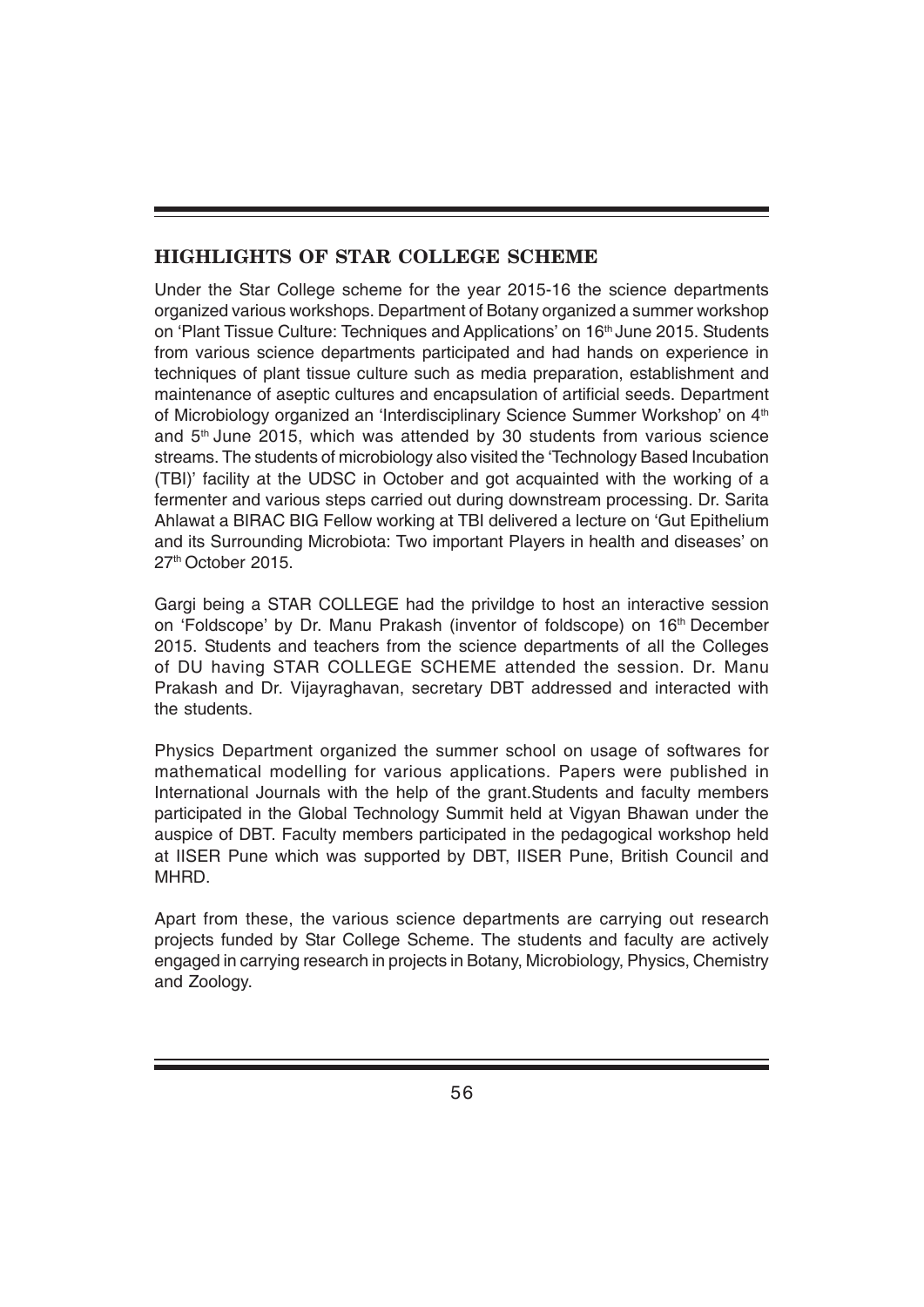# **INNOVATION PROJECTS**

Six innovation projects were awarded to Gargi College by University of Delhi

**1. GC 301 :** Low cost and novel - Integrated Test, Measure & Analysis Station (ITMAS) for Teaching and Research: Advocacy for Open Sources: Paradigm changers for Science & Mathematics Education in India.

*Investigators :* Dr. Vandna Luthra, Arshmeet Kaur, Dr. Aparna Joshi.

**2. GC 302:** A Green and Sustainable Chemistry Laboratory…A Distant Dream… or a Reality.

*Investigators :* Dr. Indu Tucker Sidhwani, Dr. Sushmita Chowdhury, Dr. Veena Tucker.

**3. GC 303 :** Ecobiotechnological approaches for biowaste utilization: Biopolymer and Biofuel.

*Investigators :* Dr. Shashi Tyagi, Dr. Shivani Tyagi, Dr. Mamtesh.

4. **GC 304 :** दिल्ली विश्वविद्यालय के कॉलेजों में भारत स्वच्छता अभियान का तुलनात्मक अध्ययन।

*Investigators :* डॉ. श्रीनिवास त्यागी, डॉ. मीना, डॉ. स्वाति श्वेता, डॉ. मंज खासला।

**5. GC 305 :** DNA barcoding for grasses of Aravalli range in Delhi region and subsequent creation of database of DNA barcode sequence information: An essential study for formulating future conservation strategies.

*Investigators :* Dr Aparajita Mohanty, Dr Jasmeet Kaur Abat, Dr Supreeti Das.

**6. GC 306:** Analysis of Communication and Research Collaboration Network among Delhi University Teachers.

*Investigators :* Narender Kumar, Sapna Malhotra, Chitra Rajora.

# **SCIENCE FESTIVAL : SCINTILLATIONS**

The inter college science festival, Scintillations 2016, was held on  $28<sup>th</sup>$  and  $29<sup>th</sup>$ March, 2016. It was organized by the societies of various science departments -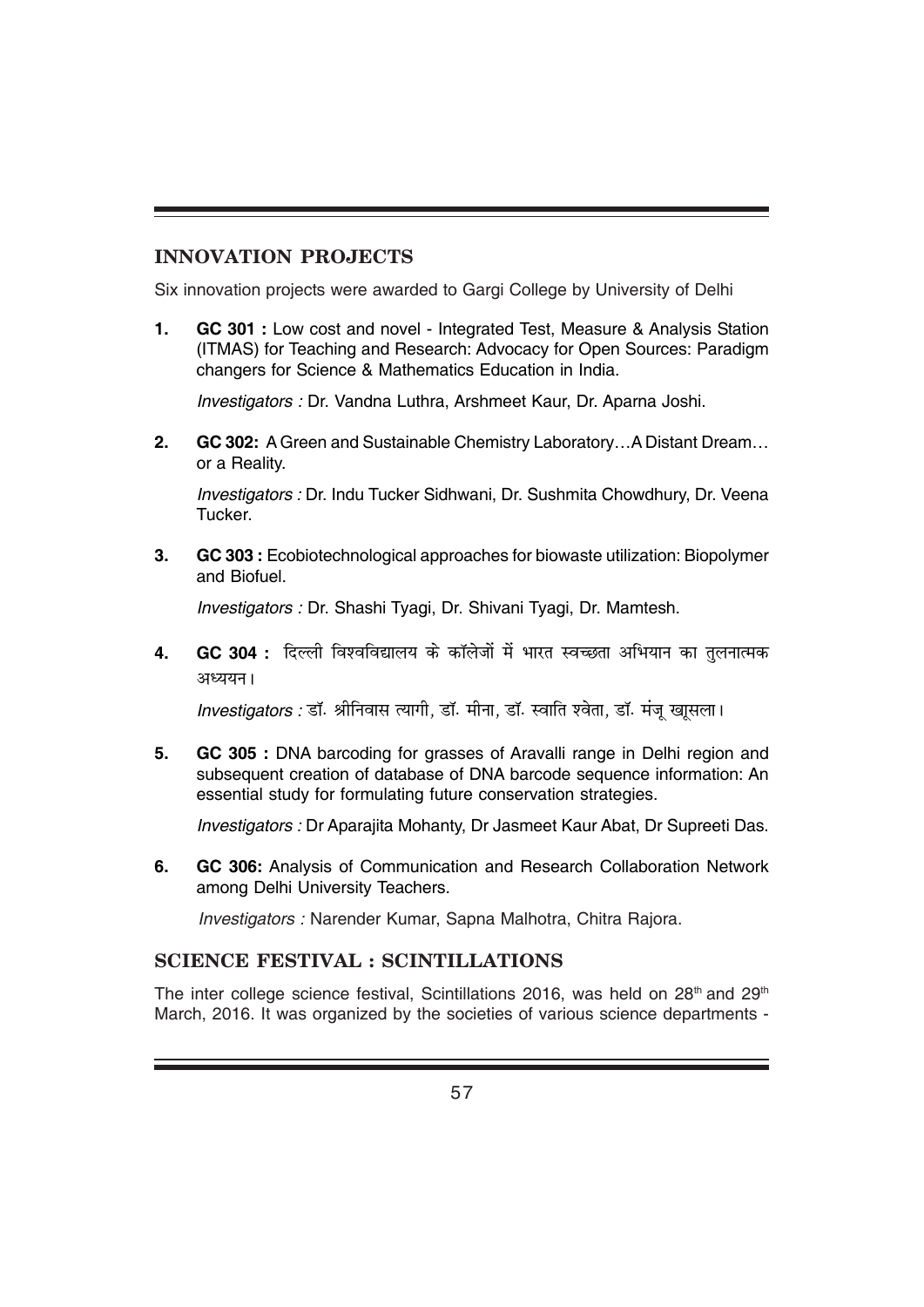Botany, Chemistry, Microbiology, Physics and Zoology and the Mathematics department alongwith the B.Sc programme association, Zenith.

Prof. Shubasis Ghosh, a distinguished professor at School of Physical Sciences at Jawahar Lal Nehru University delivered the keynote address on "Future challenges of Nanotechnology to appraise students on various aspects of nanotechnology". Dr. Asiti Sarma from Inter University Accelerator Centre delivered a talk on "Radiation Biology : Interdisciplinary Approaches". A lot range of activities were arranged which attracted intra and inter college students. The activities included debate, paper presentation, poster making, display of posters, Tambola, treasure hunt, unzambling the words, photography, suduku, quiz, fun in the lab, beg borrow and steal etc. All the events enthralled the students. The event showcased enthusiasm and active participation by the students.

# **MARKETING SOCIETY**

Beginning the year with a presentation at the Fresher's Orientation in July 2015, the Marketing Society opened registrations for new members. The selection process comprised of three stages :

- Written test (which included questions on business, marketing and general awareness)
- Task(wherein each group was given Rs. 100 and had to multiply it using their marketing skills)
- Personal interview with the teacher conveners.

The society had the second edition of its annual fest Alohomora on 24<sup>th</sup>September 2015. The fest saw Mr. Suhel Seth (author, actor and columnist) as the Chief Guest and Mr. Surjit Bhalla (Chairman, Oxus Investments) as the Guest of Honour. The speakers shared their insights on the topic- Indian Brands: Winners or Losers? The fest was attended by over 600 students from colleges across Delhi NCR. The fest had four informal events- International Khiladi (marketing and Indian product globally), The Branding Dilemma (case study competition), Pack 2 Promote (product packaging event) and House of Brands (brand based Tambola).

The society published its first ever magazine, 'Alohomora' in 2015. The society fest was promoted by Campus Ambassadors in their respective colleges. Furthermore in January, there was an online picture interpretation competition, where certain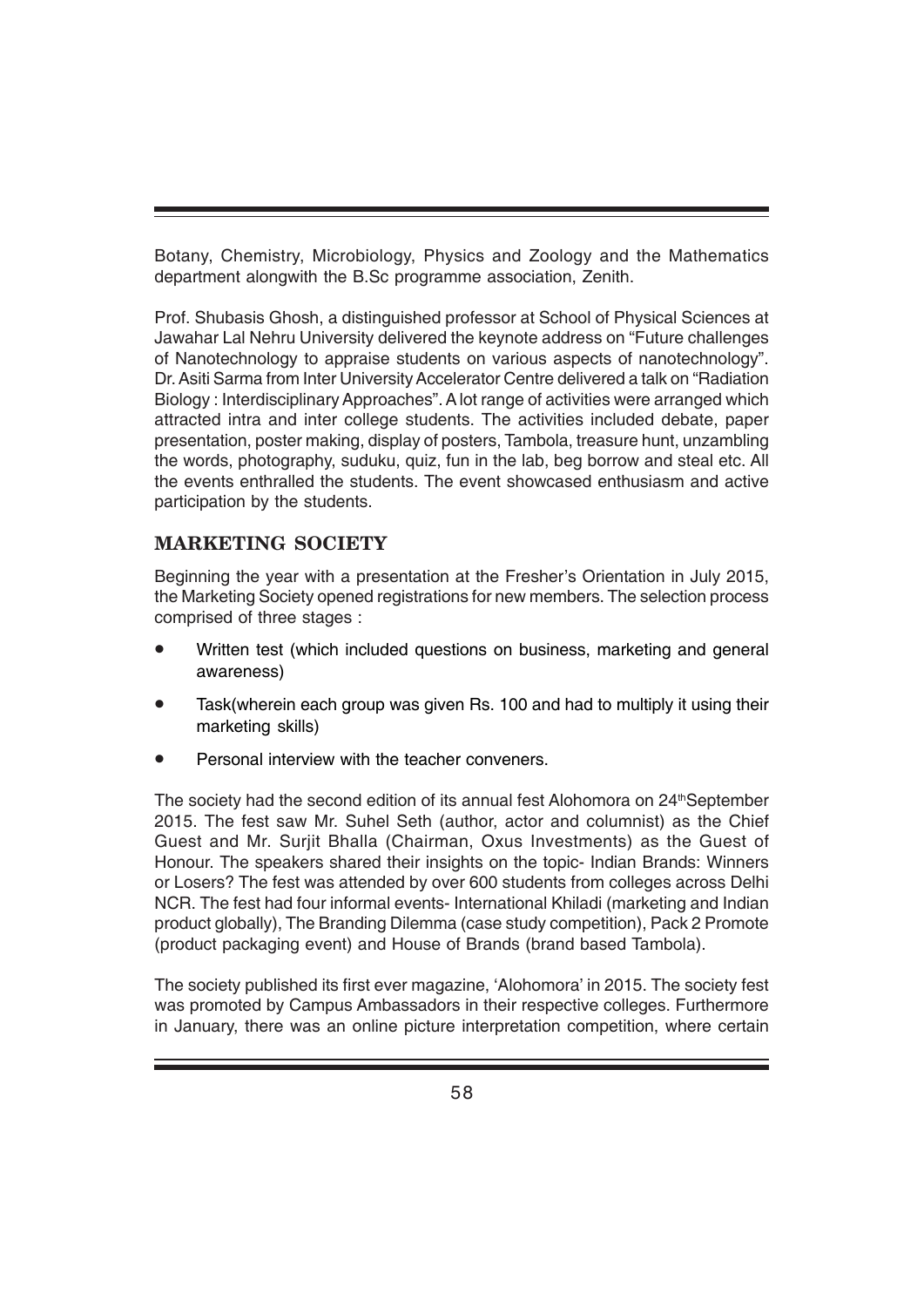pictures had to be interpreted and related to any concept of marketing. Open quiz for the college students was also organised in the same month. As per the MOU signed with the Finance and Investment Cell of College of Vocational Studies, the prelims of the latter's fest were also organised in association with the Marketing Society in the month of February. Another MOU was signed with the Marketing Society of College of Vocational Studies, thereby strengthening the relations between both the colleges. The society members conduct case study sessions twice a month and have been actively participating in intra and inter college events. They have also been pursuing internships with renowned companies as well as start ups.

# **THE INTERNAL COMPLAINTS COMMITTEE (AGAINST SEXUAL HARASSMENT)**

Presiding Officer : Dr. Aneeta Rajendran Members : Dr. Joya Bhattacharya, Mr. V. S. Khan, Ms. Rama Rao Vedula

The college's Internal Complaints Committee (ICC-GC), constituted as per the Sexual Harassment of Women at the Workplace (Prevention, Prohibition and Redressal) Act of 2013 is the statutory body for all complaints pertaining to sexual harassment emerging from Gargi College. One complaint was received in the course of the last academic year; it was successfully processed and report duly filed after scrupulous inquiry. The committee's finding was that the matter was not one that was related to sexual harassment.

In pursuance of the Act's mandate to carry out awareness-raising activities on the subject of sexual harassment and its redressal, the ICC-GC, in collaboration with the Women's Development Centre of the college, conducted a series of sensitization activities in the form of notice board and wall-magazine campaigns educating the college community on the ambit of the law.

# **DEPARTMENTAL ACTIVITIES**

# **Department of Botany**

# *Faculty Advisor(s) : Dr. Kiran Prabha, Dr. Renu Soni, Dr. Geeta*

The Gargi College Botanical Society "TARU" started its activities for the session with a lecture by Prof. Arun K. Sharma of the Department of Plant Molecular Biology, Delhi University, South Campus on 11<sup>th</sup> September 2015. The lecture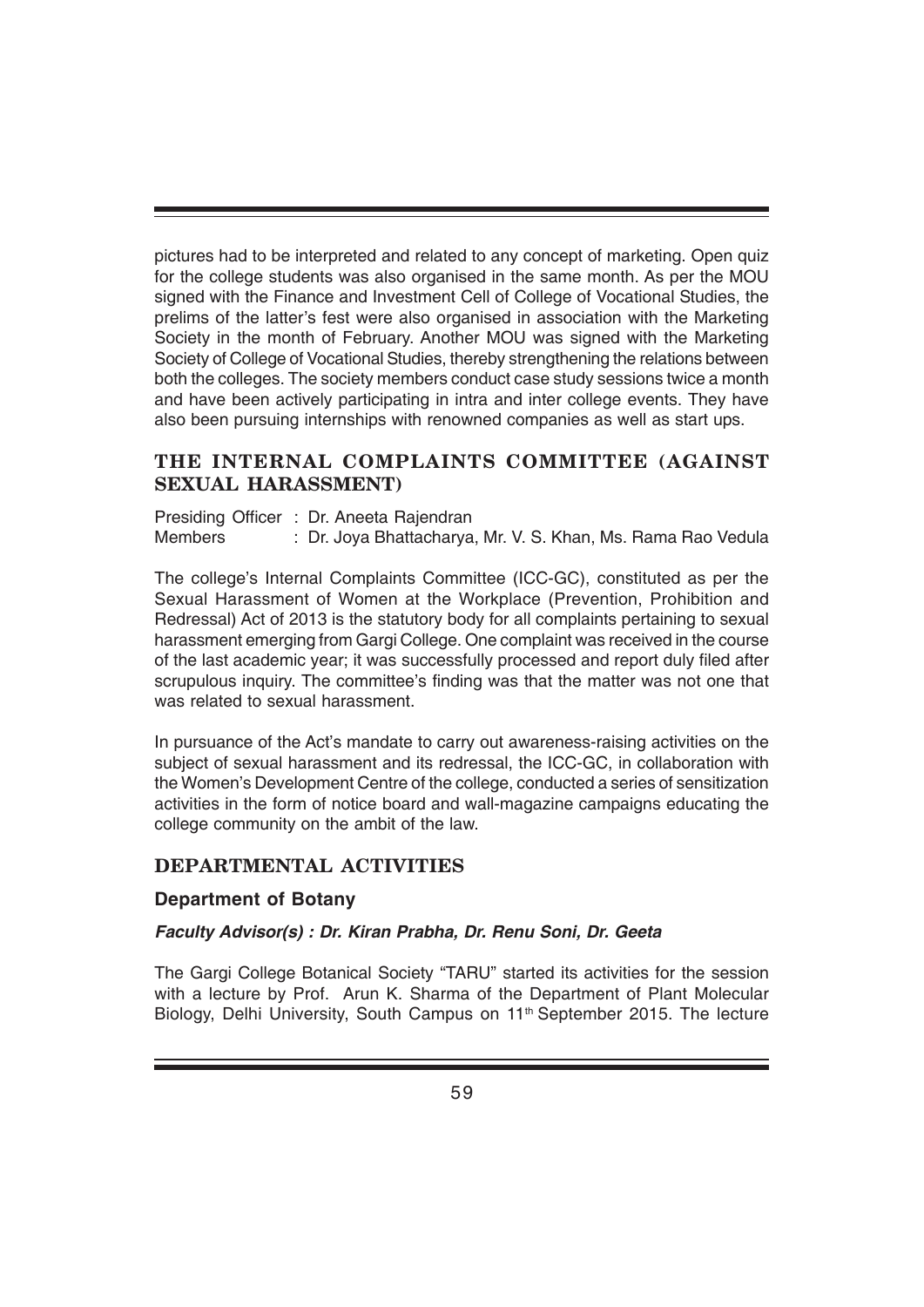entitled "Genetic Manipulation for improving the Fruit Quality". Botany department also organized workshop for students "Plant Tissue Culture: Technique & Applications" (16<sup>th</sup> June, 2015) under star college scheme. Students of Botany department celebrated teacher's day with great fun and frolic by organizing a surprise for teachers. This year TARU organized various events like poster making, Best out of waste and slogan writing competition, where students from various other departments also mark their active participation. The participants enjoyed the events and were appreciative of the Society's initiative in organizing these events. A trip to Aravalli biodiversity park was organized by Botany Department on 18<sup>th</sup> March 2016 for Botany (H) I year students to familiarize fauna and flora around them. This trip promotes nature education among students and creates environmental awareness. During the college science festival "Scintillation" held on 28-29<sup>th</sup> March 2016, TARU hosted two events, viz., "Photography" and "Graffiti". This year the GCBS will be bringing out the 11th volume of its e-publication magazine 'Anthesis' with a theme 'Plant Survival".

# **Department of Business Economics**

### *Faculty Advisor : Dr. Manju Sahai*

The students were taken for an industrial trip on 10th March 2015 to Bhiwadi Industrial Area where three different industrial units were visited, which includes Jaquar Bathroom Fittings, Rahul Manufacturing Plant and Visteon. On 28th March 2015, Students of first year were taken to Okhala Bird Sanctuary as part of curriculum for environmental science project.The academic session began with a departmental orientation to welcome the fresher's and introduce them to the departmental academic curriculum and other activities on 20<sup>th</sup>July 2015. On 14th October 2015 Comicono Crunch was organised with the aim of creating understanding of Economic/ Financial Recession through Comic tales/ strips. Nine teams consisting of four students each participated in the competition explaining recessionary trends ranging from Russian crisis, Greek Government Debt Crisis to Chinese stock market crisis. The competition was followed by Alumni interaction. Bhakti Anand, Sristhi Grover and Jyoti Tandon (batch 2012-15) interacted with the students sharing their experiences. "Alice in Wonderland" is a blog initiated by Bhakti Anand which explains different economic concepts through comic strips which has been liked and appreciated by the readers.

On 6th November 2015 First Semester Students (batch 2015-18) were taken for Field trip to Okhala Bird Sanctuary for their EVS project. On 15<sup>th</sup> January 2016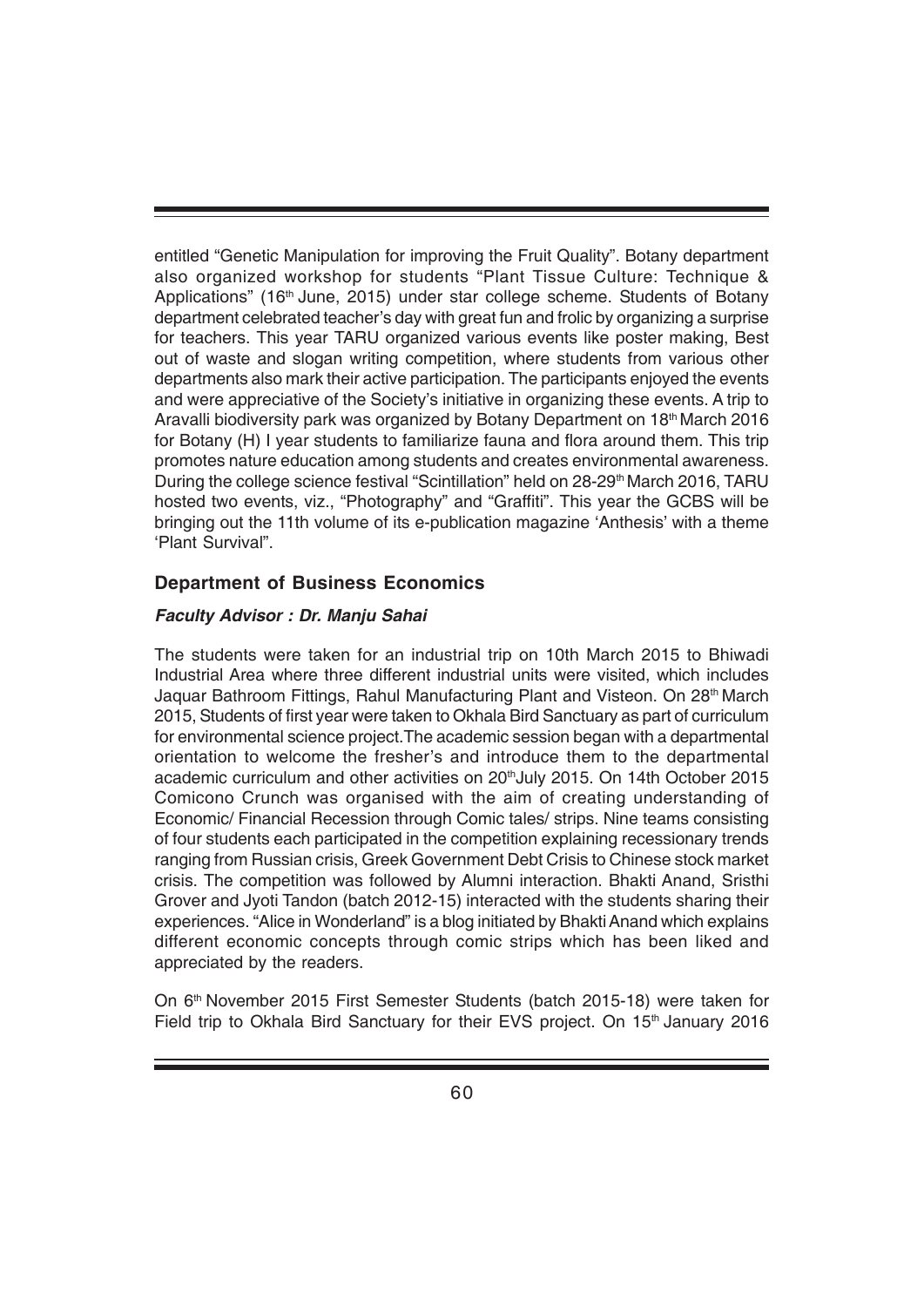Dr. Kulveen Trehan, Programme Coordinator and Associate Professor, Department of Mass Communication, GGSIPU was invited to deliberate on "Creative Executions in Indian Advertising" emphasising on the recent shift in conventional add campaigns to out of the box attractive adds. On  $20<sup>th</sup>$  January 2016 another Alumni interaction was conducted for students of forth semester by inviting Gauri Singh and Shaifali Saini (Alumni Batch 2015) to discuss the career scope of the different optional subjects which students pursue in the final year. On  $12<sup>th</sup>$  February 2016 students participated in the Young Entrepreneurs Workshop displaying their entrepreneurial skills by putting up stalls of hand-made articles.

# **Department of Chemistry**

# *Faculty Advisor(s) : Dr. Geeta Saini, Dr. Neha Sharma*

The Chemical Society "Rasgandhayan", believes in extending Chemistry beyond the class room. A variety of activities were organized in the academic year 2015- 16. The inaugural lecture was delivered by Prof V.C.Kalia, Chief Scientist, CSIR-Institute of Genomics and Integrative Biology, Delhi on September 2, 2015. His excellent talk on "Microbial Factories: The Green Ways" was well attended by students and faculty members. The society celebrated Ozone day on September 16 by holding competitive events. This year the events were Rangoli making and Slogan writing competitions which witnessed active participation from students of other science disciplines too. An industrial visit to TARAgram, Orchha, Madhya Pradesh was organized in October. TARAgram is an enterprise based on "Waste to Wealth" technology. The students saw the process of production of handmade paper from waste cloth.

The annual Dr. C.K. Khurana memorial lecture was organized on February 2016 in memory of the founder member of the Department. The theme of this lecture is based on the centenary of an important scientific discovery. Prof. Patrick Dasgupta, Department of Physics and Astrophysics, University of Delhi, spoke on "Light and the Universe" to celebrate the international year of light. This was followed by a talk on "Solid Waste Management" by Dr. Sanchita Jindal, Director, Ministry of Forest and Environment; New Delhi. The lecture gave a glimpse of various methods for the disposal of solid waste and generation of energy from waste material. An industrial trip to Dhampur Sugarmill Asmauli, Uttar Pradesh was organized on February 27, 2016. The students got the opportunity to learn the process of production of sugar form sugarcane.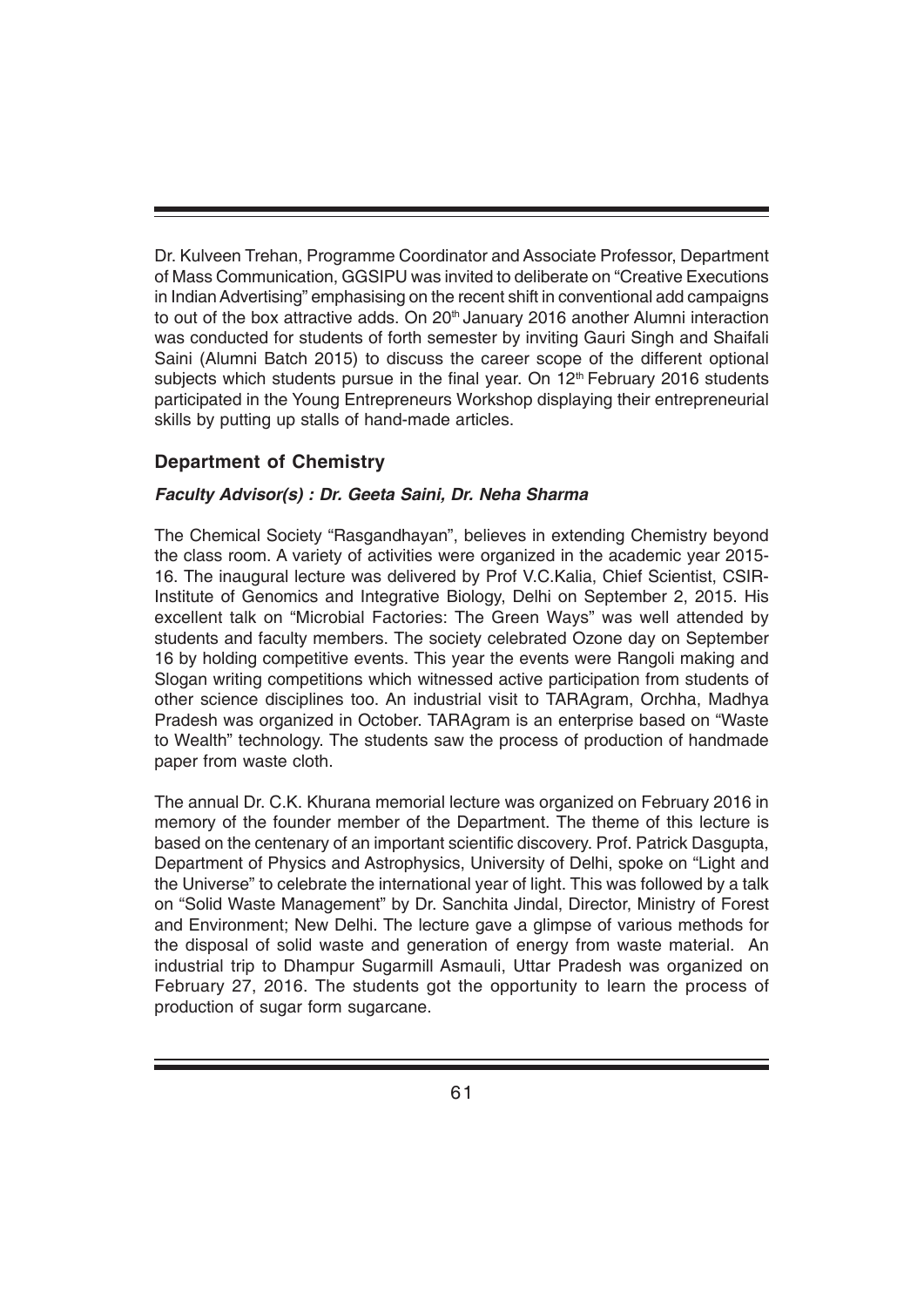Chemistry students have been engaged in academic pursuits beyond the curriculum. A national level Chemistry aptitude test CONTECH 15 organized by TIFR was held on 30 Aug, 2015 for the first time in our college, about 60 students participated and the performance was commendable. Mamta Dagar, Monika Shetty, Sakshi Ghildiyal and Savi Chaudhary of II year attended an international workshop sponsored by the Royal Society of Chemistry on December 2 and 3, 2016. Chahat Chhabra, Gunjan Khatri, Mamta Dagar, Monika Shetty, Sakshi Ghildiyal, Savi Chaudary and Zeba Anam presented a poster at national conferences held at Jamia Milia Islamia on December 16, 2015 and at Maitreyi College on February 18, 19 2016. Shweta Kalra and Urminder Kaur of III year also presented a poster at Maitreyi College and Kirori Mal College in national conference in Feb, 2016. Some students of IInd year attended panel discussion at HINDU college pertaining to career prospects in chemistry. Utkansha Sachdeva of IIIrd year attended workshop on Foldoscope at Sir Venkateswara college on 16th Dec 2015. The other activities to be held are the release of the annual magazine "Amalgam" and the degree distribution function to the graduates of 2014.

# **Department of Commerce**

#### *Faculty Advisor(s) : Dr. Manju Sahai, Mrs. Raman Bir Bindra, Dr. Manju Khosla Ms. Shikha Mahajan*

Commerce Department Orientation sessions:

- 20th July, 2015 : Fresher's Orientation
- 10th September, 2015 : Pathfinder Orientation

Events Organized by "The Commerce Association"

- 21st August, 2016 : Business Quiz for third year students
- 1st September, 2015 : The Indo-UK Student Exchange Program Session
- 12th October, 2015: Launched 'Consilium The Business Society' to facilitate knowledge sharing in the different aspects of business with three cells - Finance and Investment Cell, Accountancy Cell and Human Resource Management Cell. The Accountancy Cell of Consilium is first of its kind in University.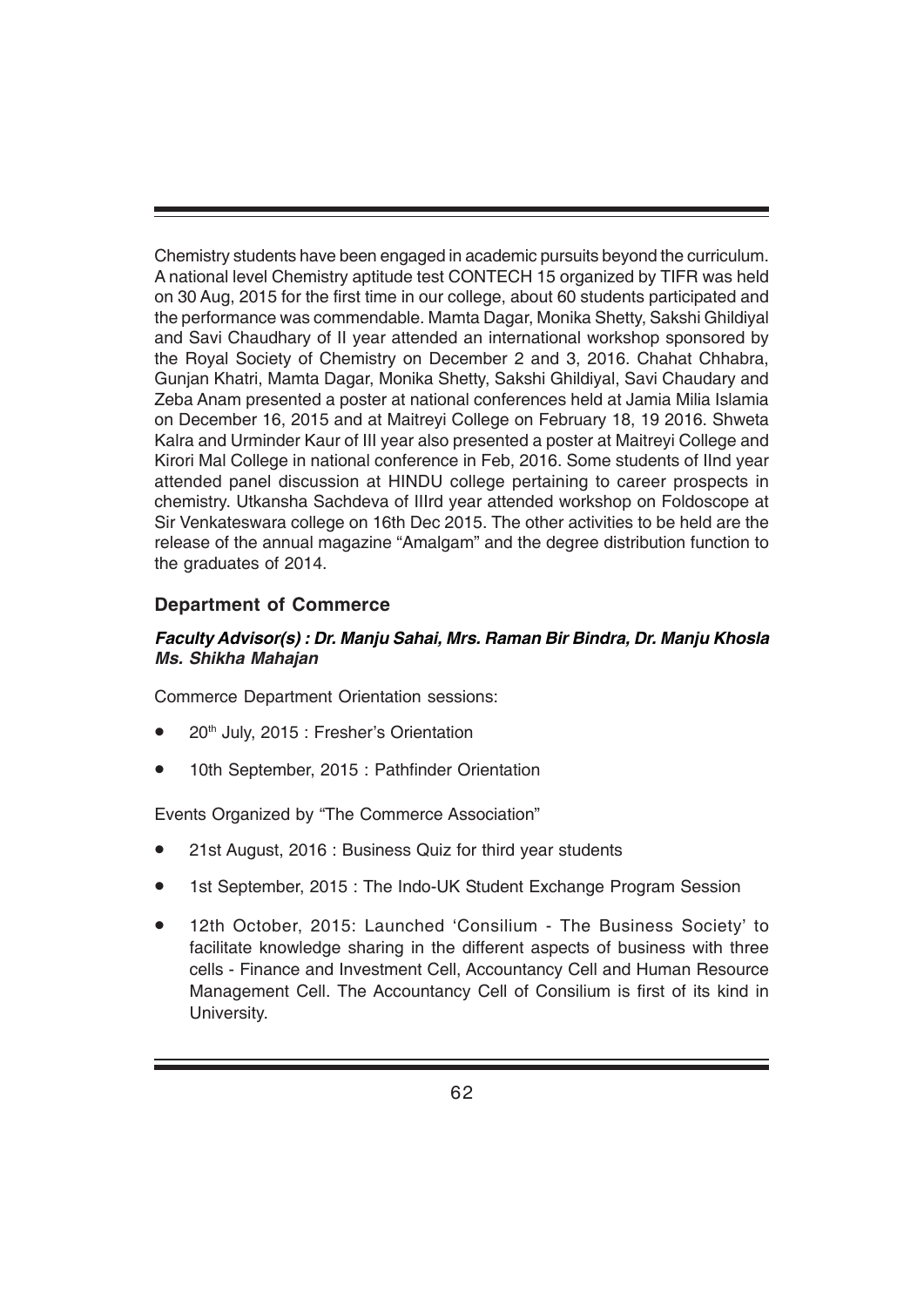- 12th October, 2015: Department fest Cascade on "Start-Up India: Empowering Entrepreneurship", graced by Mr. Manish Sisodia (Deputy Chief Minister, Delhi), Mr. Saurabh Bhardwaj, (MLA, Delhi), Mr. Atul Kotra, (Chairman, Governing Body ), Prof. Kavita Sharma, (HOD, Deptt. Of Commerce, DU) and Mr. Piyush Paul, (CEO, Unlockar Apps Pvt Ltd). The informal session of the event had 4 competitions including Tag of War, Corporate Roadies, Digi-Psych Symposium and It happens only in India.
- 12th February, 2016: Annual Young Entrepreneurship Workshop for BBE and ESB students
- March 24 -28, 2016: An industrial trip for students to Udaipur- Mount Abu to visit Block Printing Units, Brass Designing Factory and Gem Factory

Events Organized by "Comascent"

- 9th September, 2015: Cover Page Design Competition on the topic, "Startup India: Empowering Entrepreneurship"
- 14thSeptember, 2015: Business Plan Orientation to equip the students with the basic knowledge about preparation of Business Plan preparation
- 16th September, 2015: Business plan competition for commerce students
- 30th September, 2015: Investiture Ceremony
- 12th October, 2015: Release of Comascent
- 11th January, 2016: Slogan writing competition on topics like Air pollution, Climate change, Global warming etc
- 12th January, 2016: 'Best out of Waste' competition on "Nurturing Nature".

Events Organized by "Consilium - The Business Society"

19th January 2016: In association with the Marketing Society of Shaheed Sukhdev College of Business Studies, Consilium organised its first activity the preliminary round of 'Excelsior' consisting three competitions: Best Manager, Best Marketer and The Strategist.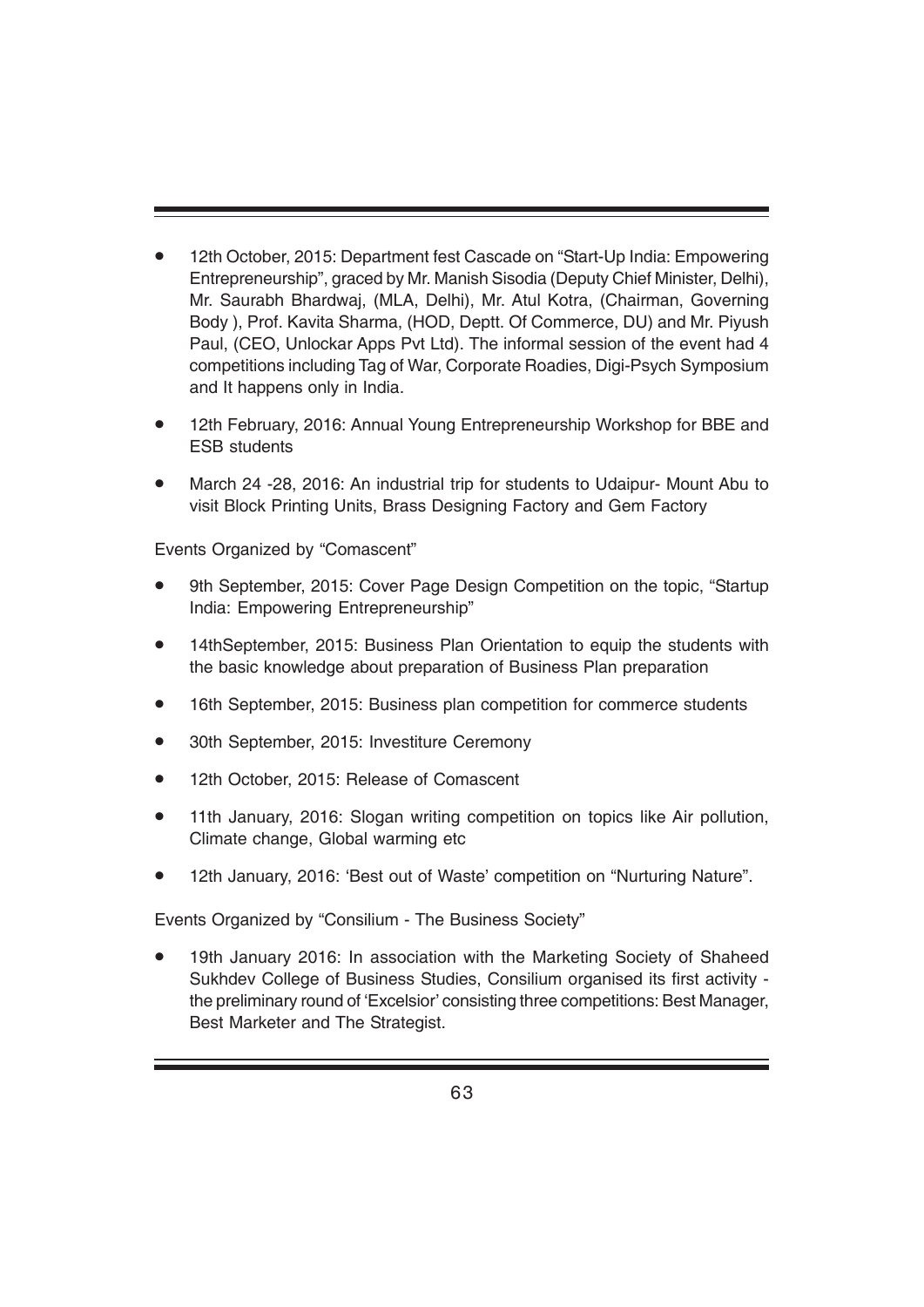- 22nd February'2016: Seminar and scholarship test by BSE Institute Limited, subsidiary of BSE
- 8th March 2016: Case-Study workshop by Mr. Abhishek Anand from 'Eptitude'.

Events Organized by "Panorama"

- 28th September' 2015: On 'Basics of Research: Research Problem and Research Design' by Ms. Aakriti Chaudhry.
- 20th October, 2015:On 'Role of Credit Rating Agencies in Corporate Governance' by Ms Rupal Arora
- 14th December, 2015: Workshop on 'Enhancing Presentation Skills: Upgrading to the Next Level' by Ms. Niharika (on Movie maker) and Ms. Priyanka (On Prezi).
- 25th Jan 2016: on "Capability Building in the Indian Automobile Industry" by Ms. Pritika Dua.

# **Department of Economics**

# *Faculty Advisor(s) : Dr. Jyoti Mavi and Mr. Ganesh Manjhi*

Department of Economics started the year with a warm-up session for new batch of B.A. (P) economics students on 6th August, where students enjoyed various games and other different activities organized by ECOMANTRA, the economics society of Gargi College. This was followed by the interviews of B.A. (P) economics students for joining ECOMANTRA. After this event a 'Logo Competition' was conducted in the second week of August; the top entry of the competition was used as the logo for the economics society. Teachers' Day was celebrated by the students with a great enthusiasm.

The Department organized its annual Fest on 8th October on the theme 'Econovation' with an aim of enhancing the capabilities of the students in terms of introducing innovative ideas or concepts in economics. The invited speakers were Prof. Meeta Keshwani Mehra, Jawaharlal Nehru University and Dr. Abhijit Sen Gupta, Asian Development Bank. The event started with a mesmerizing dance performance by Madhyama Segal, Odissi dancer. In the formal session, Dr. Gupta discussed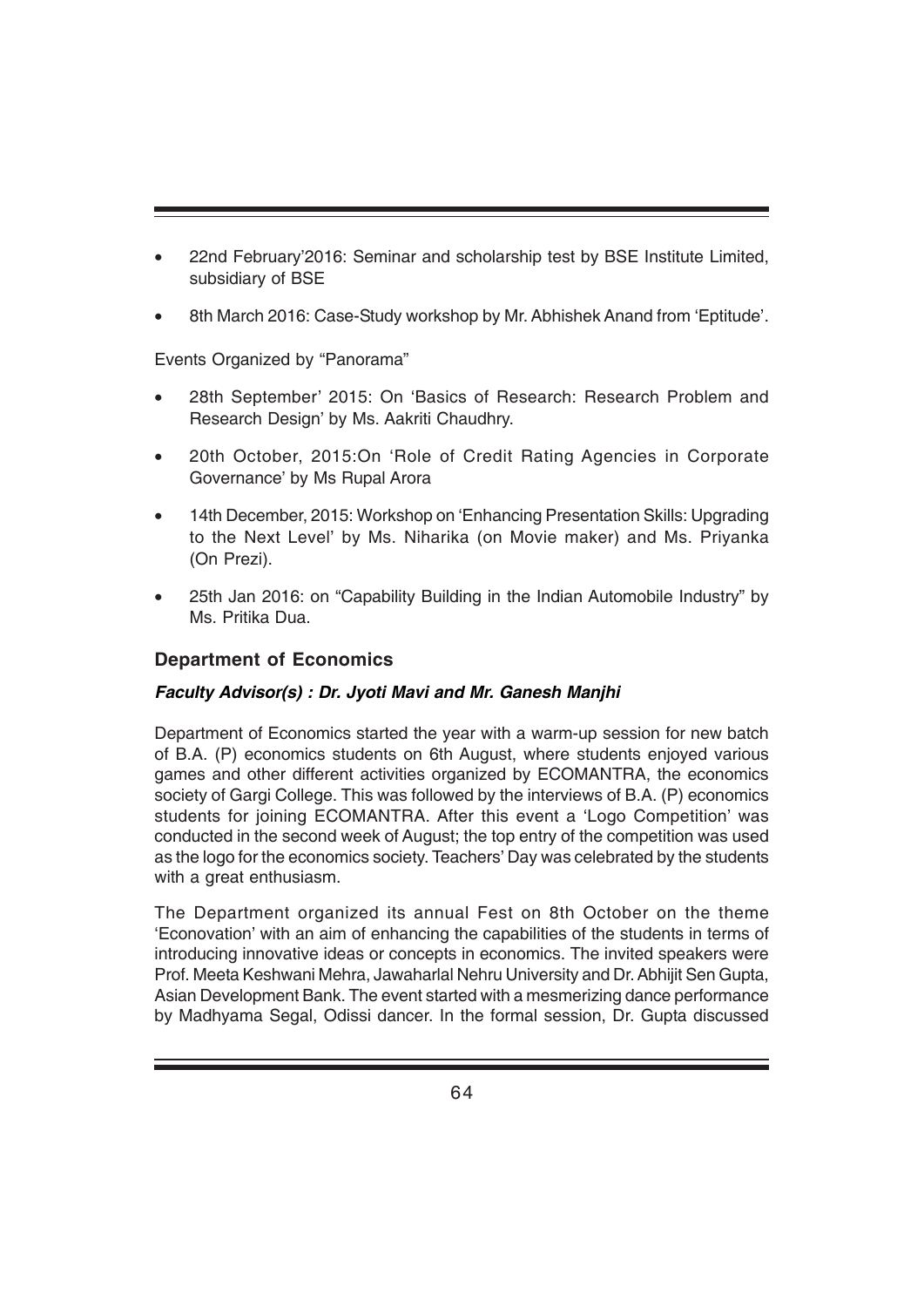the relationship between economic growth and poverty reduction in Indian states in the past few decades. Prof. Mehra shared her views on technical change, innovation and economic development. The formal session was followed competitive events:

- Paper Presentation: provided a platform for students to showcase their research capabilities in the form of a research paper. In this competition, students showed very good potential in terms of writing, analysis, and presentation skills.
- Quizbola: a combination of quiz and tambola which aimed at testing the knowledge of students in the areas like finance, banking, general awareness etc.
- Poster Mash: the participants were asked to draw/paint their perception of economics on paper.
- Stock Shock: a mock interpretation of the stock market where the participants were asked to maximize their net worth through selling and buying of shares.
- Ex-Ante (Debate): students argued in favour of and against the motion about 'FDI in retail'
- Beg Borrow Deal: participants were asked to find out different items within the specified time.
- The event ended with the prize distribution ceremony.

After the annual fest, ECOMANTRA organized a Career Planning Session on 22<sup>nd</sup> September on Career Awareness in Management conducted by the IMS followed by another career planning session on 8th October on LSE courses in Delhi conducted by ISBF.

On 30th October a seminar was organised on 'Understanding Tribes of the World and their Economy' and invited Prof. Felix Padel, Visiting Faculty at NEISP (North-East India Studies Programme), School of Social Science, JNU as guest speaker. Apart from the activities and the events organized by economics department the students also participated in 'Delhi Economics Conclave 2015' on 6<sup>th</sup> November.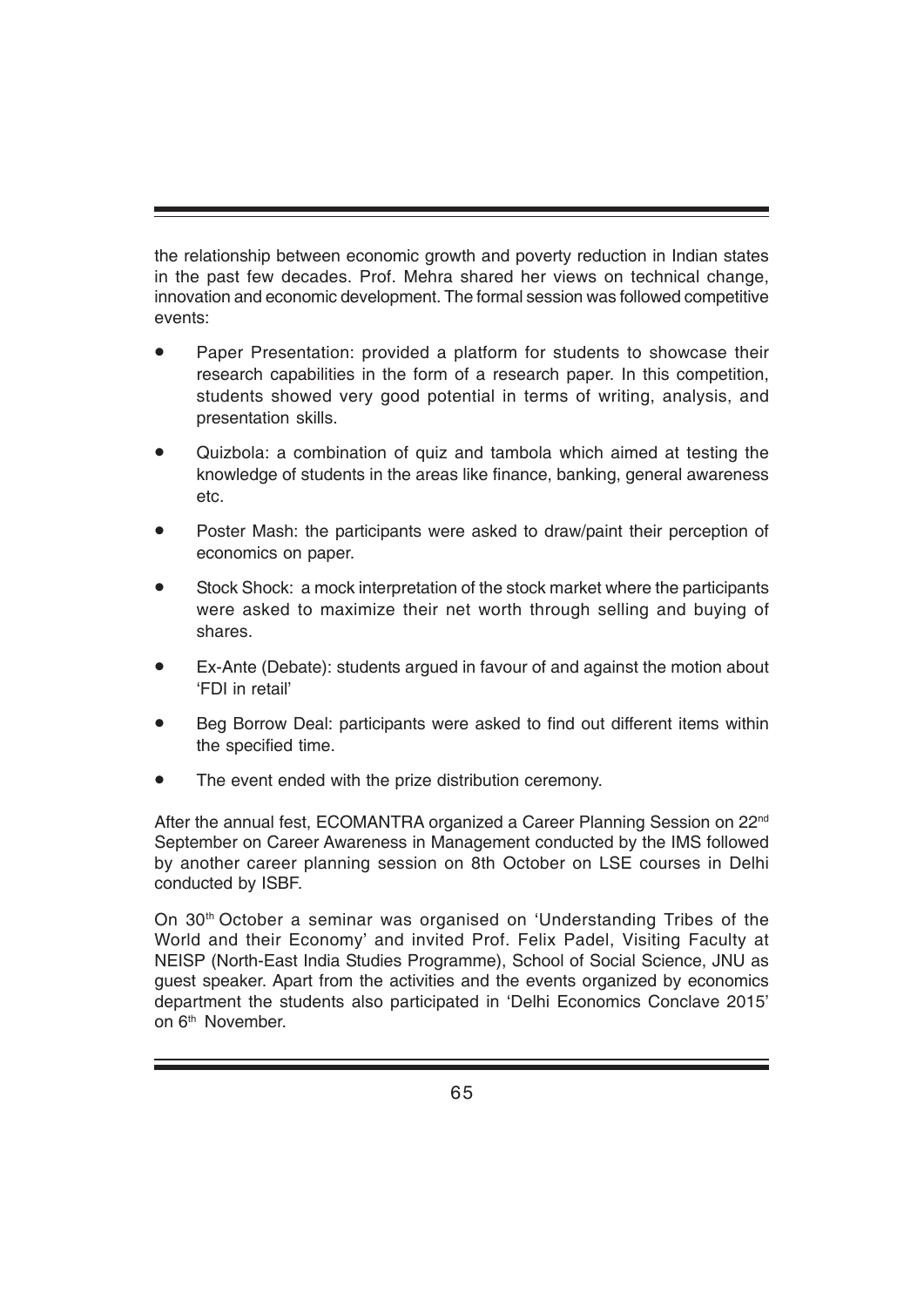The department went on an educational trip to Mcleodganj, Himachal Pradesh during the semester break. This trip helped them to understand the rural economy, identifying different crops and challenges of living in hill areas. Apart from it the department is also planning for a magazine to provide the students an opportunity to show their academic and literary talent in terms of paper writing, poems, short stories and articles.

# **Department of Elementary Education**

# *Faculty Advisor : Dr. Chhaya Sawhney*

The Department took various initiatives and organised diverse activities including lectures/seminars/workshops on multiple themes. A symposium on 'Classroom Management' was organised in which third year students got an opportunity to present their work in front of students and faculty from various colleges of University of Delhi pertaining to different aspects. Third year students were also encouraged and given a platform for presenting their understanding about 'Teaching-Learning materials' developed by them in relation to Language and Mathematics. An innovative school visit was organised to 'Bodh' in Alwar, Rajasthan for third year students to make them understand about alternative pedagogy and assessment practices. Field visits also included *Slum surveys* and *Delhi Darshan* by first year students where they got an opportunity to get acquainted with field realities and have real life experiences. Second year students were also taken to *Gnostic centre* for self development workshops which would help them develop confidence, self esteem and a positive perspective towards life. The faculty is also involved with the B.El.Ed curriculum restructuring. Three of the faculty members are core committee members. Mostly all the faculty members are involved in the paper setting across years. A visit to various places in Delhi for Science field trips/ excursions is planned in coming days with third and fourth year students which are expected to enrich their understanding about environment and science based concepts.

# **Department of English**

# *Faculty Advisor : Dr. Shatarupa Sinha*

English Literary Society, Department of English, Gargi College organises a series of formal academic events and several non-literary activities throughout the year.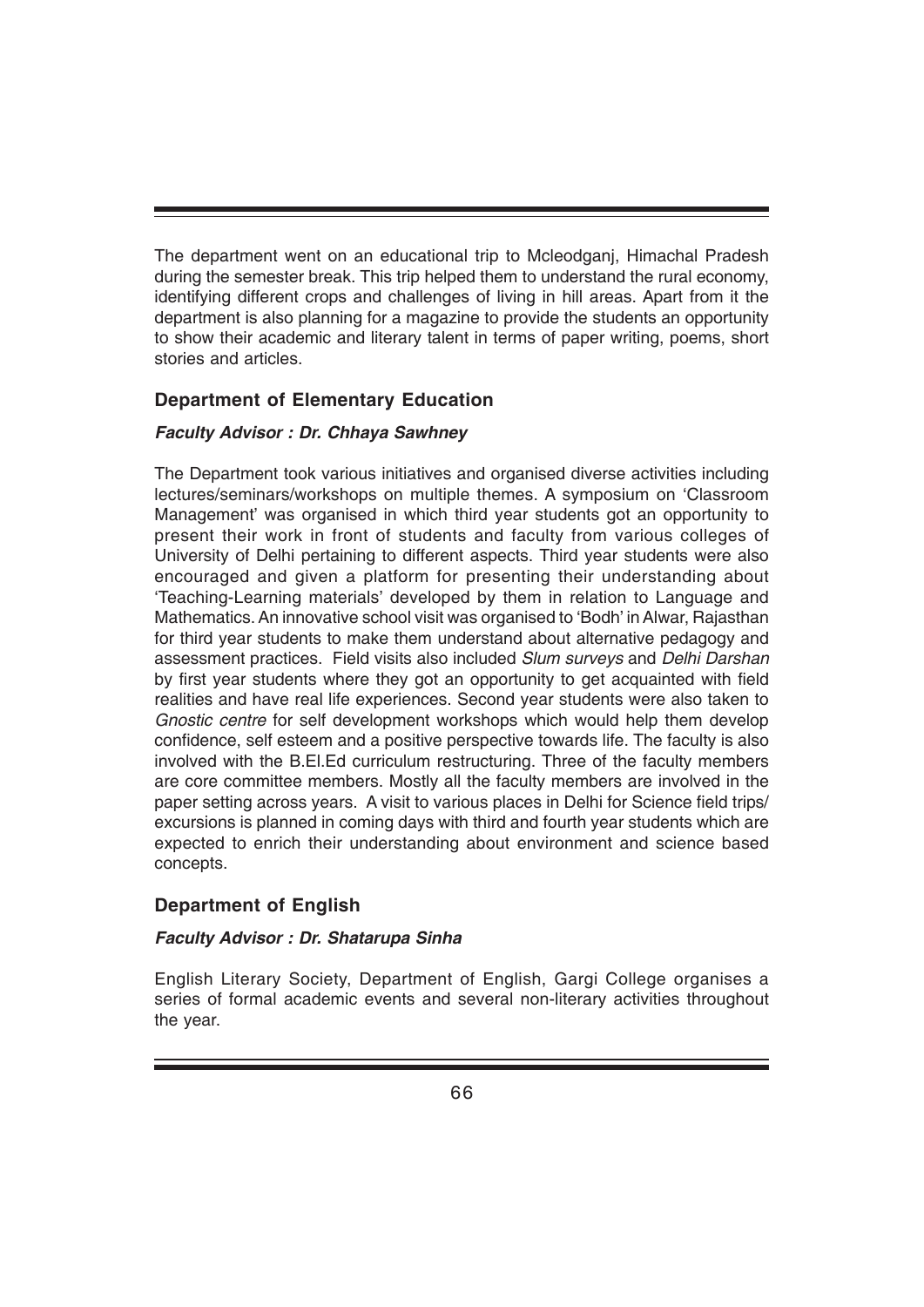A trip was arranged for the students to attend a Brain Storming Session on 'Translating India' Project organized by Katha at their office on September 21, 2015. 22 students, accompanied by two teachers, attended the workshop. It was a great learning experience for the students.On October 13, 2015, Upstage, the Dramatics Society of Gargi College, in collaboration with the English Literary Society and the cooperation of the Students' Union organised a dramatic performance in Urdu of Ismat Chugtai's story "Bichoo Phupi" (Aunty Scorpion). The performance was enacted by Mr. Vikram Singh Thakur (Ambedkar University) and his team.

A poetry reading session – "Reading Poetry: An Interaction with Sudeep Sen" was hosted on October 15, 2015, in the college Seminar Hall. Sudeep Sen, an eminent poet who has several volumes of poetry to his credit and the recipient of several prestigious awards for his poetry, read selections from his poetry and interacted with our students. The event witnessed a huge participation from the students and faculty of the college. Dr. Anjana N. Dev chaired the session.A Creative Writing Workshop was conducted on February 8 and 11, 2016, focussing on the art of writing poetry. The workshop, conducted by Mr. Aditya Mohan Bahl, witnessed enthusiastic participation from students of English honours.

The Department of English takes initiative in organising film screenings for our students, encouraging cross-generic engagements with literary texts. Around 6 film screenings have taken place so far in this academic year. The most significant event of the society is the Annual Literature Festival, Literati. This year Literati 2016 centered around the theme of folktales and folklore, titled "(Re)Imagining the 'Literary': The Aesthetics and Politics of Folktales" on March 16, 2016, in the college Seminar Hall. The Panel Discussion had Dr. Gitanjali Chawla, Associate Professor, Department of English, Maharaja Agrasen College, Ms. Arunima Das, Assistant Professor, Department of English, Gargi College, Dr. Sangeeta Dutta, Archivist at Archives and Research Centre for Ethnomusicology, AIIS, and Mr. Shankhajeet De, Filmmaker and Independent Researcher, as our distinguished panelists. Ms. Nzanmongi Patton moderated the session.

The day's activities began with the Principal's opening remarks on the changing politics of folktales in India, followed by a folk dance performance by our students. The Panel Discussion was followed by Student Paper Presentations. The other events included literary quiz, creative writing and comic strip making competitions. Students from several colleges participated. Consequent to the immense dedication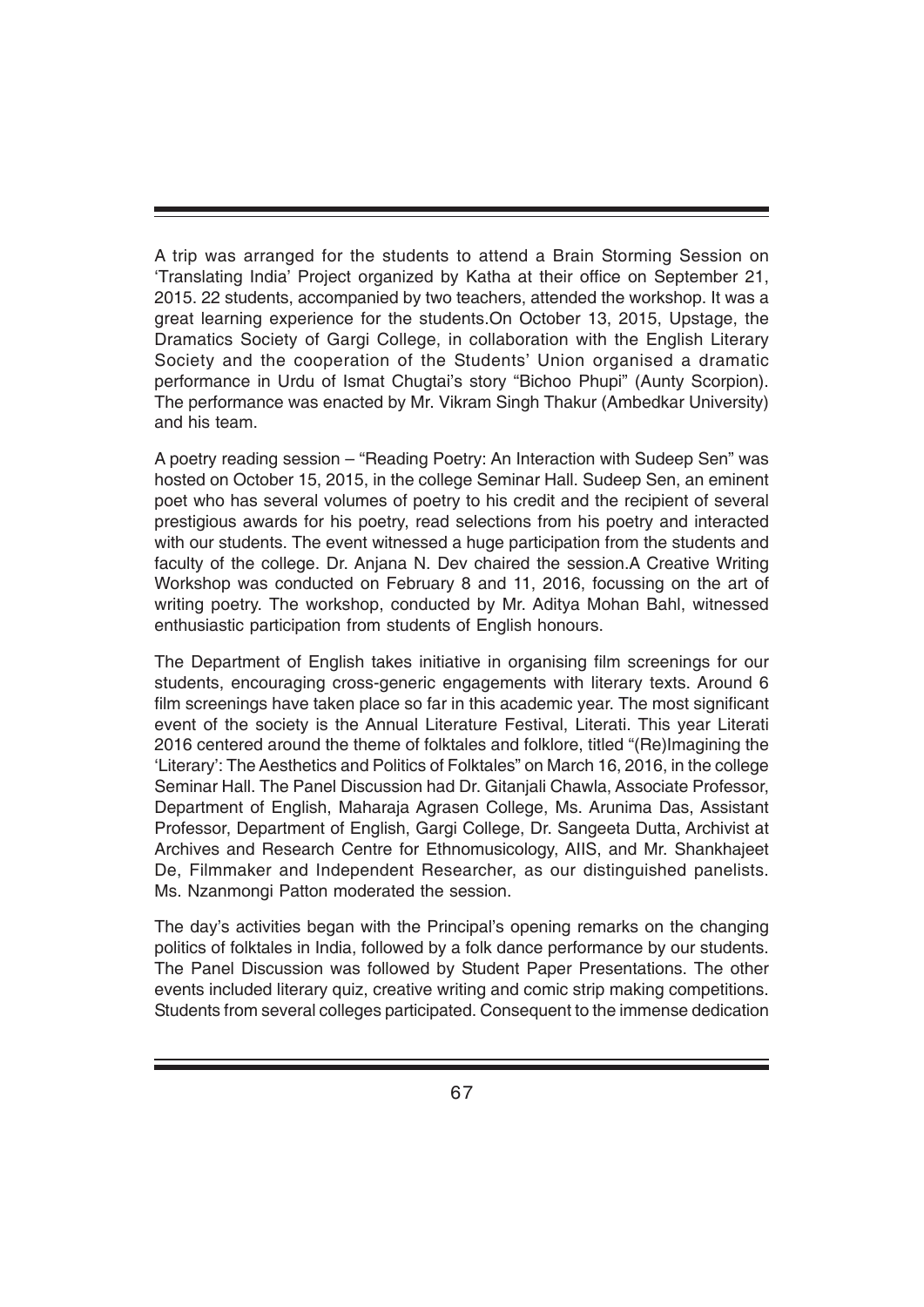and hard work put in by our students, this festival was a huge success.As part of the festival, English Literary Society took the initiative to promote folk artists, and had invited some artisans and folk artists to showcase their art and display their crafts.

# हिन्दी साहित्य परिषद

शिक्षक संयोजक : श्रीनिवास त्यागी न्न्रा - संयोजक : ताजवर बानो

fहन्दी साहित्य परिषद ने शैक्षिक वर्ष 2015-16 के आरम्भ में 5-08-16 को परिषद का चुनाव किया। इसमें अध्यक्षा-ताजवर बानो, सचिव-आरता तिवारी, कोषाध्यक्ष-किरन को चुना गया। तत्पश्चात परिषद् ने 'सुजनात्मक लेखन' प्रतियोगिता का आयोजन किया जिसमें विभाग की छात्राओं ने शब्दों के माध्यम से सृजनात्मकता के चित्र उकेरे। इस प्रतियोगिता में प्रथम पुरस्कार-रीतिका मिश्रा, द्वितीय पुरस्कार-अफसाना तथा तृतीय पुरस्कार-शीतल और हेमलता पवार को संयुक्त रूप में दिया गया।

fहन्दी साहित्य परिषद ने दिनांक 20/02/2016 को कविता-पाठ प्रतियोगिता का आयोजन किया। कविता पाठ प्रतियोगिता दो भागों में संपन्न हई। पहला चरण किसी प्रख्यात कवि की कविता वाचन का था एवं दूसरा स्वरचित कविता का। जिसमें महाविद्यालय की छात्राओं ने अपनी कविताओं में अभिव्यक्त सृजनात्मक कल्पना और शब्दों के जादू से सबका मन मोह लिया। प्रख्यात कवि की कविता वाचन प्रतियोगिता में प्रथम परस्कार-सौम्या राय एवं द्वितीय पुरस्कार-अंजली भगवंशी को प्राप्त हुए, एवं स्वरचित कविता पाठ के लिए प्रथम पुरस्कार-सुहानी और द्वितीय पुरस्कार-सौम्या राय को मिला।

साहित्यक गतिविधियों के सिलसिले को बरकरार रखते हुए हिंदी साहित्य परिषद ने 'एकल व्याख्यानमाला' के अन्तर्गत 'व्याख्यानमाला-2' का आयोजन किया गया. जिसका विषय 'उपन्यसा और लोकतन्त्र' रखा गया। इस व्याख्यान के लिए प्रसिद्ध आलोचक एवं विचारक प्रो. मैनेजर पाण्डेय जी को आमंत्रित किया गया। प्रो. पाण्डेय जी हिन्दी साहित्य जगत में विगत तीस-चालीस वर्षों सक्रिय हैं। उन्होंने अपने विचारों से सबको लाभान्वित किया तथा उपन्यास के साथ-साथ साहित्य में लोकतांत्रिक विचारों को कैसे मजबूती fमली, इस तथ्य को तार्किक ढंग से बताया। हिंदी साहित्य परिषद द्वारा दिनांक 15-03-16 को 'युरोप मे हिन्दी का वर्तमान और भविष्य' विषय पर एक व्याख्यान का आयोजन किया गया। इस विषय पर व्याख्यान देने के लिए जामिया मिलिया इस्लामिया विश्वविद्यालय के प्रो. अजय नावरिया जी के साथ-साथ इटली से आई शोधार्थी 'वेरोनिका' भी व्याख्यान देने आए। इन दोनों ने अपने अनभावों और विचारों से छात्राओं को अवगत कराया। हिन्दी विभाग और हिन्दी साहित्य परिषद इस वर्ष पहली बार विभागीय पत्रिका का आरम्भ भी करने जा रहा है।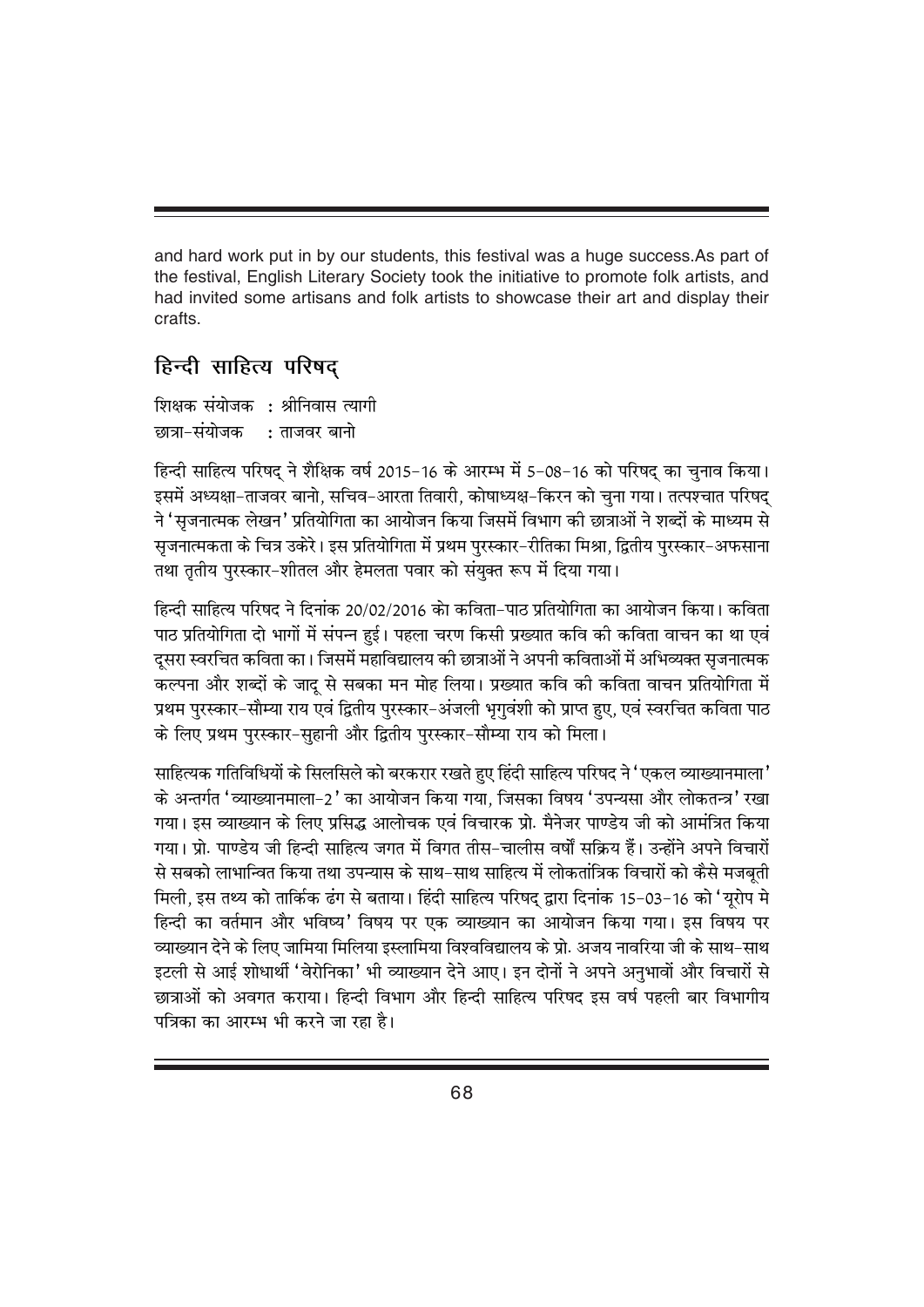# **Department of History**

# *Faculty Advisor : Dr. Alka Saikia and Ms. Deeksha Bharadwaj*

The year 2015-16 was a busy one for the Department of History. Besides organizing talks by eminent speakers, workshops and trips were also conducted for the students. The Departmental Festival, "Antaraal," was held on the 26th February 2015. The theme was "Intangible Heritage: Performative Traditions in India." Those who spoke on the occasion were Prof. T.K.V. Subramaniam and eminent dancer, Ms. Geeta Chandran. Students from several colleges of Delhi University participated. Prof. Farhat Hassan of Delhi University delivered a talk on "State and Social Change in South Asian History: Interrogating Determinism in History Writing," on the 23rd of September 2015.The students attended a talk by Prof. S.P. Verma on Mughal Paintings, on 6<sup>th</sup> October 2015, organized by Jesus and Mary College.

Our students participated in a historical walk to Shahjahanabad organized by Jesus and Mary College. They also participated in a two day workshop on preserving heritage organized by INTACH.The Department also organized the screening of movies like "The Sound of Music", "Gladiator", "Agora", "Rajkahini" and "The Passion of Christ." BBC and NBC documentaries on human evolution were also screened. On 18th February this year, the Departmental Festival was held. The theme was "Image, Imagery and Imagination: Historicising the Popular." The guest speakers were Prof. Mukul Kesavan of Jamia Millia University and Dr. Ravikant of the Centre for the Study of Developing Societies. There were also several competitive events like One Act Play, Paper Presentations, Ad-Mag and Just A Minute.This year our students will go on a historical trip to Gujarat. They will visit Ahmedabad, Mandavi, Dholavira, and the Rann of Kutch.

# **Department of Mathematics**

# *Faculty Advisor(s) : Ms Bharti Talwar and Ms Bhawna Kapoor*

The annual festival Making the Invisible "Visible", was organised by NAVDRISHTI, B.A.Programme and Mathematics department on 16<sup>th</sup> October, 2015. Eminent speakers, Dr. Sarvapriya Sangwan and Dr. Ruplekha Khullar were very inspirational and share their views with students. The events during the festival were Quizbee, war of words, soap carving, tender party and min to win. There was huge participation of students from other colleges making the festival a great success. In session 2015-16 our students did remarkably well not only in academics but also took an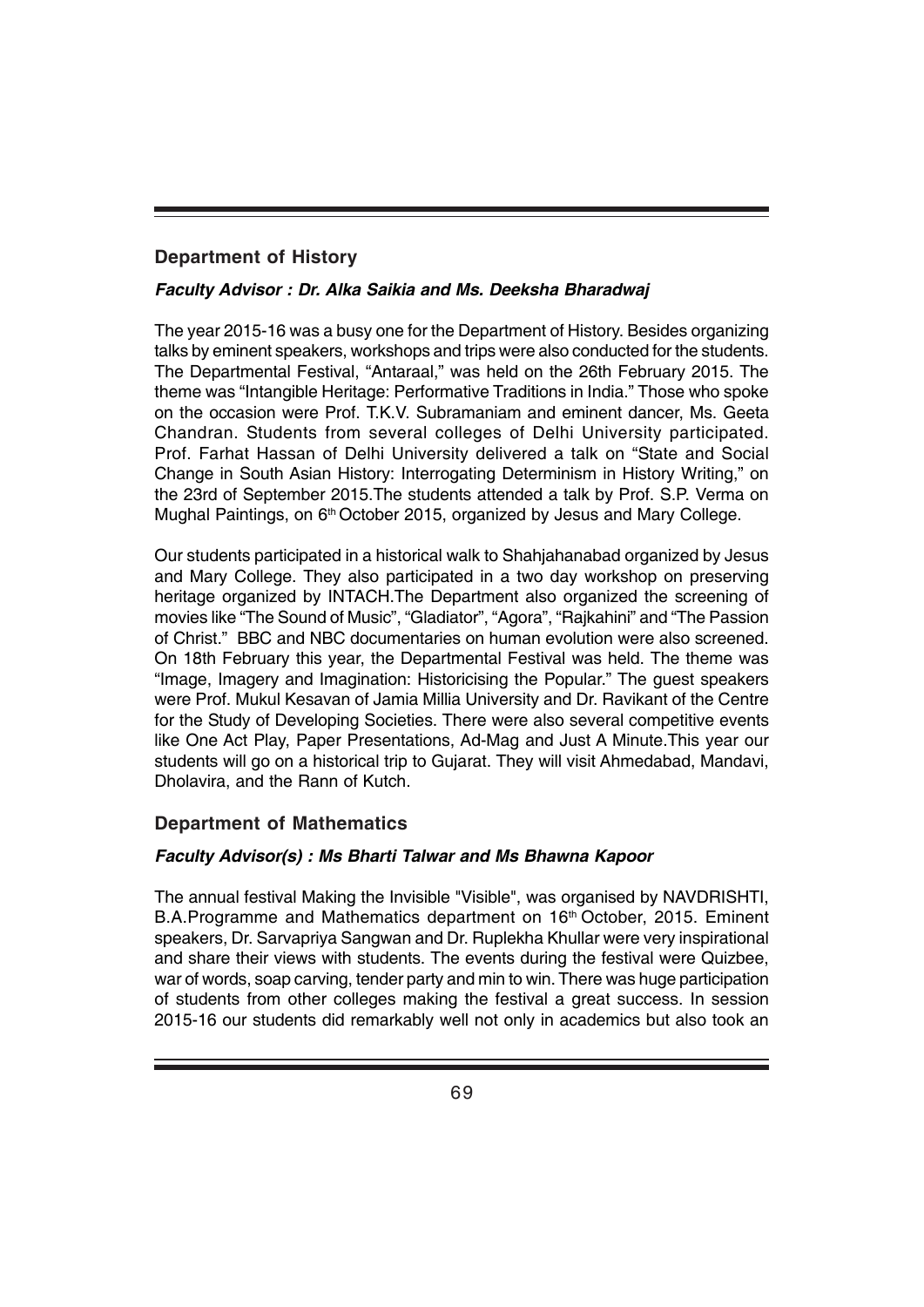active part in innovative projects. Photography is an art of observation. Acknowledging this very thought, Navdrishti organised a photography competition on the theme "Primera Vista"on 5<sup>th</sup> February, 2016. The faculty and the students celebrated "Scintillation 2016", the annual science festival. The department organised science quiz and tambola. The department also published its annual newsletter VIBGYOR.

# **Department of Microbiology**

# *Faculty Advisor(s) : Dr. Rekha Gupta*

2015-16 has been an eventful year for the Microbiology Department. A Summer Workshop was organized on 4-5 June 2015 under the "STAR COLLEGE SCHEME", funded by Department of Biotechnology, Ministry of Science and Technology. Our final year students were taken for an educational visit to the Technology Based Incubator (TBI) facility at UDSC to see the working of a fermenter and steps in downstream processing. Under the aegis of "Science Setu" program some of our final year students attended workshops in Zakir Hussain College and Hindu College. Our students also got the opportunity to attend a lecture by Dr. Manu Prakash of Stanford University on "Foldscope", organized in Gargi College by the Department of Biotechnology, Ministry of Science and Technology.

The Microbiology Society (GERMS) organized a lecture by Dr. Sarita Ahlawat (BIRAC\_BIG Fellow at TBI Facility, UDSC). The topic of her lecture was "Gut epithelium and its surrounding microbiota: Two important players in health and disease.Our students have actively participated in various academic, sports and extra-curricular activities in the college as well as other DU colleges. They have won prizes in various events such as Powerpoint Presentations, Creative writing, Rangoli, Street Play, Diya making, Collage making, Potpourri matka painting etc.The Microbiology Society (GERMS) took part in the Annual Science festival "Scintillations 2016" and organized two activities, "Comic Strip Making" and "Unjumble the Word"

# **Department of Philosophy**

#### *Faculty Advisor : Dr. Rashmi Bhardwaj*

This academic session of 2015-2016, the Department of Philosophy had the following events :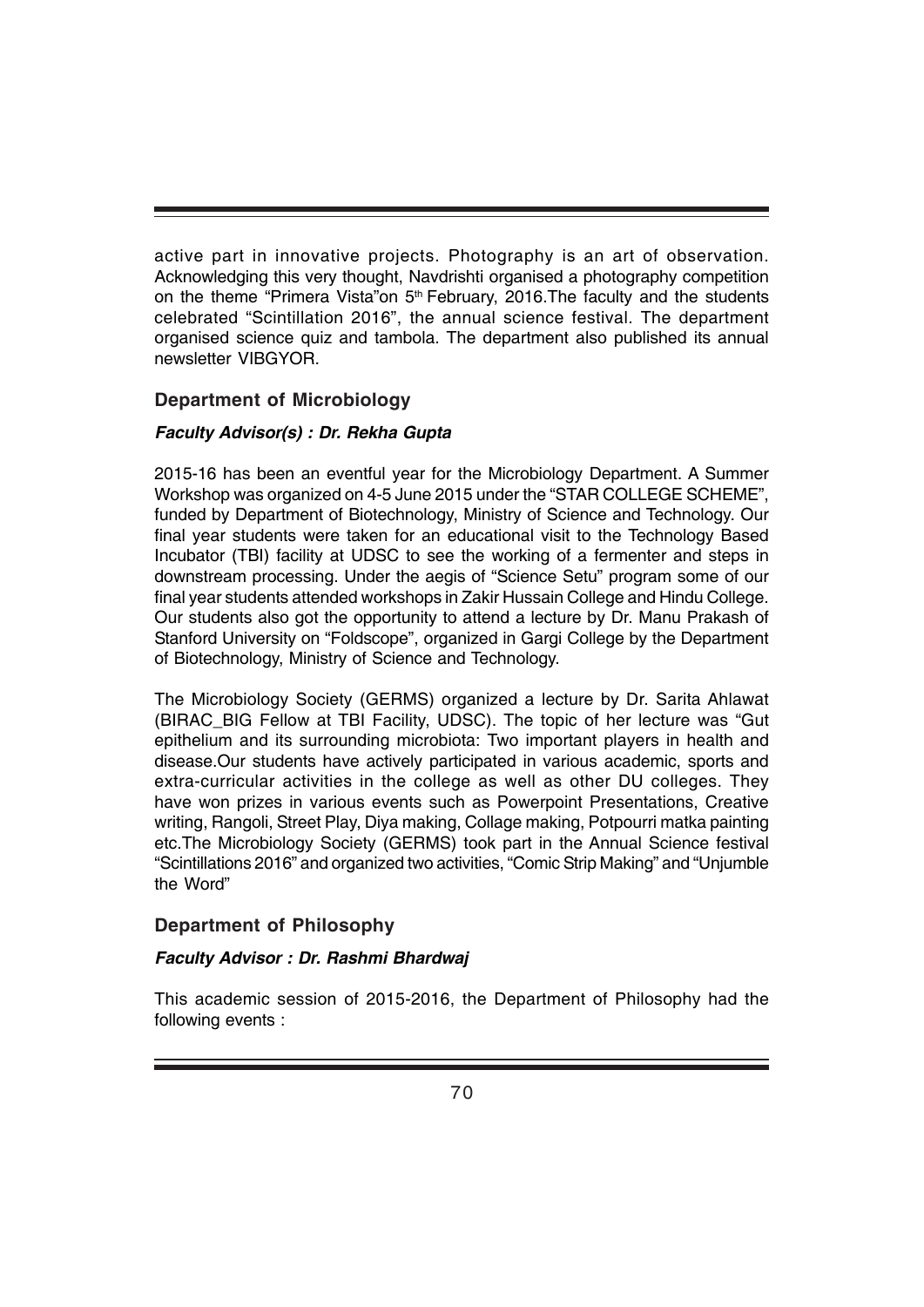On 18th January 2016, the Department of Philosophy organised its annual fest Dialectica based on the theme of "Marital Rape: Philosophical issues in violence", which sought to enquire as to what does it mean when our legal and social structures make the claim that sexual assault cannot be recognized within the institution of marriage. This question raised a wide range of issues pertinent to philosophical investigation and a re-examination of the distinction between the roles that institutions like marriage and family play. Our honourable panellists, Dr. Mrinal Satish (Associate Professor of Law at National Law University, Delhi), Dr. Manohar Kumar (Postdoctoral Fellow at IIT Delhi) and Ms. Vani Subramaniam (Saheli, Autonomous Feminist Collective) addressed these issues as well as other fundamental questions surrounding violence itself. Competitions such as less is more (creative writing), picture speak and debate provided a platform for over fifty students across various disciplines to express their perspectives.

#### SEMINAR ON GREEK PHILOSOPHY

Dr. Aakash Singh Rathore (visiting professor at the Centre of Philosophy, JNU) delivered a lecture on Greek philosophy. His lecture, held on the 18<sup>th</sup> of March, 2016, encapsulated with subtlety the dynamic nature and impact of Greek philosophy on modern day Philosophy.

#### STUDENT ACHIEVEMENTS

N.Chitrangada Devi (Philosophy 3rd year) was selected for the UKIERI London exchange programme fully sponsored by the University of Delhi and the British Council.

GNOSIS-DEPARTMENTAL MAGAZINE: This year the departmental magazine Gnosis focuses on capital punishment; should the irrevocable be revoked?

#### **Department of Physics "QUASAR"**

#### *Convener : Dr. Vandna Luthra and Dr. Hira Joshi*

Activities were carried out to celebrate International Year of light, IYL 2015 through poster making completion. Students and faculty members discussed the role of light for society in different forums. Dr. Vandna Luthra as lead researcher from Gargi College, completed an Indo-UK project under the auspice of University College London in collaboration with Prof. Ivan Parkin as lead researcher from UK. The department organized 3rd Indo-UK seminar on Recent Advances in Chemical Sensors under the scheme. It facilitated nine visits of faculty members and Ph.D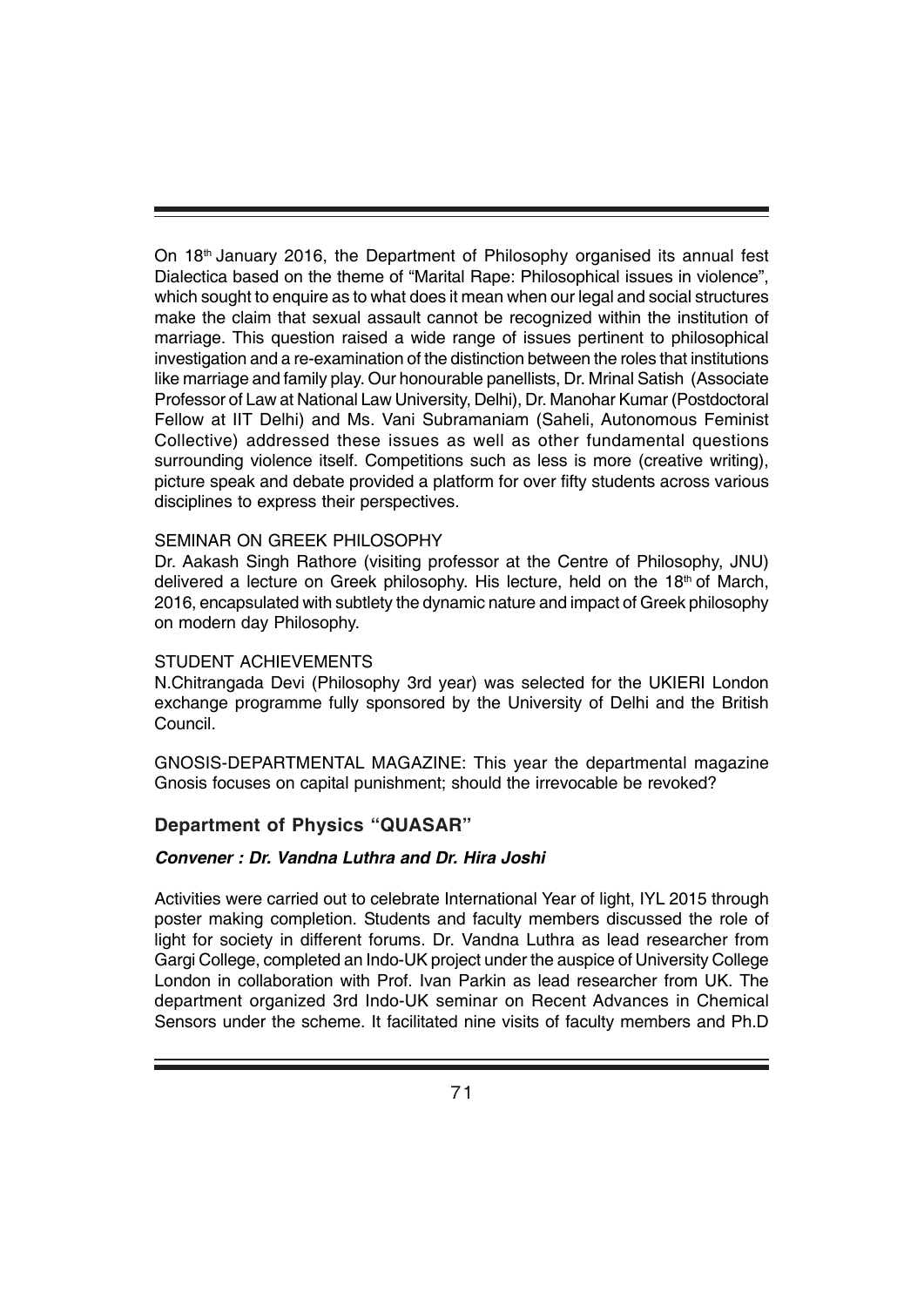scholars to and fro from India to UK during 2013-15. Prof. G. Sankar visited from University College London, UK and a galaxy of experts and students participated in the two day conference. A proceeding was published for the Keynote addresses, Invited and oral presentations and the posters.

Physics Department began the year with the Inaugural ceremony wherein a Lecture was delivered by Dr. Sanjay Jhingan (Center of Theoretical Physics, Jamia Millia Islamia) on the topic-"space and time from Myths to Reality". A caricature making competition was conducted by the department with enthusiastic participation of the students. The students scribbled caricatures of their favorite character, friends and personalities and enjoyed it fully. Department teachers also participated and flowed flawless curves on paper. A quiz completion was arranged by the students in different phased. Physics department students attended workshop and seminar on "FOLDSCOPE-microscopy for everyone" which took place in Shri. Venkateshwara college and Gargi college respectively in December 2015. Another workshop was organized by by the department conducted a talk for more students to see the working of foldscope! Lecture on "ENVIRONMENTAL ISSUES" was delivered by Dr. B .C. Sabata (Senior Scientific Officer, Dept. of Environment Govt. of NCT of India). He encouraged students to save the earth and go green! Various suggestions were given by him him in making our surroundings more green and pollution free! Students and teachers asked their queries. It was an interactive talk session followed by E-waste collection and awareness drive by the team. Summer Schools were organized by the faculty members for Science and Physics Students.

The Annual Science Festival was organized by the Physics department in association with all science departments, Physical and Life Science Associations as well as Mathematics Department. Various events were organized which had inter and intra college participation. The physics Department organized Treasure Hunt and Suduku activities.

#### Green Initiatives by the Department

Own- A Mug competition for all: A competition was organized by Dr. Vandna Luthra on creating awareness and gauge the consequencies of using disposables which adds immensely to the solid waste generation. Students and faculty members participated in the competion in order to search for a easliy potable, low cost, easily washable mug. The competion got about 18 entries and a few were selected. All mugs were on display to students and faculty members.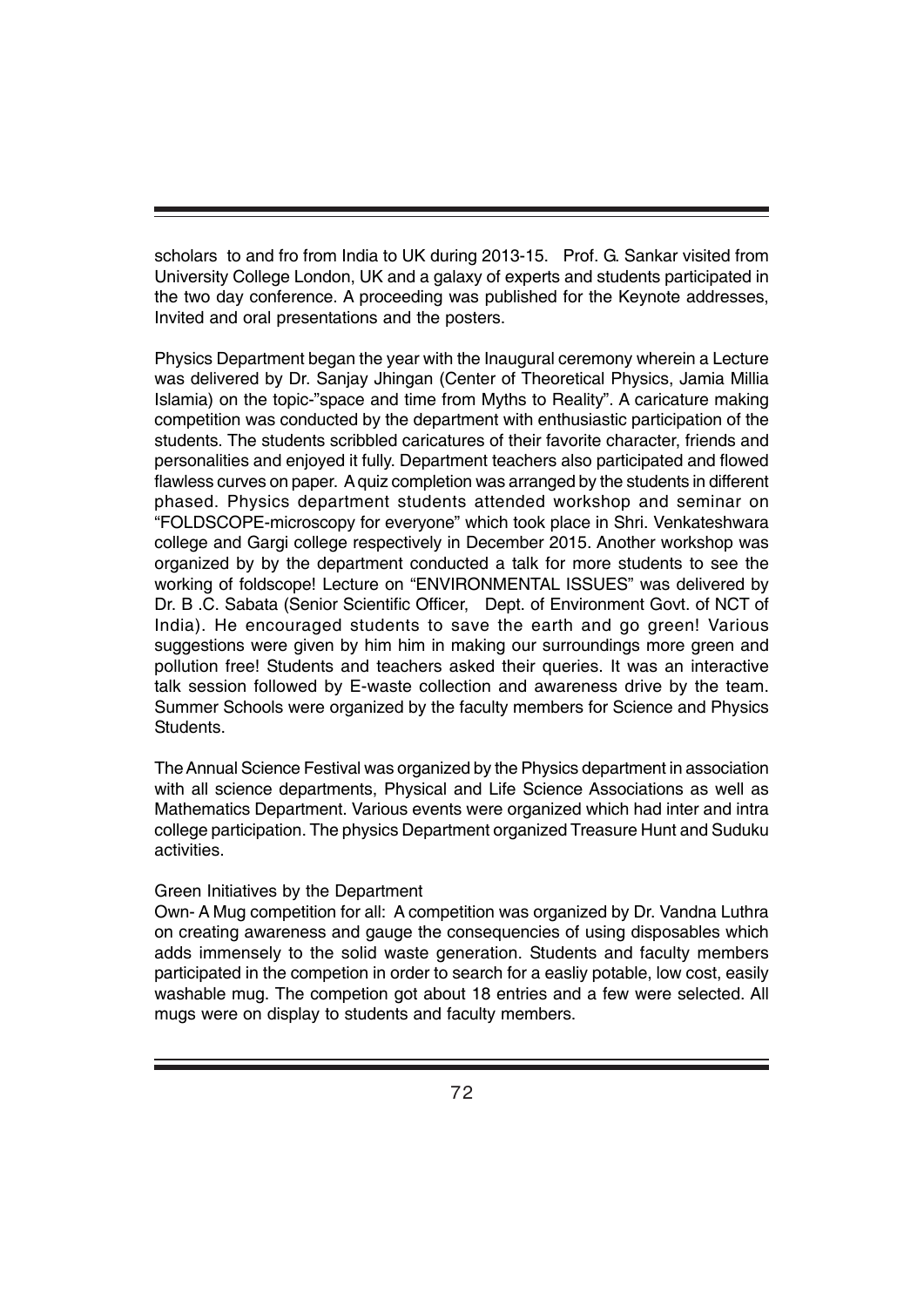E-bin collection is a regular feature of the department and a few bins are maintained by the department. Workshop for creating awareness was arranged.

Active participation in Earth Hour by the faculty and students

#### Astonomy Club

The enthusaitic students of this club organized a Rangoli competition with the theme Astronomy. Students used only natural colours for the making the Rangoli. Various teams participated enthusaitically. Many students from other deaprtments also participated in the event. The club also organized a poetry competion, movie screening as well as many other events dedicated to the Astronomy.

#### **Department of Political Science**

#### *Faculty Advisor (s) : Mukesh Gautam and Dr. Seema Sharma*

The Department of Political Science, Gargi College, attempts to create a unique platform for students to evolve themselves into an academically multi-faceted personality.This academic year has been an active, eventful, and intellectually fulfilling for the Department of Political Science. The year began with a stimulating talk, by Professor Dr. Amita Singh from the Centre for the Study of Law and Governance, Jawaharlal Nehru University, on "Contemporary Challenges and Historic Pitfalls: Revisiting Public Administration today". Prof. Singh's interaction with our students provided them with a meaningful insight into how Public Administration and its practice have evolved over the years.

The Annual Department fest "Pol Pourri" was held, on the theme"The Right To Lifeand Indian Democracy". The opening ceremony witnessed a truly inspirational line-up of speakers, who participated in a panel discussion on the fest's theme; Prof Ujjwal Kumar Singh (Head of the Dept. Of Political Science, University of Delhi), spoke on Democratic Resistance and the Right to Life- Political Prisonerhood and Hunger Fasts, Dr. Usha Ramanathan (Fellow at CSDS and independent researcher) talked about Sovereignty, Democracy, and the Right to Life in India, and Dr. Anup Surendranath (Director of the Death Penalty Research Project at NLU-D) spoke about the Rituals of Death in the Indian Constitution-Suicide, Euthanasia, and the Death Penalty. Pol Pourri, 2015 hosted participants from colleges across Delhi and NCR, in a variety of competitions, ranging from Poster and Slogan making, to Debate, Just-a-Minute, Quiz, and Dance, Drama, Song, and Poetry performances related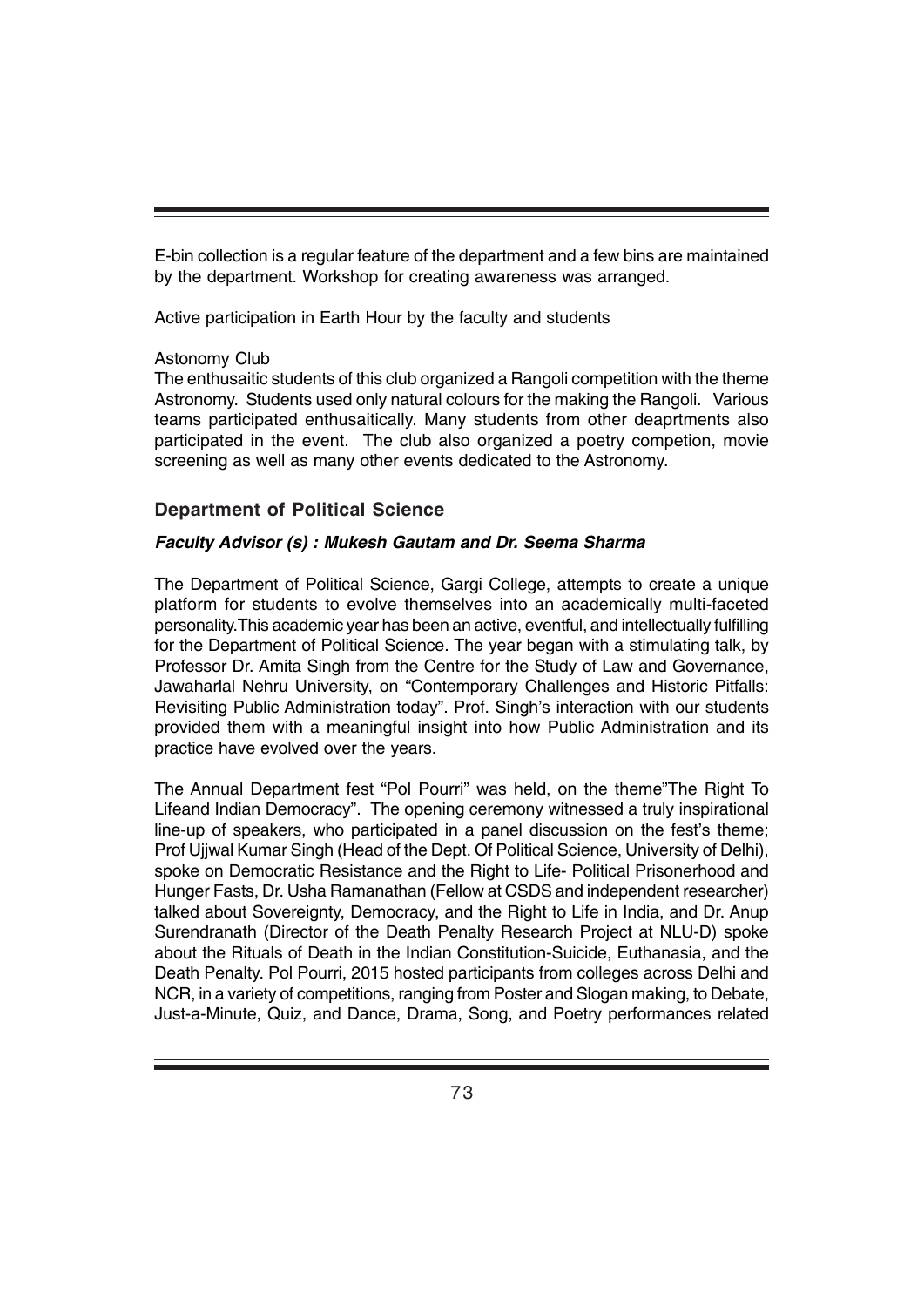to the Right to Life. The fest successfully concluded with the participants having put forward their opinions on the Right to Life in the form of impassioned speeches, vibrant colours, enthusiastic performances, and hard-hitting slogans.

Prof. Dr. Vivek Kumar of JNU delivered a talk on "Reservations as a means of Nation-Building" in October. A departmental trip to the Dalhousie was organized, which involved exploring local culture, cuisine, and monuments, as well as trekking through the pristinely beautiful Khajjiar valley. The Annual Model United Nations Conference of Gargi College was hosted in March. Participants from colleges across India attended the conference as delegates representing different countries in one of two committees simulated-the United Nations High Commissioner for Refugees (discussing the greater integration of refugees and the Middle Eastern refugee crisis) and the Security Council (discussing the militarized situation in the South China Sea). The civil rights activist and author Gautam Navlakha conducted an interactive session with our students on Democracy in India Today.

## **Department of Psychology**

#### *Faculty Advisor : Dr. Neera Pant*

The Psychology Department aims at the holistic development of its student in terms of academic and cultural excellence and aptly equipping them for a bright future. Every year the association organizes various programs and sessions, to engage the students in the subject and give them a one on one practical experience. For the academic session 2015-16, the department had the following programs:-

- Department fest "Psy fiesta" The annual fest was held on 24<sup>th</sup> September 2015 and the theme was 'Inculcating positive self.' This day long extravaganza saw various dance and singing performances. Eminent personalities from the field of psychology, Dr. Jitendra Nagpal (a renowned psychiatrist) and Mr. Pulkit Sharma (a renowned clinical psychologist), interacted with students and faculty. The memorable day came to an end with some intercollege competitions.
- Daan Utsav In association with Sathya Sai Seva Organization, the department tried to do its share of good and give back to the society. Clothes were collected under the Joy of Giving Week, and were distributed to slum children on the 10<sup>th</sup> October, 2015.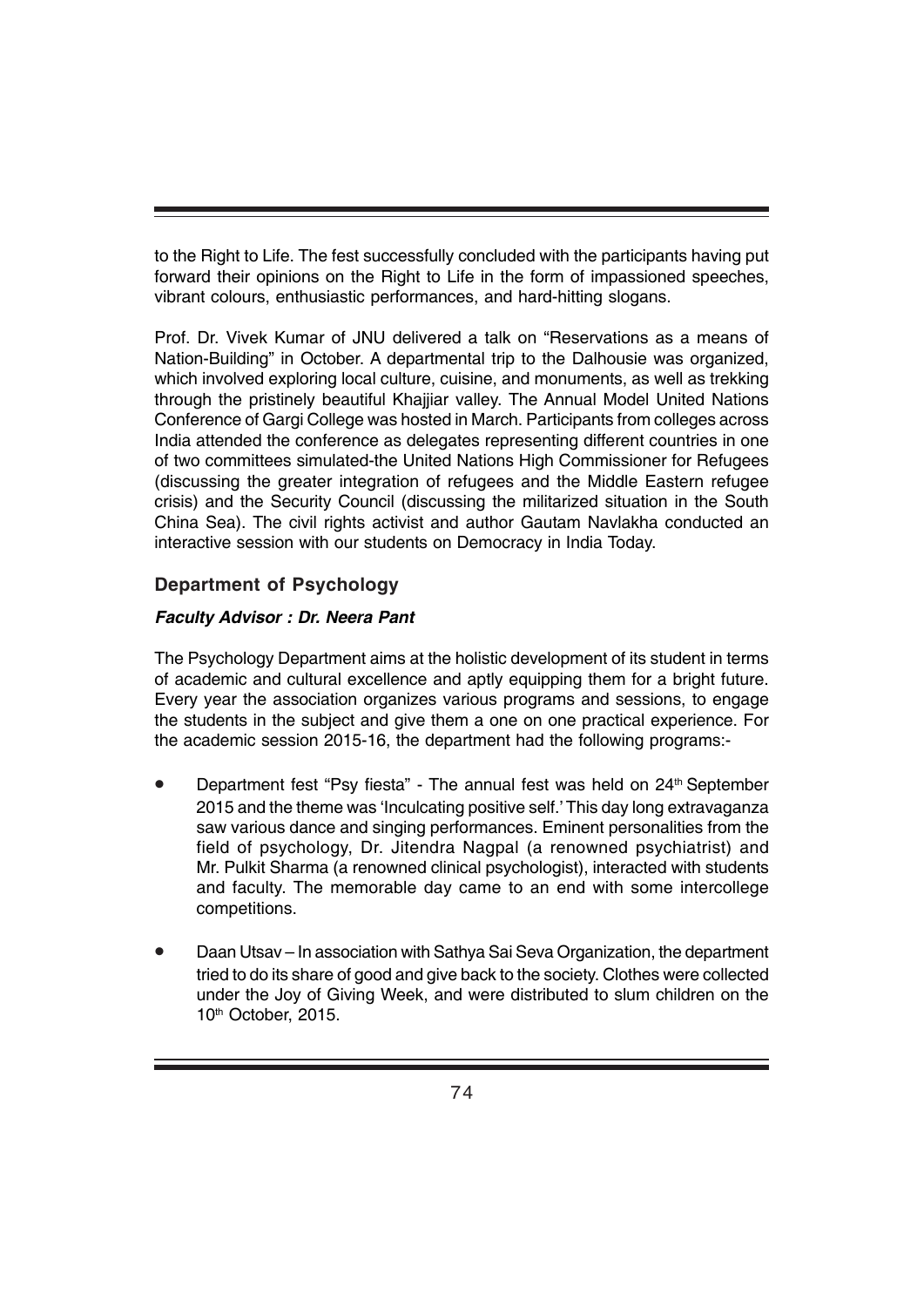- Excursion- An excursion was organised to Thakran Farms on the 22<sup>nd</sup> October 2015. The students enjoyed thoroughly and learnt about a plethora of things on a one day trip to Thakran farms in Haryana. The main purpose of this trip was to learn about rural transportation. The students engaged in a lot of team spirit building activities such as obstacle race course, jungle gym and indoor games that reminded one of their childhood.
- Alumni session A memorable session happened on the  $21<sup>st</sup>$  January, 2016 with Dr. Swati Kedia, currently working with AIIMS, who shared her journey of a decade in this field with the girls and solved their several queries.

The Department Association also screened a documentary "SHAKTI-The power of women" on the occasion of Women's Day on March 8<sup>th</sup> 2016. The documentary showcases the severe challenges being faced by women in different parts of the country and how they have fought with courage to overcome them. After the screening, the students wrote their reflections on post-it notes which were put up on the Bulletin Board as a reminder to celebrate womanhood not just today but every day of our lives.

Initiative for Mental Health Awareness India (IMHAI): A youth Initiative. All over the world there's a huge stigma attached to mental illness. Thus, there is an urgent need to explore, delineate and delve into these issues and emerge with concrete ideas to address the same. We collaborated with Dr. Jitendra Nagpal and his organization 'Expressions India' in taking a giant step towards improving this condition. The department has also collaborated with other DU colleges offering Psychology and a group of youth crusaders will be appointed who will act as a link between the college and campaign. The first session of IMHAI was on 16<sup>th</sup> March 2016.

## **Department of Sanskrit**

#### *Faculty Advisor : Dr. Promila Kumar*

The Sanskrit Department remained very active and has been engaged in a series of activities and programmes during the year 2015-16. Its very first event started with the orientation function for the freshers admitted to first year Sanskrit(H) course followed by the various activities. Sanskrit Department organized an educational trip to Nainitaal, Bhimtaal & Ranikhet from  $24<sup>th</sup> - 27<sup>th</sup>$  Oct 2015. The trip was a great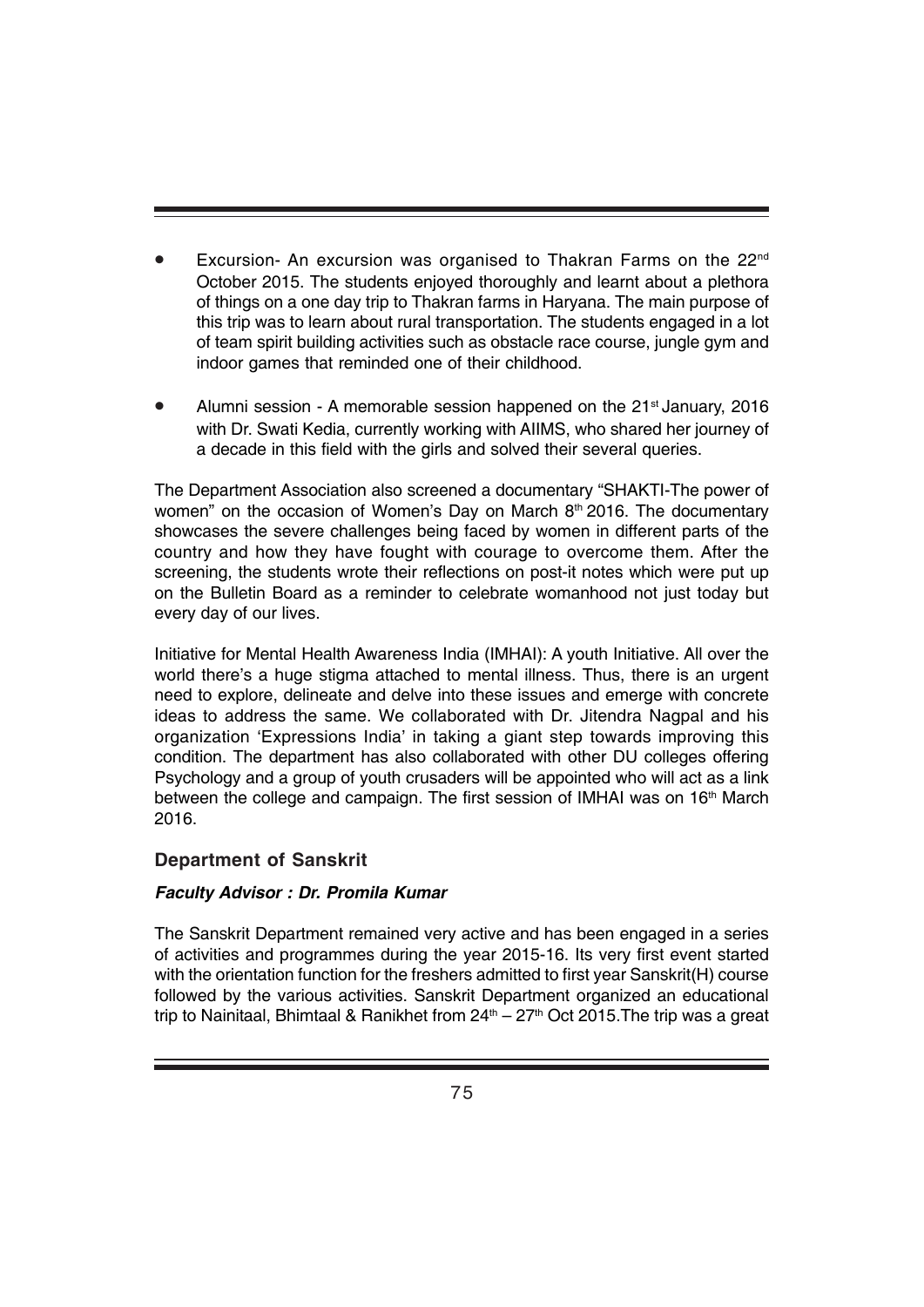success due to great enthusiasm showed by the students. "SWASTI" The Sanskrit Association responsible for organising various events, organized a lecture on 6 Nov 2015 on the topic "VEDA HI ISHWAR HAI". Prof. Laxmishwar Jha, ex Professor at Lal Bahadur Sanskrit Vidyapeeth was the Eminent Speaker of the lecture. An Intra College Competition: SANSKRIT RECITATION& SANSKRIT PAPER READING was also organized. The competition was successfully conducted by the Sanskrit Association with enthusiastic participation by the students.Inter college Sanskrit Recitation and Sanskrit Natyabhivyakti Competitions were organised during the College fest "REVERIE" on 26<sup>th</sup> Feb 2016. In Recitation Competition, our student Anjali (Sanskrit H 3<sup>rd</sup> yr) secured 3rd Prize and in Natyabhivyakti Competition Ritu (Sanskrit H 3<sup>rd</sup> yr) &Akansha Dwivedi (Sanskrit H 2<sup>nd</sup> yr) got consolation Prize.

#### **Department of Zoology**

#### *Faculty Advisor : Dr. Paramjit Khera*

Albatross, the Zoology Society inaugurated its first event with a lecture on "Genomic and Human Health" by Dr. Sher Ali Prof. at N.I.I Delhi held on  $9<sup>th</sup>$  September, 2015. Under DBT Star College Scheme, Zoology Department organized summer workshop on Immunology and Molecular Biology by our faculty members.

Abhilasha Mathur, Christina Barla, Neha Bhagat and Ishani Bhardwaj from the final year were selected for internships at the National Institute of Immunology under the Science Setu Programme. It is one of the best research institutes throughout India. These students were exposed to various research facilities and also participated in different research projects. Two of our final year students Abhilasha Mathur and Dashleen Kaur went to Australia for Oral presentation at Australasian HIV & AIDS Conference and for Poster presentation at World STI & HIV Congress, respectively.

A very informative lecture by Prof. K.J. Mukherjee from the school of Biotechnology, JNU on the topic 'Recombinant DNA Overexpression' was also organised in the Department on 16<sup>th</sup> March, 2016. Our faculty members arranged an educational tour for the students to Aravalli Biodiversity Park and National Zoological Park to create awareness on environment.The Department also held Poster making competition on the theme "Untangling the Knots" and Just a minute, during Scintillations, 2016 and these events were thoroughly enjoyed by the students and faculty.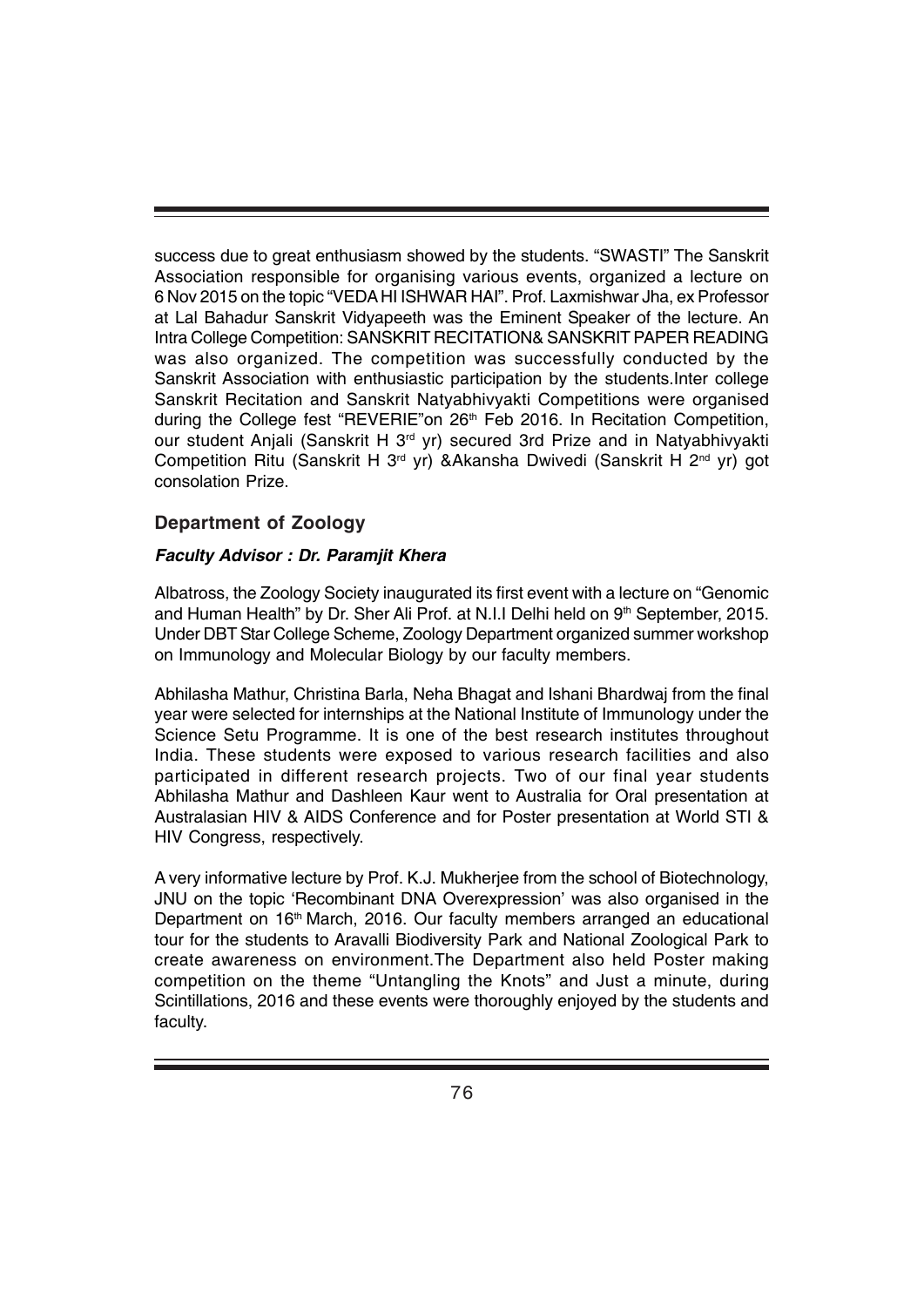## **BSc Program Association : Zenith**

## *Faculty Advisor (s) : Dr. N. Chandrika Devi and Dr. Jasmeet Kaur Abat*

Zenith the B.Sc. Program Association organized a series of activities during the year. Activities of the association started with celebrating "Ozone day" with "Extempore" and "Best-out of waste", large number of students participated in the events and the winners were awarded certificates along with cash prize. Zenith also organized "Scientific Tambola" and "Beg-Borrow-Steal", both the events witnessed huge participation from students and the winners were awarded with certificates and prize as a token of appreciation of their efforts. On Annual Sports Fest of the college, students brought laurels to the department by winning 1<sup>st</sup> Prize in March Past Competition along with two gold medals and two silver medals altogether. During the college science festival "Scintillation" held on 28-29th March 2016, Zenith hosted "Poster Presentation" and "Cooking-without fire".

## **B.A Program Association "NAVDRISHTI"**

#### *Faculty Advisor : Ms. Bharati Talwar*

B.A.(Programme) and Mathematics Association organised its one day inter college seminar/festival entitled "Making the Invisible, Visible" on 16<sup>th</sup> October, 2015. In the Academic Session, lectures were delivered by eminent speakers: Dr. Ruplekha Khullar, Associate Professor, Janki Devi Memorial College and Dr. Sarvapriya Sangwan, Editorial Producer, NDTV, India.The session was chaired by Dr. Anjana N.Dev from Department of English.In the Students' Session, many events were conducted like Quizibee, War of Words, Soap Carving, Tender Party and Min to Win. Many students from different colleges participated in the events with great enthusiasm.

## **Library**

#### *Librarian : Dr. Babita Gaur*

Organized workshop for students and teachers on "Plagiarism and how to avoid it" during the month of April (8-9), 2015 in Gargi College. Library Orientation program was conducted for first year students during 22/7/15-28/7/15. Organized workshop on E-Resources for faculty for three days during 20-27 November, 2015.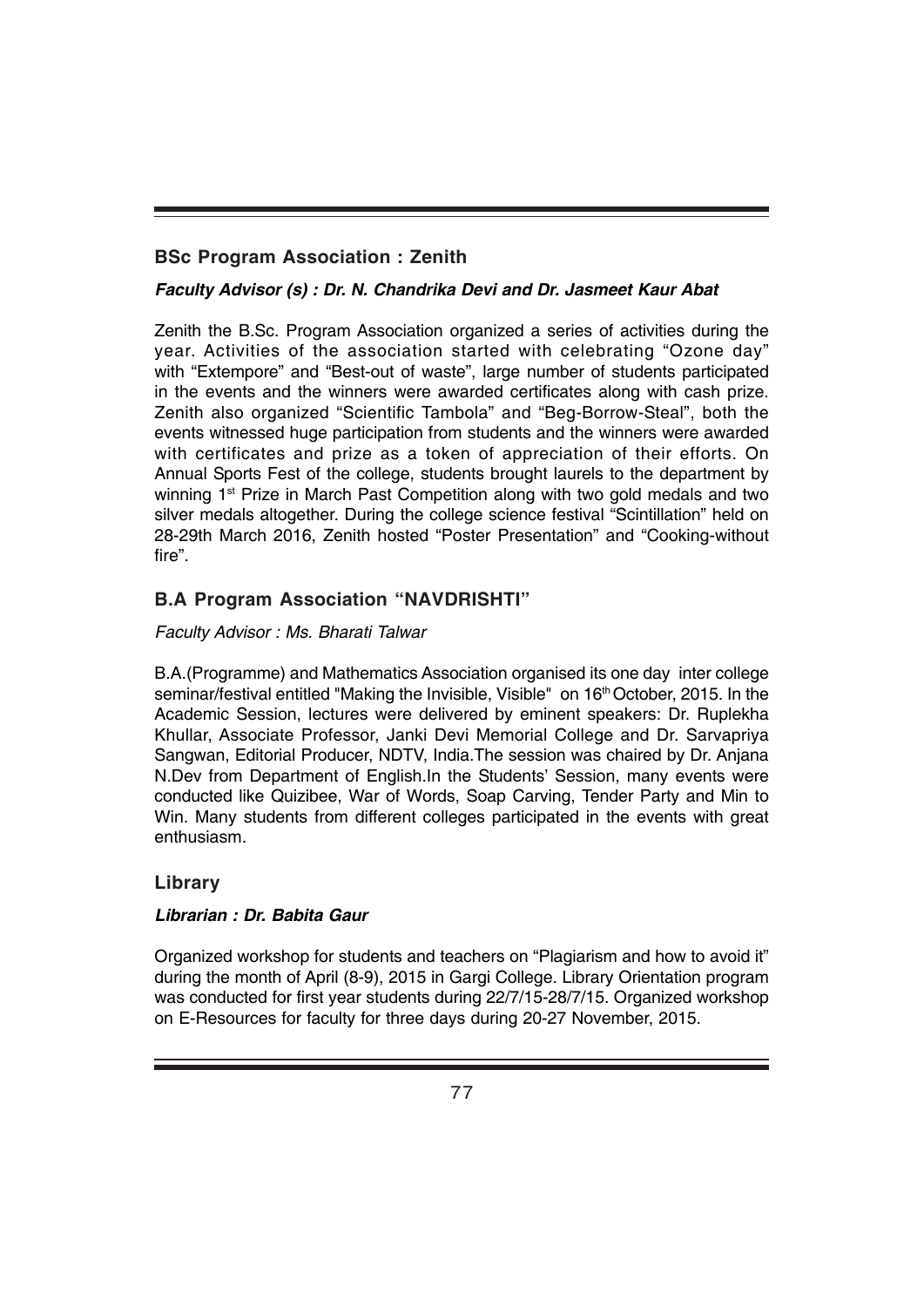WEBOPAC and facility of UGC INFLIBNET and access to DU Library Catalogue continued during the year. Gargi Library website was developed during the year for easy understanding and online access to Library resources and facilities. 734 books were added till 17/3/2016 making total of 72672 accessioned books in all. At present library has an asset of 217 CDs and subscribed to 47 periodicals and 10 newspapers. Electronic Resource Management package for e-resources: User control provided by NLIST. The library subscribes to a large number of Electronics Resources through UGC-Infonet which includes around 97000+ eBooks and 6000+ e-sources and University of Delhi connectivity which y, available in the present library with Wi-Fi Library computer lab.

Approximately books 171071 were consulted and loaned by users, which include consultation of ref. and general sec. use and excludes use of loose issues of periodicals. Approximately 71,000 students visited library during the year, which excludes faculty and non teaching staff. During the year approximately 26940 books were issued and 26875 books were returned.

## **ACTIVITIES OF CULTURAL SOCIETIES**

# **ANUBHUTI - THE HINDI CREATIVE WRITING SOCIETY** अनुभति–हिन्दी सुजनात्मक लेखन समिति (गार्गी महाविद्यालय)

शिक्षक संयोजक : डा. श्रीनिवास त्यागी <u>छात्रा संयोजिका काजल भाटीया</u> छात्रा सह-संयोजिका : राखी कुमारी

अनुभृति - गार्गी महाविद्यालय की हिन्दी सुजनात्मक लेखन समिति ने शैक्षिक सत्र 2015-16 में अनगिनत उपलब्धियां अपने नाम दर्ज करायी है। समिति के सक्रिय सदस्यों ने विभिन्न अंतर-महाविद्यालय. राज्य-स्तरीय तथा राष्ट-स्तरीय पतियोगिताओं में न केवल भाग लिया अपित उल्लेखनीय उपलब्धियां भी प्राप्त की है। समिति के सदस्य कॉलेज के विभिन्न विभागों से सम्बद्ध है, समिति के निमार्ण तथा रख्नात्मक कार्यो में ये सभी समान रुप से सहभागी रहते हुए कार्यरत हैं। हमारी समिति ने अब तक लगभग 50 से अधिक प्रतियोगिताओं में भाग लिया है। इस सत्र में लगभग 35 से अधिक परस्कार अनभति ने जीते हैं। जिनमें दिल्ली विश्वविद्यालय के अंतर्गत-अंतर महाविद्यालय प्रतियोगिताओ, क्षेत्र-स्तरीय, राज्य-स्तरीय तथा राष्ट्-स्तरीय प्रतियोगिताएं सम्मिलित हैं। इसके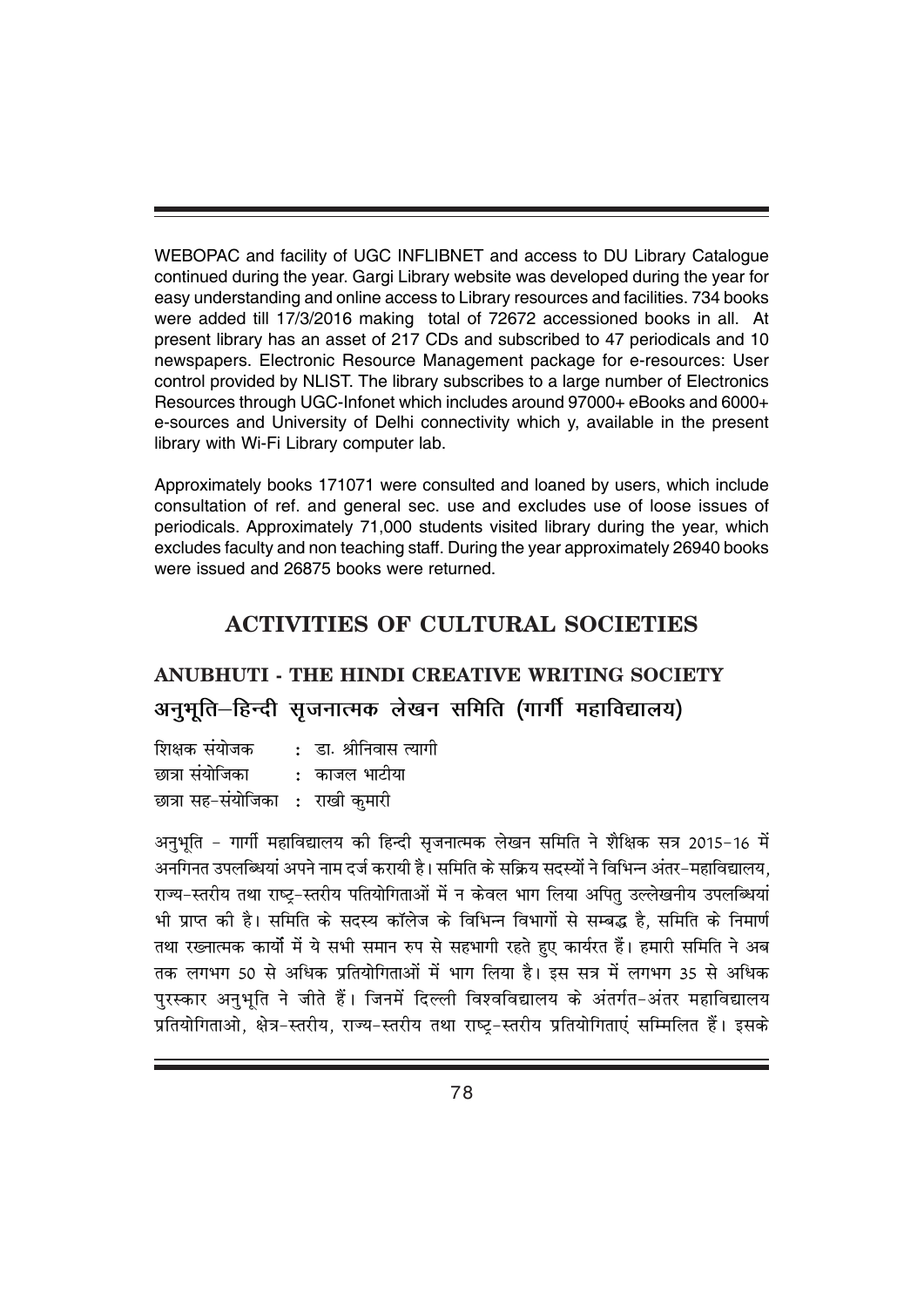अतिरिक्त समिति ने अपने वार्षिक महोत्सव 'अंदाज-ए-बयां 2015' के माध्यम से विभिन्न कार्येक्रमों तथा प्रतियोगिताओं का सफल आयोजन किया। इस महात्सव में हमने निम्नलिखित प्रतियोगिताओं का आयोजन किया-

1-देखो हस ने देना ( हास्य कविता पाठ) 2-दास्तान-ए-कलम (कथा लेखन) एवं 3-न बोले तुम, न मैंने कुछ कहा (डंब षिराडस) इन प्रतियोगिताओं के माध्यम से समिति ने नव-कवियों तथा विभिन्न शैली के रचनाकारों को एक उपयक्त तथा सराहनीय मंच प्रदान किया। इसी क्रम में हमने 'एक मलाकात लेखक के साथ' के अंतर्गत हमने दिल्ली हिन्दी अकादमी की उपाध्यक्षा एवं वरिष्ठ कथाकार आदरणीया मैत्रेयी पष्पा जी को आमंत्रित किया, उन्होंने छात्रों के साथ सजनात्मक लेखन और सजन की समस्याओं एवं संभावनों पर अपने विचार साझा किए। गार्गी महाविद्यालय के वार्षिक महोत्सव 'रेवेरी' 2016 के तीन दिवसीय सांस्कृतिक उत्सव में भी अनुभूति द्वारा विभिन्न प्रतियोगिताओं का आयोजन किया। इस सत्र में समिति की प्रमख उपलब्धियां इस प्रकार हैं – कमला नेहरु कॉलेज में कविता–पाठ में प्रथम परस्कार जीता।

## **ENLIVEN : THE WESTERN DANCE SOCIETY**

| <b>Teacher Convenor</b> | : Rima Chauhan |
|-------------------------|----------------|
| Student convenor        | : Srishti Negi |
| Student co-convenor     | : Harleen Kaur |

"Dance is a way to find yourself and to lose yourself to". Started off our year based on this very famous motivational quote for dancers across the world. Enliven, the western dance society of Gargi College, has made its mark with the courage to get there way past all the conventional ways of entertainment. It has built itself through the years, stumbling and floundering through mistakes and blunders, but has come to find a strong and sure footing in the Delhi University Dance circuit.

Enliven showcases through their production a combination of musicality, movement and passion. The production is about groove with a fierce edge, covering a plethora of styles showcasing hard work and versatility. This production was choreographed by Vinay Khandelwal, an ex company member of the reputed Shiamak Davar Dance Academy, who has started his own company, 'The Guidance India'. It showcased styles like Hip Hop, Funk, House, Urban and Popping/Locking. His inputs, ideas and guidance are to be hugely credited for Enliven's success this year.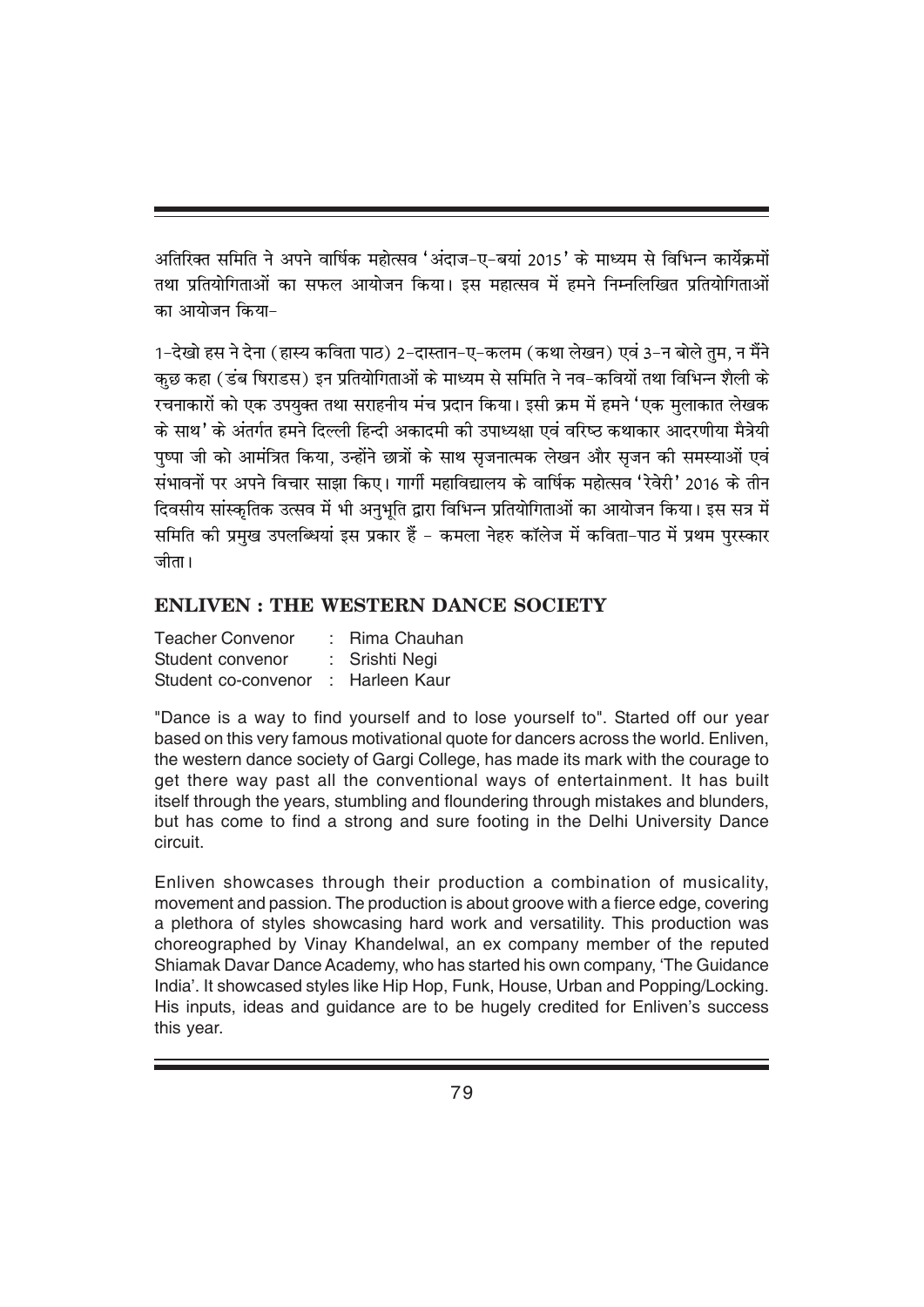#### **LIST OF ACHIEVEMENTS**

| <b>COLLEGE</b>               | <b>POSITION</b> |
|------------------------------|-----------------|
| <b>IIT Kanpur</b>            | <b>FIRST</b>    |
| ST. Stephens                 | <b>FIRST</b>    |
| <b>ISBF</b>                  | <b>FIRST</b>    |
| IIFT (Hip Hop International) | <b>FIRST</b>    |
| <b>PGDAV</b>                 | <b>FIRST</b>    |
| <b>IGDTU</b>                 | <b>FIRST</b>    |
| <b>Kirori Mal</b>            | <b>SECOND</b>   |
| DTU                          | <b>SECOND</b>   |

Enliven made it to the finals of EXPERIENCE THE STAGE and YOUTH NEXUS organised by The Hindustan Times.

#### **EUPHONY : THE WESTERN MUSIC SOCIETY**

| <b>Teacher Convenor</b>              | : Dr. Anuradha    |
|--------------------------------------|-------------------|
| Student's Convenor                   | : Shruti Dhasmana |
| Student's Co-Convenor: Arushi Mathur |                   |

Euphony,comprises an enthusiastic bunch of versatile singers, each with her own unique style of singing and musical interests, creating an eclectic mix of rock, pop, indie, jazz, grunge and rap–lovers who unite in their passion for producing inspiring music. Every year, the varied, eclectic tastes of all members are incorporated in the production of solos, duets, trios and quartets along with an acappella choir and band.

Wanting to experiment with different genres, Euphony created a medley of songs by the Beatles, Alt-J, Ellie Goulding, Daft Punk and Drake for its annual production. Being an active participant in all fests around Delhi, the team managed to win the following accolades in the past year:

Western Group competitions :

1st prize at Rendezvous 2015, IIT Delhi 1st prize at Biswamil 2015, O.P. Jindal Global University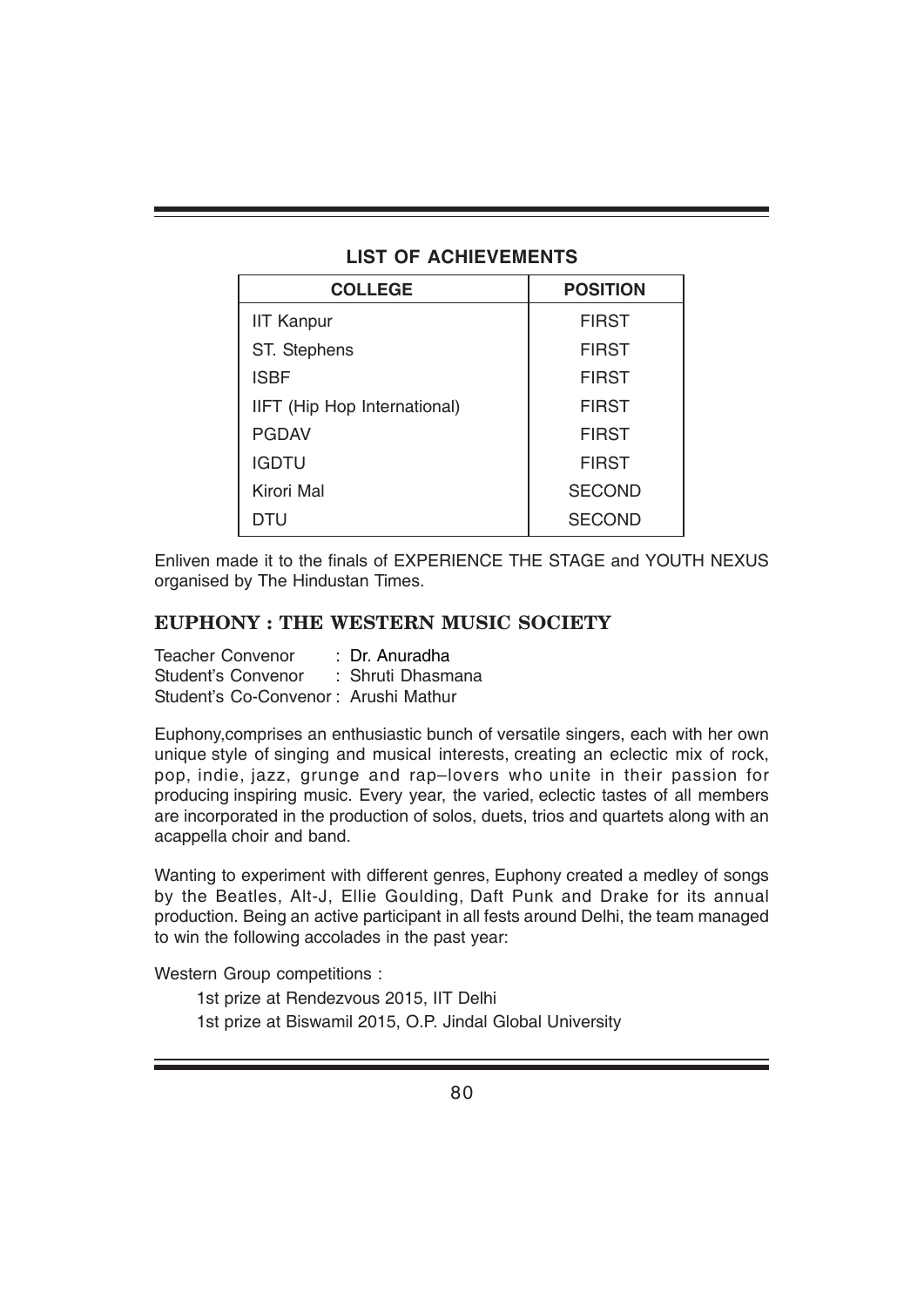1st prize at Engifest 2016, Delhi Technological University 2nd prize at Mood Indigo 2015, IIT Mumbai 2nd prize at Arpeggio 2016, Hindu College 3rd prize at Crosswinds 2016, St. Stephen's College 3rd prize at Reverie 2016, Gargi College

Western Trio competitions :

1st prize at Tarang 2016, Lady Shri Ram College 1st prize at Engifest 2016, Delhi Technological University 1st prize at Crosswinds 2016, St. Stephen's College 1<sup>st</sup> prize at Nexus 2016, Sri Venkateswara College

Western Duet competitions :

1st prize at Pulse 2015, AIIMS

1st prize at Apollo 2015, University College of Medical Sciences

1st prize at Arpeggio 2016, Hindu College

Western Solo competitions :

1<sup>st</sup> prize at Mood Indigo 2015, IIT Mumbai 1<sup>st</sup> prize at Euphony 2016, Miranda House 1<sup>st</sup> prize at Reverie 2016, Gargi College 1<sup>st</sup> and 2<sup>nd</sup> prize at Apollo 2015, University College of Medical Sciences 1<sup>st</sup> and 2<sup>nd</sup> prize at Biswamil 2015, O.P. Jindal Global University 1<sup>st</sup> and 2<sup>nd</sup> prize at Priyadarshani 2016, Dyal Singh College (Morning) 1<sup>st</sup> and 2<sup>nd</sup> prize at Mixtape 2016, Dyal Singh College (Evening) 2<sup>nd</sup> prize at Rendezvous 2015, IIT Delhi 2<sup>nd</sup> prize at Engifest 2016, Delhi Technological University 2<sup>nd</sup> prize at Flying Solo 2016, NIFT 2<sup>nd</sup> and 3<sup>rd</sup> prize at Tarang 2016, Lady Shri Ram College 3<sup>rd</sup> prize at Surmanjari 2016, Kirori Mal College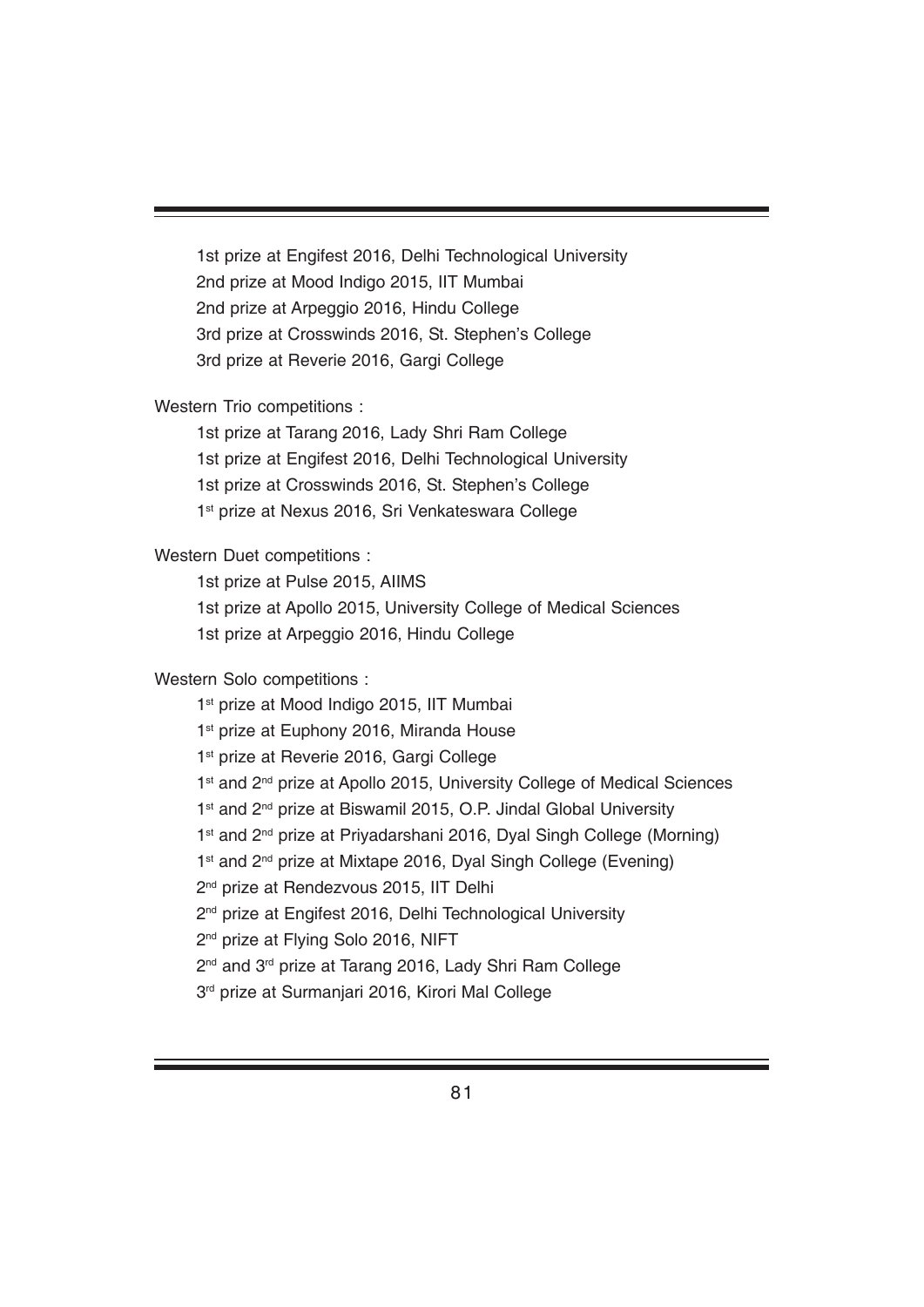### **GLASS EYE : THE FILM SOCIETY**

Teacher Convenor : Dr. Sangeeta Bhatia Student Convenor : Kritika Dhawan

The initial purpose of the society was to screen only movies/documentaries on various social issues and hold discussions thereafter; but since 2012 Glass Eye has stepped into the field of documentary and movie making. GLASS EYE in its third year has become one of the most active societies of the college. Our main focus at this bend in road has been to try our hands at making films of all genres and we have successfully achieved recognition and accolades in various universities of Delhi and all over India like IIT-Kanpur, IIT-Mumbai, IIT-Kharagpur etc. Thus, making our firm mark into the world of cinema.

It was a great year for Glass Eye as it collected several laurels throughout the year and bagged THREE National Awards and it's very first trophy. It also had the great opportunity to learn from renowned advertisement film maker Mr. Gaurav Sharma during a two day workshop.

- 1. TAABIIR Selected for Pocket Film Festival '15
- 2. MEZBAAN 2nd position IIT KANPUR for BEST FILM
- 3. HERO MOTOR COP 2nd position at IIT KANPUR for best AD film (HAT-TRICK)
- 4. Things College students say, Artist at Work Productions 2nd position all India ( Judged by MAHESH BHATT)
- 5. CHAI
	- a) Best film at JUXTAPOSE at Lady Shri Ram college, university of Delhi b) Selected for Pocket film festival'16
- 6. BAKSA Script won First PRIZE in DYAL SINGH COLLEGE
- 7. BEING INDIAN?
	- a) Selected YES FOUNDATION (I AM CHANGE), MUMBAI
	- b) Winner Student CategoryQADR
- 8. DTU ENGIFEST'16
	- a) Best Editing
	- b) Best Cinematography
	- c) Best Direction
	- d) 2nd Prize in Best Film overall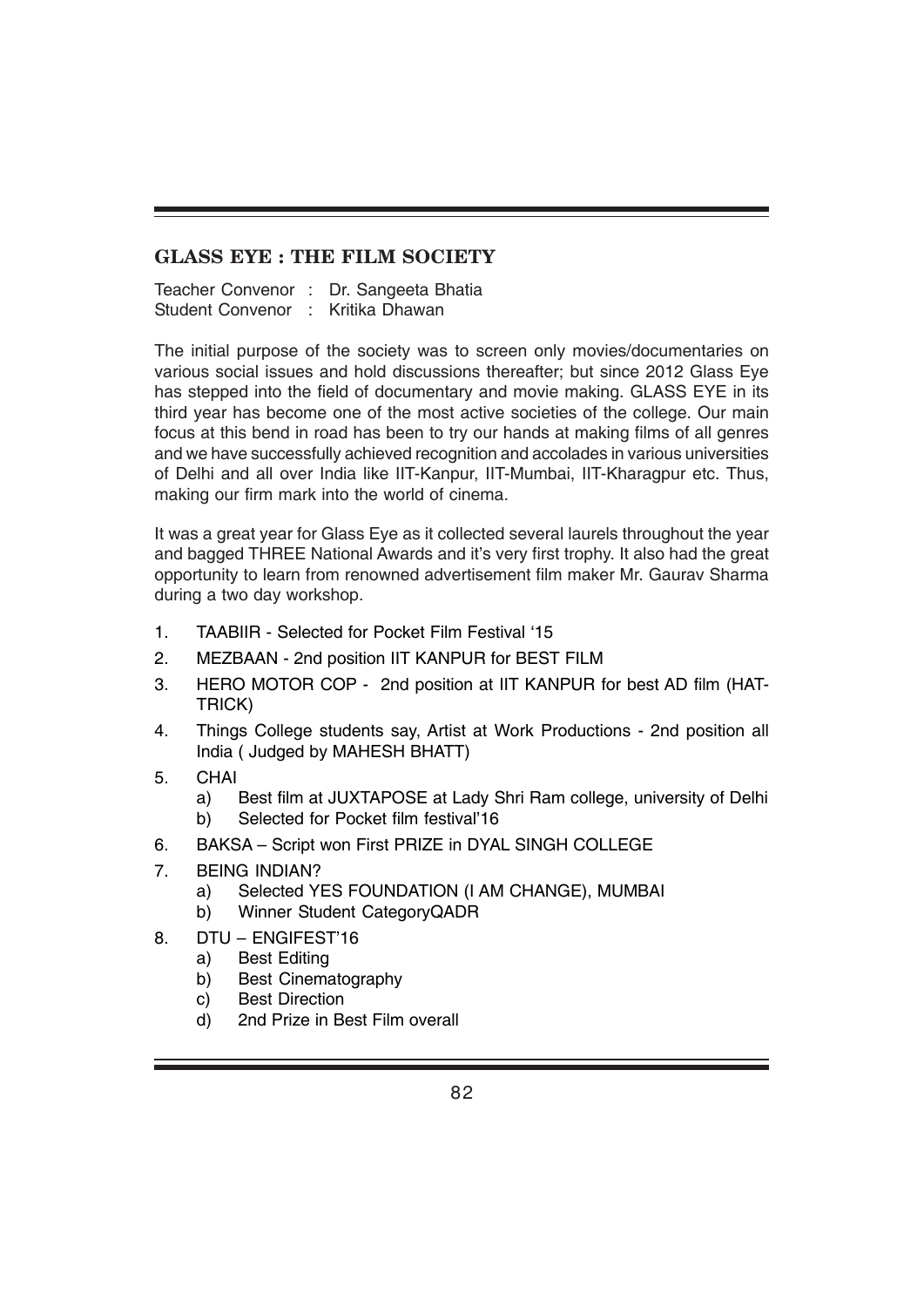9. DUST IN MY VEINS (Air Pollution AD) - 2nd Prize in Sri Venkateshwara college

Glass eye made a movie for Gargi college Fresher's 2015, Teacher's Day, Shot the flash mob (promotional video) for Reverie, Gargi College and a movie on Reverie.

#### **HUES**

| Convenor                            | : Dr. Alka Garg |
|-------------------------------------|-----------------|
| Co-Convenor                         | : Mrs. Anita    |
| Student Convenor : Madhulika Sircar |                 |

Hues embraces the artistic skills, passion and individuality of its members and provides a platform to bring to stage their creative talents. It creates an environment where ideas come to fruition. The society is a step towards promotion of art and encourages participation in various fields like painting, origami, crafts, etc. and actively works to bring out the essence of fine arts. We at Hues believe that creativity and art are a part of human existence and indulgence in an artistic expression of our thoughts and ideas. Hard work and determination are pillars for our society and we believe in creative manifestation of our feelings. Each member of the hues family is given opportunity to grow,learn and outshine as an artist.

#### WORKSHOPS ORGANISED

- Origami workshop in Japan foundation
- Costume designing Workshop
- Rangoli workshop by Hues

#### WORK DONE

- Gargi canvas
- Union room wall
- **Retreat wall**
- Decoration during reverie

#### EVENTS/ COMPETITIONS HELD

- Potpurri-Matka Painting
- Doodle It
- Tessellation-Mosaic
- Perceptions-Text Interpretation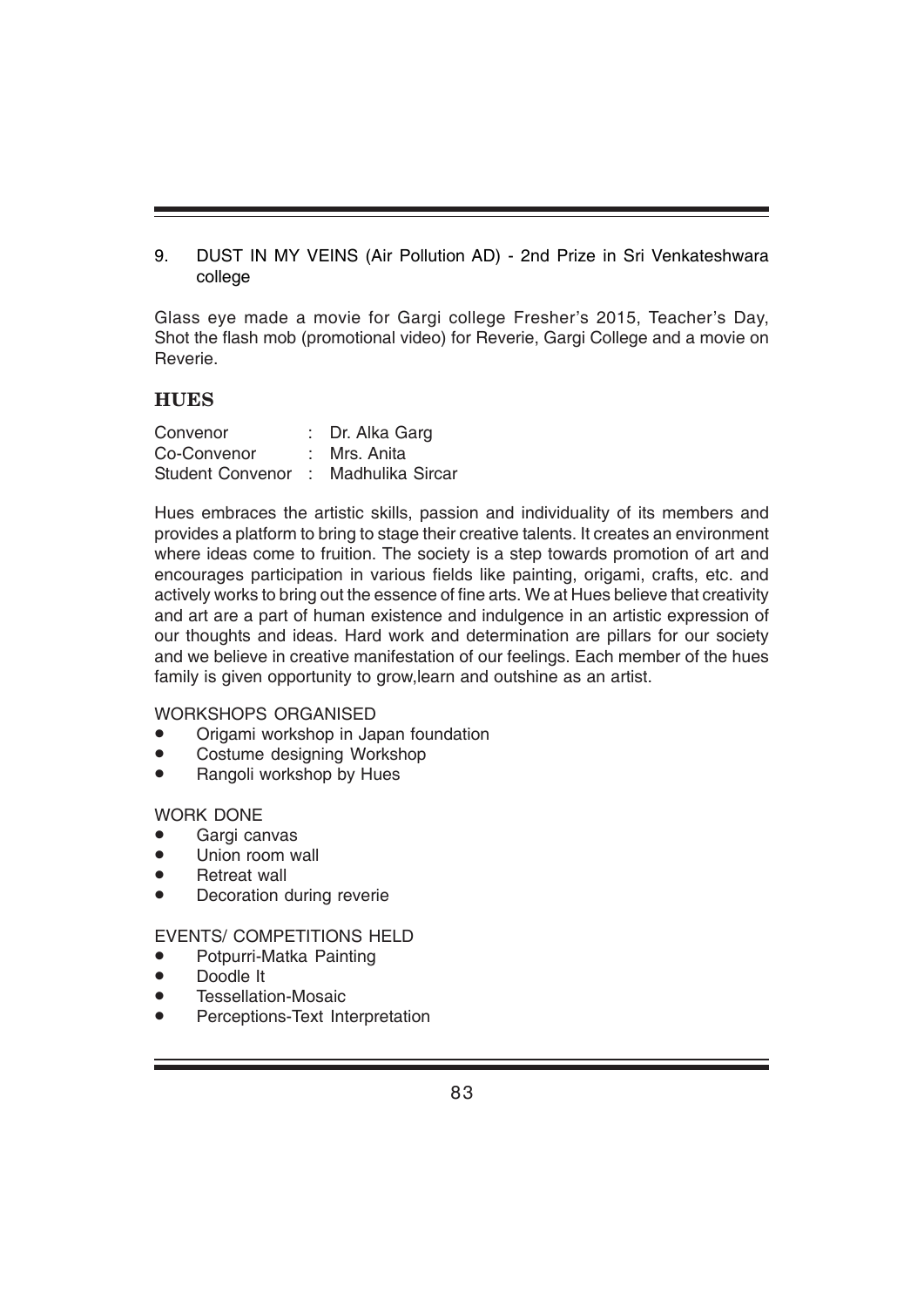## **IRIS : THE PHOTOGRAPHY SOCIETY**

| Teacher Convener : Dr. Neera Pant |                   |
|-----------------------------------|-------------------|
| Student convener                  | : Pallack Bhutani |
| Co Convener                       | : Savi Garg       |
| Treasurer                         | : Ambica Kaul     |

Photography is an art of observation. It has little to do with the things one sees and more to do with how one sees things. 'Iris' Literally refers to the eye of the camera through which light enters enabling vision. 'Iris' also means 'rainbow' in Greek. Hence, highlighting the aim of our society: to see things differently, with broader horizons, of colours and black and whites, with unique perspectives, & perfectly capturing what in sphere is called 'living the moment.'

This year too Iris has explored many places through photo walks, been introduced to new techniques like multiple exposure and lighting through workshops and covered many glamorous events in the college. It has grown and strived for perfection with every step. During reverie, Iris showcased the photographs taken by the members of the society in a magnificent exhibition which left everyone awestruck.

## **ACHIEVEMENTS**

#### **WON**

- Came 1st in IIT kanpur (on the spot) 2015
- Online competition of 'Greenshutter' organised by Prakriti, the Environment society of St. Stephenscollege. My picture got selected for displaying.
- First Prize in Photography with Iris in the themes Mirror, Dancer, Lights, Shadow play, Doors, Architecture, Throwing things and many others.
- SGND Khalsa college: Photobug- 1st position
- Second prize in DDUC, on the spot photography (zoology department fest, zoofiesta 2016)
- Winner in kirorimal college, online theme based photography there was no 1st or 2nd position, there were three different winners for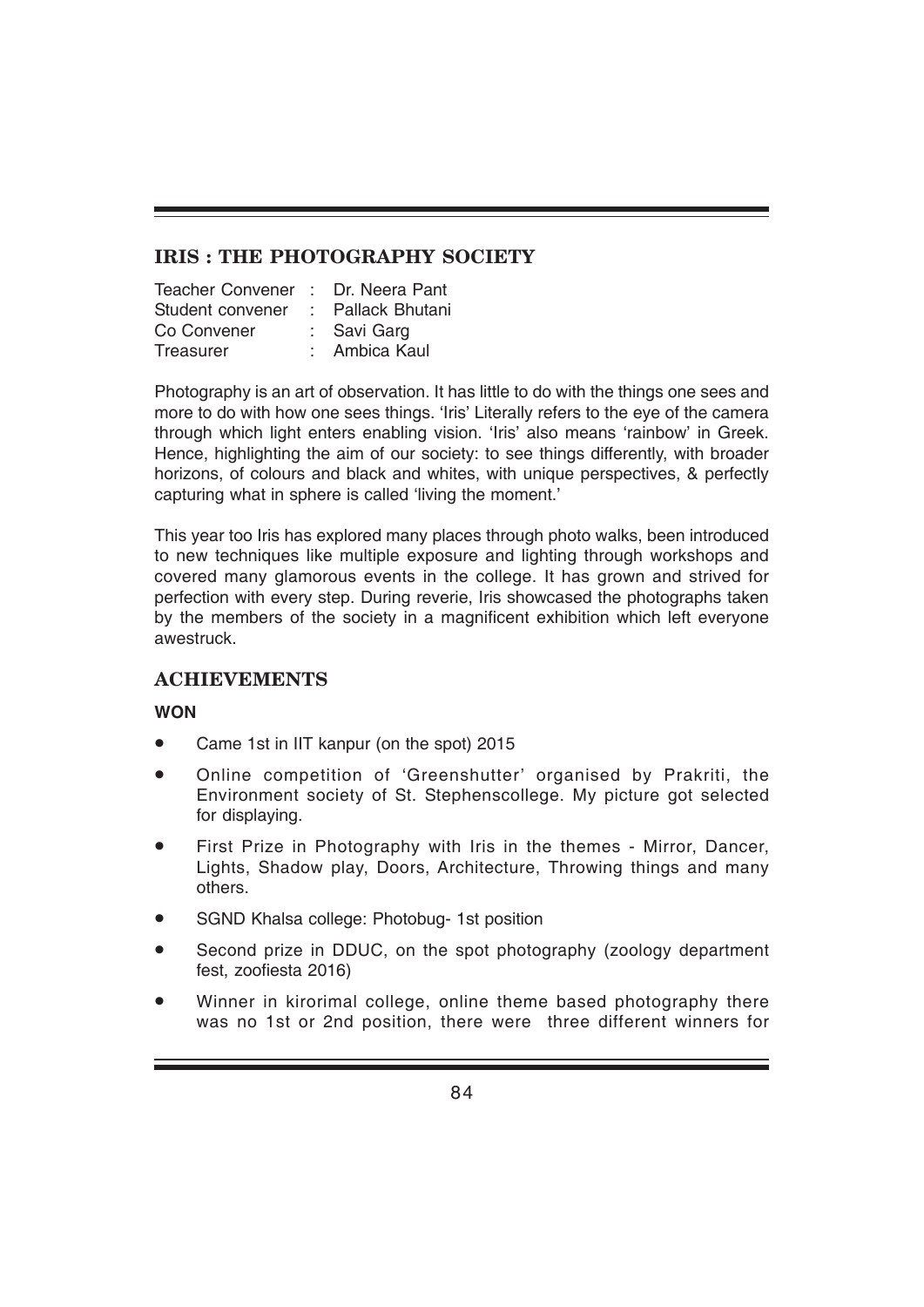3 different theme, Annual fine arts and photography festival, "Perceptions 2016

• First in studio vogue, Bhagat Singh college, (annual fest)

#### **PARTICIPATED**

- Jesus and Mary college fotographia
- Zakir Husain delhi college jamboree honeylens photography competition
- NIT Kurukshetra Confluence shutterbug competion
- Ramjas on the spot
- Khalsa photobug
- IIT Kanpur Antaragni
- LSR Juxtapose
- Photo Seherr: Difference
- Each click counts Travelling photo exhibition
- Ladakh Adventure photo contest

#### **KSHITJ : THE STREET PLAY SOCIETY**

|                         | Teacher Convenor : Dr. Chhaya Sawhney |
|-------------------------|---------------------------------------|
| <b>Student Convenor</b> | : Devika Majumdar                     |
| Co-convenor             | : Priyamvada Rana                     |

Being counted among the top 5 street theater societies of Delhi University since the last two years, Kshitij has maintained the bar with its production **'HOLY SHIT'**.

The title of the play self explanatorily depicts that what the society today is doing today in the name of God, can not in any manner be considered "holy", "Godly" or "saintly". Rather our present has bought us to a point from where we see humans using holiness for its own personal gain. Showing the gruesome conflict of Israel and Palestine over the holy land Jerusalem and linking it with communal conflict going on in our very own country over the Babri Masjid, through this play we try to show how religion has become a bone of contention among people across the globe.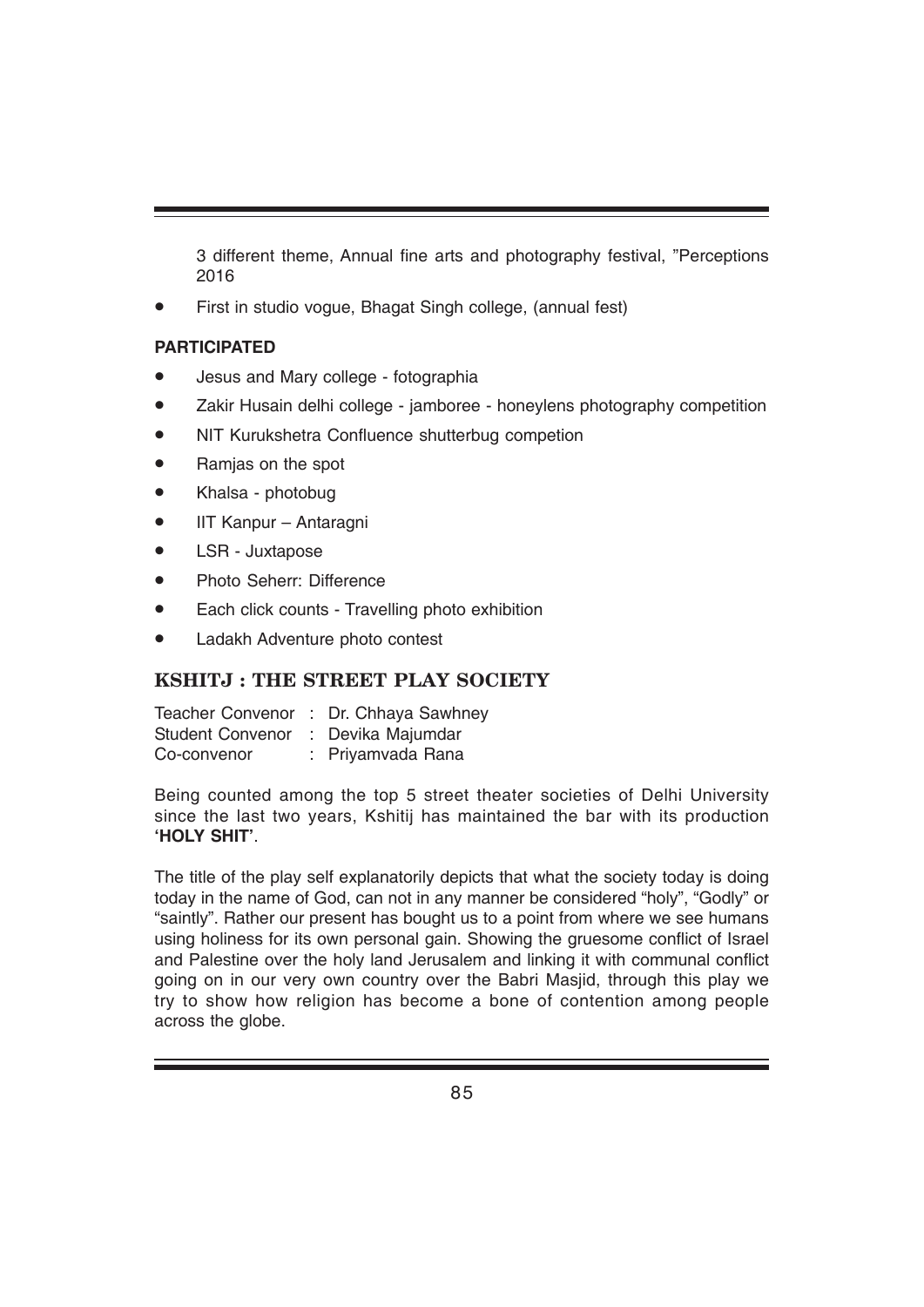This play has been awarded with several laurels as below:

| S.No. | <b>College</b>                               | <b>Position</b>                 |
|-------|----------------------------------------------|---------------------------------|
| 1.    | Dayal Singh College - Evening                | 3 <sup>rd</sup>                 |
| 2.    | <b>PGDAV College</b>                         | 1 <sup>st</sup>                 |
| 3.    | Janaki Devi Memorial College                 | 1 <sup>st</sup>                 |
| 4.    | Shivaji College                              | $2nd$ – Best Direction          |
| 5.    | Kamla Nehru College                          | Non-competitive                 |
| 6.    | Birla Institute of Management and Technology | 1 <sup>st</sup>                 |
| 7.    | Miranda House                                | Non-competitive                 |
| 8.    | Gargi College                                | Non-competitive                 |
| 9.    | Hindu College, Mecca                         | 2 <sub>nd</sub>                 |
| 10.   | Shri Ram College of Commerce                 | Non-competitive                 |
| 11.   | <b>SGTB Khalsa College</b>                   | Non-competitive                 |
| 12.   | Shahid Bhagat Singh College                  | Best Actor – Devika Majumdar    |
| 13.   | Hindu College, Medina                        | Retiring Star - Devika Majumdar |

The production was also performed at National School of Drama, as a part of the 18<sup>th</sup> Bharat Rang Mahotsav international theater festival. The play did noncompetitive performances at :

- HauzKhas Village ("Manthan" CBS)
- INA Delhi Haat ("Memesis" Daulat Ram College)
- ILLL (Near Khalsa College)
- Vaishali Sector 1

#### **In - House Performances**

- Orientation: KSHITIJ performed to spread more awareness about Gargi.
- Fresher's Day: KSHITIJ along with other performing societies of the college, prepared a musical on a Bollywood theme for the fresher's.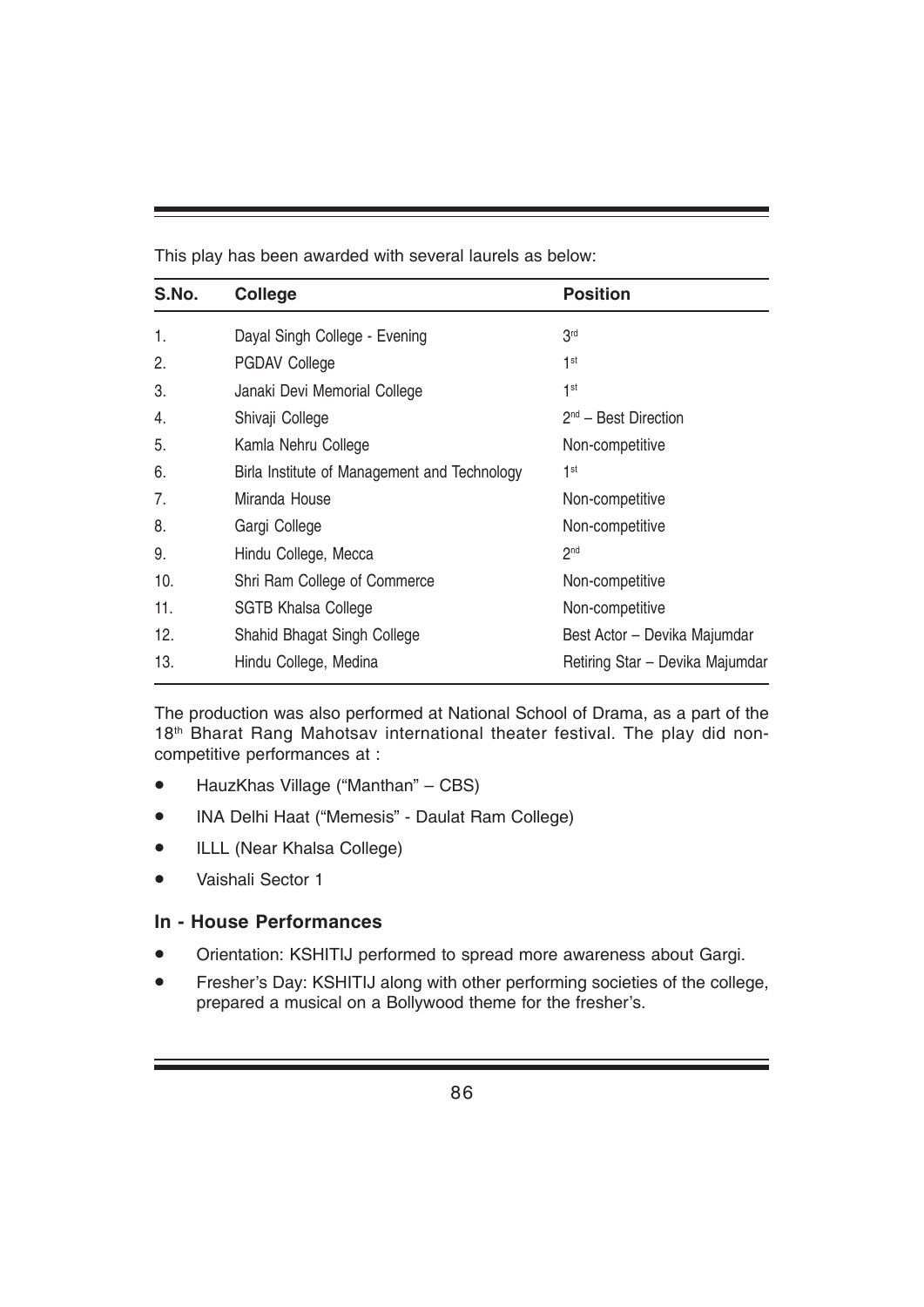### **NAZAAKAT : INDIAN DANCE SOCIETY**

Teacher Convenor : Dr. Rashmi Bhardwaj Student Convenor : Sachi Chopra

Nazaakat is a presentation of the breathtaking tapestry of Indian culture. It is an amalgamation of all the forms of Indian dances be it folk or classical. Nazaakat brings forth seven of the eight recognized classical dance forms through its graceful dancers.Every year, we at Nazaakat attempt to bring forward a new traditional dance form showcasing different emotions.Nazaakat has been known for its colourful and bright costumer, baroque choreography and soul touching expressions.

This year the annual production was a representation of three Assamese dance forms namely Tiwa, Bodo and Bihu. Tiwa and Bodo are performed by ethnic tribes in Assam. Tiwa is a boisterous dance whereas bodo, performed with swords symbolises strength. Bihu dance is performed in the Bihu Festival and is celebrated by the Assamese diaspora around the world.The dance production successfully won prizes in Delhi University and outside.IIT-Kanpur, Maitreyi, Sri Venkateswara, Vivekananda, Delhi Technical university to name a few.

#### **LIST OF ACHIEVEMENTS (2015-16)**

#### **Group Folk**

- 1<sup>st</sup> position : Maitreyi, Vivekananda, Sri Venkatesvara, Delhi Technical University and IIT Kanpur.
- 2<sup>nd</sup> position : St. Stephens Sri Guru Nanak Dev Khalsa College, Sri Guru Teg Bahadur Khalsa College, Indraprasth College for women
- 3rd position : Dyal Singh College Evening

#### **Solo**

- 1<sup>st</sup> position : IIT Kanpur, JMC
- 2<sup>nd</sup> position : Lady Sri ram, Janki Devi college
- 3<sup>rd</sup> position : Dyal Singh Morning, Dyal Singh Evening, IIT Mumbai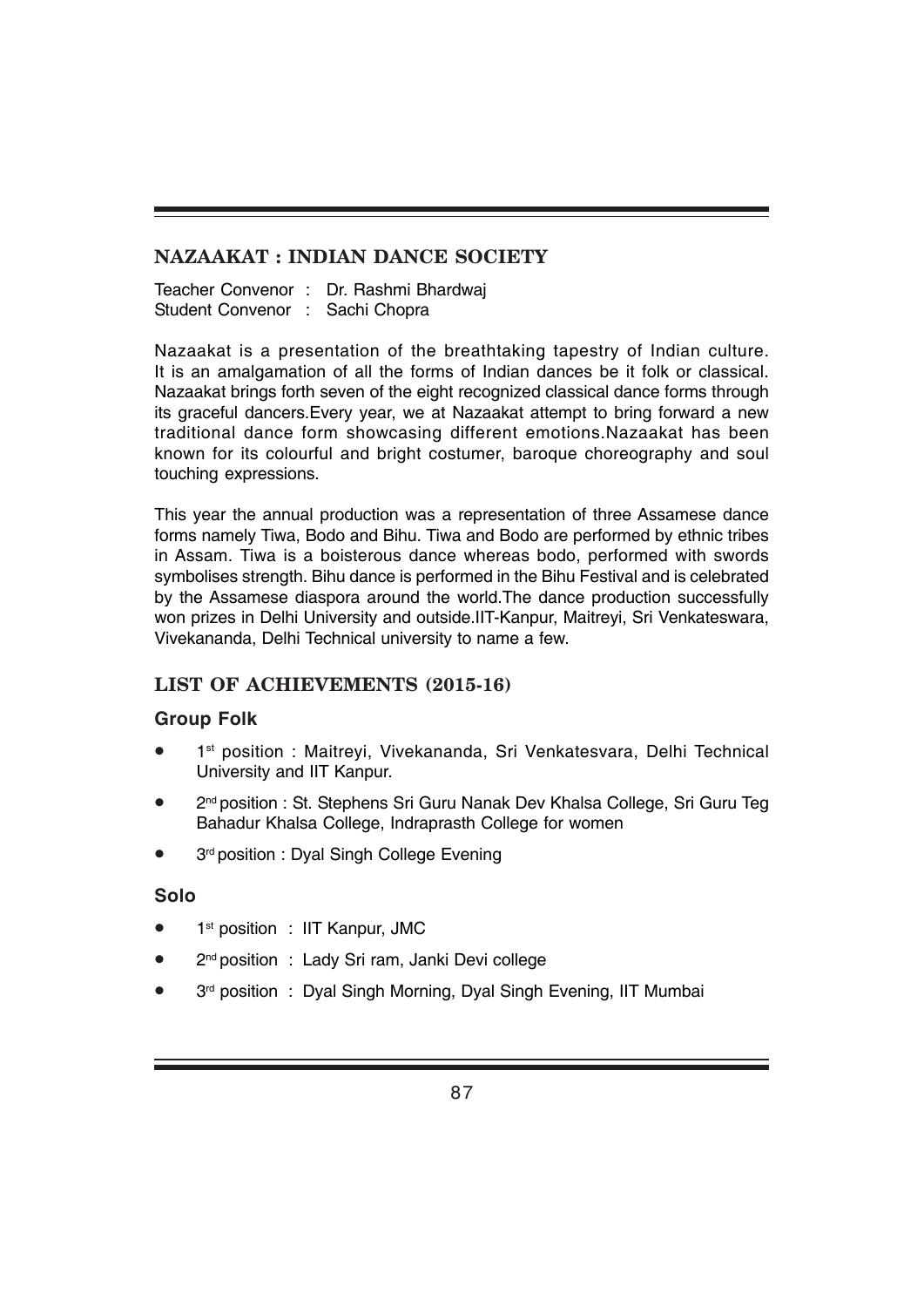#### **QED : THE ENGLISH DEBATING SOCIETY**

| <b>Teacher Convenor</b> | : Ms. Rajkumari Smejita Devi |
|-------------------------|------------------------------|
| Co-Convenor             | : Ms. Neha Khurana           |
| <b>Student Convenor</b> | : Tarini Unnikrishnan        |
| Co-Convenor             | : Anisha Kukreja.            |

Q.E.D., the English Debating Society has been doing well throughout this academic session. We have recruited ten members this academic year and participated in a range of parliamentary debates and conventional debates, including events of our own in college.

We hosted our annual Fresher's Conventional debate in the summer semester, which saw participation from colleges across Delhi University. Our Annual Asian Parliamentary Debate Tournament, Wax Eloquent 2016, was from the 27th-29th of February. The Core Adjudicators at the tournament are eminent debaters, Avni and Yash, one of whom is currently at the Young India Fellowship while the other is a lawyer who graduated from NLIU, Bhopal. The tournament witnessed a highquality participation of 26 teams from academic institutions across the country. The winning team consisted of three members from Faculty of Law, University of Delhi; Delhi School of Economics, University of Delhi; and Tata Institute of Social Sciences. The Best Adjudicator prize was shared between students of St. Stephen's College and Kirori Mal College, University of Delhi.

In addition, the society hosted a Turncoat Debate, during the Annual College Fest, "Reverie" with participation from across the University, and from our own college winning the debate.

The members of the society have participated in workshops and sessions on debating techniques and adjudication, as well as current affairs, philosophy, world and Indian history, economic theory and political thought

Some noteworthy achievements of the members of the society this year are:

- Tarini Unnikrishnan a. Semifinalist at NIRMA University PD, as well as 4<sup>th</sup> Best Speaker.
- 2nd Best Adjudicator at KMC Freshers' Annual Parliamentary Debate.
- 3rd Best Adjudicator at IIT Kharagpur's 1st Annual Parliamentary Debate.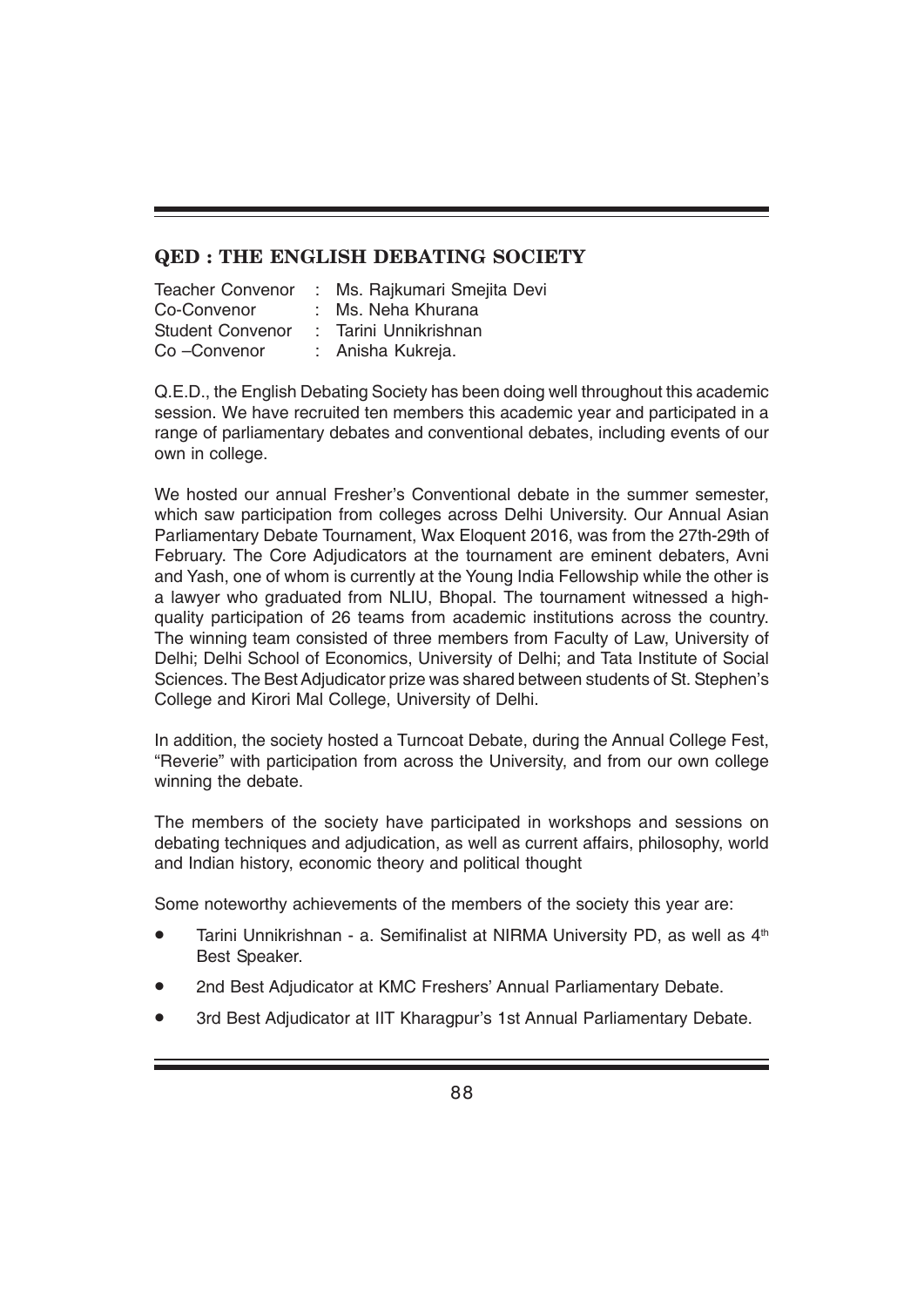- Best Adjudicator at 68th Mukarji Memorial Parliamentary Debate, St. Stephen's College.
- Pre-quarter finalist at 13th Premchand Memorial Debate, Hindu College.
- Deputy Core Adjudicator at Indian Women's Debating Championship.
- Rika Kumar-2nd Best Adjudicator at CCET's Annual Parliamentary Debate. Pre-quarter finalist at 13th Premchand Memorial Debate, Hindu College.
- Mallika Singh: Semifinalist adjudicator at IIT Kharagpur's 1st Annual Parliamentary Debate.

## **QUILLUMINATI-ENGLISH CREATIVE WRITING SOCIETY**

| <b>Teacher Convener</b> | : Ms. Pragya Gupta                               |
|-------------------------|--------------------------------------------------|
| Student's Convener      | Ms. Lakshita Joshi                               |
|                         | Student's Co-Convener : Ms. Indrani Chakravartty |

Quilluminati seeks to engage the present literary milieu with the power of words to contribute towards an equal and positive society. Employing prose and poetry, fiction and non-fictional writing, our members have participated and bagged prizes at many Inter and Intra college competitions at University of Delhi and other prestigious institutions.

Our Prominent Achievements for the year 2015-2016 are :

- Adtritanaya Tiwari 1<sup>st</sup> in Kalindi College; 1<sup>st</sup> in Nano-Tale Writing at Dayal Singh College; 1<sup>st</sup> in Online Short Story Writing Competition in Hansraj College;
- Apoorva Gupta 1st in Vekateshwara College.
- Diksha Bijlani Best Reporter in St. Stephens MUN; 1<sup>st</sup> in IIT Delhi Slam Poetry Competition; 2<sup>nd</sup> prize in SRCC Columnist Hunt; Special mention in SRCC Creative Writing; 1<sup>st</sup> at SRCC Slam Poetry Competition; 2<sup>nd</sup> at Slam Poetry Competition in Motilal Nehru College.
- NehaThureja 1st prize in poetry slam at Jesus and Mary College.
- Lakshita Joshi  $3<sup>rd</sup>$  in Creative Writing Competition at Kamla Nehru College.
- Siddhi Sehgal  $2<sup>nd</sup>$  in Shipwreck Writing at Gargi College.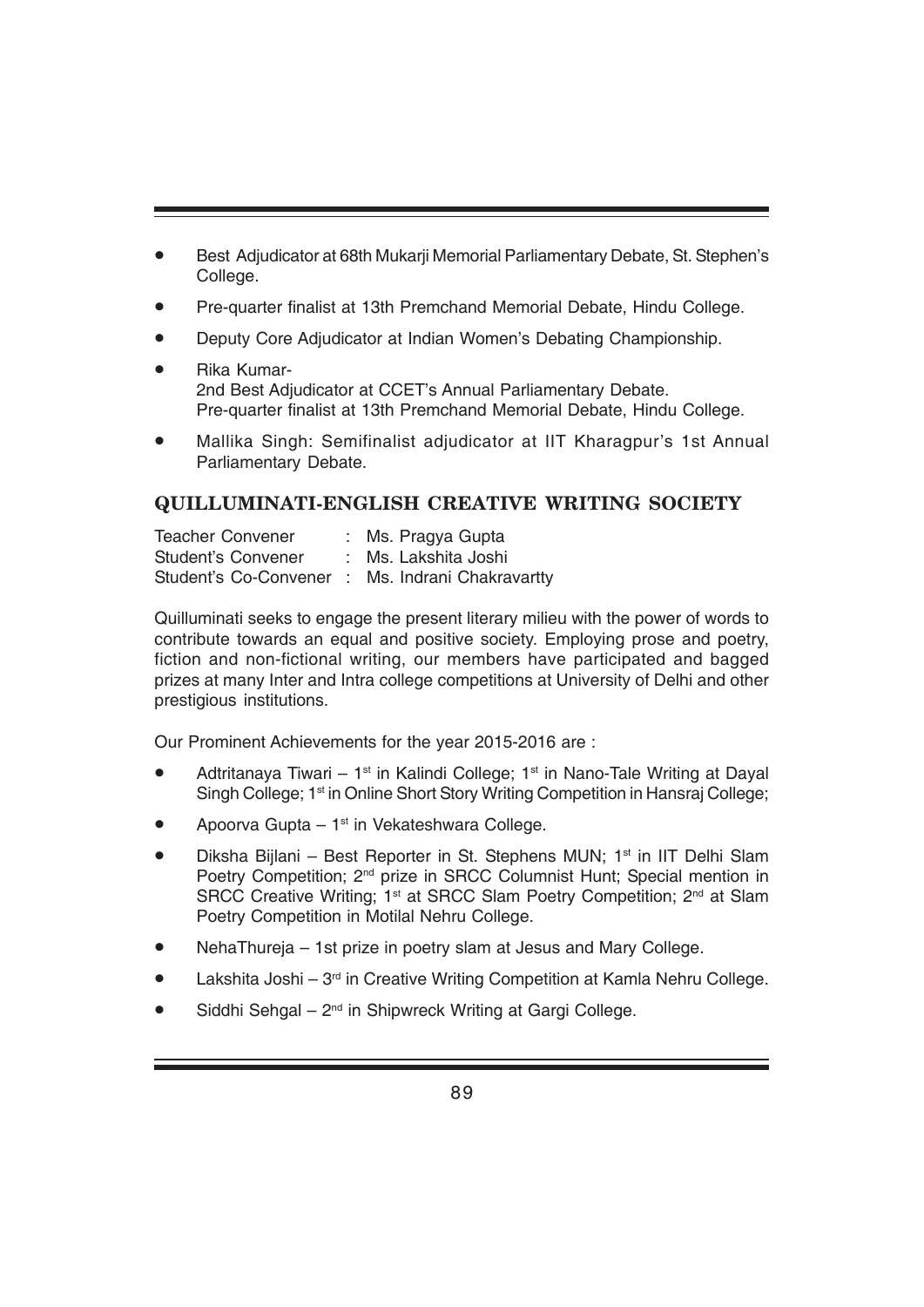- Puspangana Singh  $-3<sup>rd</sup>$  in Creative Writing Competiton at PGDAV College.
- ShefaliJuneja  $2<sup>nd</sup>$  prize in Poetry Competition at Ramias College.
- Tavleen Singh  $2^{nd}$  in Confessional Writing at Gargi College;  $3^{rd}$  in LSR College.

Our Annual Inter-College Creative Writing Competition *"Rhetorica"* was a roaring success going by the enthusiastic participation by colleges across the University. Events such as Creative Writing competition, Slam Poetry and a discussion based on our theme for the event - 'Shackled Rainbows' were organized. We also conducted a Talent Hunt in collaboration with Quirky Bytes, an online blog, which gave many enthusiasts an opportunity to showcase their talent and be rewarded by payment on public domains. We have had a workshop by 'Of Heroes and Villains' on Mystery Writing and Humor Writing. Quilluminati also has its own active blog on Word press called *"Cursive Sparks"*, signifying the fiery power that simple words have. It was launched in December 2013 and has published 70 posts so far.

## **QUIZZITO : THE QUIZ SOCIETY**

Teacher Convener : Dr. Deeksha Bhardwaj Student Convener(s) : Medha Shrivastava, Ridhima

Quizzito ergo sum-I quiz therefore I am. Quizzing educates enlightens and entertains.

The academic year 2014-15 has been very productive for the quiz society of Gargi College. The society began with two short quizzes-one for Fresher's and another for UK Exchange Program. A spree of quizzing sessions was organised. A two day mentorship session was conducted by The Dais. This was followed by MELA-Music Entertainment Literature and Arts Quiz. Hundred avid quizzers participated in trhe event. Reverie bought along the General Quiz conducted by Anurag Mishra who proved his knack for putting together brain wracking questions. The most important event of the session was the Gargi College Quiz Fest–HighQ'16. It was a two day event–with almost 300 people turning up for the Harry Potter Quiz. The India quiz was hosted by Shreshtha, an alumni, who posed insightful questions to the participants. The event ended with the quirky MOCC-Mythology Occult Criminology Conspiracy theories Quiz.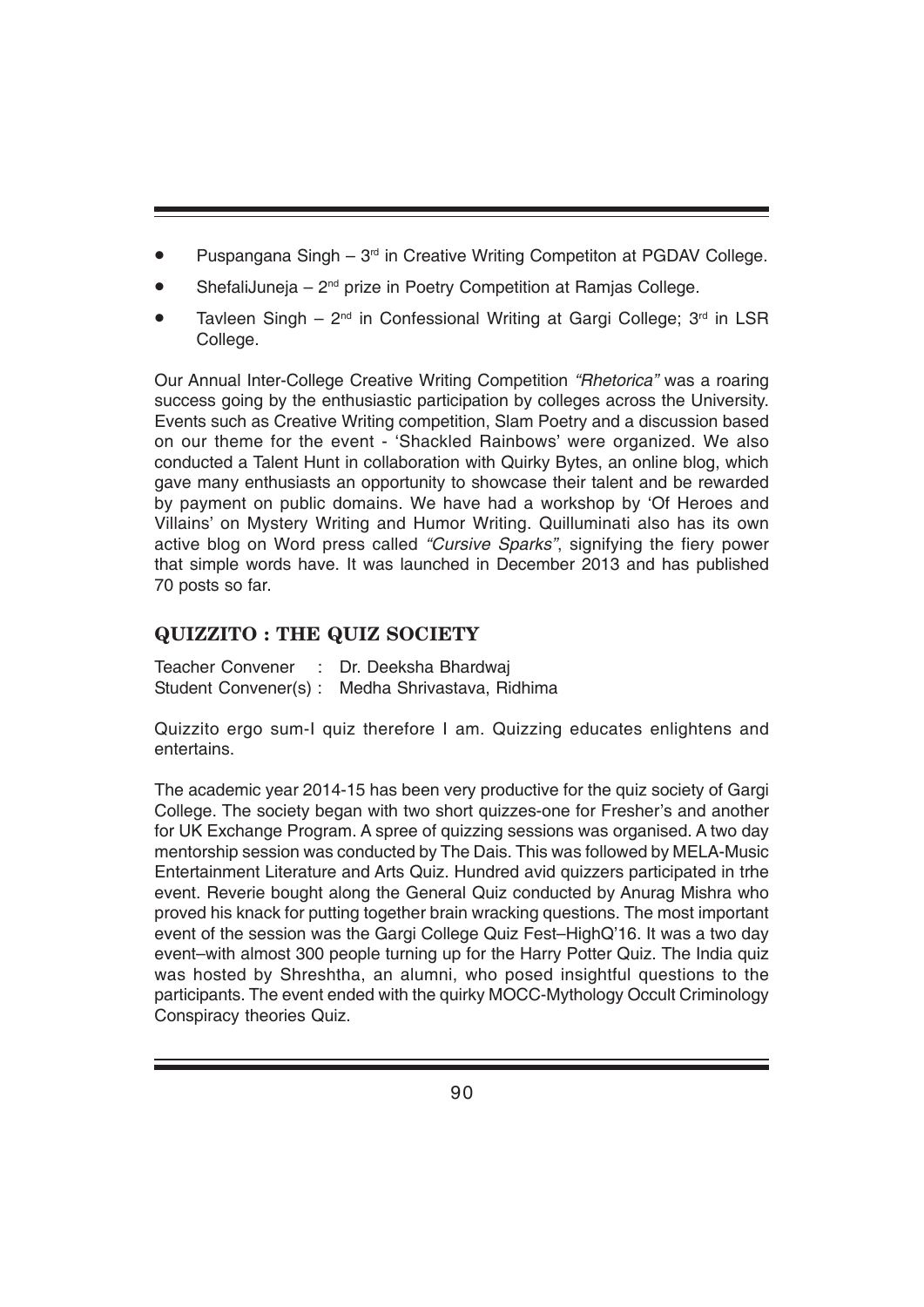### **SAMRANJINI : THE INDIAN MUSIC SOCIETY**

| <b>Teacher Convenor</b> | : Dr. Deepika Chatterjee |
|-------------------------|--------------------------|
| Teacher Co-Convener     | : Joya Bhattacharya      |
| Convenor                | : Ambika Srikrishnan     |
| Co-convenor             | : Aishwarya Ramakrishnan |

Samranjini has been actively involved in bringing various genres of music together for cultural festivals and on occasions within college.The annual production is made every year, which the society showcases in different competitions across Delhi University. Samranjini, has won the college many laurels in the Indian Group Song competition in the year 2015-2016 which include:

- First position : Institute of Home Economics, PGDAV and Maitreyi
- Second position : IIT Delhi, Hansraj, St. Stephens, Lady Shri Ram College, Dyal Singh (evening) and NSIT
- Third position : IIT Kanpur, Kirorimal College and Gargi College

In the category of Light solo, Aishwarya Unni bagged the first position in Gargi College and second position in Institute of Home Economics. Samranjini also received the opportunity to present its annual production at India Habitat Centre, New Delhi for an International Conference on Higher Education. The musical presentation given by the society, was highly appreciated and remained a memorable performance.

## **SPARX : THE CHOREOGRAPHY SOCIETY**

Teacher Convenor : Dr. Rashmi Bhardwaj Student's Convenor : Ms. Kanika Sharma

The choreography society, has managed to maintain the reputation it bears in the Delhi University dance circuit. This year the team branched out in terms of performing at various stages apart from competitions.

With our choreographer, Ryan Martyr, an Annual Production showcasing the intricacies and complexities of the human brain was staged. The dance piece circled around this notion through the medium of dreams, highlighting how mind can teleport a person into the most unusual situations.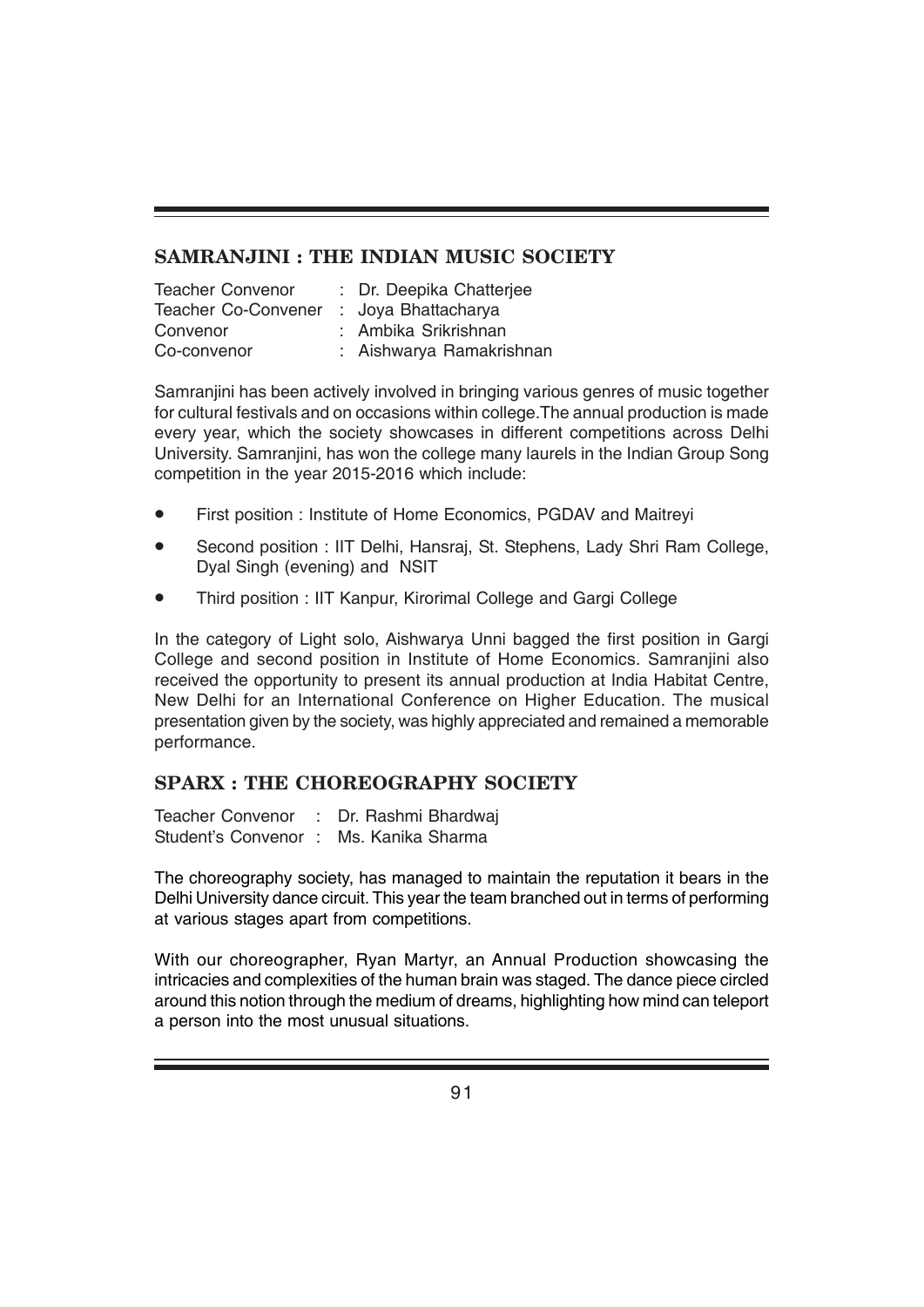The season began with securing second position at BITS Pilani and IIT Bombay. The team was also placed at a lot of competitions in the DU fests :

3rd place at Stephens 2nd place at Gargi 2nd place at Hindu.

Apart from the wins, we also performed with Meher Malik and her team Banjara. The showcase promoted the strength of women and took place during the women's day week. We also competed all over Delhi dance groups including all genres and were placed second at the Danceworx which was judged by Mr. Ashley Lobo. This year along with competitions, we have had the chance of really performing at multiple platforms which has inculcated great presence on stage,as dancers, for our team members.

#### **UPSTAGE : THE DRAMATICS SOCIETY**

Teacher Convenor : Dr. Parvati Sharma Chandla Student Convenor and Co-convenor : Madhvi Mehra, Apurvah Sahay Aarzoo

The year began with extensive auditioning and training for the new entrants of the society. Participation and achievements:

- 1. Participated at IIT Delhi's annual festival "Rendezvous". The team was selected for the finals of the theater competition and received a special mention.
- 2. Placed among the top 4 colleges at IIT Kanpur at their annual festival "*Antaragni".*
- 3. Received a token of appreciation at 13th *Natsamrat Mahavidyalaya* Theatre Festival
- 4. Won best actor at St. Stephens' Annual Theatre Festival "*Dastaan*".
- 5. Won best set design at *Josh Vihangam,* National Inter University Theatre Competition of Jamia Milia Islamia

Upstage has produced two productions for the year of 2015-16, the first being "Anugaman", a Hindi production, written and directed by the society itself. The second being, "Watching over me", an English production, an adaptation of the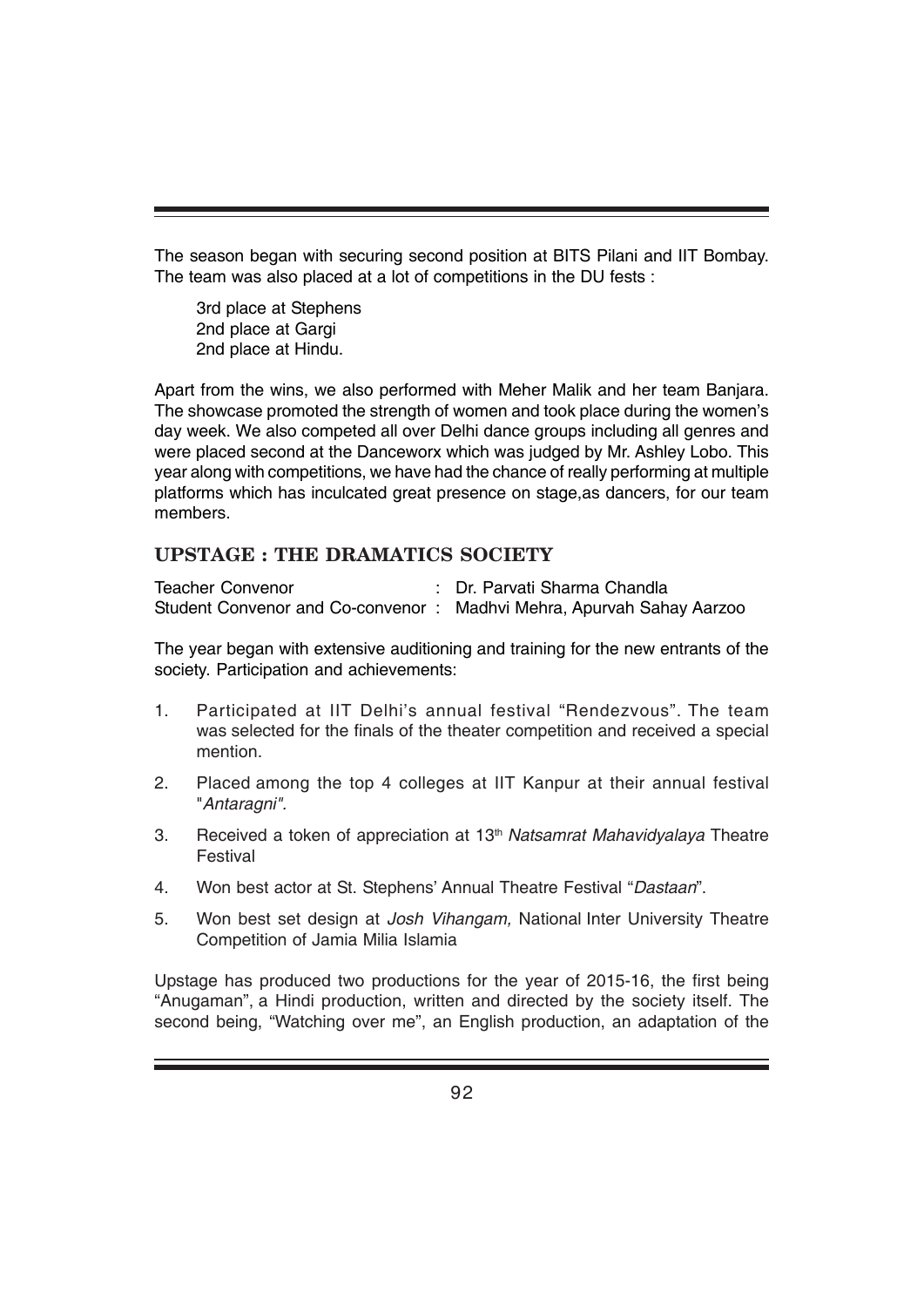play "Watching Over Me" by Tony Layton. Mr. Pranav, a theatre professional was hired for a brief duration for a workshop. He also helped the students with the concept of the play "Anugaman".

The highlight of the term so far however was the Annual Theatre Festival, "Nivacanna" organised by the society during "Reverie-2016". We received a very heartening response from the DU theatre community with a total of 40 plays participating in the preliminary round. Five teams were shortlisted for the finals by an internal panel of judges. The final competition was judged by an external judge, Mr. Himanshu Kohli and our teacher convenor Dr. Parvati Sharma.

## समीक्षा $-\epsilon$ हिन्दी वाद $-\epsilon$ विवाद समिति

'समीक्षा' वाद-विवाद समिति शिक्षिक संयोजिका : डॉ. वीणा शर्मा ब्बत्रा संयोजिका $\qquad \cdot$  तीपांशी सहसंयोजिका $\begin{array}{ccc} \cdot & \text{#} & \text{#} \end{array}$ सहसंयोजिका

वर्ष 2015-16 समीक्षा के लिए

```
अत्यंत सफल रहा। सत्र का प्रारम्भ समिति ने संयोजिका सहसंयोजिका के चनाव के साथ किया।
तत्पश्चात हिन्दी दिवस के उपलक्ष्य में दो दिवसीय 'हिन्दी महात्सव' का आयोजन किया। हिन्दी महोत्सव
के अन्तर्गत विभिन्न अन्तर्महाविद्यालय प्रतियोगिताओं का आयोजन किया। जिसमे छात्र छात्रओं की
तार्किक क्षमता का बेहतरीन प्रदर्शन देखने को मिला। गतिविधियों के  सिलसिले को कायम रखत हुए
समिति ने 'रेवरी' के अन्तर्गत वाद विवाद तथा सामहिक चर्चा का आयोजन किया। इसके पश्चात
समिति ने तीन दिवसीय वार्षिक संसदीय वाद विवाद प्रतियोगित 'अन्वेषण' का आयोजन किया।
समिति के सदस्यों ने लगभग 70 प्रतियोगिताओं में भाग लिया व 32 पुरस्कार अपने नाम किए।
कछ उपलब्धियां
अन्तर्महा विद्यालय प्रतियोगिताओं में
छह प्रथम पुरस्कार।
सात द्वितीय पुरस्कार।
चार तृतीय पुरस्कार।
आठ सर्वश्रेष्ठ टीम पुरस्कार।
सात सर्वश्रेष्ठ वक्ता पुरस्कार तथा अन्य सांत्वना पुरस्कार।
```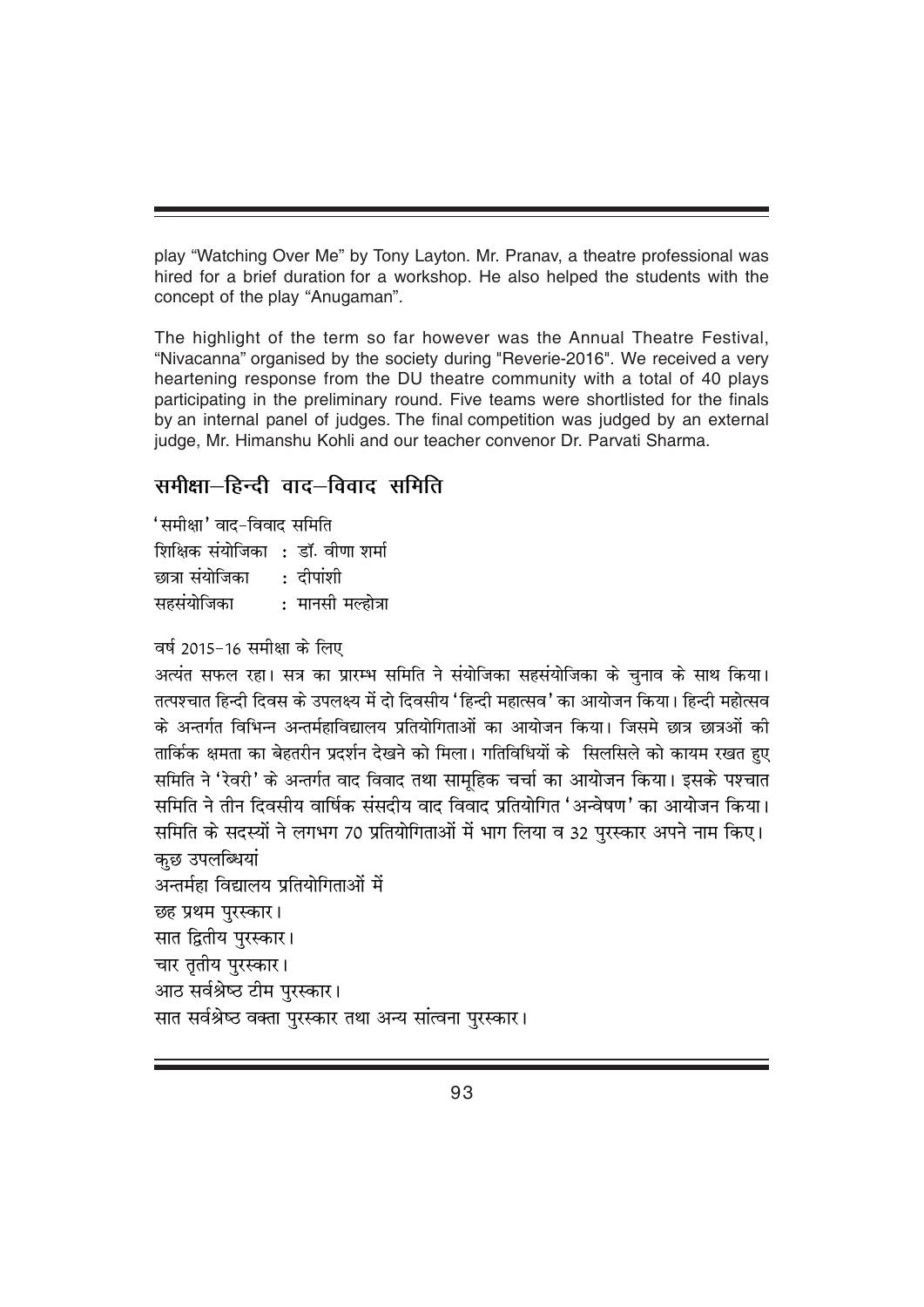## **VALUE BUILDING**

#### **ECO-CLUB**

Teacher Convenor : Dr. Shreeniwas Tyagi Teacher co-convenors : Dr. Anita Bhatt and Deoraj Singh Student Convener (s) : Ms. Aarna Tiwari

"AVNI"- The ECO-CLUB of Gargi College organised various events and competitions at college and university level. The academic session started with the Plantation drive which was held on  $19<sup>th</sup>$  August 2015 where in large number of students and teachers participated. On the occasion of Gandhi Jayanti in collaboration with the NSS-WING of the college ECO-CLUB organised a massive plantation and sapling distribution drive which was inaugurated by the Principal, Dr. Shashi Tyagi.

ECO-CLUB also launched awareness and collection drive of E-waste. The aim of the campaign was to identify and discuss the challenges associated with the sensitization and the need of management of e-waste among college students from different backgrounds.

To raise awareness of the controllers and users of the rainwater harvesting system and to ensure adequate maintenance, repair, cleaning and usage of the system through Delhi based NGO Forum for Organized Resource Conservation & Enhancement (FORCE) we have organised training programme for students and teachers.

To observe The International Day of Forests on 21<sup>st</sup> March 2016, under the initiative ''PLANT AND PRESERVE TREES CAMPAIGN", a workshop was organized on the topic "How to grow plants in your garden" followed by distribution of free saplings of indoor and outdoor plants and tree plantation drive by the Principal, Former Principal Dr. Hema Raghavan and Prof. Bharati Baveja from the Department of Education under Environment consciousness and awareness programme. The event was a huge success.

#### **EQUAL OPPORTUNITY CELL**

Teacher Convenor : Dr Sweta Mishra Student Convenor : Ms Oshin Dhawan

The equal opportunity cell of the college is a multidisciplinary group which undertakes many activities with the objective of sensitizing the students regarding the challenges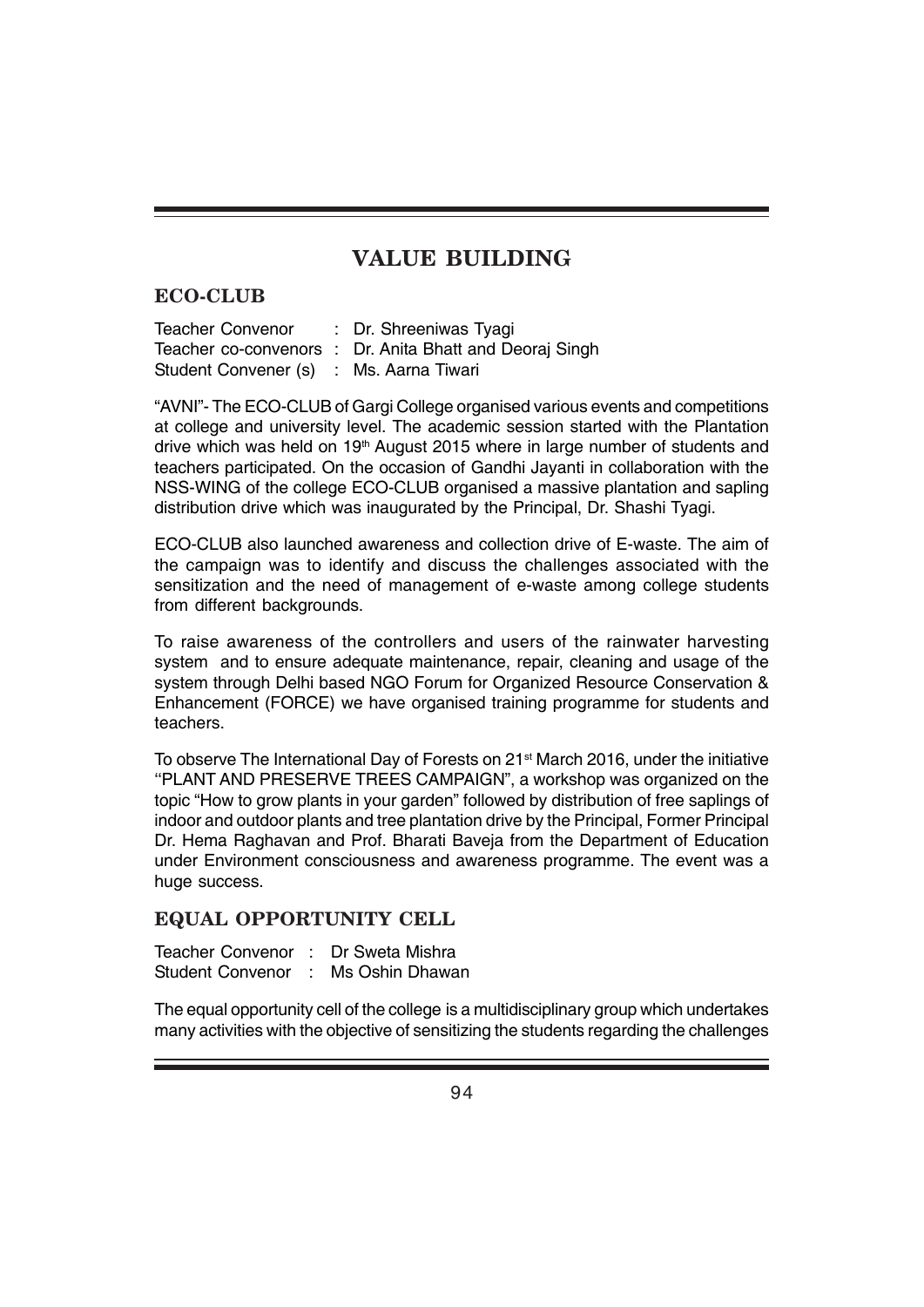faced by the disadvantaged groups of the society. The cell addresses the issues of access and equality. Keeping the above objective in mind, the EOC cell this year (2015-16) too organised the Course on Positive Discrimination. As part of the course lectures on the broad theme of Positive Discrimination engaging with concepts ranging from preferential equality, cultural equity, constitutional ideals, affirmative action, reservations, disability, equality of educational and occupational opportunity, socio-cultural capital, integration of the marginalised sections of society, state policy and its implementation regarding social justice and promoting constitutional values were organised. Eminent speakers like Professor Ashok Acharya and Dr Renu Malaviya (University of Delhi), Prof Vivek Kumar and Dr Amit Thorat (Jawahar Lal Nehru University), Dr Prashant Negi (Jamia Millia Islamia), Dr Niranjan Sahoo (Observer Research Foundation) etc. were invited to speak on the above issues. These lectures not only broadened the horizon of the students on the idea of Positive Discrimination but also helped in capacity building of the students as it helped them to understand different perspectives related to issues of equity, justice and inclusion. The cell also empowered the differently abled students by providing them an enabling environment to help them overcome their problems and realise their potential.

## **GANDHI STUDY CIRCLE**

| Teacher Convenor : Dr Sweta Mishra |  |
|------------------------------------|--|
| Student Convenor : Jyoti Rani      |  |

Gandhi Study Circle organises many programmes and activities with a view to revisit, review and debate Gandhi by the young generation as also to inculcate Gandhian values and ideals among them.

Accordingly, during this academic session as well, the Study Circle organised various activities. The circle's activities commemorated with Gandhi Jayanti celebration on 30th September,2015 by a talk on "Gandhiwadi Aastha Aur Vartman Bhartiya Paridrishya" by Prof. Ravindra Kumar, Department of History, IGNOU. His main argument was that modern man's overdependence on machine has alienated him from his surroundings. Such an industrialised society would be dehumanised day by day. He further argued that neglect of Hindi is pointing towards such a process of alienation as native language is a tool of human emancipation. Finally, he talked about modernity. He held that modernity is also alienating man from religiouosity due to which he is losing touch with his own self.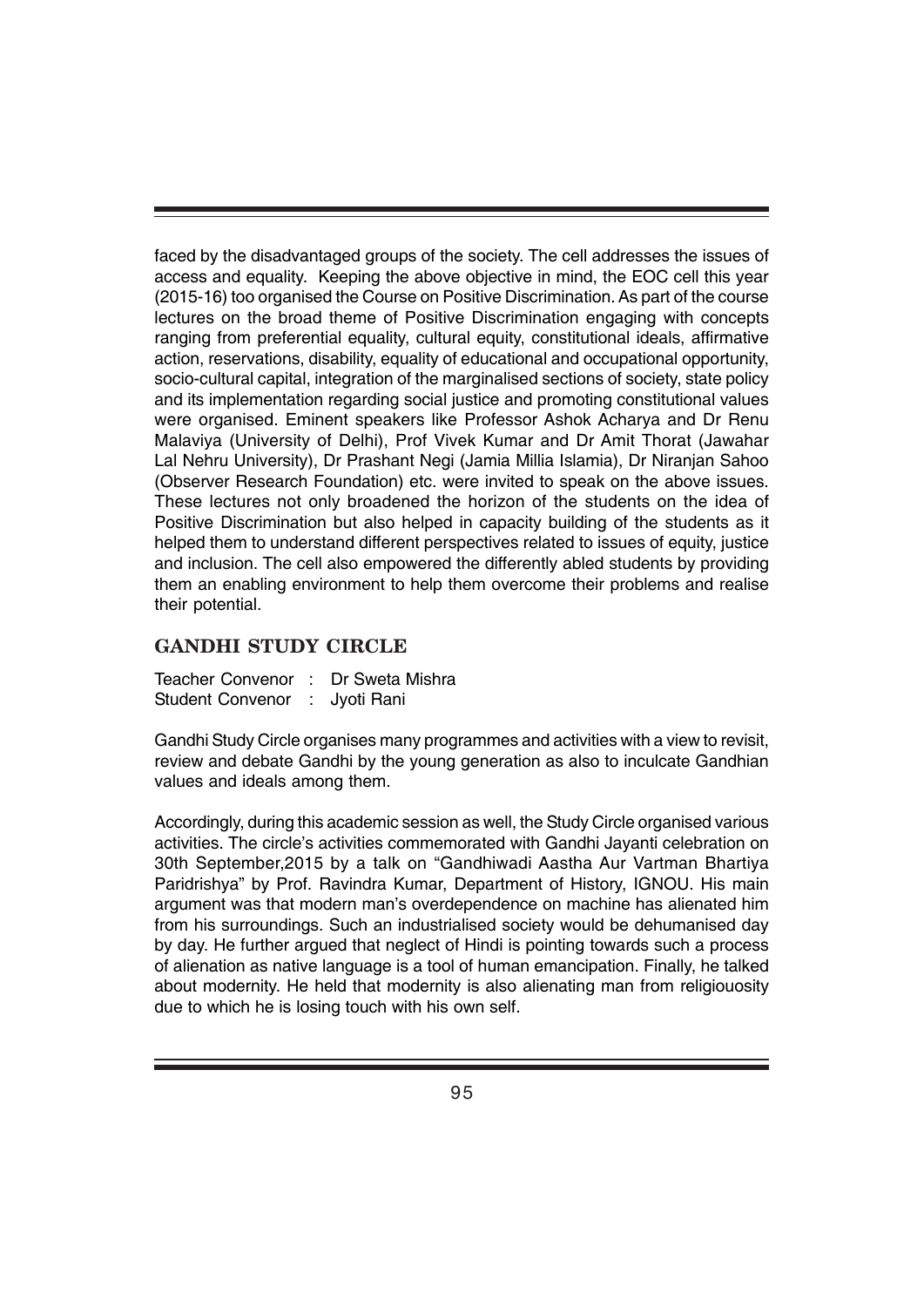The study circle had its Annual Fest on 17<sup>th</sup> March, 2016. The Fest comprised of a Talk on "Mahatma Gandhi and Indian Nationalism" which was delivered by Prof. Shashi Bhushan Upadhyay, Department of History, IGNOU. Prof Upadhyay's talk covered the contemporary global and Indian debates on meaning and interpretation of the concept of nationalism. He offered a historical account of the rise of nationalism in India from Gandhian perspective and argued that Gandhi believed in the unity of people against colonial rule but at the same time he believed that affection towards nation cannot be manufactured or constructed. He addressed the queries of students regarding the popular conceptions of nationalism.

As part of the Fest, inter-college events like Debate, Poster Making and Slogan Writing competitions were organised. The students from different colleges of DU, debated on the topic "Gandhi's Ideas on the Ideal State have not been given due importance in Indian Constitution". They made poster presentations and wrote slogans on the topic "Nation, Nationalism and Gandhi". All these events saw a good participation of students from DU colleges. The Fest was a huge success.

#### **NATIONAL CADET CORPS (NCC)**

|                     | Associate NCC Officer : Lt. (Dr.) Purnima Agrawal |
|---------------------|---------------------------------------------------|
| Senoir UnderOfficer | : Ms. Ankesh Meena                                |

The academic year 2015-16 began with the registration of 150 students out of which 60 cadets were selected and enrolled to NCC. We inaugurated the year with an informative and motivational lecture on 'Border Management and Challenges' by Mr. K.S. Sood, DIG, BSF (Retd.) on 19th august 2015. The year started with CATC camp (15th June-24th June) in which 57 cadets participated in the International Yoga Day at Rajpath, New Delhi. Four cadets (Sgt. Arti, Sgt. Pallavi, Shivangi and Sushma) got selected for Pre-Thal Sainik Camp (24<sup>th</sup> July-2<sup>nd</sup> August). Two cadets (JUO Monu and JUO Prerna) were selected for Chief Minister's Rally-2015 (28<sup>th</sup> July-15<sup>th</sup> August). Cdt. Monu participated in Wreath Laying Ceremony at Brar Square, New Delhi. Cdt. P. Sushma was selected for Officers Training Academy-Chennai (17th Aug-28th Aug). On 24th September, ten cadets went to Vigya Bhawan on the prestigious occasion of Limca Guinness Book of World Records where Defense Minister and DG, NCC addressed the cadets. Cadets also visited an Old Age Home-Aradhana to interact with the senior section of the society. Several cadets took part in '1965 War Golden Jubilee Celebration' held at Rajpath, India Gate. Cadets associated themselves with the nationwide campaign of cleanliness and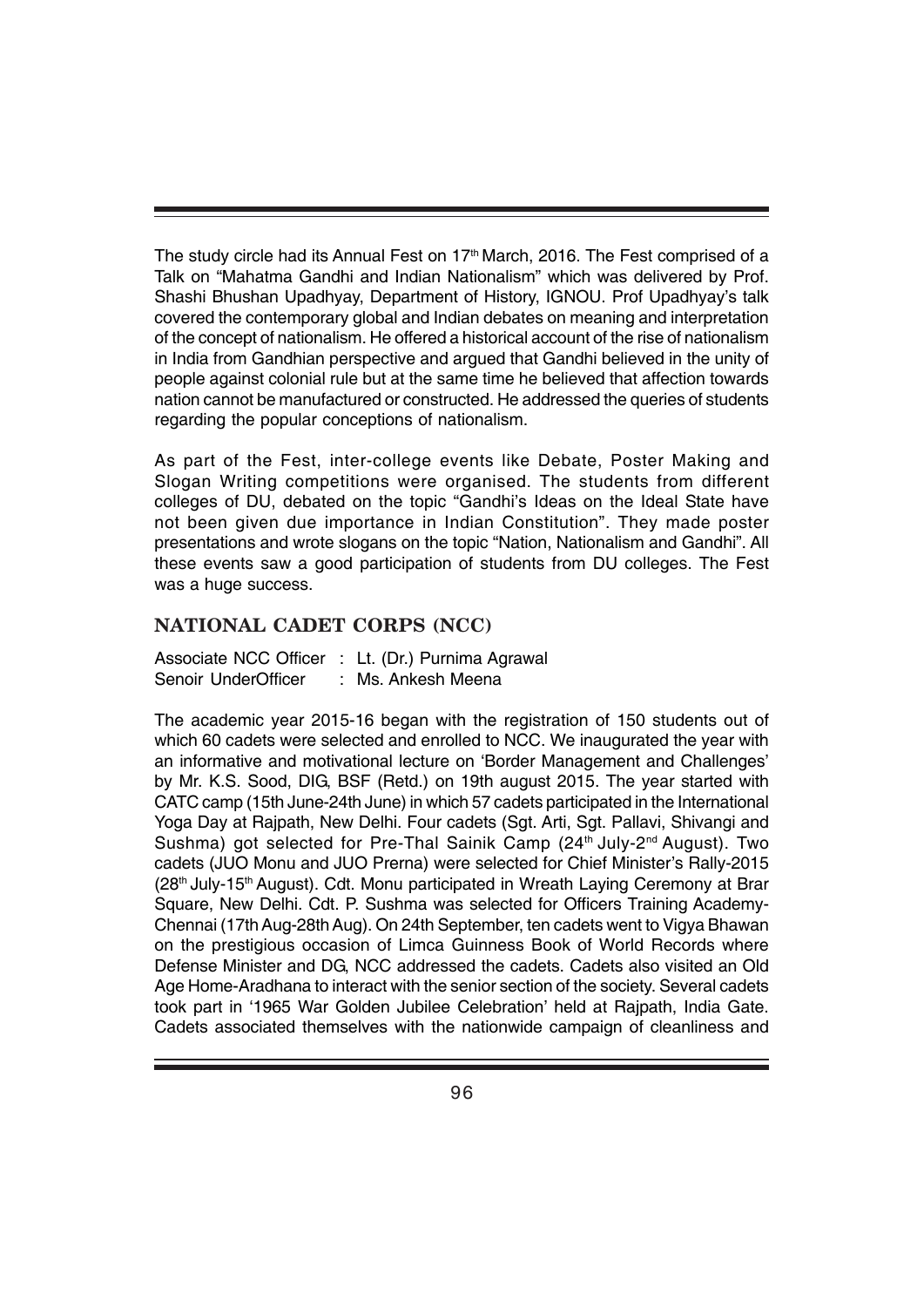tree plantation, and went for National Integration Camp at Udaipur. Cdt. Kavita Rajpoot went to Meerut Cantt. for Army Attachment Camp. Sgt. Nishu was selected for Ajmer Trekking Camp. Cdt. Manisha Lohan went to Officers Training Academy at Gwalior for Staff Selection Board counselling.

Five cadets (SUO Ankesh Meena, JUO Monu, JUO Prerna, Cdt. Jyoti and Cdt. Asha) were selected for Wreath Laying Ceremony at Amar Jawan Jyoti, India Gate. JUO Monu brought laurels by being selected for the march-past of NCC Contingent at Rajpath, India Gate in Republic Day Parade-2016. Cadets also took part in Yoga and mass PT in Prime Minister's Rally held on 28th January 2016.

Cadets also won several prizes in Inter-College Competitions such as 1st prize in Quarter Guard Competition, 1st prize in Drill Competition, 1st prize in Best Cadet Competition and 1st prize in 100mtrs race at SGTB Khalsa College; 2nd prize in Drill Competition as well as Quarter Guard Competition, 1st prize in 100mtrs race at GND Khalsa College; 1st prize in Quarter Guard Competition and 1st prize in Solo Dance Competition at Shaheed Bhagat Singh College; 2nd prize in Drill Competition at Deshbandhu College; Runner-up prize in Best Cadet Competition at Kirori Mal College; 1st prize in Best Cadet Competition at ARSD College and PGDAV College; 1st prize in Best Cadet Competition and 2nd prize in Drill and Quarter Guard Competition at Aurbindo College; 1st prize in Solo Singing Competition at Dayal Singh College; 1st prize in Rangoli Competition at Shivaji College; 2nd prize in Debating Competition at Miranda House; 2nd prize in Group Song Competition at Delhi College of Arts and Commerce.

The year culminated by Annual Inter-College Festival cum Valedictory function, SAHAS-2016 on 29th March 2016. We are proud to say that more than 500 cadets from several institutions of Delhi state actively participated events held during the festival. Our previous ANO, Dr. Renu Sethi, was honoured for her valuable contribution to Gargi College NCC for more than thirty years.

#### **NATIONAL SERVICE SCHEME (NSS)**

Teacher Convenor : Dr. Nitish Kumar

NSS since its inception has been an active society of Gargi College. NSS Gargi not only sensitizes students towards social service and responsibility but also provides them a platform to work for the society, enabling them to imbibe humanistic and ethical values. NSS as a society believes that there are many ways of giving back to the society-one just needs to find their own way. NSS hence throughout this year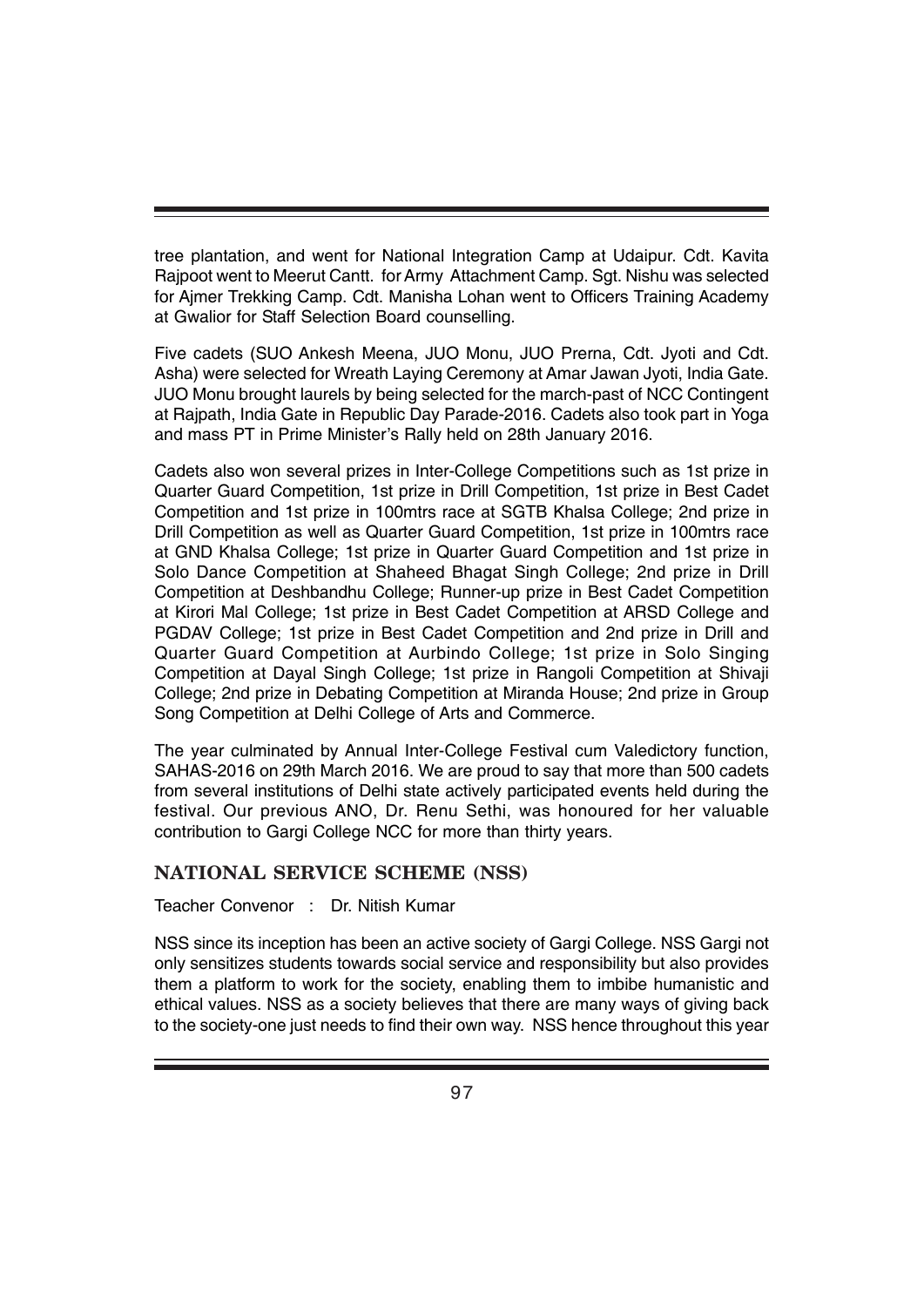organized orientation sessions from many NGOs including MAD, 3HS, BloodConnect, Youth for Seva, Save the Quest, Stree, Sathya Sai Seva Organization, Pinkathon and Teach for India. These sessions allowed students to develop a sense of social and civil responsibility.Primary focus of NSS is on groming the personality of students through community service. To achieve this NSS Gargi leaves no stone unturned. It organized various workshops in collaboration with Sri Sathya Sai Seva Organization and 3HS year around. These workshops provide students a chance to develop life skills and also promote mental, emotional and spiritual growth of the students.

Apart from this NSS Gargi held its annual flagship events-Blood donation camp, NGO Diwali mela, Friendship Day and Children's Day which were conducted successfully. Blood donation camp saw 133 successful donations this year breaking its previous year record. NGO mela saw 15 NGOs like AADI, DFDW, Save the Quest, Kaberi, Humana, MESH, BloodConnect, Sweccha, Craftkari, NAB India, Cheshire Home and few others actively participate and make profitable sales on their products. NSS Gargi has also collaborated with Family of Disabled and Cheshire home through which it simultaneously runs regular donation drives and volunteering opportunities for the girls of Gargi. The donation drives involved newspaper donation and clothes donation drives twice annually. Community service visits to Cheshire home were organized during the months of August and September to help out in Diwali products preparation, after that for making newspaper bags and later on to interact with inmates of the home. NSS Gargi also participated in National Volunteer Week conducted by Youth For Seva and a panel discussion by Pravah in collaboration with UNDP. This year NSS Gargi through its DU extension organized plantation drives in collaboration with Helpiez and cleanliness drives in the campus.

#### **UNMUKTI : THE WOMEN'S DEVELOPMENT CENTRE**

| <b>Teacher Convenor</b>                | Dr. Aneeta Rajendran |
|----------------------------------------|----------------------|
| Teacher Co-Convenor : Dr. Manju Khosla |                      |

UNMUKTI, the Women's Development Centre, Gargi College, has always taken seriously its mandate to eliminate gender-based discrimination and violence as faced by the Gargi Community. We conduct frequent activities to this end.

Our Annual Festival, held on April 15, 2015, themed around "Breaking the Culture of Silence" looked at institutional structures and practices that help young women break the cultural taboos around gendered violence. Our well-attended festival was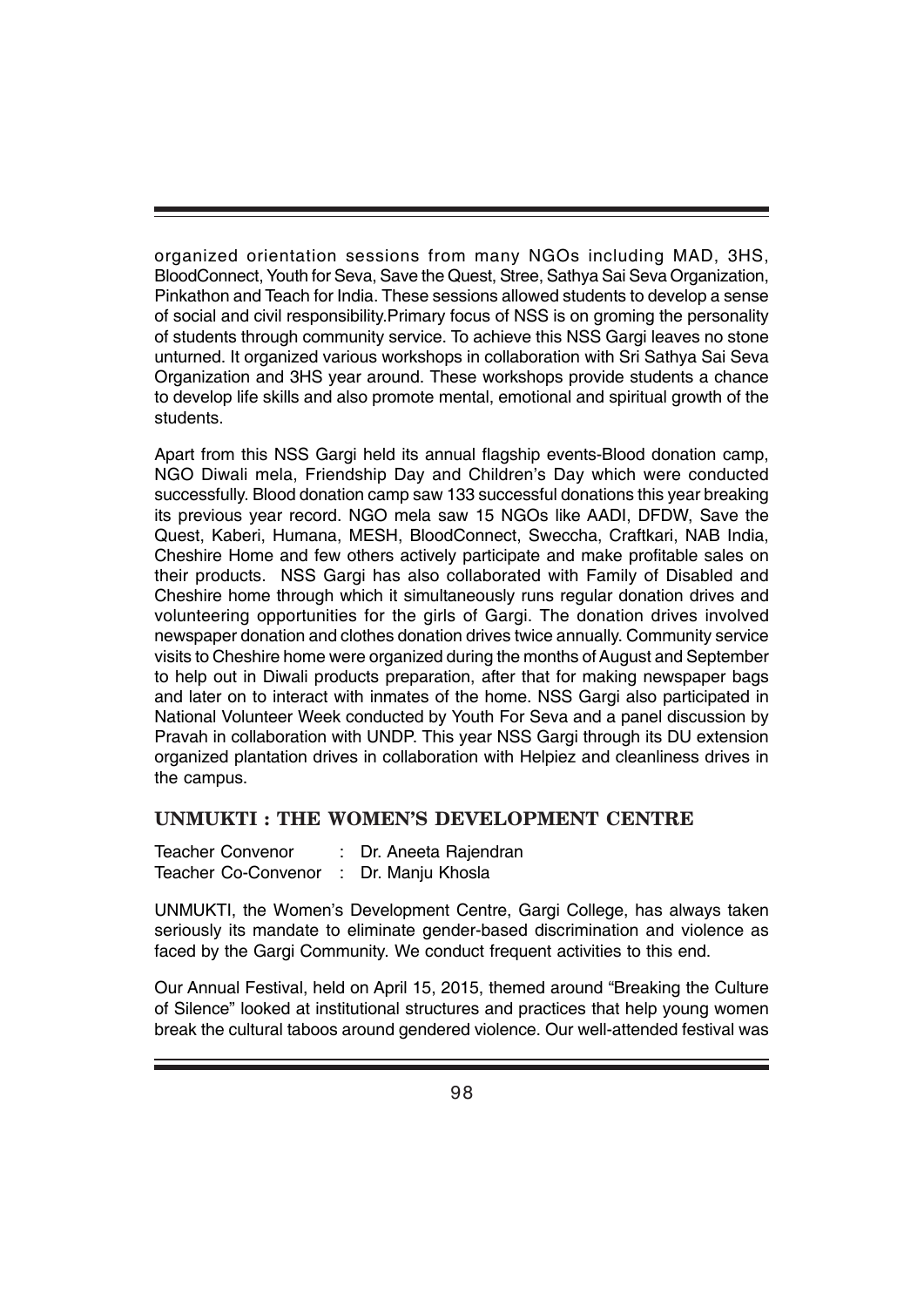a public review and assessment of the WDCs mandate of providing students with resources that help combat gender-based bias and violence in their everyday lives. The mandate of the WDC in the form of providing students in need with a space from where to access counselling, arbitration, referral and other support in matters of personal violence they may be facing continues, with a significant number of students approaching the committee with regard to either continuation of support sort earlier, or for fresh matters involving various forms of gender based violence.

Our other services, both developed and operated by the WDC, including the college's Day-Care Centre and the Sanitary Napkin Vending Machine, are also going strong. Our flagship event, where we invite a major performer in any genre to showcase and discuss their work received a full house in the college auditorium when our invitee, the Blues and Jazz singer Maya Azucena from the USA performed songs on domestic violence under the aegis of the international campaign One Billion Rising, sharing the stage with eminent Indian feminist Kamla Bhasin.

For sensitization and awareness-raising on gender-based issues, we conduct frequent workshops on topical issues inviting eminent resourcepersons from their respective fields to address our students. The WDC's work since its inception in the 1980s has made it possible for faculty and students alike of the college to talk as equals with peers from outside in the important work of generating feminist capacities for today and the future.

It is our practice to screen Indian-made documentary films from our specially developed collection of the same in order to facilitate discussion of issues around gender as experienced in Indian contexts. Screenings are followed by discussions led by one designated student and teacher team. Competitive activities such as a debate (prizes sponsored by Delhi Police) in connection with Delhi Police Safety Week, and a creative arts and writing competition in relation to Women's Day were other forums where students participated to generate critical resources on undoing gender.

## **ADD-ON-COURSES**

#### **Advertising and Marketing Communication**

Teacher Convenor : Dr Geeta Kichlu **Banking & Financial Services** Teacher Convenor : Dr Manju Sahai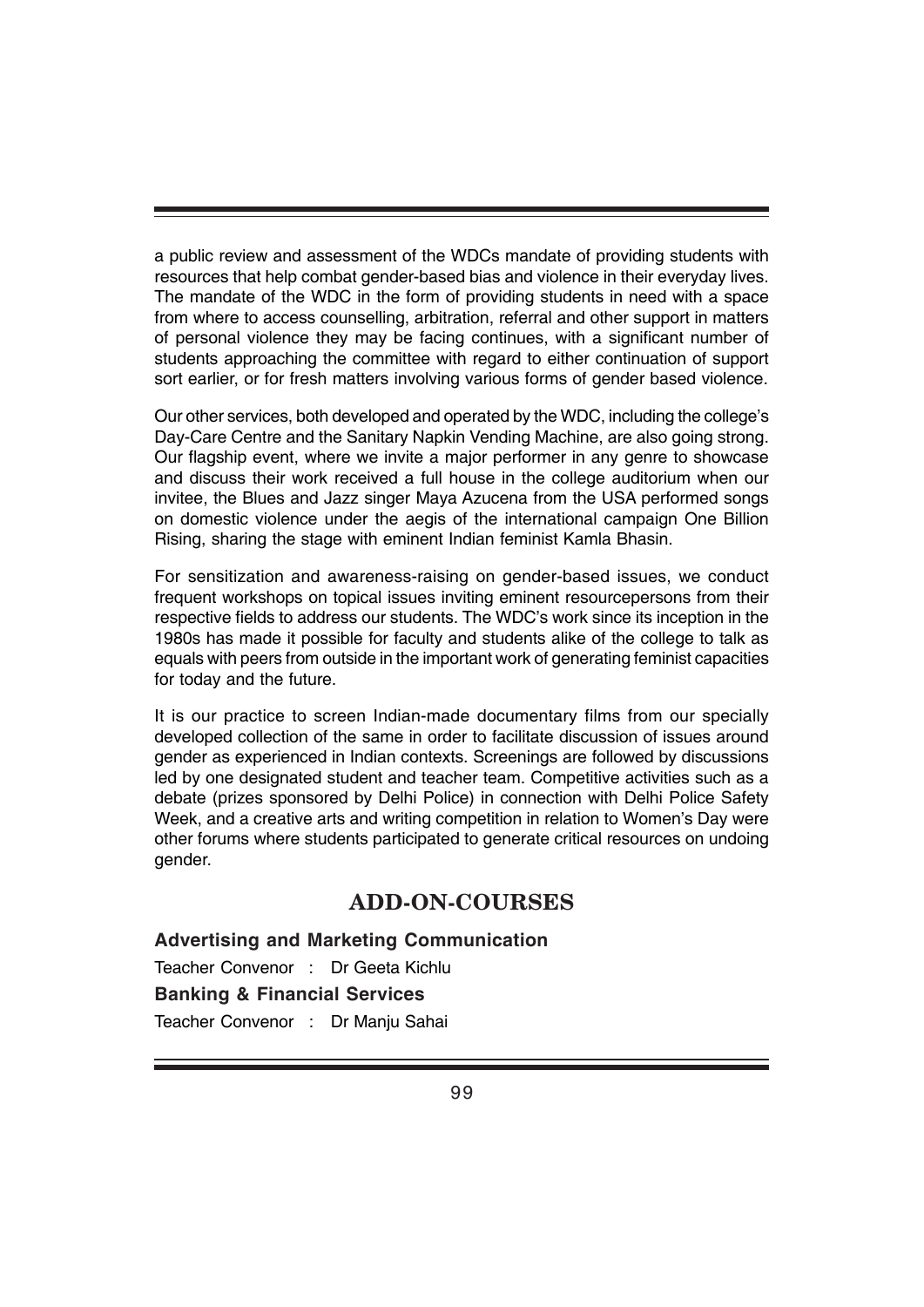#### **Mass Communication**

Teacher Convenor : Deepika Chatterjee

## **PLACEMENT CELL**

Teacher Convenor (s) : Ms. Sailaja

#### **Recruitment**

- Number of students recruited from college in this academic session has more than doubled in comparison with the previous academic session.
- Names of the organisations which recruited are as follows: Ernst and Young, Fitkids, Meltwater, Wipro Science, Wipro Commerce, Bluegape, Evalueserve, NIIT, KPMG, Grofers, Asian News International, Arya Publications, TATA Power Delhi Distribution Limited, Gen Y Medium, HIPR, Lime Tray, S&P Capital Iq, UrbanClap, 24X7 Daily, Presidium, Jhamtse Gatsal Children's Community, Teacher Sity (DPS group), Ahvaan Trust and Prakriti.
- Profiles offered to final year students: Associate. Analyst, Assurance Assistant, Associate Content Designers, Business Analyst, Content lead, Marketing Manager, Public Relations Manager, People Ambassador, Functional Analyst for Strategies Technologies (FAST), Financial Analyst (FA), Marketing and sales, sub-editors, Wipro Software Technology Academy (WISTA) Programme, International Management Trainee, Business Associate, Marketing Associate, Grooming Artistic Innovation and Talent, Leap start Programme, Discover Ed, Social Media and Audience Engagement Executive, Business Development Specialists, Research Associate, Editor/Content Developer, Business Development Specialists, English and Legal Writing Specialists, Online Marketing Associate, Marketing Account Manager, Content Marketer, Junior Officer Trainees, Human Resources (HR), Customer Relations Manager (CRM),
- While many opportunities are open to all courses, some positions are coursespecific/domain specific such as, B. Com, B.A. (Economics), Science Courses, B.El.Ed, B.A. Hindi (Hons.), B.A. English (Hons.), B.A. History (Hons.) and Political Science (Hons.).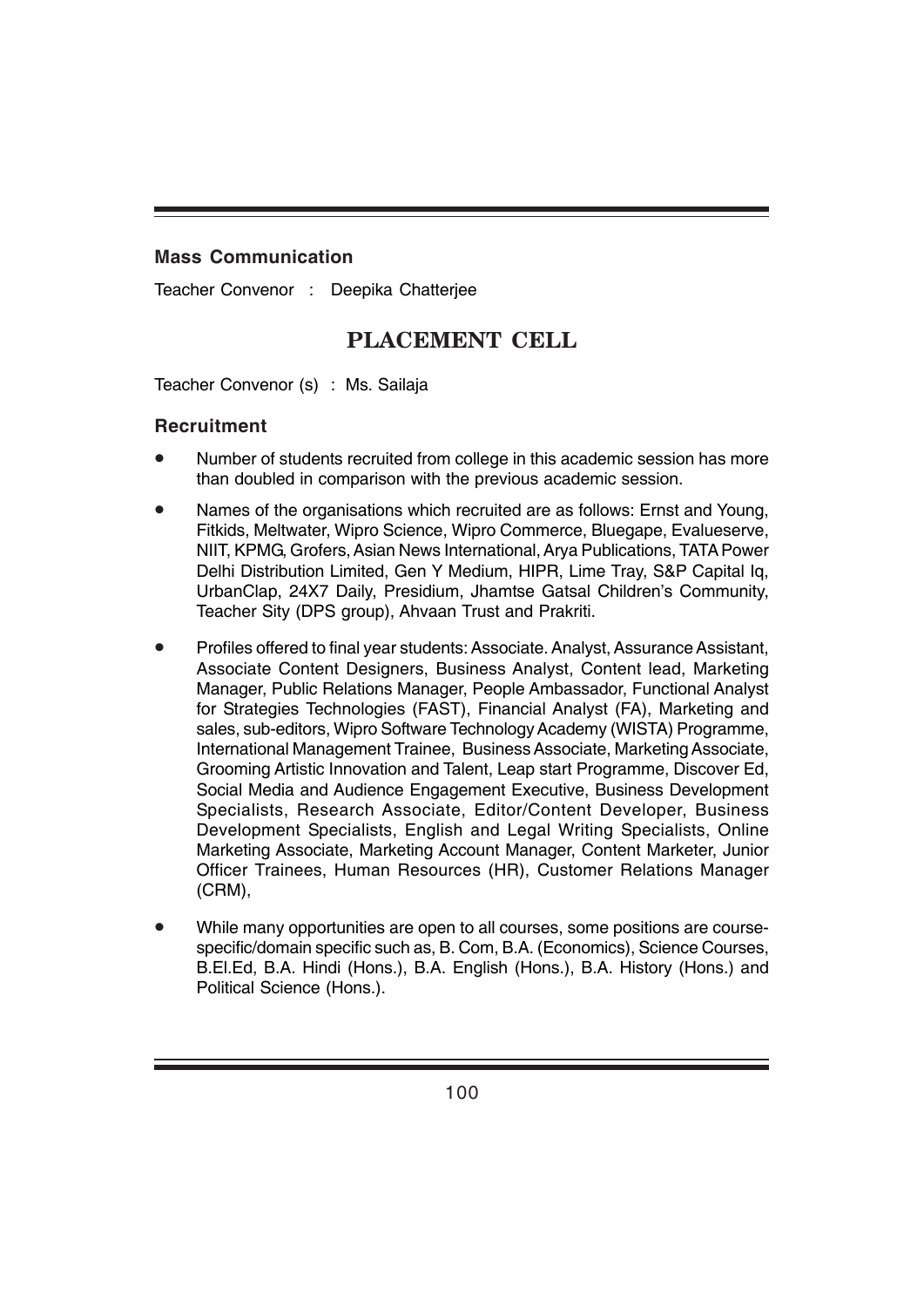#### **Package**

- The highest package has also gone up this year with Bluegape offering the highest pay of Rs. 6 Lakhs p.a.
- A total number of 131 students received offers till now. A few other offers are in the pipeline.

#### **Internships**

- Opportunities for good internships are usually from established companies/ MNCs, Start Ups and NGOs.
- 24 companies offered internships in 2015-16.
- Following is a list of few companies that offered internships:
- University Times, HIPR Pacsoft Technologies, American Swan, Adloid, Urban Clap, Aditya Birla Money Mart, Bluegape, Josh Talks, Airtel Delhi Half Marathon and Zakoopi.

#### **Grooming sessions :**

- Sessions in personality development and soft skills like communication skills, personality development, preparation for interviews and group discussion from reputed companies/institutes such as NIIT, Time, ENVOY and SOIL.
- Higher Education outside India
- Placement Cell in association with Study Overseas Global organized for the very first time a Global Education Fair on the 16th of September, 2016 in the college campus. The fair provided opportunity to interact with representatives from 17 Universities across UK, Australia and Ireland. It provided an opportunity for our students to have one-to-one interaction with their delegates regarding information about scholarships, internships, university rankings, courses, post work opportunities, etc. Through this opportunity, 2 students have been awarded scholarships:
- Charu Gupta, 3rd year student, B. Sc. Honours (Physics) is offered 100% scholarship by University College Dublin, Ireland, for Masters in Astro-physics.
- Garima Gambhir, 3rd year student, B.A. Honours (Economics) is awarded a scholarship of 10,000 pounds (total fee-16,500 pounds) for M.A. Economics in Queen Mary, University of London.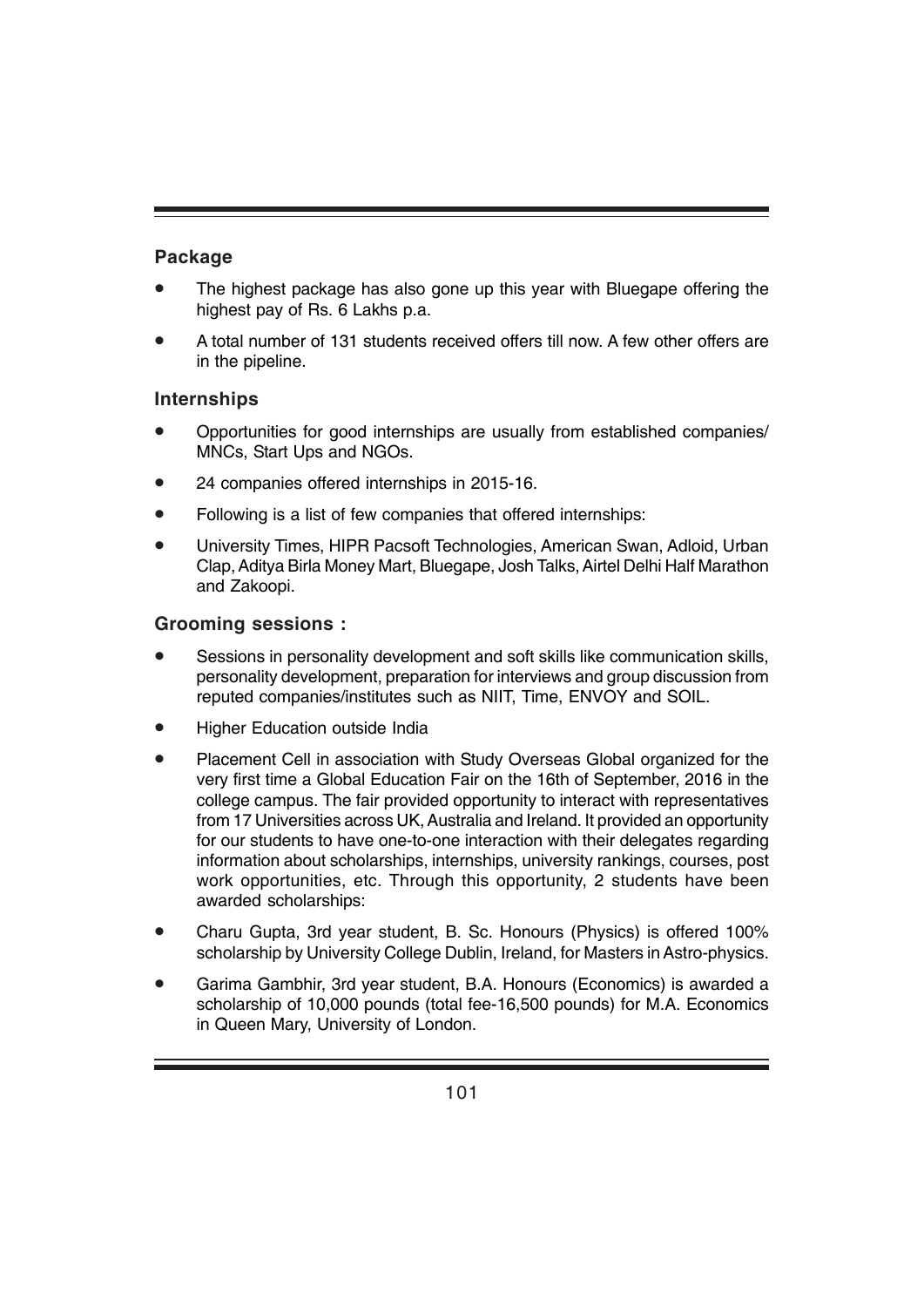# **SOME OF THE INVITED SPEAKERS OF EMINENCE**

| <b>SPEAKER</b>           | <b>TOPIC</b>                                                                                                 | <b>ORGANISATION/INSTITUTION</b>                                                                     |
|--------------------------|--------------------------------------------------------------------------------------------------------------|-----------------------------------------------------------------------------------------------------|
| Dr. Kulveen Trehan       | Creative Executions in<br>Indian Advertising                                                                 | Guru Gobind Singh Indraprastha<br>University                                                        |
| Prof. Arun K. Sharma     | Genetic Manipulation for<br>improving the Fruit Quality                                                      | Department of Plant Molecular Biology,<br>Delhi University, South Campus                            |
| Prof V.C.Kalia           | Microbial Factories:<br>The Green Ways                                                                       | Chief Scientist, CSIR-Institute of<br>Genomics and Integrative Biology                              |
| Prof. Patrick Dasgupta   | Light and the Universe                                                                                       | Department of Physics and<br>Astrophysics, University of Delhi                                      |
| Dr. Sanchita Jindal      | Solid Waste Management                                                                                       | Director, Ministry of Forest and<br>Environment; New Delhi                                          |
| Prof. Felix Padel        | Understanding Tribes of the<br>World and their Economy                                                       | Visiting Faculty at NEISP (North-East<br>India Studies Programme), School of<br>Social Science, JNU |
| Prof. Farhat Hassan      | State and Social Change in<br>South Asian History:<br>Interrogating Determinism in<br><b>History Writing</b> | Department of History, University of<br>Delhi                                                       |
| Dr. Sarita Ahlawat       | Gut epithelium and its<br>surrounding microbiota:<br>Two important players<br>in health and disease.         | BIRAC_BIG Fellow at TBI Facility,<br><b>UDSC</b>                                                    |
| Dr. Aakash Singh Rathore | Greek philosophy                                                                                             | Visiting Professor at the Centre of<br>Philosophy, JNU                                              |
| Dr. Manvir Bhatia        | The Importance of sleep<br>in our daily lives                                                                | Neurology and Sleep Centre                                                                          |
| Prof. Laxmishwar Jha     | Veda Hi Ishwar Hai                                                                                           | Ex- Professor at Lal Bahadur Sanskrit<br>Vidyapeeth, New Delhi                                      |
| Prof. Sher Ali           | Genomic and Human Health                                                                                     | National Institute of Immunology, Delhi                                                             |
| Prof. K.J. Mukherjee     | Recombinant DNA<br>Overexpression                                                                            | School of Biotechnology, JNU                                                                        |
| Prof. Ajay Navriya       | Upanyas aur Loktantra                                                                                        | Jamia Milia Islamia,                                                                                |
| Kirti Kapoor             | Material Development in<br>Language                                                                          | <b>NCERT</b>                                                                                        |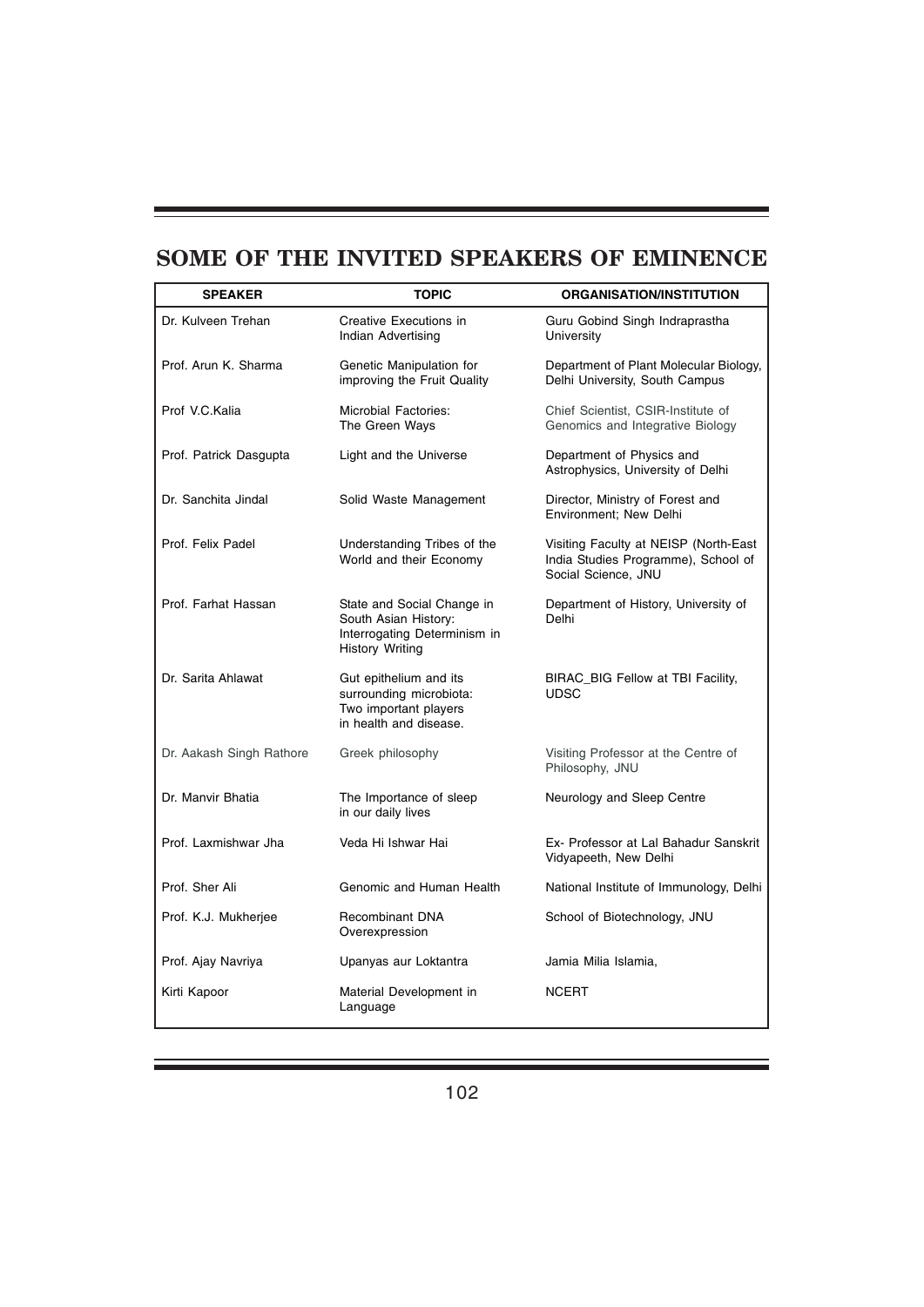| <b>SPEAKER</b>          | <b>TOPIC</b>                                                                                                  | <b>ORGANISATION/INSTITUTION</b>                                |
|-------------------------|---------------------------------------------------------------------------------------------------------------|----------------------------------------------------------------|
| Prof. Rama Meghanathan  | Reading and Writing                                                                                           | <b>NCERT</b>                                                   |
| Mr. Ajay Chaturvedi     | Strategies for Startups:<br>Financial & Marketing                                                             | Founder & Chairman, HarVa<br>(harnessing value of rural India) |
| Mr. Manish Sisodia      | Startup India: Empowering<br>Entrepreneurship                                                                 | Deputy Chief Minister, Delh                                    |
| Mr. Saurabh Bhardwai    | Startup India: Empowering<br>Entrepreneurship                                                                 | MLA, Delhi                                                     |
| Mr. Pulock Bhattacharji | <b>Financial Markets</b>                                                                                      | Vice President, BSE Institute Ltd.                             |
| Mr. Piyush Paul         | Startup India: Empowering<br>Entrepreneurship                                                                 | CEO, Unlockar Apps Pvt Ltd                                     |
| Dr. Prashant Negi       | Understanding Caste in India                                                                                  | Jamia Millia Islamia, Delhi                                    |
| Dr. Niranjan Sahoo      | "Rethinking India's Reservation<br>Policy "                                                                   | Observer Research Foundation                                   |
| Dr Renu Malaviya        | Disability or a different ability:<br>Understanding the Physical,<br>psycho-social environmental<br>barriers" | University of Delhi                                            |
| Prof. Amita Singh       | Contemporary Challenges and<br>Historic Pitfalls: Revisiting<br>Public Administration today                   | Centre for Law and Governance, JNU,<br>Delhi                   |
| Prof. Ujjwal Singh      | Democratic Resistance and the<br>Right to Life-Political<br>Prisonerhood and Hunger<br>Fasts                  | Department of Political Science,<br>University of Delhi.       |
| Dr. Usha Ramanathan     | Sovereignty, Democracy,<br>and the Right to Life in India                                                     | Fellow at CSDS and Independent<br>Researcher                   |
| Dr. Anup Surendranath   | Death in the Indian Constitution-<br>Suicide, Euthanasia, and the<br>Death Penalty                            | Director of the Death Penalty Research<br>Project at NLU-D     |
| Prof. Dr. Vivek Kumar   | Reservations as a means of<br>Nation-Building                                                                 | CSSS, JNU                                                      |
| Gautam Navlakha         | India Today                                                                                                   | PUDR, Delhi                                                    |
| Prof. Ravinder Kumar    | Gandhiwadi Aastha aur<br>Vartaman Bhartiya Paridrishya                                                        | <b>IGNOU</b>                                                   |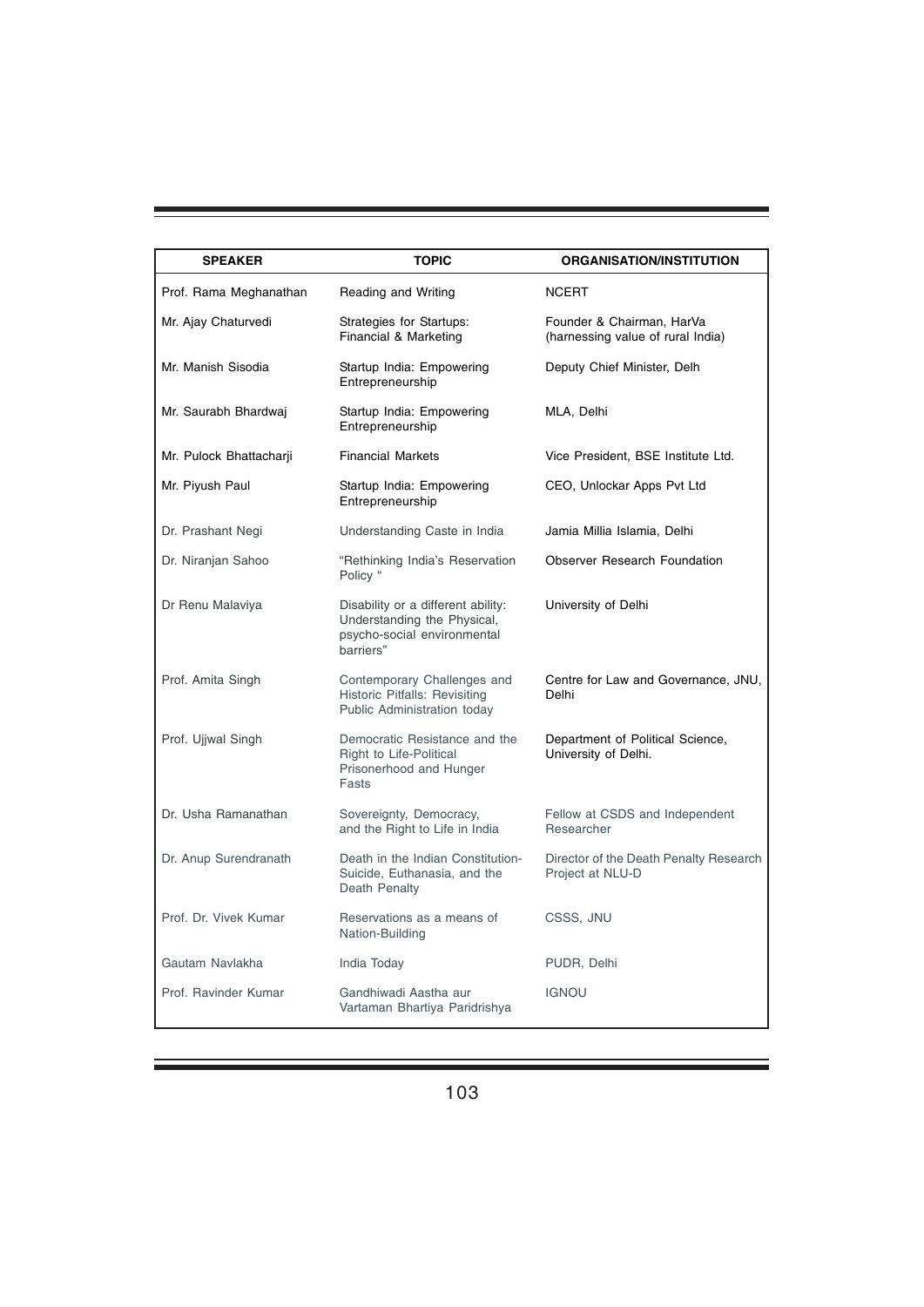| <b>SPEAKER</b>                   | <b>TOPIC</b>                                                                                  | <b>ORGANISATION/INSTITUTION</b>                                               |
|----------------------------------|-----------------------------------------------------------------------------------------------|-------------------------------------------------------------------------------|
| Prof. Shashi Bhushan<br>Upadhyay | Mahatma Gandhi and Indian<br>Nationalsim                                                      | <b>IGNOU</b>                                                                  |
| Prof. Vivek Kumar                | Reservations as a means of<br>Nation Building                                                 | CSSS, JNU                                                                     |
| Prof. Amit Thorat                | The continuing Practice of<br>Untouchability in India: Patterns<br>and Mitigation Influences" | SSS, JNU                                                                      |
| Prof. Vivek Kumar                | "Understanding exclusion :<br>Bourdieu's Concept of<br>Social capital"                        | CSSS, JNUs                                                                    |
| Prof. Ashok Acharya              | "Is Affirmative Action Egalitarian?"                                                          | University of Delhi                                                           |
| Dr. Aparna Muddanna              | Breaking the Culture of Silence:<br>Medical Issues and Gender                                 | <b>Practicing Gyanecologist</b>                                               |
| Dr. Arvind Jain                  | Breaking the Culture of Silence:<br>Legal Issues and Gender                                   | <b>Practicing Supreme Court Advocate</b>                                      |
| Maya Azucena                     | Songs and Discussion on<br>Domestic Violence                                                  | Jazz and Blues Singer, with One<br><b>Billion Rising</b>                      |
| Jaago Teens                      | Internet Safety for Young People                                                              | Peer-to-Peer resource building                                                |
| Kamla Bhasin                     | The Meanings of Feminist Work                                                                 | <b>Eminent Indian Feminist</b>                                                |
| Prof. R. P. Tandon               | Overview of Chemical Sensors                                                                  | Dept. of Physics & Astrophysics, DU.                                          |
| Prof. G. Sankar                  | Structure-property Correlation<br>in Oxide Films                                              | University College London, UK                                                 |
| Dr. Surinder P. Singh            | Prospects Of graphene oxide in<br>biomedical applications                                     | National Physical Laboratory,<br>New Delhi.                                   |
| Prof. Shatendra K. Sharma        | Characterization techniques for<br>nanomaterials                                              | Jawahar Lal Nehru University                                                  |
| Prof. P. K. Khanna               | Integration and packaging of<br>sensors using LTCC technology                                 | <b>CSIR- Central Electronics</b><br>Engineering Research Institute,<br>Pilani |
| Prof. Sanjay Jhingan             | Space and Time from Myth<br>to Reality                                                        | Jamia Millia Islamia                                                          |
| Dr. B. C. Sabat                  | Environmental Issues                                                                          | Senior Scientific Officer, Ministry of<br>Environment, NCT Govt. of Delhi     |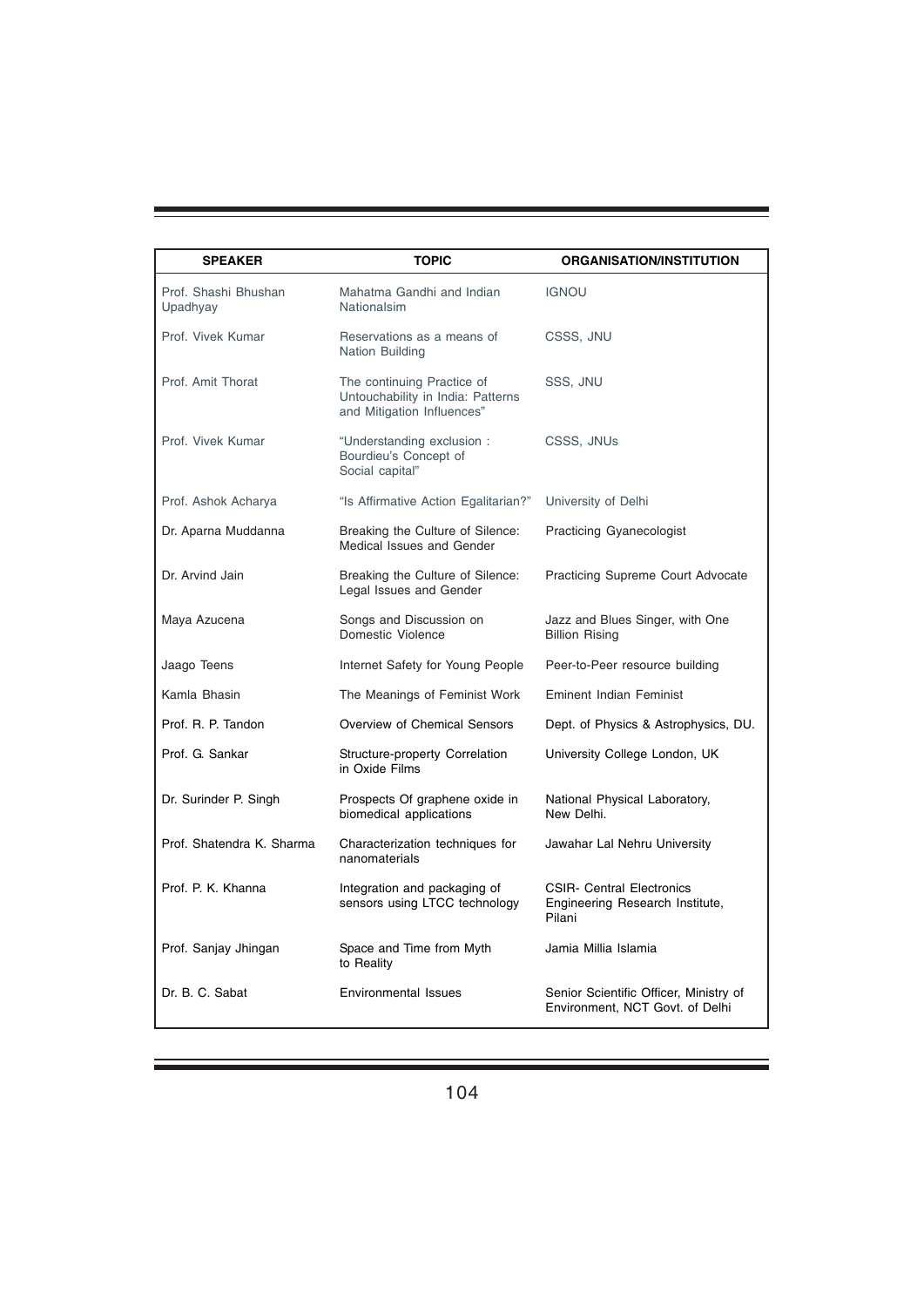| <b>SPEAKER</b>            | <b>TOPIC</b>                                                               | <b>ORGANISATION/INSTITUTION</b>                            |
|---------------------------|----------------------------------------------------------------------------|------------------------------------------------------------|
| Prof. Meeta Keswani Mehra | Technical change, innovation<br>and economic growth/<br>development        | Chairperson, CITD, School of<br>International Studies, JNU |
| Dr. Abhijit Sen Gupta     | Growth Structural Change, and<br>Poverty Reduction: Evidence<br>from India | Asian Development Bank, India<br><b>Resident Mission</b>   |
| Mr. Abhishek Anand        | Approaches to solve case study                                             | Alumnus, IIM Bangalore                                     |
| Prof. Kavita Sharma       | Startup India: Empowering<br>Entrepreneurship                              | Deptt. Of Commerce, DU                                     |
| Dr. Anna George           | Innate Immunity                                                            | National Institute of Immunology                           |
| Prof. Mukul Kesayan       | Image, Imagery & Imagination:<br>Historicising the popular                 | Jamia Millia University                                    |
| Dr. Ravi Kant             | Image, Imagery & Imagination:<br>Historicising the popular                 | Centre for the study of developing<br>societies            |
| Prof. T.K.V. Subramaniam  | Intangible Heritage                                                        |                                                            |

## **SPORTS ROUND UP**

#### **Department of Physical Education and Sports Science Gargi CollegeSports Achievements 2015-16**

| <b>NAME</b>                | <b>COURSE</b>                                                                                                              | <b>EVENT</b>                              | <b>POSITION</b>                                                                            |  |
|----------------------------|----------------------------------------------------------------------------------------------------------------------------|-------------------------------------------|--------------------------------------------------------------------------------------------|--|
| <b>Athletics</b>           | 5th Position among 39 women colleges of Delhi University with<br>total 6 Medals in 92 Inter-College Athletics Competition. |                                           |                                                                                            |  |
| Ms. Tanushri<br>Khandelwal | B.Com. H 3rd Yr                                                                                                            | 92 Inter-College Athletics Meet           | Silver Medal in Discus Throw<br>(30.30m)                                                   |  |
|                            |                                                                                                                            | Women Festival                            | Bronze Medal in Discus Throw                                                               |  |
|                            |                                                                                                                            | Delhi State Athletics Competition         | Bronze in Discus Throw                                                                     |  |
|                            |                                                                                                                            | Delhi Olympic Week                        | Participation                                                                              |  |
| Ms. Ravina                 | Physics H 1st Yr                                                                                                           | 92 Inter-College Athletics Meet           | Gold in Triple Jump (10.56m)<br>Participation in Long Jump<br>Participation in 4x100 Relay |  |
|                            |                                                                                                                            | 27th North Zone Athletics<br>Championship | Gold Medal in Medley<br>Silver in Triple Jump (10.03m)<br>Bronze in Long Jump (4.85m)      |  |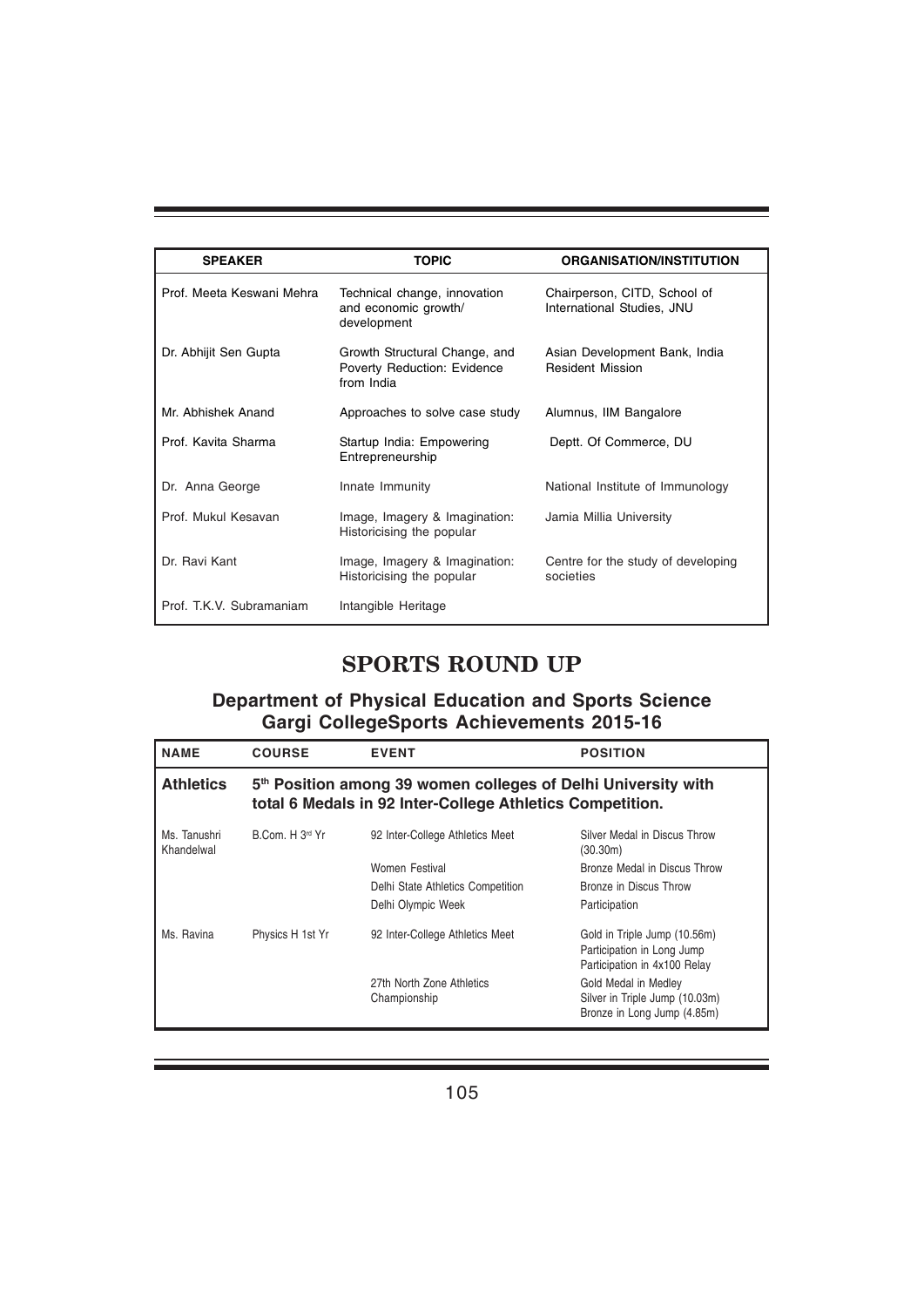| <b>NAME</b>                | <b>COURSE</b>                                     | <b>EVENT</b>                                                    | <b>POSITION</b>                                                         |  |
|----------------------------|---------------------------------------------------|-----------------------------------------------------------------|-------------------------------------------------------------------------|--|
|                            |                                                   | Women Festival<br>Delhi State Athletics Competition             | Gold in Long Jump<br>Gold in Long Jump<br>Bronze in Triple Jump         |  |
| Ms. Jyoti<br>Sangwan       | <b>Political Science</b><br>H. 2 <sup>nd</sup> Yr | 92 Inter-College Athletics Meet                                 | Gold in Javelin Throw (35.86m)<br>Bronze in Shot-Put                    |  |
|                            |                                                   | 27th North Zone Athletics Championship                          | Bronze in Javelin                                                       |  |
|                            |                                                   | Women Festival                                                  | Gold in Javelin Throw                                                   |  |
|                            |                                                   | Delhi State Athletics Competition                               | Gold in Javelin Throw                                                   |  |
| Ms. Sarita                 | <b>B.A.P.</b> 1st Yr                              | 92 Inter-College Athletics Meet                                 | Silver Medal in 100m Hurdles (18.01sec)<br>Participation in 4x100 Relay |  |
|                            |                                                   | Delhi State Athletics Competition                               | Silver in 100m Hurdle                                                   |  |
|                            |                                                   | Women Festival                                                  | Silver in 100m Hurdle                                                   |  |
|                            |                                                   | 29 <sup>th</sup> Junior State Haryana<br>Athletics Championship | Gold in 100m Hurdle                                                     |  |
| Ms. Laxmi<br>Gurjar        | Botany H. 3rd Yr                                  | 92 Inter-College Athletics Meet                                 | Bronze Medal in Heptathlon<br>(1762 Points.)                            |  |
| Ms. Kritika<br>Pahwa       | B.Com H. 3rd Yr                                   | 92 Inter-College Athletics Meet                                 | Participation in 100m<br>Participation in 4x100 Relay                   |  |
| Ms. Nitika Yadav           | Zoology H. 3rd Yr                                 | 92 Inter-College Athletics Meet<br>Delhi Olympic Week           | Bronze Medal in Hammer Throw<br>Participation in Shot-Put               |  |
| Ms. Sheetal                | <b>Political Science</b><br>H. 3rd Yr             | 92 Inter-College Athletics Meet                                 | Participation in 1500M                                                  |  |
| Ms. Nidhi Yadav            | <b>Physical Science</b><br>1st Yr                 | 92 Inter-College Athletics Meet                                 | Participation in 4x100 Relay<br>Participation in 100m                   |  |
| Ms. Anisha Rana            | <b>Mathematics</b><br>H. 3rd Yr                   | DU Cross Country Inter college<br>Competition                   | 28th Rank (25:49.17)                                                    |  |
| Ms. Laxmi Gurjar           | Botany H. 3rd Yr                                  | DU Cross Country Inter college<br>Competition                   | 49th Rank (28:48.20)                                                    |  |
| Ms. Nitika Yadav           | Zoology H. 3rd Yr                                 | DU Cross Country Inter college<br>Competition                   | Participatipon                                                          |  |
| Ms. Tanushri<br>Khandelwal | B.Com H. 3rd Yr                                   | DU Cross Country Inter college<br>Competition                   | Participation                                                           |  |
| Ms. Sheetal                | Political Science<br>H. 3rd Yr                    | DU Cross Country Inter college<br>Competition                   | Participation                                                           |  |
| Ms. Rajni                  | <b>Political Science</b><br>H. 3rd Yr             | DU Cross Country Inter college<br>Competition                   | Participation                                                           |  |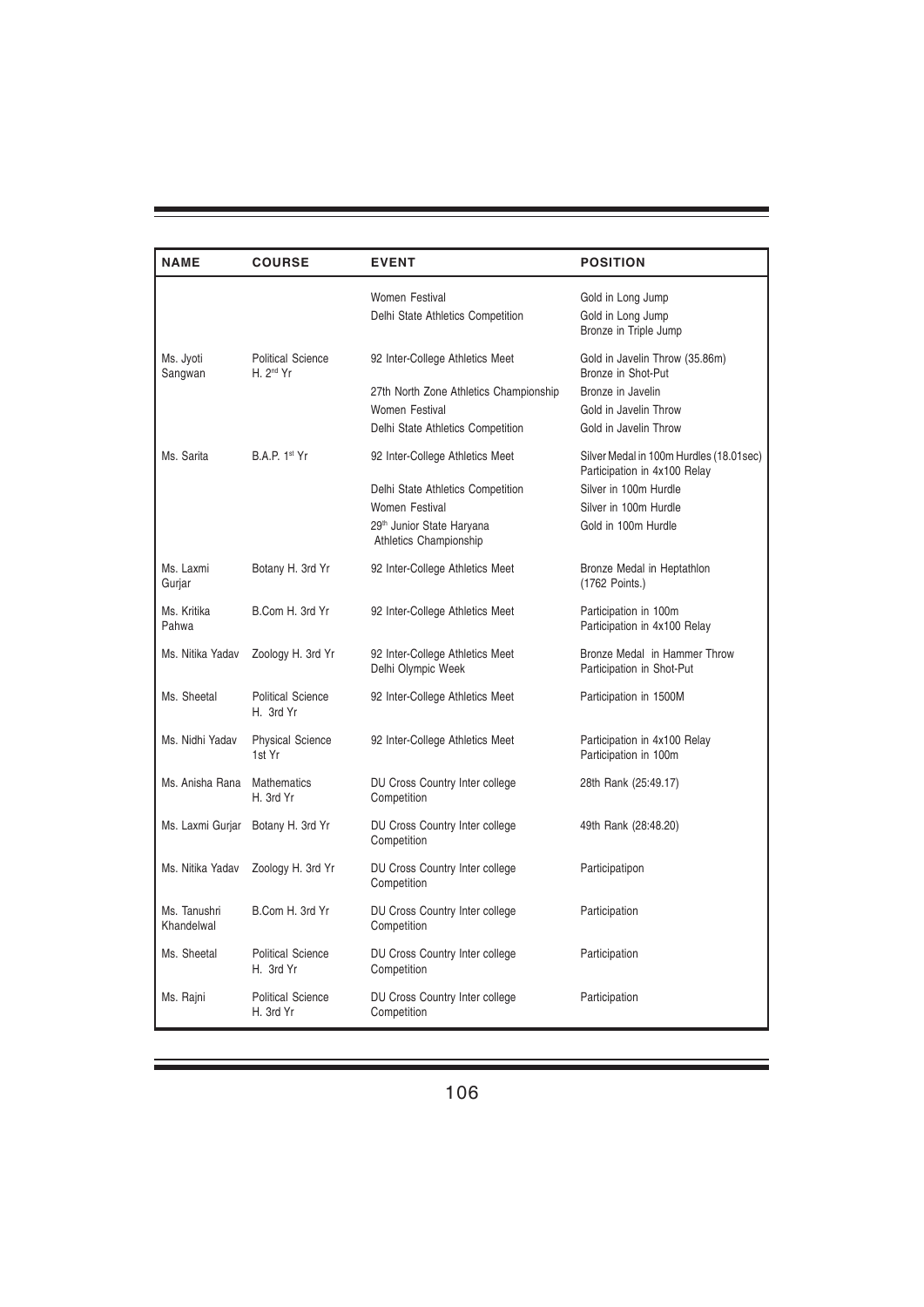| <b>NAME</b>          | <b>COURSE</b>                                                                                                                                                                                           | <b>EVENT</b>                                                                                                                                                 | <b>POSITION</b>                                                |  |
|----------------------|---------------------------------------------------------------------------------------------------------------------------------------------------------------------------------------------------------|--------------------------------------------------------------------------------------------------------------------------------------------------------------|----------------------------------------------------------------|--|
| Ball                 | 4 <sup>th</sup> Position in Inter-College Competition amongst 22 colleges of<br><b>Badminton Delhi University.</b><br>1st Position in SRCC Sports Fest 2016<br>1st Position in Miranda Sports Fest 2016 |                                                                                                                                                              |                                                                |  |
| Ms. Manya            | History H. 1 <sup>st</sup> Yr.                                                                                                                                                                          | Junior National (Ball Badminton<br>Federation of India) Competition<br>SRCC Sports Fest 2016<br>Miranda Sports Fest 2016                                     | Participation<br>1st Position<br>1st Position                  |  |
| Ms. Dipti Rana       | Applied Psychology<br>H. 3rd Yr                                                                                                                                                                         | North-Zone Inter-University<br>Competition.<br>SRCC Sports Fest 2016<br>Miranda Sports Fest 2016                                                             | Participation<br>1st Position<br>1st Position                  |  |
| Ms. Laxmi<br>Gurjar  | Botany H. 3rd Yr                                                                                                                                                                                        | Senior National in Ball Badminton<br>Cumbum, Andhra Pradesh<br>North-Zone Inter-University Competition<br>SRCC Sports Fest 2016<br>Miranda Sports Fest 2016  | Participation<br>Participation<br>1st Position<br>1st Position |  |
| Ms. Laxmi<br>Kumari  | B.A. Prog. 2nd Yr                                                                                                                                                                                       | Senior National in Ball Badminton<br>Cumbum, Andhra Pradesh<br>SRCC Sports Fest 2016<br>Miranda Sports Fest 2016                                             | Participation<br>1st Position<br>1st Position                  |  |
| Ms. Priyanka         | B.A. Prog. 2nd Yr                                                                                                                                                                                       | Senior National in Ball Badminton<br>Cumbum, Andhra Pradesh<br>North-Zone Inter-University Competition.<br>SRCC Sports Fest 2016<br>Miranda Sports Fest 2016 | Participation<br>Participation<br>1st Position<br>1st Position |  |
| Ms. Shubh<br>Gulati  | Applied Psychology.<br>2nd Yr                                                                                                                                                                           | SRCC Sports Fest 2016<br>Miranda Sports Fest 2016                                                                                                            | 1st Position<br>1st Position                                   |  |
| Ms. Jyoti Yadav      | Botany (H) 2nd Yr                                                                                                                                                                                       | SRCC Sports Fest 2016<br>Miranda Sports Fest 2016                                                                                                            | 1st Position<br>1st Position                                   |  |
| Ms. Manisha          | Physics (H) 1st Yr                                                                                                                                                                                      | SRCC Sports Fest 2016<br>Miranda Sports Fest 2016                                                                                                            | 1st Position<br>1st Position                                   |  |
| Ms. Yashi            | <b>Political Science</b><br>H 1st Yr                                                                                                                                                                    | SRCC Sports Fest 2016<br>Miranda Sports Fest 2016                                                                                                            | 1st Position<br>1st Position                                   |  |
| Ms. Bhawna           | B.Com (P) 1st Yr                                                                                                                                                                                        | Miranda Sports Fest 2016                                                                                                                                     | 1st Position                                                   |  |
| Ms. Saloni<br>Sharma | <b>B.Sc. Life Science</b><br>2nd Yr                                                                                                                                                                     | SRCC Sports Fest 2016                                                                                                                                        | 1st Position                                                   |  |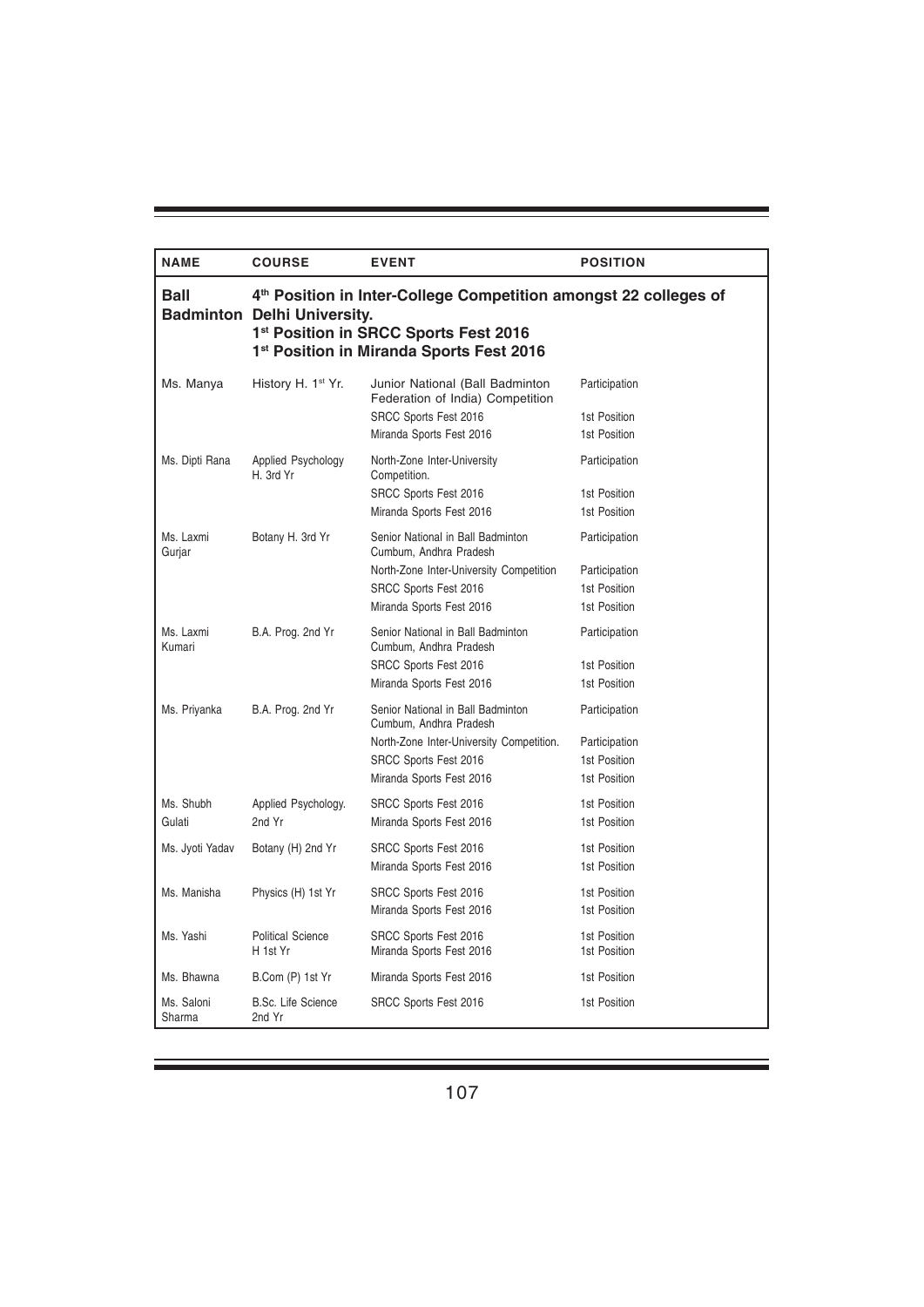| <b>NAME</b>                    | <b>COURSE</b>                         | <b>EVENT</b>                                                                             | <b>POSITION</b>               |                      |
|--------------------------------|---------------------------------------|------------------------------------------------------------------------------------------|-------------------------------|----------------------|
| <b>Basketball</b>              | <b>Basketball tournament</b>          | DU Intercollege Basketball tournament Royal Club                                         |                               | <b>Participation</b> |
| Ms. Neelam<br><b>Bisht</b>     | Physics H. 3rd Yr                     | All tournaments                                                                          | Participation                 |                      |
| Ms. Urvashi<br>Aggarwal        | B.Com H. 3rd Yr                       |                                                                                          |                               |                      |
| Ms. Saloni Jain                | History H. 3rd Yr                     |                                                                                          |                               |                      |
| Ms. Prachi Jain                | B.Com H. 3rd Yr                       |                                                                                          |                               |                      |
|                                | Ms. Varsha Gupta B.Com H. 3rd Yr      |                                                                                          |                               |                      |
| Ms. Swati Mittal               | Chemistry H.1st Yr                    |                                                                                          |                               |                      |
| Ms. Pooja Negi                 | B.A. Prog. 2nd Yr                     |                                                                                          |                               |                      |
| Ms. Neha Verma                 | B.A. Prog. 2nd Yr                     |                                                                                          |                               |                      |
| Ms. Juhi Kapoor                | B.Com H. 1st Yr                       |                                                                                          |                               |                      |
| Ms. Priva<br>Chaudhary         | <b>Bsc Physical Science</b><br>1st Yr |                                                                                          |                               |                      |
| Ms. Nidhi Yadav                | <b>Bsc Physical Science</b><br>1st Yr |                                                                                          |                               |                      |
| Ms. Suman Mor                  | Botany H. 2nd Yr                      |                                                                                          |                               |                      |
| <b>Cricket</b>                 |                                       | <b>DU Intercollege Cricket tournament</b>                                                | Winners                       |                      |
| Ms. Neha<br>Dubran             | <b>Political Science</b><br>H. 3rd Yr | North-Zone inter-university<br>Competition, Jhansi.                                      | Participation                 |                      |
|                                |                                       | DU Intercollege Cricket tournament                                                       | 1st                           |                      |
| Ms. Sadhvi<br><b>Bhadauria</b> | M.A. English<br>Previous Year         | North-Zone inter-university Competition,<br>Jhansi.                                      | Participation                 |                      |
|                                |                                       | DU Intercollege Cricket tournament                                                       | 1st                           |                      |
| Ms. Nazma                      | B.Com. H. 2nd Yr.                     | North-Zone inter-university Competition,<br>Jhansi.                                      | Participation                 |                      |
|                                |                                       | DU Intercollege Cricket tournament                                                       | 1st                           |                      |
| Ms. Aarti<br>Dhama             | B.A. Prog. 2nd Yr                     | North-Zone inter-university Competition,<br>Jhansi.                                      | Participation                 |                      |
|                                |                                       | DU Intercollege Cricket tournament                                                       | 1st                           |                      |
|                                |                                       | DDCA U-19 Delhi State Tournament<br>North-Zone Championship Runners-<br>Up U-19 National | 1st Position<br>Participation |                      |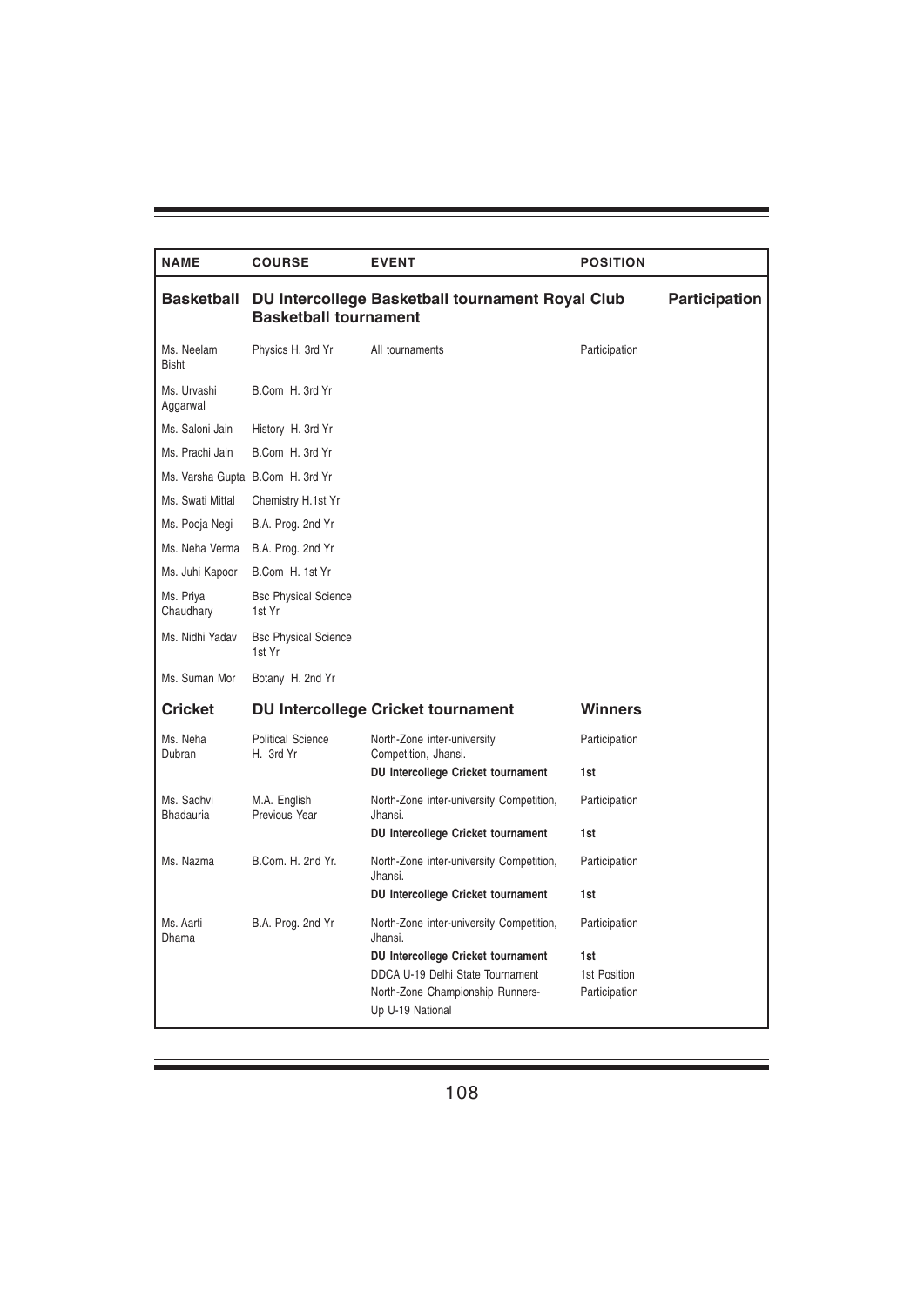| <b>NAME</b>             | <b>COURSE</b>                         | <b>EVENT</b>                                                | <b>POSITION</b> |
|-------------------------|---------------------------------------|-------------------------------------------------------------|-----------------|
| Ms. Neha<br>Rajawat     | B.A. Prog. 2nd Yr                     | North-Zone inter-university Competition,<br>Jhansi.         | Participation   |
|                         |                                       | DU Intercollege Cricket tournament                          | 1st             |
| Ms. Ahmeda<br>Sayyeda   | B.A. Prog. 2nd Yr                     | U 23 for DDCA Inter-State<br>Tournament                     | Participation   |
|                         |                                       | DU Intercollege Cricket tournament                          | 1st             |
| Ms. Anjali<br>Sharma    | B.A. Prog. 2nd Yr                     | North-Zone inter-university Competition,<br>Jhansi.         | Participation   |
|                         |                                       | DU Intercollege Cricket tournament                          | 1st             |
|                         |                                       | U 23 for DDCA Inter-State Tournament                        | Participation   |
| Ms. Aishwarya<br>Sharma | <b>Physical Science</b><br>2nd Yr     | DU Intercollege Cricket tournament                          | 1st             |
| Ms. Rakhi               | History H. 3rd Yr.                    | DU Intercollege Cricket tournament                          | 1st             |
| Ms. Monika              | B.A.Prog. 1st Yr                      | U 23 for DDCA inter-State Tournament                        | Participation   |
|                         |                                       | DU Intercollege Cricket tournament                          | 1st             |
| Ms. Sakshi<br>Yadav     | B.A.Prog. 1st Yr                      | North-Zone inter-university Competition,<br>Jhansi.         | Participation   |
|                         |                                       | DU Intercollege Cricket tournament                          | 1st             |
|                         |                                       | Haryana Cricket Association<br>North-Zone U-19 Championship | Participation   |
|                         |                                       | Inter-State Haryana                                         | 1st Position    |
| Ms. Diksha<br>Yadav     | Applied Psychology<br>H. 1st yr       | DU Intercollege Cricket tournament                          | 1st             |
| Ms. Akanksha            | B.Com P 1st Yr                        | DU Intercollege Cricket tournament                          | 1st             |
| Ms. Kajal               | <b>Political Science</b><br>H. 1st Yr | DDCA U-19 Delhi State<br>Tournament                         | 1st Position    |
|                         |                                       | North-Zone Under-19 National Tournament Participation       |                 |
| Ms. Manisha<br>Mann     | B.A. Prog. 2nd Yr                     | DU Cricket Inter College competition                        |                 |
| Ms. Sonal<br>Ghildiyal  | Botany H.1st Yr                       | DU Cricket Inter College competition                        |                 |
| Ms. Lippy<br>Sharma     | History H. 1st Yr                     | DU Cricket Inter College competition                        |                 |
| Ms. Deepa               | Hindi H.1st Yr                        | DU Cricket Inter College competition                        |                 |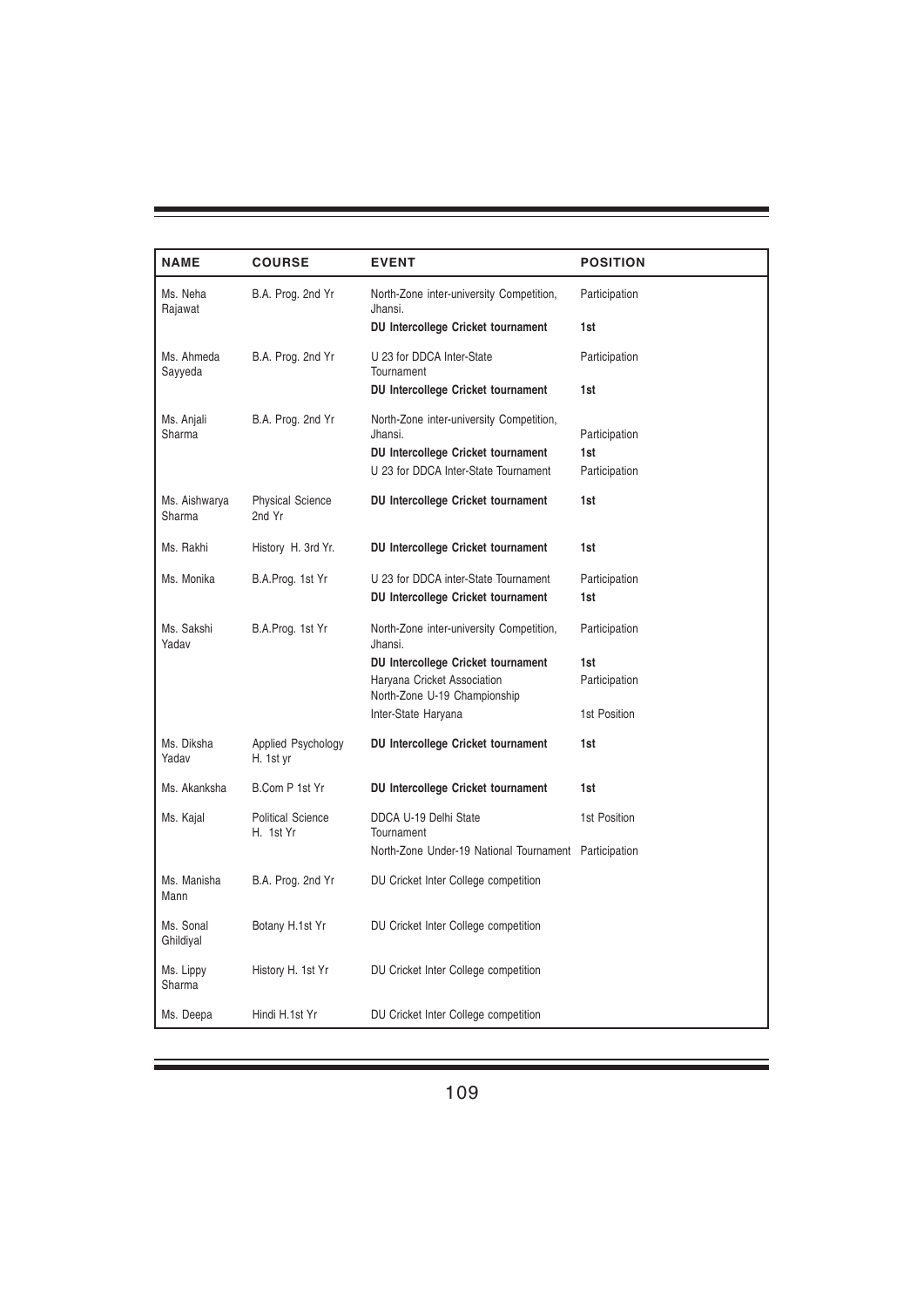| <b>NAME</b>            | <b>COURSE</b>                                                                                           | <b>EVENT</b>                                                                                                                                                                      | <b>POSITION</b>                                                                                                            |
|------------------------|---------------------------------------------------------------------------------------------------------|-----------------------------------------------------------------------------------------------------------------------------------------------------------------------------------|----------------------------------------------------------------------------------------------------------------------------|
| Chess                  | 3rd Position in Intercollege Tournament out of 16 colleges<br>1 <sup>st</sup> Position in L.S.R. Sports |                                                                                                                                                                                   |                                                                                                                            |
| Ms. Satakshi<br>Shorya | B. Com. H. 3rd Yr.                                                                                      | International State Tournament<br>Parsvnath (14th Inter-National<br>Grand Master)<br>Chess Inter-College                                                                          | Participation<br>Participation<br><b>Bronze Medal</b>                                                                      |
| Ms. Prerna             | B.Com. H. 3rd Yr                                                                                        | Chess Inter-College<br><b>KMC 1st Invitational Tournament</b><br>Venkateshwara College Sports Fest<br>L.S.R.Sports Fest 2016<br>Miranda Sports Fest 2016<br>SRCC Sports Fest 2016 | <b>Bronze Medal</b><br>Participation<br>1st Position (Individual)<br>1st Position (Team)<br>Participation<br>Participation |
| Ms. Jyoti Verma        | Zoology H. 3rd Yr                                                                                       | Chess Inter-College<br><b>KMC 1st Invitational Tournament</b><br>L.S.R.Sports Fest 2016<br>Miranda Sports Fest 2016<br>SRCC Sports Fest 2016                                      | <b>Bronze Medal</b><br>Participation<br>1st Position (Team)<br>Participation<br>Participation                              |
| Ms. Anjali             | Chemistry H. 2 <sup>nd</sup> Yr                                                                         | Chess Inter-College<br>L.S.R.Sports Fest 2016<br><b>KMC 1st Invitational Tournament</b><br>Miranda Sports Fest 2016<br>SRCC Sports Fest 2016                                      | Bronze Medal<br>1st Position (Team)<br>Participation<br>Participation<br>Participation                                     |
| Ms. Lata Advani        | B.Com P 1st Yr.                                                                                         | Chess Inter-College<br>L.S.R.Sports Fest 2016<br>Miranda Sports Fest 2016<br>SRCC Sports Fest 2016<br><b>KMC 1st Invitational Tournament</b>                                      | <b>Bronze Medal</b><br>1st Position (Team)<br>Participation<br>Participation<br>Participation                              |
|                        | Ms. Ishita Kapoor B.Com H. 1st Yr.                                                                      | Chess Inter-College<br>L.S.R. Sports Fest 2016<br>Miranda Sports Fest 2016<br>SRCC Sports Fest 2016<br><b>KMC 1st Invitational Tournament</b>                                     | <b>Bronze Medal</b><br>1st Position (Team)<br>Participation<br>Participation<br>Participation                              |
| Ms. Surabhi            | Microbiology H. 2nd Yr                                                                                  | All invitational/Sports Fest Tournaments                                                                                                                                          | Participation                                                                                                              |
| Ms. Komal              | Hindi H. 2nd Yr                                                                                         | All invitational/Sports Fest Tournaments                                                                                                                                          | Participation                                                                                                              |
| Ms. Garima             | Chemistry H 2nd Yr                                                                                      | All invitational/Sports Fest Tournaments                                                                                                                                          | Participation                                                                                                              |
| Ms. Shreya             | BBE 1st Yr                                                                                              | All invitational/Sports Fest Tournaments                                                                                                                                          | Participation                                                                                                              |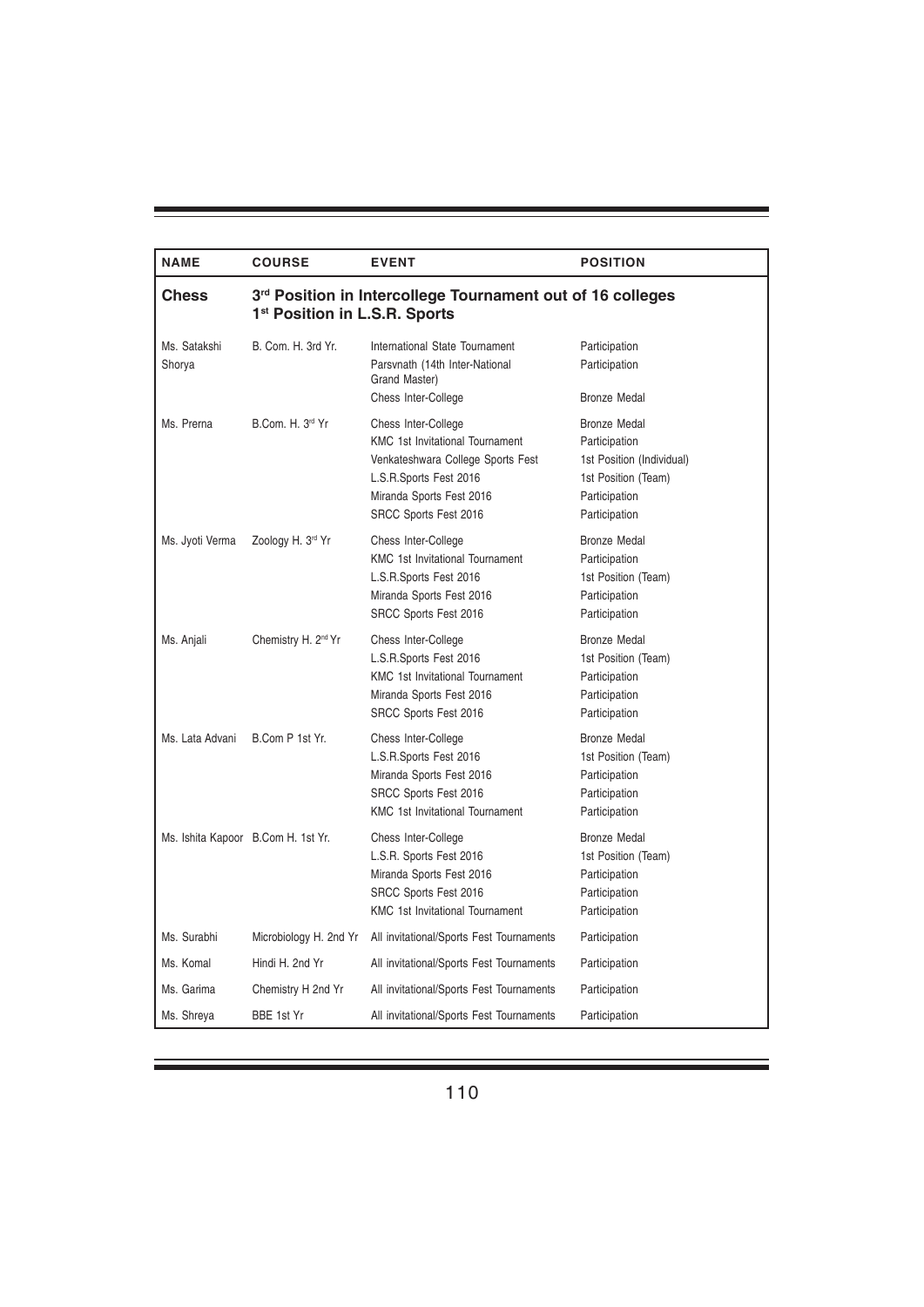| <b>NAME</b>                    | <b>COURSE</b>                         | <b>EVENT</b>                                                                                                                                                                                                                                                                                                                | <b>POSITION</b>                                                                                                                      |
|--------------------------------|---------------------------------------|-----------------------------------------------------------------------------------------------------------------------------------------------------------------------------------------------------------------------------------------------------------------------------------------------------------------------------|--------------------------------------------------------------------------------------------------------------------------------------|
| Fencing<br>Ms. Swati<br>Khanna | Economics H. 3rd Yr                   | DU Selection trials for All India<br>Inter-University                                                                                                                                                                                                                                                                       | 3rd Position                                                                                                                         |
| <b>Judo and Wrestling</b>      |                                       | 3rd Position in DU Inter-College Judo Tournament<br><b>Delhi Olympic Week</b><br>Delhi State Judo tournament<br><b>DU Inter-College Wrestling tournament</b>                                                                                                                                                                |                                                                                                                                      |
| Ms. Neha Bisht                 | B.Com H. 3rd Yr                       | All India Interuniversity Wrestling<br>Championship<br>DU Inter-College Judo Championship<br>DU Inter-College (Wrestling 60kg)<br>Delhi Olympic Week                                                                                                                                                                        | Participation<br>Bronze (63w)<br>Gold Medal<br>Participation                                                                         |
| Ms. Dolly<br>Sharma            | Hindi H. 3 <sup>rd</sup> Yr           | Senior National Coaching Camp for<br><b>INDIAN JUDO TEAM for the Tashkent</b><br>Judo Grand Prix-2015 (Judo Federation<br>Of India)<br>SAF Games 2016 Selection Trials<br>Senior National Judo Championship<br>at Chandigarh<br>All India Inter-University<br>Inter-College<br>Inter-College<br>Federation Cup (Delhi Team) | Senior National Camp For Indian Team<br>3rd Position<br>Participation<br>Participation<br>Gold(48)<br>Bronze (Open)<br>Participation |
| Ms. Richa Nakoti B.A.P. 1st Yr |                                       | Junior National Judo Championship<br>Delhi Olympic Week<br>DU Inter-College Judo Championship                                                                                                                                                                                                                               | Silver Medal<br>Silver Medal<br>Silver (44w)                                                                                         |
| Ms. Shivali                    | Chemistry H. 1st Yr                   | DU Inter-College Judo Championship<br>Delhi Olympic Week<br>DU Inter-College (Wrestling 48kg)<br>Mata Sundari College Invitational<br>Judo Tournament<br>L.S.R. Sports Fest<br>Delhi State Judo Championship                                                                                                                | Bronze (52w)<br>Silver Medal<br>Bronze Medal<br>Silver Medal<br>Silver Medal 48kg<br>Bronze Medal in 48 kg                           |
| Ms. Sonal<br>Mudgal            | <b>Political Science</b><br>H. 2nd Yr | DU Inter-College Judo Championship<br>Delhi Olympic Week<br>L.S.R. Sports Fest<br>Delhi State Judo Championship                                                                                                                                                                                                             | Bronze(70w)<br>Participation<br>Silver Medal 70kg<br>Silver Medal in 70kg                                                            |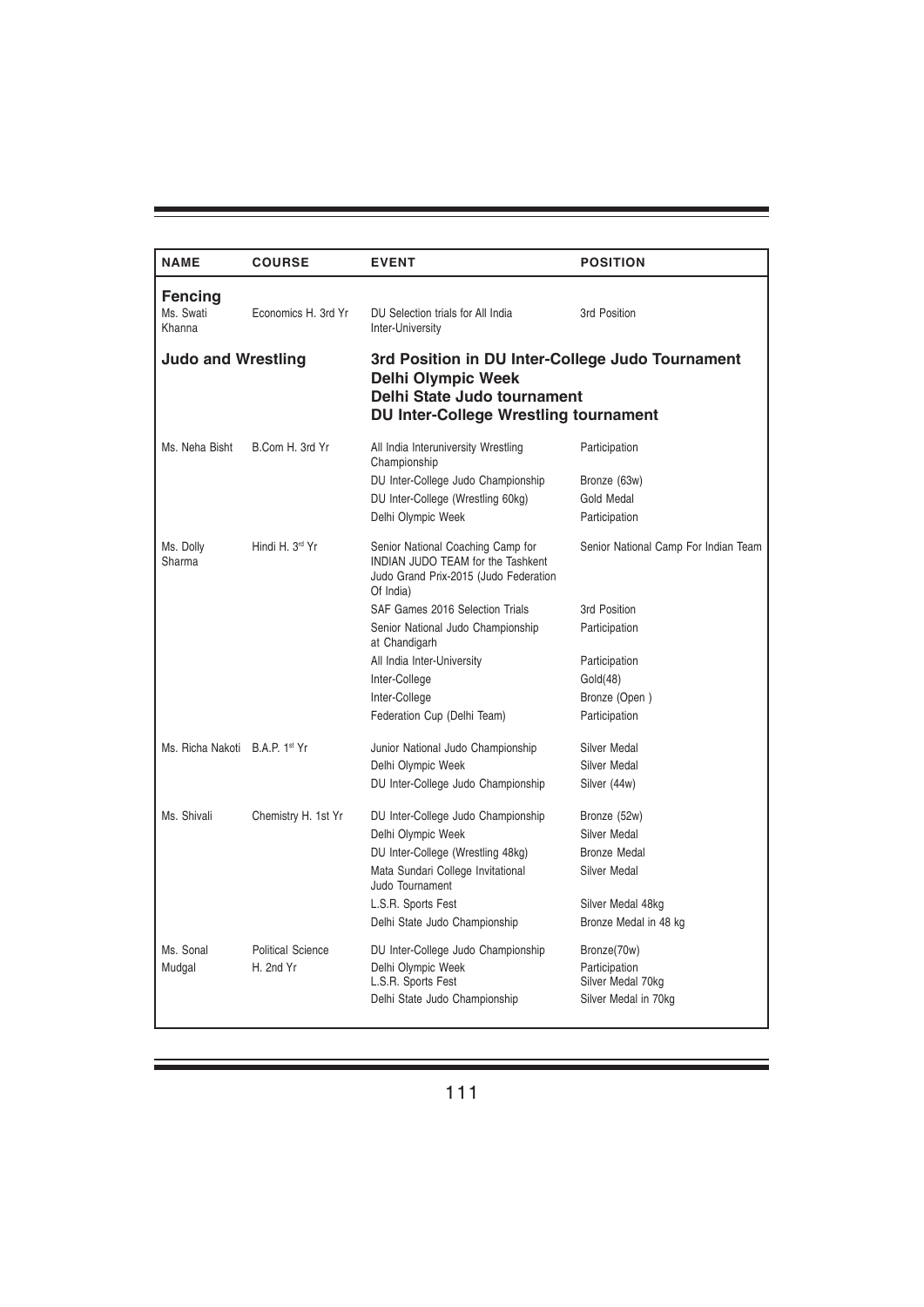| <b>NAME</b>                                                                                                                                           | <b>COURSE</b>                               | <b>EVENT</b>                                                                                    | <b>POSITION</b>            |  |
|-------------------------------------------------------------------------------------------------------------------------------------------------------|---------------------------------------------|-------------------------------------------------------------------------------------------------|----------------------------|--|
| Ms. Priya Kumari Hindi H. 1st Yr                                                                                                                      |                                             | Delhi Olympic Week                                                                              | Participation              |  |
|                                                                                                                                                       |                                             | L.S.R. Sports Fest                                                                              | Participation 63KG         |  |
|                                                                                                                                                       |                                             | DU Inter-College (Wrestling 55kg)                                                               | Bronze Medal               |  |
|                                                                                                                                                       |                                             | DU Inter-College Judo Championship                                                              | Participation              |  |
| Ms. Garima                                                                                                                                            | Chemistry H. 1st Yr                         | Delhi State Judo Championship                                                                   | Gold Medal in -52 kg (U17) |  |
| Godara                                                                                                                                                |                                             | Mata Sundari College Invitational<br>Judo Tournament                                            | <b>Bronze Medal</b>        |  |
|                                                                                                                                                       |                                             | L.S.R. Sports Fest                                                                              | Participation              |  |
|                                                                                                                                                       |                                             | DU Inter-College (Wrestling 53 kg)                                                              | <b>Bronze Medal</b>        |  |
|                                                                                                                                                       |                                             | DU Inter-College Judo Championship                                                              | Participation              |  |
|                                                                                                                                                       |                                             | Delhi Olympic Week                                                                              | Participation              |  |
|                                                                                                                                                       | Ms. Kirti Sharma B.A. Prog. 2nd Yr          | Delhi Olympic Week                                                                              | Participation              |  |
|                                                                                                                                                       |                                             | L.S.R. Sports Fest                                                                              | Bronze 48kg                |  |
|                                                                                                                                                       |                                             | Mata Sundari College Invitational<br>Judo Tournament                                            | Silver Medal (48kg)        |  |
|                                                                                                                                                       |                                             | DU Inter-College Judo Championship                                                              | Participation              |  |
|                                                                                                                                                       |                                             | Delhi State Judo Championship                                                                   | Bronze Medal in 48 kg      |  |
| Ms. Bharti Khatri                                                                                                                                     | B.A.Prog. 2nd Yr                            | Delhi State Judo Championship                                                                   | Bronze Medal in 48 kg      |  |
|                                                                                                                                                       |                                             | Mata Sundari College Invitational<br>Judo Tournament                                            | Participation              |  |
|                                                                                                                                                       |                                             | L.S.R. Sports Fest                                                                              | Participation              |  |
|                                                                                                                                                       |                                             | DU Inter-College Judo Championship                                                              | Participation              |  |
| Ms. Nitika                                                                                                                                            |                                             | Mata Sundari College Invitational<br>Judo Tournament                                            | Participation              |  |
| <b>Soft Tennis</b>                                                                                                                                    |                                             | Participation in 15 <sup>th</sup> World Soft Tennis Championship<br>by Representing Indian Team |                            |  |
| Ms. Shubh<br>Gulati                                                                                                                                   | Applied Psychology<br>H. 2 <sup>nd</sup> Yr | 15th World Soft Tennis Championship                                                             | Participation              |  |
| Table Tennis<br>2 <sup>nd</sup> Position (Mix-Double) in Maulana Azad Medical College<br><b>Open Tournament</b><br>3rd Position in L.S.R. Sports Fest |                                             |                                                                                                 |                            |  |
| Ms. Priyanka<br><b>Bailwal</b>                                                                                                                        | Chemistry H. 3rd Yr                         | Maulana Azad Medical College Open<br>Tournament in Table Tennis (Mix-double)                    | Silver Medal (Individual)  |  |
|                                                                                                                                                       |                                             | Ambedkar College Tournament<br>(Open) Single                                                    | 2nd Position               |  |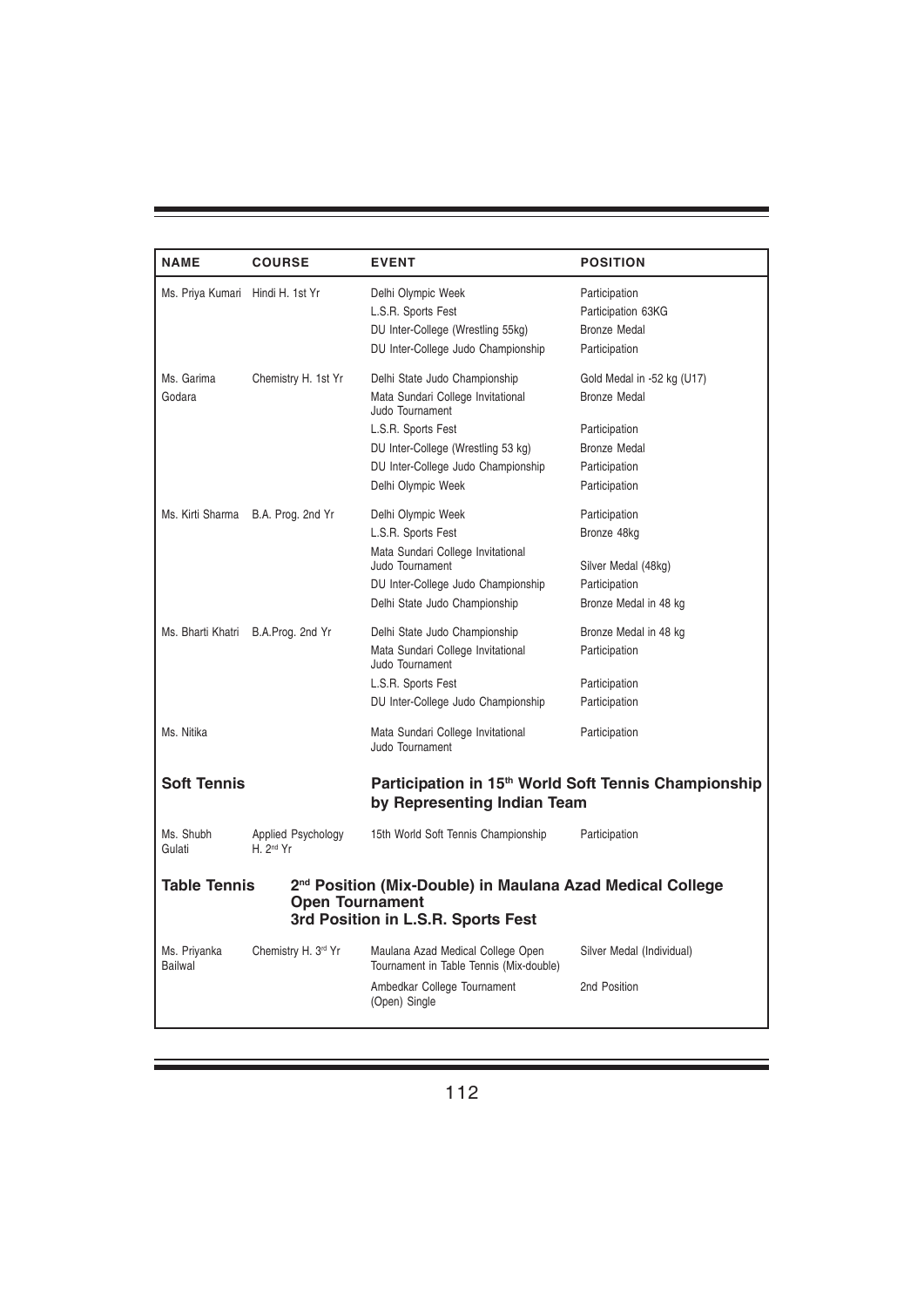| <b>NAME</b>            | <b>COURSE</b>                                                                                                                                                                 | <b>EVENT</b>                                                                 | <b>POSITION</b>          |  |
|------------------------|-------------------------------------------------------------------------------------------------------------------------------------------------------------------------------|------------------------------------------------------------------------------|--------------------------|--|
| Ms. Arushi<br>Middha   | B.Com H. 3rd Yr                                                                                                                                                               | Trial for North-Zone Inter-University<br>Competition 2015-16                 | Lost in Super-Eight      |  |
|                        |                                                                                                                                                                               | Delhi State Tournament, Pitampura                                            | Participation            |  |
|                        |                                                                                                                                                                               | Pulse Open Tournament (Single)                                               | 1st Position             |  |
|                        |                                                                                                                                                                               | Ambedkar College Tournament<br>(Open) Mix Double                             | 1st Position             |  |
| Ms. Yachika            | Chemistry                                                                                                                                                                     | AIMS Tournament (Open) single                                                | 2nd Position             |  |
| Tyagi                  | H. 2nd yr                                                                                                                                                                     | AIMS Tournament (Open) Mix-Double                                            | 3rd Position             |  |
|                        |                                                                                                                                                                               | AIMS Tournament (Open) Mix-Team                                              | 3rd Position             |  |
|                        |                                                                                                                                                                               | Ambedkar College Tournament<br>(Open) Single                                 | 3rd Position             |  |
|                        |                                                                                                                                                                               | Maulana Azad Medical College Open<br>Tournament in Table Tennis (Mix-double) | 1st Position             |  |
| Ms. Kamakshi           | <b>Political Science</b>                                                                                                                                                      | Leh-Leh Open Tournament Single                                               | 1st Position             |  |
|                        | H. 2nd Yr                                                                                                                                                                     | AIMS Tournament (Open) Mix-Double                                            | 3rd Position             |  |
| <b>Tennis</b>          |                                                                                                                                                                               | DU Inter-College Tennis Championship 4th Position                            |                          |  |
| Ms. Anushka            | B.Com 3rd Yr                                                                                                                                                                  | DU Inter-CollegeTennis Championship                                          | 4 <sup>th</sup> Position |  |
| Ms. Shubh<br>Gulati    | Applied Psychology<br>H. 2 <sup>nd</sup> Yr                                                                                                                                   | DU Inter-CollegeTennis Championship                                          | 4 <sup>th</sup> Position |  |
| Ms. Dipti Rana         | Applied Psychology<br>H. 3 <sup>rd</sup> Yr                                                                                                                                   | DU Inter-College Tennis Championship                                         | 4 <sup>th</sup> Position |  |
| Ms. Yashi<br>Saksena   | <b>Political Science</b><br>H. 1st Yr.                                                                                                                                        | DU Inter-College Tennis Championship                                         | 4 <sup>th</sup> Position |  |
| <b>Volleyball</b>      | 1st Position in Acharya Narender Dev College Invitational Tournament<br>4th Position in YMCA Tournament 18th Youth National Vollyball<br><b>Championship (Selection Camp)</b> |                                                                              |                          |  |
| Ms. Kritika<br>Sharma  | B.Com P. 2nd Yr                                                                                                                                                               | All Tournaments                                                              | Participation            |  |
| Ms. Shivani<br>Sharma  | History H. 2nd Yr                                                                                                                                                             |                                                                              |                          |  |
| Ms. Sakshi<br>Upreti   | B.Com P. 2nd Yr                                                                                                                                                               |                                                                              |                          |  |
| Ms. Meghna<br>Kukreti  | B.A.Prog. 2nd Yr                                                                                                                                                              |                                                                              |                          |  |
| Ms. Shivani<br>Chauhan | B.A.Prog.1st Yr                                                                                                                                                               |                                                                              |                          |  |